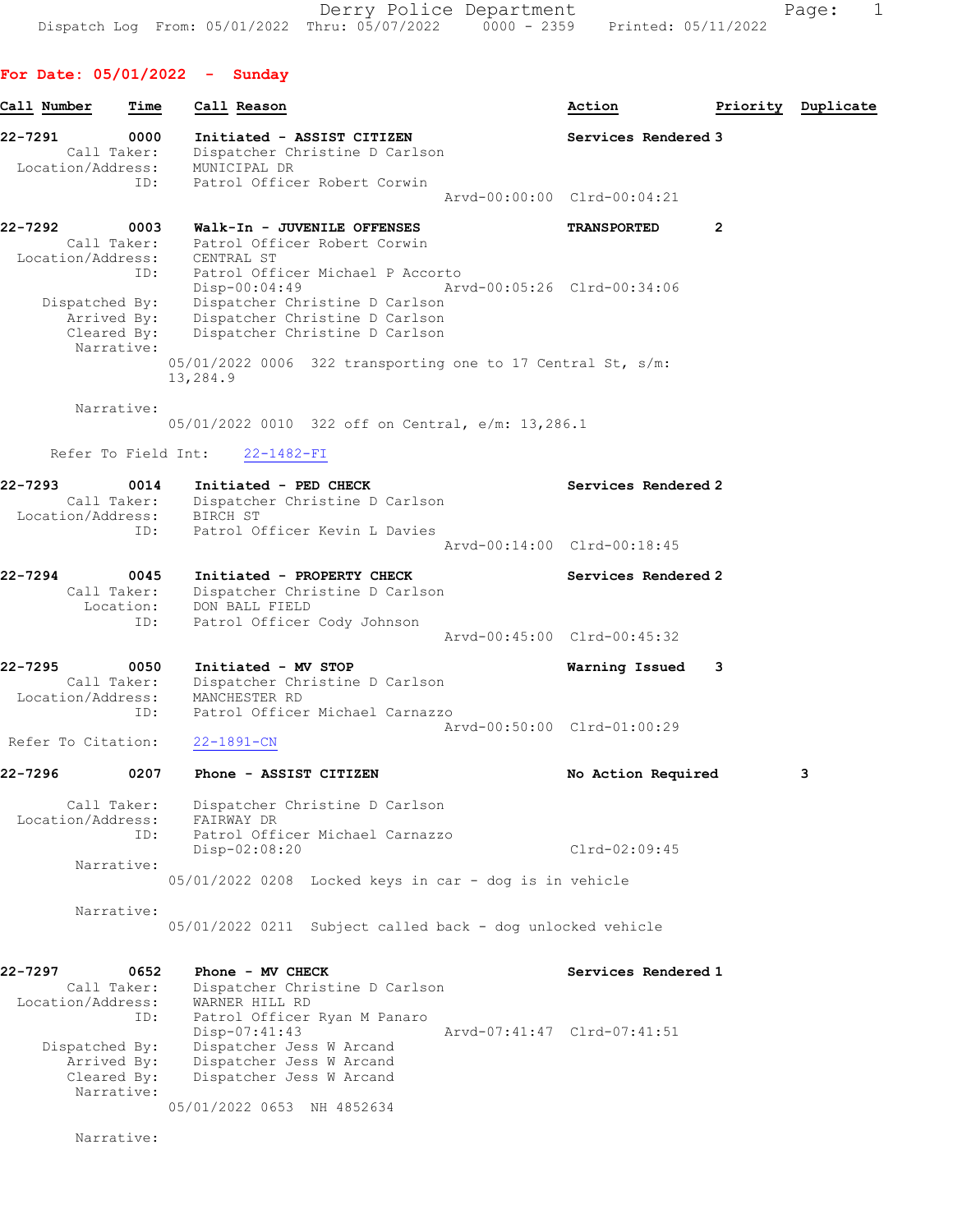05/01/2022 0742 CONTACT MADE WITH OWNER. VEHICLE TO BE MOVED

| 22-7298                   | 0808<br>Call Taker:       | Phone - ALARM, BURGLAR<br>Dispatcher Jess W Arcand                                        | False Alarm                 | 1 |
|---------------------------|---------------------------|-------------------------------------------------------------------------------------------|-----------------------------|---|
| Location/Address:         | ID:                       | [DY 679] BALLARD VIEW CIR<br>Patrol Officer Ryan M Panaro                                 |                             |   |
|                           | ID:                       | $Disp-08:10:28$<br>Patrol Officer Jack Stafford                                           | Arvd-08:21:00 Clrd-08:25:19 |   |
|                           |                           | Disp-08:10:30                                                                             | Arvd-08:20:58 Clrd-08:25:17 |   |
| 22-7299                   | 0854<br>Call Taker:       | Phone - SUSPICIOUS ACTIVITY<br>Dispatcher Jess W Arcand                                   | Services Rendered 2         |   |
| Location/Address:         |                           | E BROADWAY                                                                                |                             |   |
|                           | ID:                       | Patrol Officer Charles L Doherty<br>$Disp-09:14:43$                                       | Arvd-09:17:09 Clrd-09:26:15 |   |
|                           | ID:                       | Patrol Officer Ryan M Panaro<br>$Disp-09:15:00$                                           | Arvd-09:17:02 Clrd-09:26:13 |   |
| 22-7300                   | 1001                      | Phone - MV ACCIDENT                                                                       | Report Taken                | 1 |
| Location/Address:         | Call Taker:               | Dispatcher Jess W Arcand<br>E BROADWAY + BIRCH ST<br>E BROADWAY + BIRCH ST<br>Patrol Off' |                             |   |
|                           | ID:                       | Patrol Officer Robert Corwin<br>$Disp-10:11:43$                                           | Arvd-10:14:50 Clrd-10:27:41 |   |
|                           | Narrative:                | 05/01/2022 1029 REPORTABLE. PAOLETTI V. BRACKEN                                           |                             |   |
|                           | Refer To Accident:        | $22 - 211 - AC$                                                                           |                             |   |
| 22-7301                   | 1027                      | Phone - WELFARE CHECK                                                                     | Investigated                | 2 |
| Location/Address: HOOD RD | Call Taker:               | Dispatcher Jess W Arcand                                                                  |                             |   |
|                           | ID:                       | Patrol Officer Robert Corwin<br>Disp-10:27:51                                             | Arvd-10:30:55 Clrd-10:41:34 |   |
|                           | Cleared By:<br>Narrative: | Sergeant Jeffrey M Dawe                                                                   |                             |   |
|                           |                           | 05/01/2022 1041 Determined to be fine.                                                    |                             |   |
| 22-7302                   | 1043                      | Phone - NEIGHBORHOOD DISPUTE                                                              | Services Rendered 2         |   |
| Location/Address:         |                           | Dispatcher Jess W Arcand<br>S RANGE RD                                                    |                             |   |
|                           | ID:                       | Patrol Officer Ryan M Panaro<br>Disp-10:44:34                                             | Arvd-10:50:24 Clrd-11:33:58 |   |
|                           | Refer To Field Int:       | $22 - 1448 - FI$                                                                          |                             |   |
| 22-7303                   | 1054<br>Call Taker:       | Initiated - MV STOP<br>Dispatcher Jess W Arcand                                           | Warning Issued              | 3 |
| Location/Address:         | ID:                       | MANCHESTER RD<br>Patrol Officer Jack Stafford                                             |                             |   |
| Refer To Citation:        |                           | $22 - 1892 - CN$                                                                          | Arvd-10:54:00 Clrd-11:00:45 |   |
| 22-7304                   | 1108                      | Initiated - FOLLOW-UP                                                                     | No Action Required          | 2 |
|                           | Call Taker:               | Dispatcher Jess W Arcand                                                                  |                             |   |
|                           | ID:                       | Location/Address: MUNICIPAL DR<br>Patrol Officer Charles L Doherty                        |                             |   |
|                           |                           |                                                                                           | Arvd-11:08:00 Clrd-11:11:05 |   |
| 22-7305                   | 1120<br>Call Taker:       | Phone - WELFARE CHECK<br>Dispatcher Jess W Arcand                                         | Services Rendered 2         |   |
| Location/Address:         | ID:                       | [DY 2633] CHESTER RD<br>Patrol Officer Jack Stafford                                      |                             |   |
|                           |                           | $Disp-11:21:21$                                                                           | Arvd-11:26:03 Clrd-11:30:09 |   |
|                           | ID:                       | Patrol Officer Charles L Doherty<br>$Disp-11:21:32$                                       | $Clrd-11:27:11$             |   |
|                           | Refer To Field Int:       | $22 - 1457 - FI$                                                                          |                             |   |
| 22-7306                   | 1131<br>Call Taker:       | Phone - SUSPICIOUS ACTIVITY<br>Dispatcher Jess W Arcand                                   | Services Rendered 2         |   |
| Location/Address:         |                           | ASHLEIGH DR                                                                               |                             |   |
|                           |                           |                                                                                           |                             |   |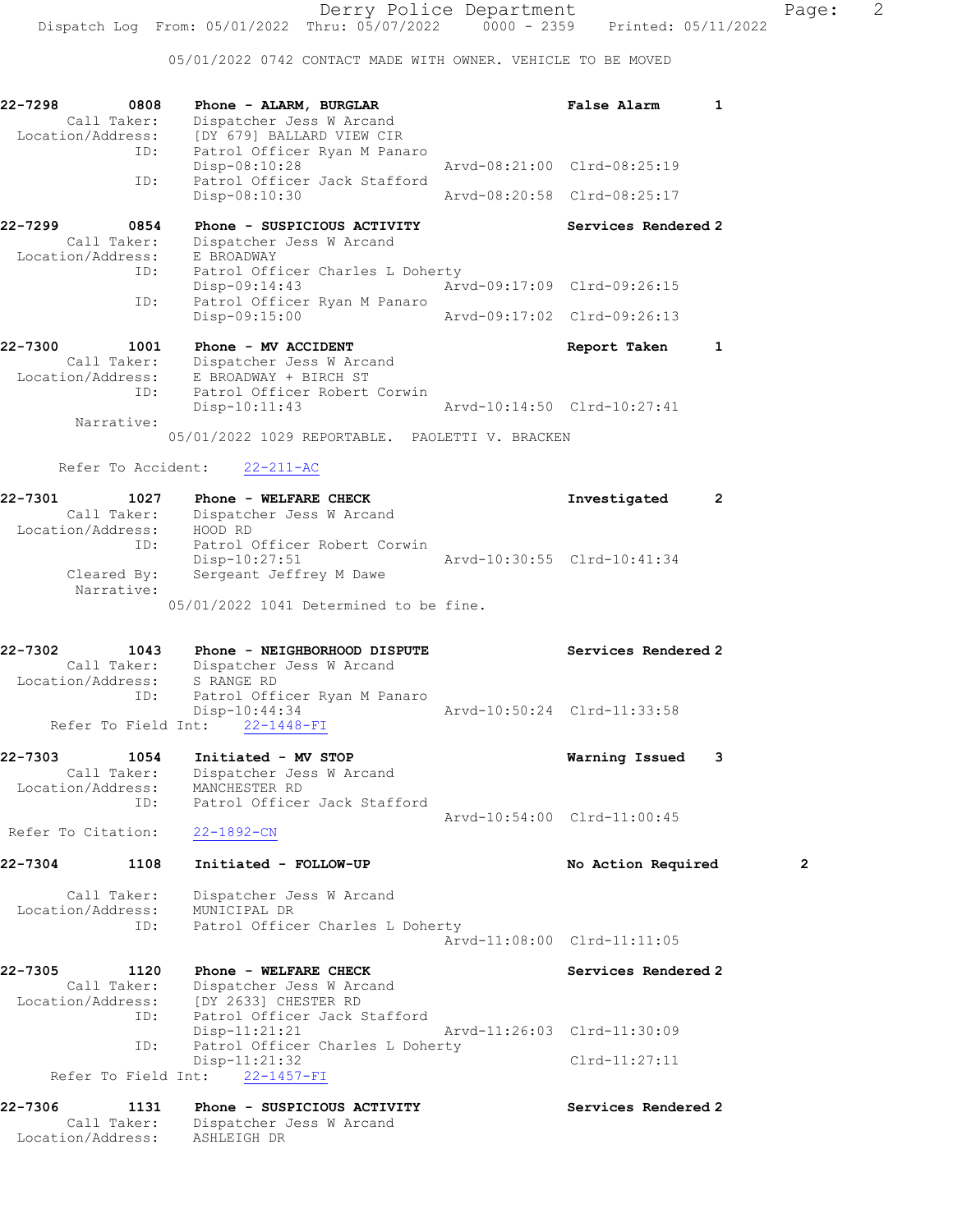Derry Police Department Fage: 3 Dispatch Log From: 05/01/2022 Thru: 05/07/2022 0000 - 2359 Printed: 05/11/2022 ID: Patrol Officer Charles L Doherty Disp-11:31:40 Arvd-11:33:45 Clrd-11:41:06 Narrative: 05/01/2022 1131 TWO BOYS WALKING IN THE PARKING LOT WITHOUT ADULT SUPERVISION 22-7307 1141 Phone - DOMESTIC DISTURBANCE ADVICE GIVEN 1 Call Taker: Dispatcher Jess W Arcand Location/Address: FORDWAY EXT ID: Patrol Officer Robert Corwin Disp-11:42:21 Arvd-11:57:54 Clrd-12:09:32 Refer To Field Int: 22-1449-FI 22-7308 1144 Initiated - Community Relations Cleared 2 Call Taker: Sergeant Jeffrey M Dawe Location/Address: A ST ID: Patrol Officer Charles L Doherty Arvd-11:44:00 Clrd-11:51:23 22-7309 1214 Phone - WELFARE CHECK COUL Could Not Locate 2 Call Taker: Sergeant Jeffrey M Dawe Location/Address: FRANKLIN ST ID: Patrol Officer Charles L Doherty Disp-12:14:49 Arvd-12:23:59 Clrd-12:31:44 Dispatched By: Dispatcher Jess W Arcand Arrived By: Dispatcher Jess W Arcand Cleared By: Dispatcher Jess W Arcand ID: Patrol Officer Jack Stafford Disp-12:14:51 Arvd-12:24:24 Clrd-12:31:46 Dispatched By: Dispatcher Jess W Arcand Arrived By: Dispatcher Jess W Arcand Cleared By: Dispatcher Jess W Arcand ID: Sergeant Seth Plumer Dispatcher COD & History<br>Sergeant Seth Plumer<br>Disp-12:14:58 Arvd-12:23:52 Clrd-12:31:42 Dispatched By: Dispatcher Jess W Arcand Arrived By: Dispatcher Jess W Arcand Cleared By: Dispatcher Jess W Arcand Refer To Field Int: 22-1450-FI 22-7310 1222 Phone - OHRV COMPLAINT Services Rendered 1 Call Taker: Dispatcher Jess W Arcand Location/Address: MATTHEW DR ID: Patrol Officer Robert Corwin<br>Disp-12:29:23 Disp-12:29:23 Arvd-12:36:02 Clrd-12:41:38 22-7311 1435 Phone - ANIMAL COMPLAINT Number of Services Rendered 1 Call Taker: Dispatcher Jess W Arcand Location/Address: CRYSTAL AVE ID: Patrol Officer Jack Stafford<br>Disp-14:37:55 Arvd-14:38:46 Clrd-14:51:34 Narrative: 05/01/2022 1436 DOG LEFT IN A PARKED CAR 22-7312 1439 Phone - ANNOYING PHONE CALLS **ADVICE GIVEN** 3 Call Taker: Dispatcher Jess W Arcand Location/Address: CHESTER RD ID: Patrol Officer Jack Stafford Disp-14:51:49 Arvd-15:08:56 Clrd-15:18:01 Arrived By: Dispatcher Christina L Power Cleared By: Dispatcher Christina L Power Refer To Field Int: 22-1452-FI 22-7313 1446 Initiated - FOLLOW-UP No Action Required 2 Call Taker: Dispatcher Jess W Arcand Location/Address: FRANKLIN ST EXT ID: Patrol Officer Charles L Doherty Arvd-14:46:00 Clrd-14:52:54 22-7314 1509 Initiated - FOLLOW-UP Cleared 2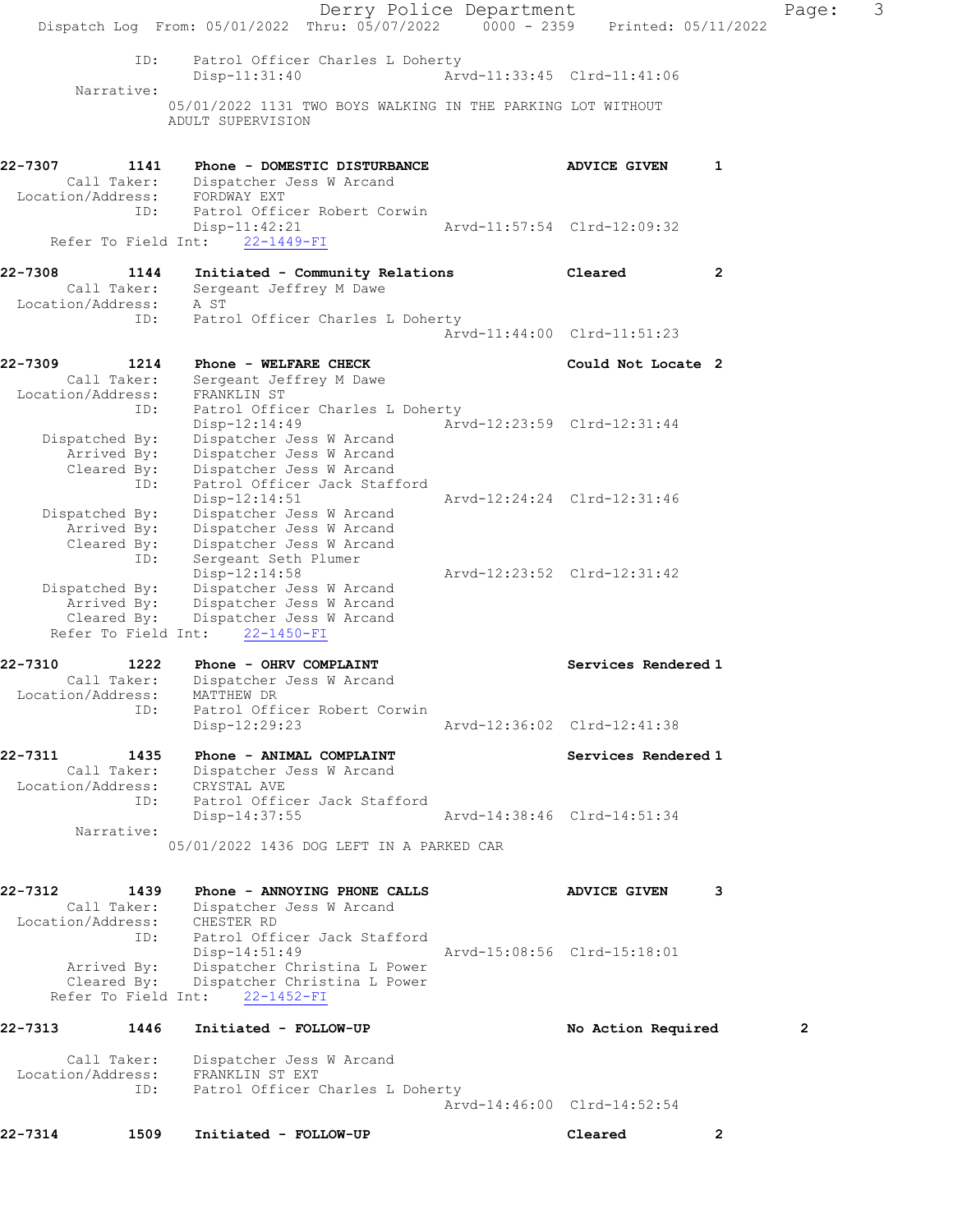Call Taker: Dispatcher Christina L Power Location/Address: E BROADWAY<br>ID: Patrol Off: Patrol Officer Andrew J Teague Arvd-15:09:00 Clrd-15:14:36 Patrol Officer Nathan S Lavoie 22-7315 1529 Phone - MV ACCIDENT Report Taken 1 Call Taker: Patrol Officer Robert Corwin Location/Address: [DY 2258] E BROADWAY ID: Patrol Officer Scott M Beegan Disp-15:29:59 Arvd-15:31:50 Clrd-16:03:05 Arrived By: Dispatcher Christina L Power Cleared By: Dispatcher Christina L Power Narrative: contraros v doherty, full report

Dispatch Log From: 05/01/2022 Thru: 05/07/2022 0000 - 2359 Printed: 05/11/2022

#### Refer To Accident: 22-212-AC

| Initiated - MV STOP            | Warning Issued 3 |                             |
|--------------------------------|------------------|-----------------------------|
| Dispatcher Christina L Power   |                  |                             |
| ISLAND POND RD                 |                  |                             |
| Patrol Officer Andrew J Teaque |                  |                             |
|                                |                  |                             |
| Patrol Officer Nathan S Lavoie |                  |                             |
| Patrol Officer Robert Corwin   |                  |                             |
| $22 - 1893 - CN$               |                  |                             |
|                                |                  |                             |
|                                |                  | Arvd-15:36:00 Clrd-15:43:27 |

| 22-7317           | 1546       | Phone - OHRV COMPLAINT           |                             | Services Rendered 1 |
|-------------------|------------|----------------------------------|-----------------------------|---------------------|
| Call Taker:       |            | Patrol Officer Robert Corwin     |                             |                     |
| Location/Address: |            | CENTRAL ST                       |                             |                     |
|                   | ID:        | Patrol Officer Charles L Doherty |                             |                     |
|                   |            | Disp-15:47:16                    | Arvd-15:53:06 Clrd-15:55:21 |                     |
| Arrived By:       |            | Dispatcher Christina L Power     |                             |                     |
| Cleared By:       |            | Dispatcher Christina L Power     |                             |                     |
|                   | Narrative: |                                  |                             |                     |
|                   |            |                                  |                             |                     |

located and spoken to.

# 22-7318 1552 Phone - WELFARE CHECK 1988 Transported to Hospital 2 Call Taker: Patrol Officer Robert Corwin Location/Address: OVERLEDGE DRIVE EXT ID: Patrol Officer Jack Stafford Disp-15:54:00 Arvd-16:00:26 Clrd-16:57:04 Arrived By: Dispatcher Christina L Power Cleared By: Dispatcher Christina L Power ID: Patrol Officer Andrew J Teague Disp-15:54:07 Arvd-16:10:07 Clrd-16:26:24 Patrol Officer Nathan S Lavoie Arrived By: Dispatcher Christina L Power<br>Cleared By: Dispatcher Christina L Power Dispatcher Christina L Power Narrative: 05/01/2022 1624 one in custody on an IEA Narrative: 05/01/2022 1625 enroute to PMC s/m 80238.2 Narrative: 05/01/2022 1635 off at PMC e/m 80243.3 22-7319 1607 Phone - SHOOTING COMPLAINT Services Rendered 2 Call Taker: Dispatcher Christina L Power Location/Address: OLD CHESTER RD<br>TD: Patrol Officer Patrol Officer Andrew J Teague<br>Disp-16:26:38 Disp-16:26:38 Arvd-16:37:48 Clrd-16:49:30 Patrol Officer Nathan S Lavoie Narrative: checked and proper procedures were in place

Refer To Field Int: 22-1466-FI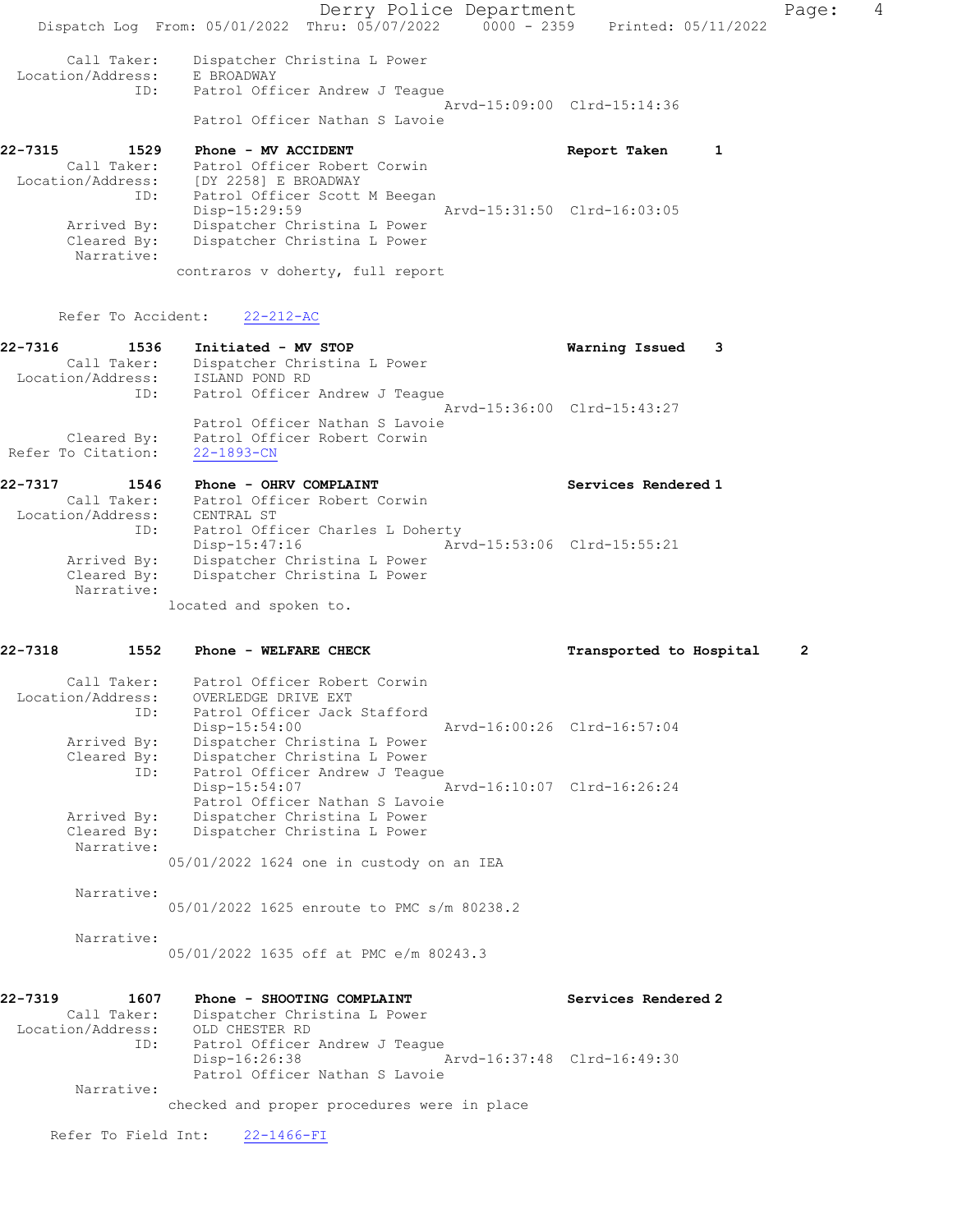22-7320 1619 Phone - ROAD HAZARD Could Not Locate 2 Call Taker: Dispatcher Christina L Power Location/Address: BIRCH ST ID: Patrol Officer Scott M Beegan Disp-16:20:24 Arvd-16:27:05 Clrd-16:27:10 Narrative:

checking a report of a manhole cover being off

Narrative:

Narrative:

checked and no issues found

### 22-7321 1639 Initiated - FOLLOW-UP Cleared 2 Call Taker: Dispatcher Christina L Power Location/Address: MANCHESTER RD ID: Patrol Officer Scott M Beegan Arvd-16:39:00 Clrd-16:53:19

## 22-7322 1640 Phone - Wildlife Complaint Number 20 Services Rendered 2 Call Taker: Dispatcher Christina L Power Location/Address: LENOX RD ID: Patrol Officer Charles L Doherty Disp-16:45:31 Arvd-16:47:19 Clrd-17:19:57

## 22-7323 1726 Phone - WELFARE CHECK Services Rendered 2 Call Taker: Dispatcher Christina L Power Location/Address: GULF RD<br>ID: Patrol ( Patrol Officer Andrew J Teague Disp-17:28:04 Patrol Officer Nathan S Lavoie ID: Patrol Officer Andrew J Teague Disp-17:47:19 Arvd-17:48:12 Clrd-17:49:27 Patrol Officer Nathan S Lavoie

15 yoa juvenile

 Narrative: checked and all was in order

Refer To Field Int: 22-1453-FI

### 22-7324 1728 Phone - OHRV COMPLAINT Services Rendered 1 Call Taker: Dispatcher Christina L Power Location/Address: CENTRAL ST ID: Patrol Officer Scott M Beegan Disp-17:30:54 Arvd-17:32:54 Clrd-17:44:58 Refer To Field Int: 22-1456-FI

| 22-7325           | 1755        | Phone - MV ACCIDENT            |                             | Report Taken                |  |
|-------------------|-------------|--------------------------------|-----------------------------|-----------------------------|--|
|                   | Call Taker: | Dispatcher Christina L Power   |                             |                             |  |
| Location/Address: |             | E DERRY RD                     |                             |                             |  |
|                   | ID:         | Patrol Officer Kevin L Davies  |                             |                             |  |
|                   |             | Disp-17:56:12                  | Arvd-17:59:40 Clrd-18:52:33 |                             |  |
|                   | ID:         | Patrol Officer Andrew J Teaque |                             |                             |  |
|                   |             | Disp-17:56:14                  |                             | Arvd-17:59:41 Clrd-19:29:10 |  |
|                   |             | Patrol Officer Nathan S Lavoie |                             |                             |  |
|                   | Narrative:  |                                |                             |                             |  |

05/01/2022 1810 DFD requested and on scene

Narrative:

05/01/2022 1810 next two AAA wreckers requested

Narrative:

05/01/2022 1833 Recovery on scene

Narrative:

05/01/2022 1838 AAA wreckers cancelled.

Narrative:

05/01/2022 1842 next on the list for FRNKZPA, Spacetown assigned, next on the list for NH reg 3959717, Birch St Auto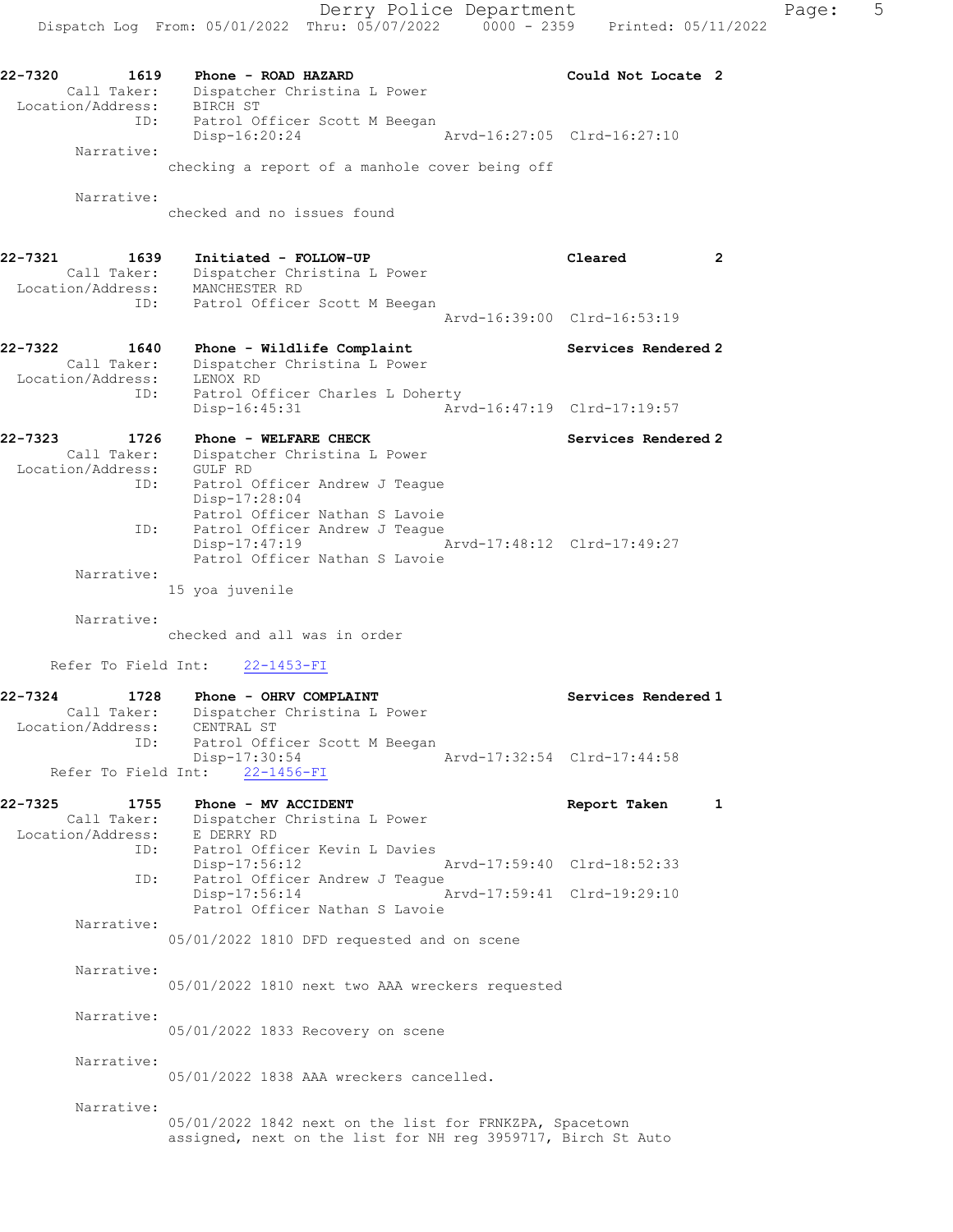Derry Police Department Fage: 6 Dispatch Log From: 05/01/2022 Thru: 05/07/2022 0000 - 2359 Printed: 05/11/2022

assigned

Narrative:

05/01/2022 1857 Spacetown on scene

Narrative:

Woodman vs Garrett, full report.

Refer To Accident: 22-213-AC

| 22-7326<br>1821   | Phone - ANIMAL COMPLAINT          |                             | Services Rendered 1 |
|-------------------|-----------------------------------|-----------------------------|---------------------|
| Call Taker:       | Patrol Officer Robert Corwin      |                             |                     |
| Location/Address: | WINDHAM DEPOT RD                  |                             |                     |
| ID:               | Patrol Officer Jack Stafford      |                             |                     |
|                   | $Disp-18:22:47$                   | Arvd-18:29:23 Clrd-18:49:43 |                     |
| Arrived By:       | Dispatcher Christina L Power      |                             |                     |
| Cleared By:       | Dispatcher Christina L Power      |                             |                     |
| Narrative:        |                                   |                             |                     |
|                   | moved off to the side of the road |                             |                     |

| 22-7327<br>1936              | Phone - JUVENILE OFFENSES      | Transported to Hospital     | $\overline{2}$ |
|------------------------------|--------------------------------|-----------------------------|----------------|
| Call Taker:                  | Dispatcher Christina L Power   |                             |                |
| Location/Address:            | GULF RD                        |                             |                |
| ID:                          | Patrol Officer Andrew J Teaque |                             |                |
|                              | Disp-19:36:56                  | Arvd-19:44:45 Clrd-20:35:55 |                |
|                              | Patrol Officer Nathan S Lavoie |                             |                |
| ID:                          | Patrol Officer Scott M Beegan  |                             |                |
|                              | Disp-19:37:36                  | Arvd-19:46:08 Clrd-20:04:05 |                |
| ID:                          | Sergeant Michael W Hughes      |                             |                |
|                              | Disp-19:38:18                  | Arvd-19:50:36 Clrd-20:04:01 |                |
| Dispatched By:<br>Narrative: | Patrol Officer Robert Corwin   |                             |                |
|                              | 05/01/2022 1950 DFD requested  |                             |                |

Refer To Arrest: 22-385-AR

| 22-7328<br>2141                  | Initiated - MV CHECK                                           | Vehicle checked 1           |  |
|----------------------------------|----------------------------------------------------------------|-----------------------------|--|
| Call Taker:<br>Location/Address: | Patrol Officer Robert Corwin<br>HUMPHREY RD                    |                             |  |
| ID:                              | Patrol Officer Andrew J Teaque                                 |                             |  |
|                                  |                                                                | Aryd-21:41:00 Clrd-21:43:46 |  |
| Cleared By:                      | Patrol Officer Nathan S Lavoie<br>Dispatcher Christina L Power |                             |  |

| 22-7329 | 2212              | Initiated - MV CHECK               | Vehicle checked             | $\overline{\mathbf{1}}$ |
|---------|-------------------|------------------------------------|-----------------------------|-------------------------|
|         | Call Taker:       | Dispatcher Christina L Power       |                             |                         |
|         | Location/Address: | DUBEAU DR                          |                             |                         |
|         |                   | ID: Patrol Officer Andrew J Teaque |                             |                         |
|         |                   |                                    | Aryd-22:12:00 Clrd-22:19:02 |                         |
|         |                   | Patrol Officer Nathan S Lavoie     |                             |                         |
|         |                   | Refer To Field Int: 22-1470-FI     |                             |                         |

| 22-7330            | 2321              | Initiated - MV STOP             | Warning Issued              | $\overline{\mathbf{3}}$ |
|--------------------|-------------------|---------------------------------|-----------------------------|-------------------------|
|                    | Call Taker:       | Dispatcher Jonathon S Pickering |                             |                         |
|                    | Location/Address: | TDY 151 HAMPSTEAD RD            |                             |                         |
|                    | TD:               | Patrol Officer Melissa M Houde  |                             |                         |
|                    |                   |                                 | Aryd-23:21:00 Clrd-23:24:56 |                         |
| Refer To Citation: |                   | 22-1894-CN                      |                             |                         |

# For Date: 05/02/2022 - Monday

| 22-7331           | 0003        | Initiated - PROPERTY CHECK      | Services Rendered 2         |
|-------------------|-------------|---------------------------------|-----------------------------|
|                   | Call Taker: | Dispatcher Jonathon S Pickering |                             |
| Location/Address: |             | HUMPHREY RD                     |                             |
|                   | ID:         | Patrol Officer Cody Johnson     |                             |
|                   |             |                                 | Arvd-00:03:00 Clrd-00:03:54 |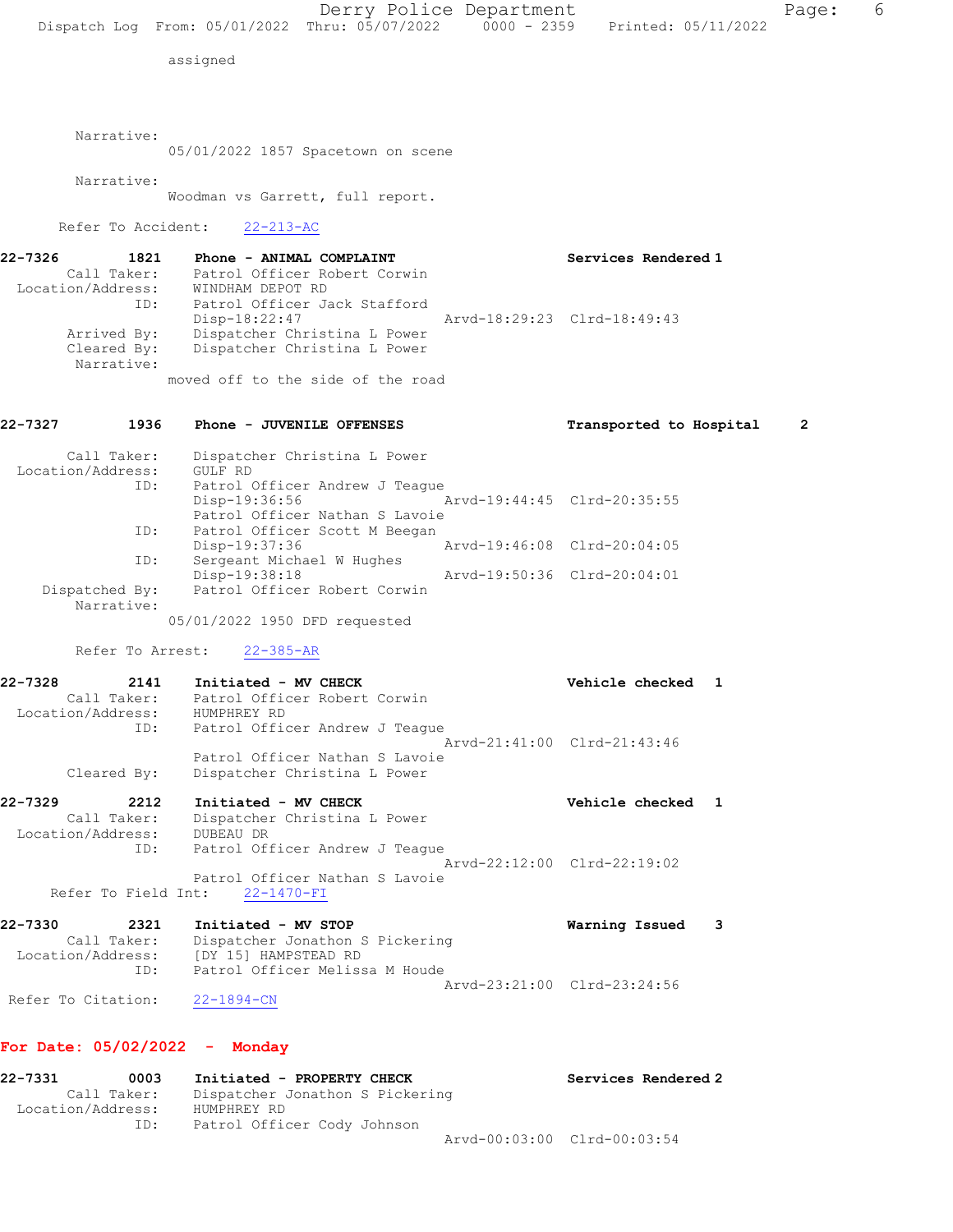22-7332 0004 Initiated - PROPERTY CHECK SENT ON THEIR WAY 2 Call Taker: Dispatcher Jonathon S Pickering Location/Address: ROLLINS ST ID: Patrol Officer Kevin L Davies Arvd-00:04:00 Clrd-00:26:00 ID: Patrol Officer Ryan M Panaro Disp-00:07:49 Arvd-00:07:50 Clrd-00:26:00 22-7333 0028 Phone - SUSPICIOUS ACTIVITY Services Rendered 2 Call Taker: Dispatcher Jonathon S Pickering Location/Address: LINLEW DR ID: Patrol Officer Ryan M Panaro Disp-00:28:46 Arvd-00:37:44 Clrd-00:45:09<br>TD: Patrol Officer Kevin L Davies Patrol Officer Kevin L Davies<br>Disp-00:28:47 Disp-00:28:47 Arvd-00:37:45 Clrd-00:45:08 Narrative: 05/02/2022 0037 subject reporting a suspicious male in the building Narrative: 05/02/2022 0045 checked the building, no issues found 22-7334 0118 Initiated - MV CHECK Vehicle checked 1 Call Taker: Dispatcher Jonathon S Pickering Location/Address: [DY 146] ASHLEIGH DR ID: Patrol Officer Ryan M Panaro Arvd-01:18:00 Clrd-01:23:06 ID: Patrol Officer Melissa M Houde Disp-01:21:02 Arvd-01:21:02 Clrd-01:23:07 22-7335 0123 Initiated - MV CHECK SENT ON THEIR WAY 1 Call Taker: Dispatcher Jonathon S Pickering Location/Address: [DY 146] ASHLEIGH DR ID: Patrol Officer Ryan M Panaro Arvd-01:23:00 Clrd-01:28:09 ID: Patrol Officer Melissa M Houde<br>Disp-01:23:21 A Disp-01:23:21 Arvd-01:23:23 Clrd-01:28:08 Refer To Field Int: 22-1481-FI 22-7336 0132 Initiated - MV CHECK Arrest(s) Made 1 Call Taker: Dispatcher Jonathon S Pickering Location/Address: [DY 2516] MANCHESTER RD ID: Patrol Officer Ryan M Panaro Arvd-01:32:00 Clrd-04:11:27 ID: Patrol Officer Melissa M Houde Disp-01:32:27 Arvd-01:32:27 Clrd-02:29:52 Cleared By: Administrative Lieutenant David Michaud Narrative: 05/02/2022 0146 one in custody Narrative: 05/02/2022 0147 416 transporting to DPDHQ s/m: 13310.9 Narrative: 05/02/2022 0149 416 off at DPDHQ e/m: 13311.7 Narrative: 05/02/2022 0149 next on the list requested for NH 5069502, message left for Recovery Narrative: 05/02/2022 0202 no answer with Recovery, next on the list, LBP Towing responding // BC notified and responding Narrative: 05/02/2022 0204 Subject Info: Melissa Scott 1 Hilda Ave Derry, NH DOB:8/28/67 Arrested for DWI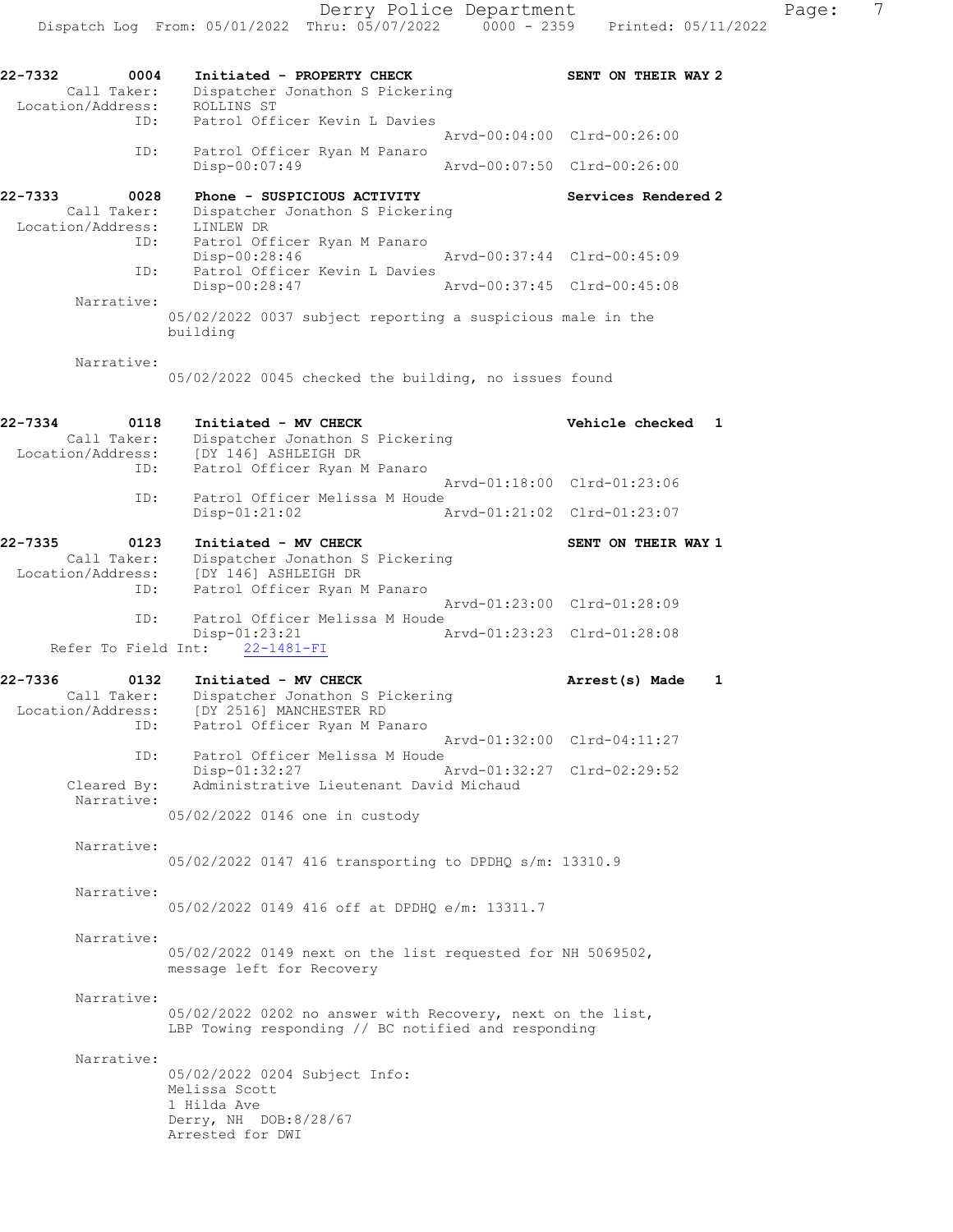|                                                     | Dispatch Log From: 05/01/2022 Thru: 05/07/2022 0000 - 2359 Printed: 05/11/2022         | Derry Police Department     |                         | 8<br>Page: |
|-----------------------------------------------------|----------------------------------------------------------------------------------------|-----------------------------|-------------------------|------------|
| Narrative:                                          | 05/02/2022 0228 Wrecker on scene                                                       |                             |                         |            |
| Narrative:                                          | 05/02/2022 0325 subject checked                                                        |                             |                         |            |
| Narrative:                                          | $05/02/2022$ 0350 released on PR bail, court date $6/16/22$ per<br>BC Mencis           |                             |                         |            |
| Refer To Arrest:                                    | $22 - 386 - AR$                                                                        |                             |                         |            |
| 22-7337<br>0141                                     | Phone - DRUG OVERDOSE                                                                  |                             | Transported to Hospital | 2          |
| Call Taker:<br>Location/Address:<br>ID:             | Dispatcher Jonathon S Pickering<br>ASHLEIGH DR<br>Patrol Officer Joshua W Morse        |                             |                         |            |
|                                                     | $Disp-01:42:17$<br>Patrol Officer Cody Johnson<br>ID:                                  | Arvd-01:44:20 Clrd-02:01:34 |                         |            |
| ID:                                                 | Disp-01:42:20<br>Patrol Officer Kevin L Davies                                         | Arvd-01:49:56 Clrd-02:01:35 |                         |            |
| Narrative:                                          | Disp-01:43:28                                                                          | Arvd-01:44:27 Clrd-02:01:33 |                         |            |
|                                                     | 05/02/2022 0149 DFD on scene                                                           |                             |                         |            |
| Refer To Incident:                                  | $22 - 749 - OF$                                                                        |                             |                         |            |
| 22-7338<br>0549<br>Call Taker:<br>Location/Address: | Initiated - MV CHECK<br>Dispatcher Jonathon S Pickering<br>[DY 279] DUBEAU DR          |                             | Vehicle checked 1       |            |
| ID:                                                 | Patrol Officer Ryan M Panaro                                                           | Arvd-05:49:00 Clrd-05:49:35 |                         |            |
| 22-7339<br>0638<br>Call Taker:<br>Location/Address: | Phone - DOMESTIC DISTURBANCE<br>Dispatcher Jonathon S Pickering<br>MANCHESTER RD       |                             | Verbal in Nature 1      |            |
| ID:<br>ID:                                          | Patrol Officer Melissa M Houde<br>Disp-06:39:10<br>Patrol Officer Ryan M Panaro        | Arvd-06:45:44 Clrd-06:46:01 |                         |            |
| Narrative:                                          | Disp-06:39:18                                                                          | Arvd-06:45:43 Clrd-06:46:01 |                         |            |
|                                                     | 05/02/2022 0645 mother/daughter - verbal                                               |                             |                         |            |
| Refer To Field Int:                                 | $22 - 1462 - FI$                                                                       |                             |                         |            |
| 22-7340<br>0735<br>Call Taker:<br>Location/Address: | 911 - MV ACCIDENT<br>Dispatcher Jess W Arcand<br>MANCHESTER RD + ASHLEIGH DR           |                             | Report Taken<br>1       |            |
| ID:                                                 | Patrol Officer Michael Carnazzo<br>Disp-07:35:39                                       | Arvd-07:40:24 Clrd-10:15:32 |                         |            |
| ID:                                                 | Patrol Officer Ryan M Panaro<br>Disp-07:35:44                                          | Arvd-07:43:51 Clrd-10:50:49 |                         |            |
| ID:                                                 | Patrol Officer Cody Johnson<br>Disp-07:35:46                                           | Arvd-07:36:00 Clrd-09:37:52 |                         |            |
| ID:                                                 | Sergeant Seth Plumer<br>$Disp-07:35:54$                                                | Arvd-07:36:33 Clrd-10:51:26 |                         |            |
| ID:                                                 | Patrol Officer James M McClafferty<br>Disp-07:46:39                                    | Arvd-07:46:42 Clrd-12:10:17 |                         |            |
| ID:                                                 | Patrol Officer Nikita Tomnyuk<br>Disp-10:51:14                                         | Arvd-10:51:19 Clrd-15:01:20 |                         |            |
| Cleared By:<br>ID:                                  | Dispatcher Kaitlyn A Fitzgerald<br>Detective Benjamin J Doyle                          |                             |                         |            |
| ID:                                                 | Disp-10:51:17<br>Patrol Officer Nicholas M Granville                                   | Arvd-10:51:21 Clrd-14:37:16 |                         |            |
| ID:                                                 | Disp-12:38:43<br>Patrol Officer Michael Carnazzo                                       | Arvd-12:38:45 Clrd-13:00:11 |                         |            |
| Cleared By:<br>ID:                                  | Disp-14:37:09<br>Dispatcher Kaitlyn A Fitzgerald<br>Patrol Officer James M McClafferty | Arvd-14:37:11 Clrd-15:01:23 |                         |            |
| Arrived By:                                         | Disp-14:50:11<br>Dispatcher Christina L Power                                          | Arvd-14:57:02 Clrd-20:05:31 |                         |            |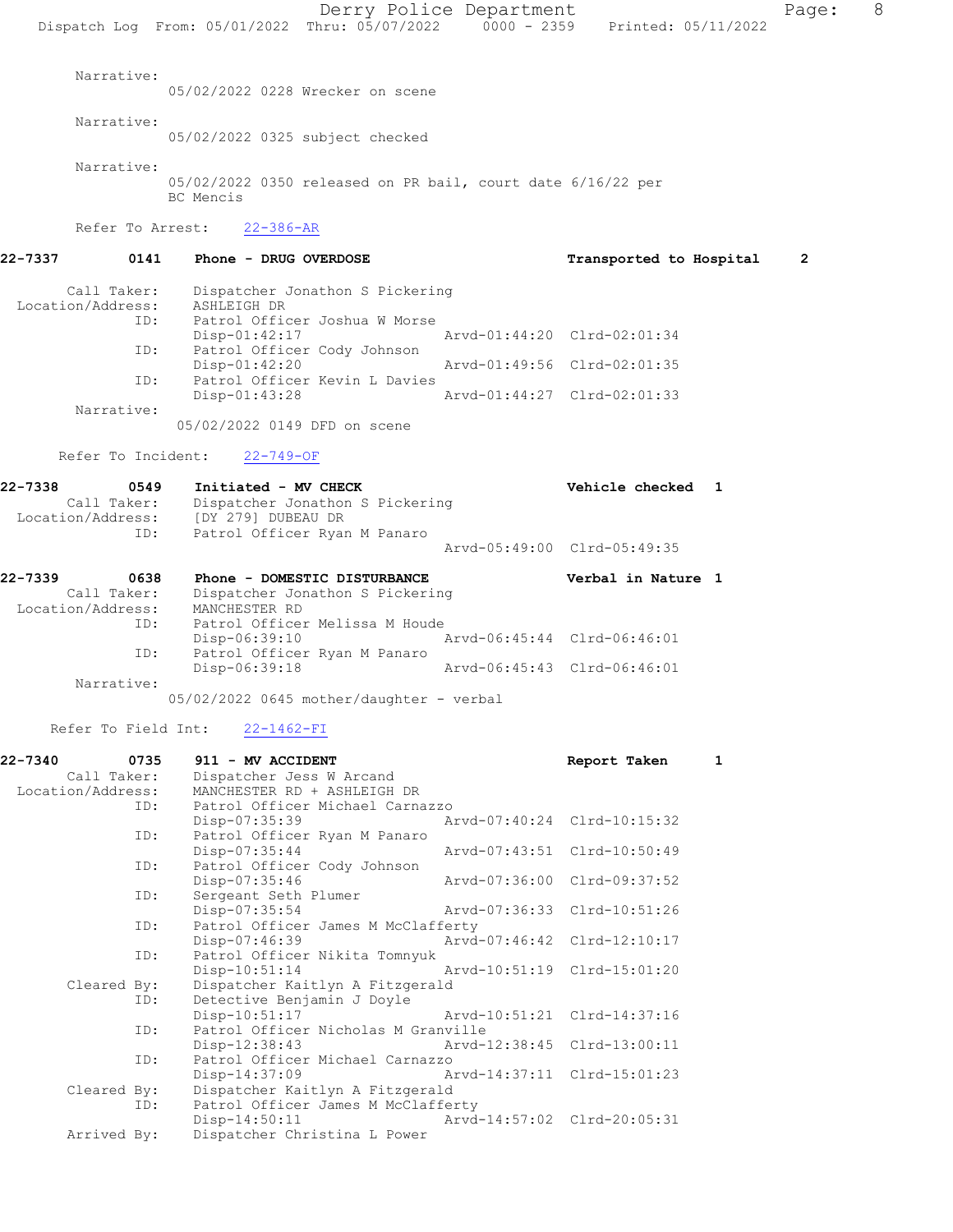Derry Police Department Page: 9 Dispatch Log From:  $05/01/2022$  Thru:  $05/07/2022$  0000 - 2359 Cleared By: Dispatcher Kaitlyn A Fitzgerald<br>TD: Patrol Officer Brian J Landry Patrol Officer Brian J Landry<br>Disp-14:50:30 Disp-14:50:30 Arvd-14:57:19 Clrd-19:49:46 Arrived By: Dispatcher Kaitlyn A Fitzgerald<br>Cleared By: Dispatcher Kaitlyn A Fitzgerald Dispatcher Kaitlyn A Fitzgerald ID: Patrol Officer Andrew J Teague<br>Disp-19:48:27 Disp-19:48:27 Arvd-19:48:30 Clrd-19:59:53 Patrol Officer Nathan S Lavoie<br>Dispatched By: Dispatcher Kaitlyn A Fitzgerald patched By: Dispatcher Kaitlyn A Fitzgerald<br>Arrived By: Dispatcher Kaitlyn A Fitzgerald Dispatcher Kaitlyn A Fitzgerald Cleared By: Dispatcher Kaitlyn A Fitzgerald ID: Patrol Officer Brian J Landry Disp-19:59:55 <br>Dispatched By: Dispatcher Kaitlyn A Fitzgerald Dispatcher Kaitlyn A Fitzgerald Arrived By: Dispatcher Kaitlyn A Fitzgerald Cleared By: Dispatcher Kaitlyn A Fitzgerald<br>ID: Patrol Officer Andrew J Teague Patrol Officer Andrew J Teague<br>Disp-20:05:27 Disp-20:05:27 Arvd-20:05:29 Clrd-20:31:15 Patrol Officer Nathan S Lavoie<br>Dispatched By: Dispatcher Kaitlyn A Fitzgerald Dispatcher Kaitlyn A Fitzgerald Arrived By: Dispatcher Kaitlyn A Fitzgerald<br>Cleared By: Dispatcher Christina L Power Dispatcher Christina L Power ID: Patrol Officer James M McClafferty<br>Disp-20:31:05 Arvd Disp-20:31:05 Arvd-20:31:12 Clrd-22:47:09<br>Dispatched By: Dispatcher Christina L Power Dispatcher Christina L Power Arrived By: Dispatcher Christina L Power<br>Cleared By: Dispatcher Kaitlyn A Fitzgera .<br>Dispatcher Kaitlyn A Fitzgerald ID: Patrol Officer Michael P Accorto<br>Disp-22:29:55 Ar Disp-22:29:55 Arvd-22:29:57 Clrd-05/03/2022 @ 03:44:35<br>Dispatched By: Dispatcher Kaitlyn A Fitzgerald Dispatcher Kaitlyn A Fitzgerald Arrived By: Dispatcher Kaitlyn A Fitzgerald<br>Cleared Bv: Dispatcher Jonathon S Pickering -y:<br>By: Dispatcher Jonathon S Pickering<br>ID: Patrol Officer Nathan S Lavoie Patrol Officer Nathan S Lavoie<br>Disp-22:46:03 Disp-22:46:03 Arvd-22:46:06 Clrd-05/03/2022 @ 03:44:35 Dispatched By: Dispatcher Kaitlyn A Fitzgerald Arrived By: Dispatcher Kaitlyn A Fitzgerald<br>Cleared By: Dispatcher Jonathon S Pickering Dispatcher Jonathon S Pickering Narrative: 05/02/2022 0740 EVERSOURCE NOTIFIED BY DFD Narrative: 05/02/2022 0740 OFF WITH NH 4P485 AND NH 2750868 Narrative: 05/02/2022 0809 EVERSOURCE ON SCENE Narrative: 05/02/2022 0906 NH DOT REQUESTED FOR DETOUR SIGNS Narrative: 05/02/2022 0939 NH DOT ON SCENE Narrative: 05/02/2022 0950 AAA REQUESTED FOR NH 2750868 Narrative: 05/02/2022 1027 NH 4P485 REQUEST SPACETOWN AUTO. SPACETOWN NOTIFIED AND ON SCENE Narrative: 05/02/2022 1220 FIRST STUDENT NOTIFIED Narrative: 05/02/2022 1404 REPORTABLE. PITTORE VS LAVALLEY Narrative: 05/02/2022 2157 CONSOLIDATED COMMUNICATIONS NOTIFIED Narrative: 05/02/2022 2225 CONSOLIDATED COMMUNICATIONS RESPONDING. ETA OF ONE HOUR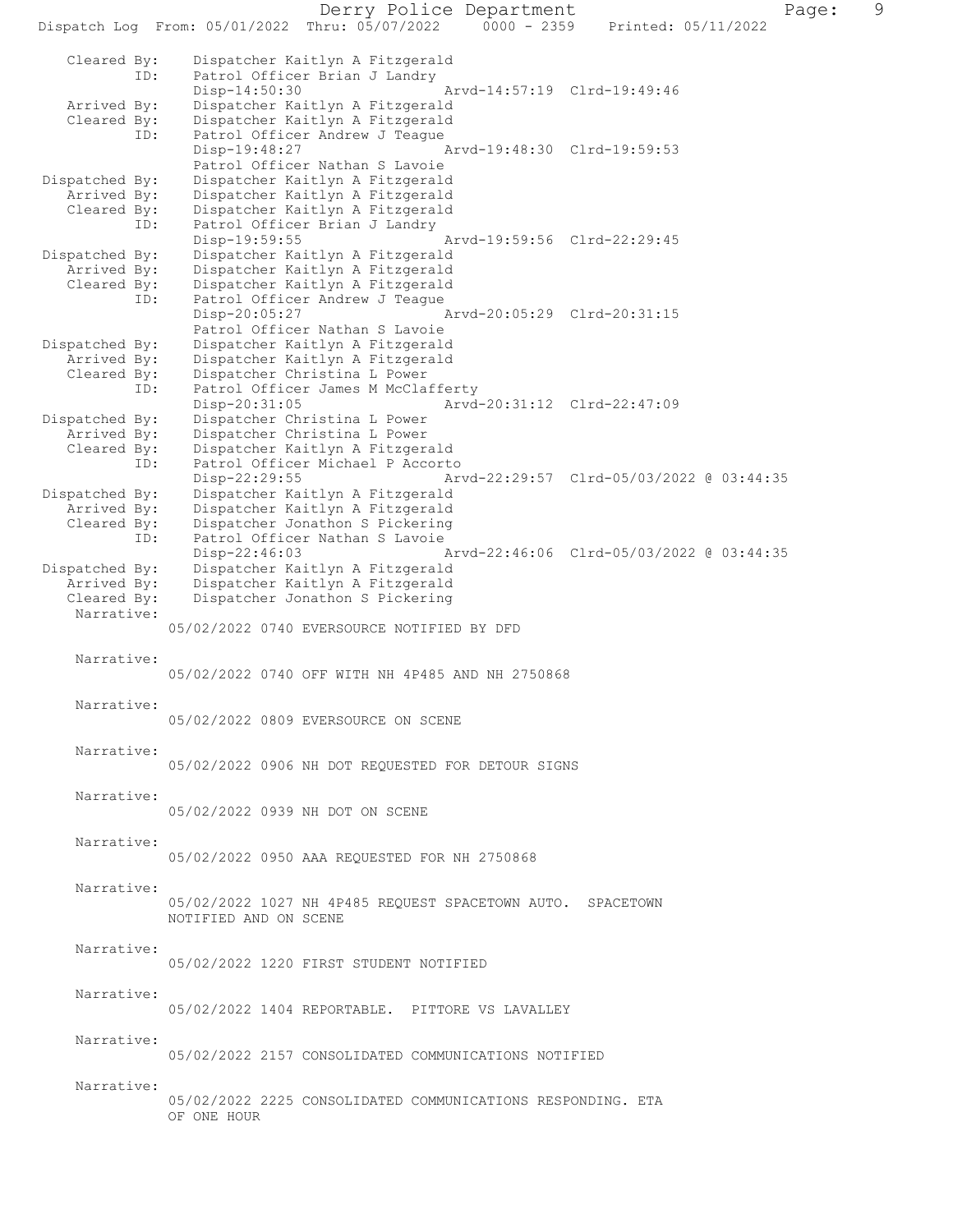Derry Police Department Page: 10 Dispatch Log From: 05/01/2022 Thru: 05/07/2022 0000 - 2359 Printed: 05/11/2022 Narrative: 05/03/2022 0344 Road open, DOT notified Refer To Accident: 22-214-AC 22-7341 0743 Initiated - PROPERTY CHECK Services Rendered 2 Call Taker: Dispatcher Jess W Arcand Location/Address: FORDWAY ST ID: Patrol Officer Nicholas M Granville Arvd-07:43:00 Clrd-07:45:18 22-7342 0823 Initiated - DRUG VIOLATION Report Taken 2 Call Taker: Dispatcher Jess W Arcand Location/Address: PINKERTON ST ID: Patrol Officer Brian J Landry Arvd-08:23:00 Clrd-08:40:49 22-7343 0830 911 - ERRATIC OPERATION Could Not Locate 2 Call Taker: Dispatcher Jess W Arcand Location/Address: N MAIN ST ID: Patrol Officer Nicholas M Granville Disp-08:32:17 Arvd-08:33:19 Clrd-08:36:53 22-7344 0834 Other - Loose Dog Complaint Services Rendered 2 Call Taker: Dispatcher Jess W Arcand Location/Address: MILL RD ID: Patrol Officer Jeffrey R Pike Disp-08:35:03 Arvd-08:35:05 Clrd-08:35:07 Narrative: 05/02/2022 0835 DOG RETURNED TO OWNER 22-7345 0936 Phone - WELFARE CHECK COULD Could Not Locate 2 Call Taker: Dispatcher Jess W Arcand Location/Address: OLD CHESTER RD ID: Patrol Officer Nicholas M Granville Disp-10:04:02 Arvd-10:23:36 Clrd-10:23:38 Narrative: 05/02/2022 1023 NOTE LEFT. CALLING PARTY NOTIFIED 22-7346 1002 Phone - LARCENY /FORGERY/ FRAUD Report Taken 2 Call Taker: Dispatcher Jess W Arcand Location/Address: CRYSTAL AVE ID: Patrol Officer Cody Johnson Disp-11:19:07 Arvd-11:38:52 Clrd-12:01:49 Refer To Incident: 22-750-OF 22-7347 1116 Initiated - MV STOP Warning Issued 3 Call Taker: Dispatcher Jess W Arcand Location/Address: WINDHAM RD + TYLER RD ID: Patrol Officer Ryan M Panaro Arvd-11:16:00 Clrd-11:19:00 Refer To Citation: 22-1897-CN 22-7348 1120 Initiated - MV STOP Warning Issued 3 Call Taker: Dispatcher Jess W Arcand Location/Address: SCOBIE POND RD ID: Patrol Officer Michael Carnazzo Arvd-11:20:00 Clrd-11:24:25 Refer To Citation: 22-1898-CN 22-7349 1135 Initiated - MV STOP Warning Issued 3 Call Taker: Dispatcher Jess W Arcand Location/Address: PINKERTON ST ID: Patrol Officer Michael Carnazzo Arvd-11:35:00 Clrd-11:44:34 Cleared By: Lieutenant Shawn P O'Donaghue 22-7350 1157 Initiated - FOLLOW-UP No Action Required 2

Call Taker: Dispatcher Jess W Arcand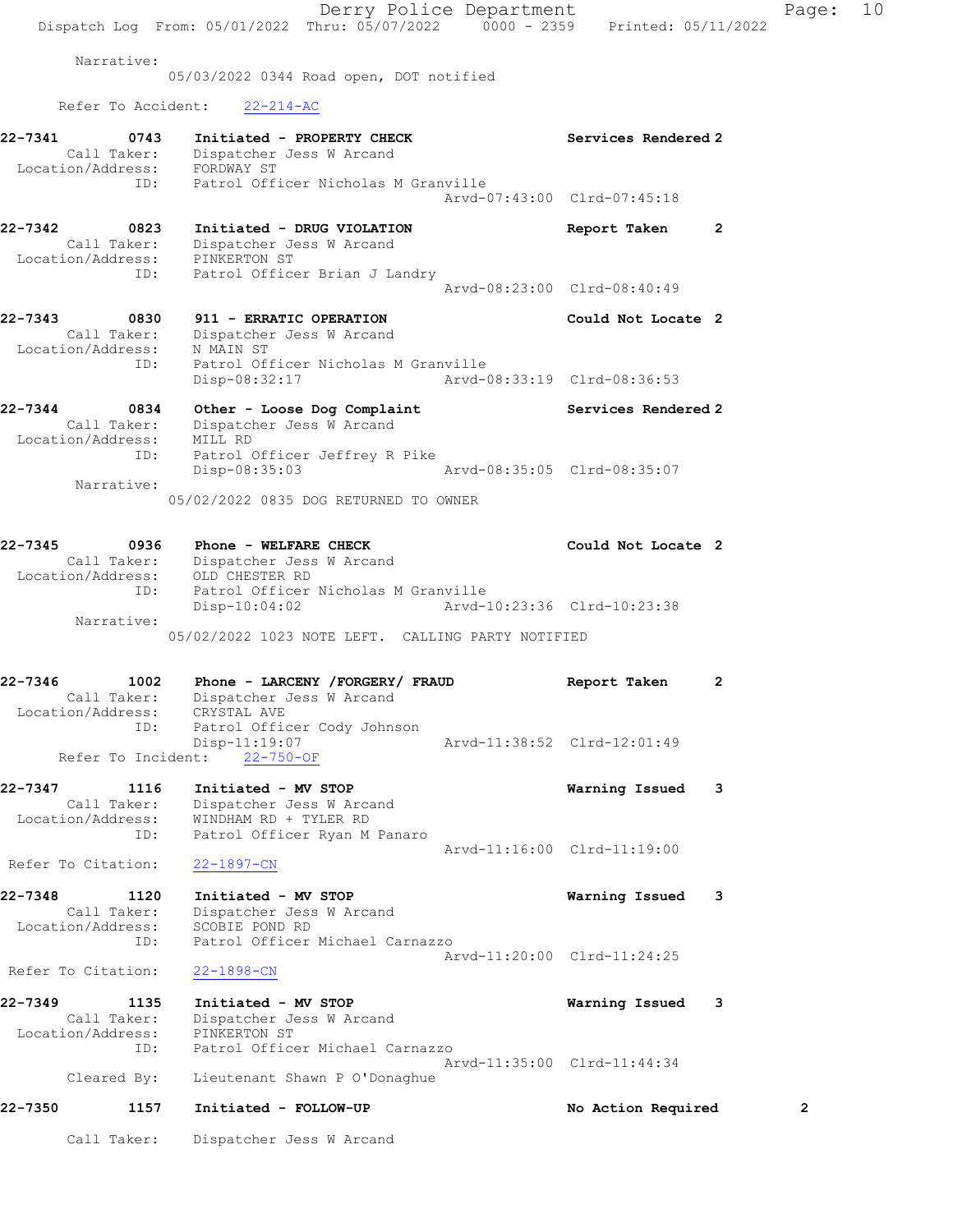Derry Police Department Fage: 11 Dispatch Log From:  $05/01/2022$  Thru:  $05/07/2022$  0000 - 2359 Printed: 05/11/2022 Location/Address: HILDA AVE ID: Patrol Officer Ryan M Panaro Arvd-11:57:00 Clrd-12:01:41 22-7351 1157 Initiated - MV STOP Warning Issued 3 Call Taker: Dispatcher Jess W Arcand Location/Address: TSIENNETO RD ID: Patrol Officer Michael Carnazzo Arvd-11:57:00 Clrd-12:04:21 Refer To Citation: 22-1899-CN 22-7352 1201 Phone - WELFARE CHECK COUL Could Not Locate 2 Call Taker: Dispatcher Jess W Arcand Location/Address: MANCHESTER RD ID: Patrol Officer Michael Carnazzo Disp-12:04:43 Arvd-12:08:41 Clrd-12:17:02 Narrative: 05/02/2022 1201 ELDERLY MALE WALKING IN THE AREA 22-7353 1207 Initiated - FOLLOW-UP 120 No Action Required 2 Call Taker: Dispatcher Jess W Arcand Location/Address: MORNINGSIDE DR ID: Patrol Officer Cody Johnson Arvd-12:07:00 Clrd-12:37:08 22-7354 1223 Phone - ASSIST CITIZEN ADVICE GIVEN 3 Call Taker: Patrol Officer Scott M Beegan Location/Address: [DY 2] MUNICIPAL DR ID: Patrol Officer Scott M Beegan Disp-12:23:43 Arvd-12:23:44 Clrd-12:46:18 Cleared By: Dispatcher Jess W Arcand 22-7355 1237 Initiated - MV STOP Warning Issued 3 Call Taker: Dispatcher Jess W Arcand Location/Address: S MAIN ST ID: Patrol Officer Ryan M Panaro Arvd-12:37:00 Clrd-12:40:52 Refer To Citation: 22-1900-CN 22-7356 1247 Initiated - FOLLOW-UP Cleared 2 Call Taker: Dispatcher Jess W Arcand Location/Address: E BROADWAY ID: Patrol Officer Cody Johnson Arvd-12:47:00 Clrd-12:53:37 22-7357 1250 Initiated - MV STOP Warning Issued 3 Call Taker: Dispatcher Jess W Arcand Location/Address: [DY 933] CRYSTAL AVE ID: Patrol Officer Ryan M Panaro Arvd-12:50:00 Clrd-12:55:59 Refer To Citation: 22-1901-CN 22-7358 1253 Initiated - FOLLOW-UP Cleared 2 Call Taker: Dispatcher Jess W Arcand Location/Address: [DY 2468] MANCHESTER RD ID: Patrol Officer Cody Johnson Arvd-12:53:00 Clrd-13:04:22 22-7359 1308 Initiated - SUSPICIOUS ACTIVITY Cleared 2 Call Taker: Dispatcher Jess W Arcand Location/Address: [DY 949] N MAIN ST ID: Patrol Officer Brian J Landry Arvd-13:08:00 Clrd-13:27:32 Refer To Incident: 22-751-OF 22-7360 1315 Initiated - MV STOP Warning Issued 3 Call Taker: Dispatcher Jess W Arcand Location/Address: N MAIN ST ID: Patrol Officer Michael Carnazzo Arvd-13:15:00 Clrd-13:25:07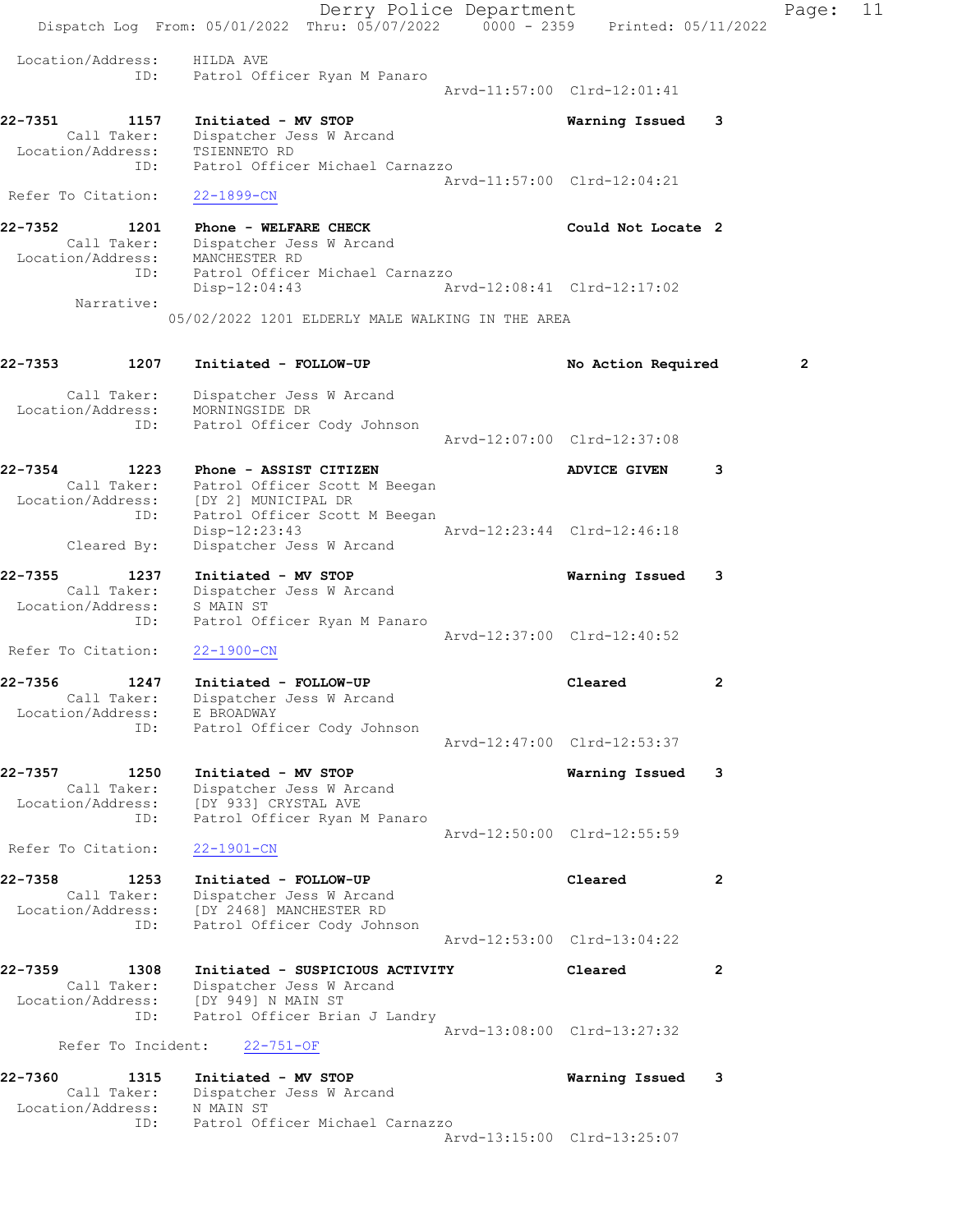Refer To Citation: 22-1902-CN

| 22-7361 | 1326              | Phone - DISABLED MV                                          |  |  |  |                             | Vehicle Towed |  |
|---------|-------------------|--------------------------------------------------------------|--|--|--|-----------------------------|---------------|--|
|         | Call Taker:       | Dispatcher Jess W Arcand                                     |  |  |  |                             |               |  |
|         | Location/Address: | PINKERTON ST                                                 |  |  |  |                             |               |  |
|         | ID:               | Patrol Officer Michael Carnazzo                              |  |  |  |                             |               |  |
|         |                   | Disp-13:27:15                                                |  |  |  | Arvd-13:27:18 Clrd-13:55:39 |               |  |
|         | Narrative:        |                                                              |  |  |  |                             |               |  |
|         |                   | 05/02/2022 1341 NEXT ON LIST BIRCH ST COLLISION NOTIFIED AND |  |  |  |                             |               |  |
|         |                   | RESPONDING                                                   |  |  |  |                             |               |  |
|         | Narrative:        |                                                              |  |  |  |                             |               |  |

05/02/2022 1355 BIRCH ST ON SCENE

| 22-7362           | 1418        | Phone - Wildlife Complaint                      |                             | Services Rendered 2 |
|-------------------|-------------|-------------------------------------------------|-----------------------------|---------------------|
|                   | Call Taker: | Dispatcher Jess W Arcand                        |                             |                     |
| Location/Address: |             | SABRA CIR                                       |                             |                     |
|                   | ID:         | Patrol Officer Nicholas M Granville             |                             |                     |
|                   |             | Disp-14:19:01                                   | Arvd-14:24:29 Clrd-14:43:03 |                     |
|                   | ID:         | Patrol Officer Cody Johnson                     |                             |                     |
|                   |             | $Disp-14:19:04$                                 |                             | Clrd-14:24:34       |
|                   | Narrative:  |                                                 |                             |                     |
|                   |             | 05/02/2022 1429 SNAPPING TURTLE STUCK IN A POOL |                             |                     |

| 22-7363 | 1423                      | Phone - UNWANTED SUBJECT           | Services Rendered 2         |
|---------|---------------------------|------------------------------------|-----------------------------|
|         | Call Taker:               | Dispatcher Jess W Arcand           |                             |
|         | Location/Address:         | ASHLEIGH DR                        |                             |
|         | ID:                       | Patrol Officer Cody Johnson        |                             |
|         |                           | $Disp-14:24:40$                    | Arvd-14:36:27 Clrd-15:07:30 |
|         | Cleared By:<br>Narrative: | Dispatcher Kaitlyn A Fitzgerald    |                             |
|         |                           | 05/02/2022 1507 SUBJECT TRESPASSED |                             |

Refer To Field Int:  $22-1464-FI$ 

| 22-7364           | 1427 | Phone - WELFARE CHECK           |                             | Services Rendered 2 |
|-------------------|------|---------------------------------|-----------------------------|---------------------|
| Call Taker:       |      | Dispatcher Jess W Arcand        |                             |                     |
| Location/Address: |      | OLD CHESTER RD                  |                             |                     |
|                   | ID:  | Patrol Officer Michael Carnazzo |                             |                     |
|                   |      | $Disp-15:17:28$                 | Arvd-15:25:58 Clrd-15:39:17 |                     |
| Dispatched By:    |      | Dispatcher Kaitlyn A Fitzgerald |                             |                     |
| Arrived By:       |      | Dispatcher Kaitlyn A Fitzgerald |                             |                     |
| Cleared By:       |      | Dispatcher Kaitlyn A Fitzgerald |                             |                     |
| Narrative:        |      |                                 |                             |                     |

05/02/2022 1538 CHECKED, NO ISSUES.

| 22-7365           | 1438           | Phone - JUVENILE OFFENSES       | Report Taken                | 2 |
|-------------------|----------------|---------------------------------|-----------------------------|---|
|                   | Call Taker:    | Lieutenant Shawn P O'Donaghue   |                             |   |
| Location/Address: |                | W RUNNING BROOK LN              |                             |   |
|                   | ID:            | Patrol Officer Jack Stafford    |                             |   |
|                   |                | $Disp-15:21:18$                 | Arvd-15:25:47 Clrd-16:08:54 |   |
|                   | Dispatched By: | Dispatcher Kaitlyn A Fitzgerald |                             |   |
|                   | Arrived By:    | Dispatcher Kaitlyn A Fitzgerald |                             |   |
|                   | Cleared By:    | Dispatcher Kaitlyn A Fitzgerald |                             |   |
|                   | ID:            | Sergeant Michael W Hughes       |                             |   |
|                   |                | Disp-15:27:50                   | Arvd-15:27:52 Clrd-15:39:52 |   |
|                   | Dispatched By: | Dispatcher Kaitlyn A Fitzgerald |                             |   |
|                   | Arrived By:    | Dispatcher Kaitlyn A Fitzgerald |                             |   |
|                   | Cleared By:    | Dispatcher Kaitlyn A Fitzgerald |                             |   |
|                   | Narrative:     |                                 |                             |   |
|                   |                | Between students                |                             |   |

Refer To Incident: 22-752-OF

| 22-7366<br>1453   | Walk-In - ASSIST CITIZEN      |                             | Cleared |
|-------------------|-------------------------------|-----------------------------|---------|
| Call Taker:       | Patrol Officer Scott M Beegan |                             |         |
| Location/Address: | [DY 2] MUNICIPAL DR           |                             |         |
| ID:               | Patrol Officer Scott M Beegan |                             |         |
|                   | Disp-14:54:32                 | Arvd-14:54:35 Clrd-15:08:33 |         |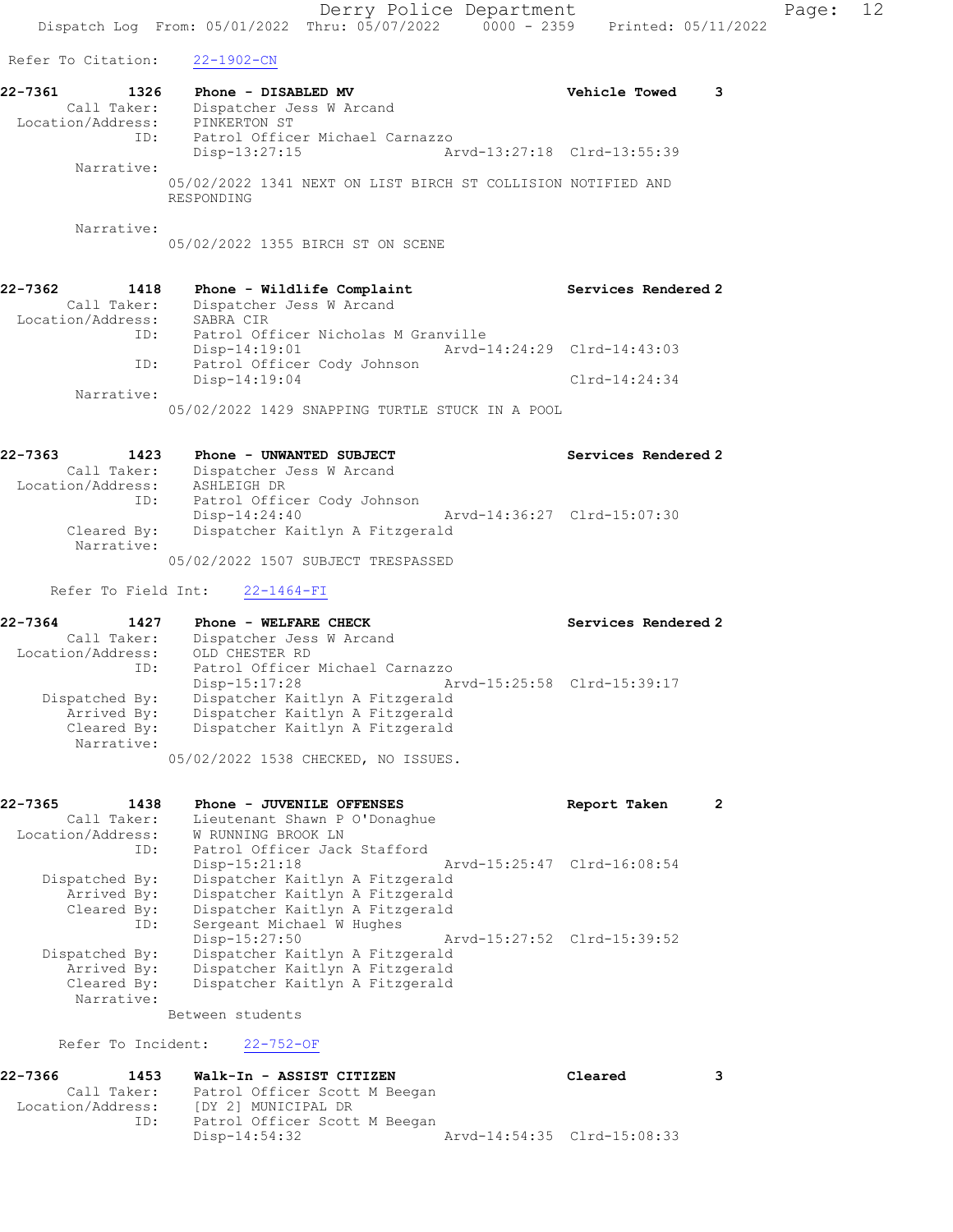Derry Police Department Fage: 13 Dispatch Log From: 05/01/2022 Thru: 05/07/2022 0000 - 2359 Printed: 05/11/2022 Refer To Field Int: 22-1487-FI 22-7367 1505 Initiated - MV STOP Warning Issued 3 Call Taker: Dispatcher Kaitlyn A Fitzgerald Location/Address: SCOBIE POND RD ID: Patrol Officer Michael Carnazzo Arvd-15:05:00 Clrd-15:11:37 Refer To Citation: 22-1903-CN 22-7368 1506 Phone - DISTURBANCE 1 1 Cone on Arrival 1 Call Taker: Dispatcher Christina L Power Location/Address: FAIRWAY DR ID: Patrol Officer Nathan S Lavoie Disp-15:08:41 Arvd-15:16:06 Clrd-15:30:22 Dispatched By: Dispatcher Kaitlyn A Fitzgerald Arrived By: Dispatcher Kaitlyn A Fitzgerald Cleared By: Dispatcher Kaitlyn A Fitzgerald ID: Patrol Officer Michael P Accorto Disp-15:09:06 Arvd-15:11:58 Clrd-15:28:31 Dispatched By: Dispatcher Kaitlyn A Fitzgerald Arrived By: Dispatcher Kaitlyn A Fitzgerald Cleared By: Dispatcher Kaitlyn A Fitzgerald ID: Patrol Officer Jack Stafford Disp-15:13:33 Arvd-15:13:35 Clrd-15:16:10 Dispatched By: Dispatcher Kaitlyn A Fitzgerald Arrived By: Dispatcher Kaitlyn A Fitzgerald Cleared By: Dispatcher Kaitlyn A Fitzgerald ID: Sergeant Michael W Hughes Disp-15:19:59 Arvd-15:22:21 Clrd-15:25:14 Dispatched By: Dispatcher Kaitlyn A Fitzgerald Arrived By: Dispatcher Kaitlyn A Fitzgerald Cleared By: Dispatcher Kaitlyn A Fitzgerald Narrative: 05/02/2022 1616 GROUP OF JUVENILES ARGUING WITH A RESIDENT 22-7369 1537 Initiated - FOLLOW-UP 120 No Action Required 2 Call Taker: Dispatcher Kaitlyn A Fitzgerald Location/Address: HILDA AVE ID: Patrol Officer Michael P Accorto Arvd-15:37:00 Clrd-15:39:09 22-7370 1548 Initiated - MV STOP Warning Issued 3 Call Taker: Dispatcher Kaitlyn A Fitzgerald Location/Address: E DERRY RD + OLD CHESTER RD ID: Patrol Officer Michael Carnazzo Arvd-15:48:00 Clrd-15:56:10 Refer To Citation: 22-1904-CN 22-7371 1559 Phone - PROPERTY CHECK 1988 Services Rendered 2 Call Taker: Dispatcher Christina L Power Location/Address: N SHORE (IP) RD ID: Patrol Officer Andrew J Teague Disp-16:01:14 Arvd-16:20:24 Clrd-16:27:23 Patrol Officer Nathan S Lavoie Dispatched By: Dispatcher Kaitlyn A Fitzgerald Arrived By: Dispatcher Kaitlyn A Fitzgerald<br>Cleared By: Dispatcher Kaitlyn A Fitzgerald Dispatcher Kaitlyn A Fitzgerald Narrative: checking a report of a tree that is leaning into the roadway Narrative: 05/02/2022 1626 TREE LOCATED BUT NOT AN IMMEDIATE HAZARD. TREE MARKED. 22-7372 1610 Phone - ALARM, BURGLAR False Alarm 1 Call Taker: Dispatcher Christina L Power Location/Address: [DY 3650] RT 111<br>ID: Patrol Officer Ja Patrol Officer Jack Stafford<br>Disp-16:11:56

Disp-16:11:56 Arvd-16:24:05 Clrd-16:34:27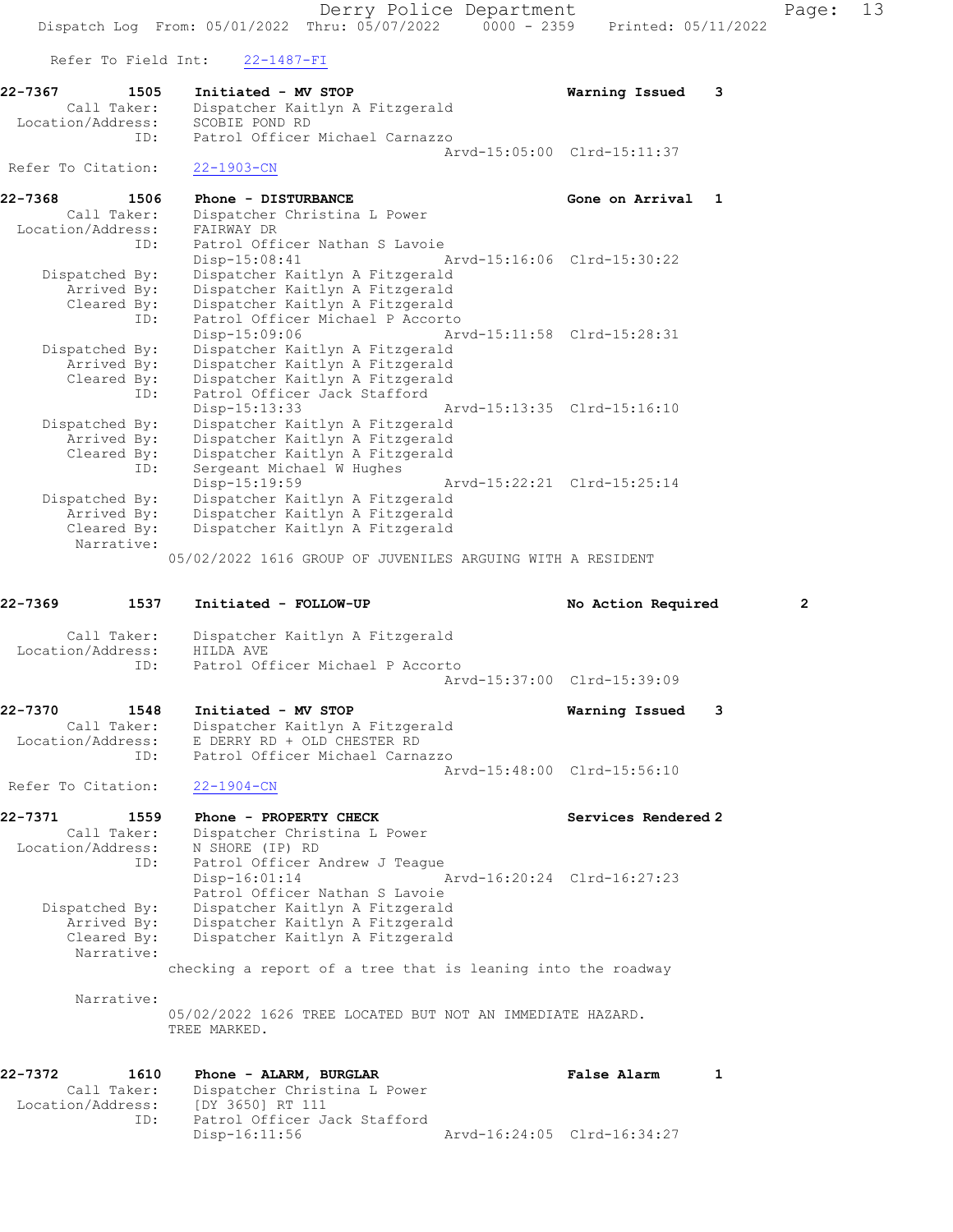Derry Police Department Page: 14 Dispatch Log From: 05/01/2022 Thru: 05/07/2022 0000 - 2359 Printed: 05/11/2022 Dispatched By: Dispatcher Kaitlyn A Fitzgerald Arrived By: Dispatcher Kaitlyn A Fitzgerald Cleared By: Dispatcher Kaitlyn A Fitzgerald ID: Patrol Officer Michael P Accorto Disp-16:11:59 Arvd-16:28:29 Clrd-16:34:25 Dispatched By: Dispatcher Kaitlyn A Fitzgerald Arrived By: Dispatcher Kaitlyn A Fitzgerald Cleared By: Dispatcher Kaitlyn A Fitzgerald Narrative: kitchen motion Narrative: 05/02/2022 1634 CONFIRMED FALSE BY EMPLOYEE

Refer To Field Int: 22-1478-FI

22-7373 1625 Phone - MV CHECK 1988 1989 Sole on Arrival 1 Call Taker: Dispatcher Christina L Power Location/Address: AIKEN ST ID: Patrol Officer Michael P Accorto<br>Disp-16:41:54 Ar Disp-16:41:54 Arvd-16:50:43 Clrd-16:52:05 Dispatched By: Dispatcher Kaitlyn A Fitzgerald Arrived By: Dispatcher Kaitlyn A Fitzgerald Cleared By: Dispatcher Kaitlyn A Fitzgerald Narrative: silver honda

| 22-7374<br>1650   | Phone - MEDICAL EMERGENCY       |                             | Transported to Hospital     | 1 |
|-------------------|---------------------------------|-----------------------------|-----------------------------|---|
| Call Taker:       | Dispatcher Kaitlyn A Fitzgerald |                             |                             |   |
| Location/Address: | LARAWAY CT                      |                             |                             |   |
| ID:               | Patrol Officer Andrew J Teaque  |                             |                             |   |
|                   | $Disp-16:51:21$                 | Arvd-16:52:40 Clrd-17:04:46 |                             |   |
|                   | Patrol Officer Nathan S Lavoie  |                             |                             |   |
| ID:               | Sergeant Michael W Hughes       |                             |                             |   |
|                   | Disp-16:58:59                   |                             | Arvd-16:59:01 Clrd-17:04:48 |   |
| Narrative:        |                                 |                             |                             |   |
|                   | 05/02/2022 1654 DFD ON SCENE    |                             |                             |   |

Narrative:

05/02/2022 1704 DFD TRANSPORTING TO PMC

Refer To Field Int: 22-1465-FI

| 22-7375 | 1711              | Initiated - MV STOP             | Warning Issued 3            |  |
|---------|-------------------|---------------------------------|-----------------------------|--|
|         | Call Taker:       | Dispatcher Kaitlyn A Fitzgerald |                             |  |
|         | Location/Address: | N SHORE (BL) RD                 |                             |  |
|         | ID:               | Patrol Officer Michael Carnazzo |                             |  |
|         |                   |                                 | Aryd-17:11:00 Clrd-17:20:40 |  |

Refer To Citation: 22-1905-CN

# 22-7376 1722 Initiated - FOLLOW-UP 12 No Action Required 2

 Call Taker: Dispatcher Kaitlyn A Fitzgerald Location/Address: MARLBORO RD

 ID: Patrol Officer Michael P Accorto Arvd-17:22:00 Clrd-17:42:03

# 22-7377 1728 Initiated - MV STOP 128 1728 1728 1728 1728 1

 Call Taker: Dispatcher Kaitlyn A Fitzgerald Location/Address: PEABODY RD ANX ID: Patrol Officer Andrew J Teague Arvd-17:28:00 Clrd-18:31:56 Patrol Officer Nathan S Lavoie ID: Patrol Officer Michael Carnazzo<br>Disp-17:33:06 A: Disp-17:33:06 Arvd-17:33:08 Clrd-17:48:19 Refer To Citation:  $\frac{22-1907-CN}{22-816-001022}$ Refer To Citation: Narrative: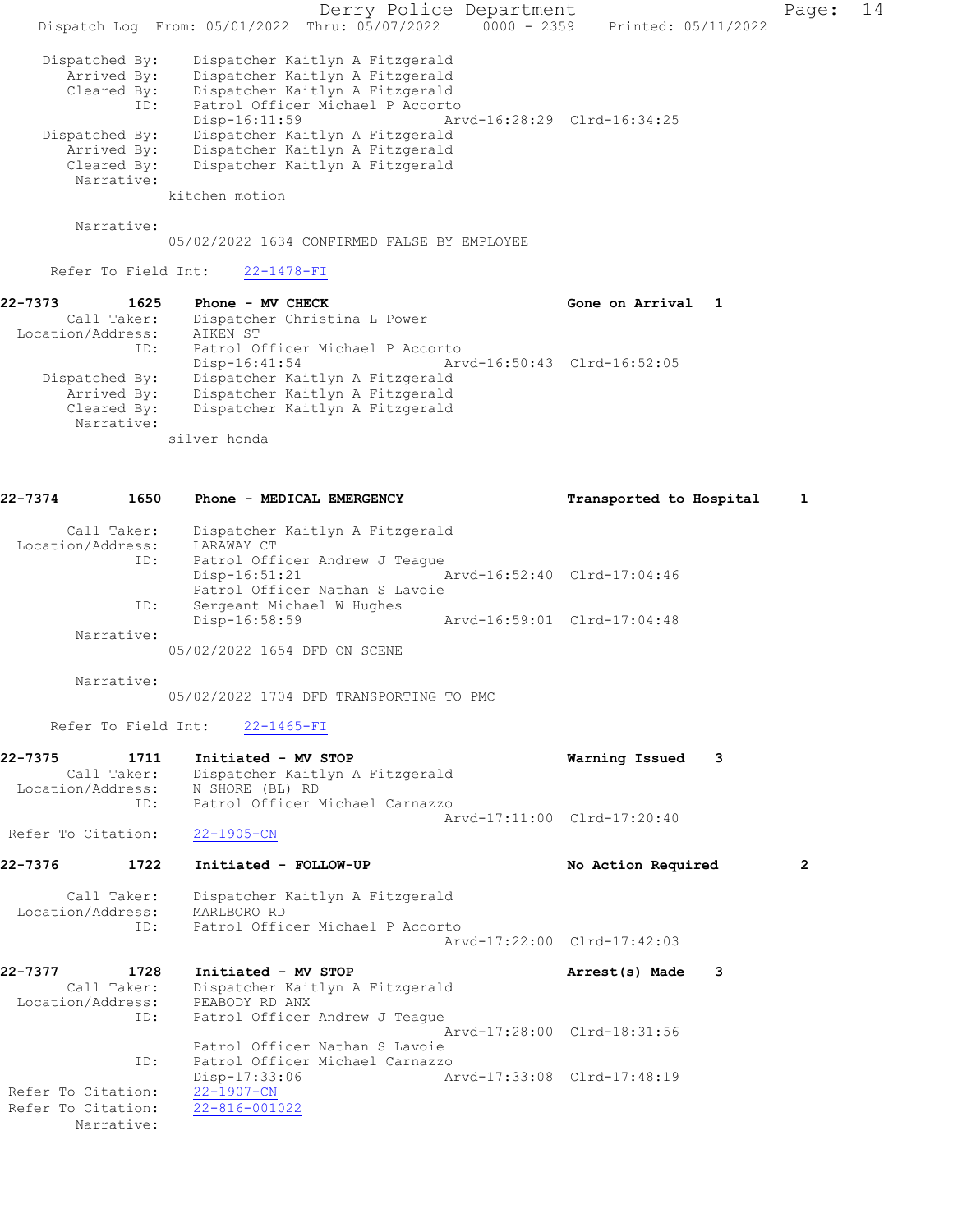Derry Police Department Fage: 15 Dispatch Log From: 05/01/2022 Thru: 05/07/2022 0000 - 2359 Printed: 05/11/2022 05/02/2022 1746 ONE IN CUSTODY ON A DERRY WARRANT FOR DISORDERLY CONDUCT AND PREVENTION OF NOISE Narrative: 05/02/2022 1747 439 TRANSPORTING ONE TO DPDHQ S/M 80342.9 Narrative: 05/02/2022 1751 439 OFF AT DPDHQ E/M 80343.5 Narrative: 05/02/2022 1830 SUBJECT IDENTIFIED AS: ZACKARY RIVARD 116 HARPER RIDGE RD EAST HAMPSTEAD, NH 03826 DOB: 01/10/2003 Narrative: 05/02/2022 1831 SUBJECT RELEASED ON A SUMMONS WITH A COURT DATE OF 6/16/22. Refer To Arrest: 22-388-AR 22-7378 1805 Phone - ASSIST OTHER AGENCY Transported to Hospital 3 Call Taker: Dispatcher Kaitlyn A Fitzgerald Location/Address: FORDWAY ST ID: Patrol Officer Michael P Accorto Disp-18:07:23 Arvd-18:09:32 Clrd-18:25:00 Narrative: 05/02/2022 1809 DFD ON SCENE Narrative: 05/02/2022 1824 DFD TRANSPORTING TO PMC Refer To Field Int: 22-1467-FI 22-7379 1807 Phone - ROAD HAZARD Removed Hazard 2 Call Taker: Dispatcher Kaitlyn A Fitzgerald Location/Address: BYPASS 28 + MIRRA AVE ID: Patrol Officer Michael Carnazzo Disp-18:09:00 Arvd-18:20:15 Clrd-18:23:26 Narrative: 05/02/2022 1807 BLACK LANDSCAPING MESH 22-7380 1853 Initiated - MV STOP Warning Issued 3 Call Taker: Dispatcher Kaitlyn A Fitzgerald Location/Address: TSIENNETO RD ID: Patrol Officer Monica Ricci Arvd-18:53:00 Clrd-18:57:49 Refer To Citation: 22-1906-CN 22-7381 1916 Initiated - MV STOP Warning Issued 3 Call Taker: Dispatcher Kaitlyn A Fitzgerald Location/Address: SCOBIE POND RD ID: Patrol Officer Michael Carnazzo Arvd-19:16:00 Clrd-19:25:37 Refer To Citation: 22-1908-CN 22-7382 1938 Initiated - FOLLOW-UP No Action Required 2 Call Taker: Dispatcher Kaitlyn A Fitzgerald Location/Address: SENTER COVE RD ID: Patrol Officer Michael Carnazzo Arvd-19:38:00 Clrd-19:41:12 22-7383 2219 Initiated - MV CHECK Vehicle checked 1 Call Taker: Dispatcher Kaitlyn A Fitzgerald Location/Address: E DERRY RD ID: Patrol Officer Monica Ricci Arvd-22:19:00 Clrd-22:20:55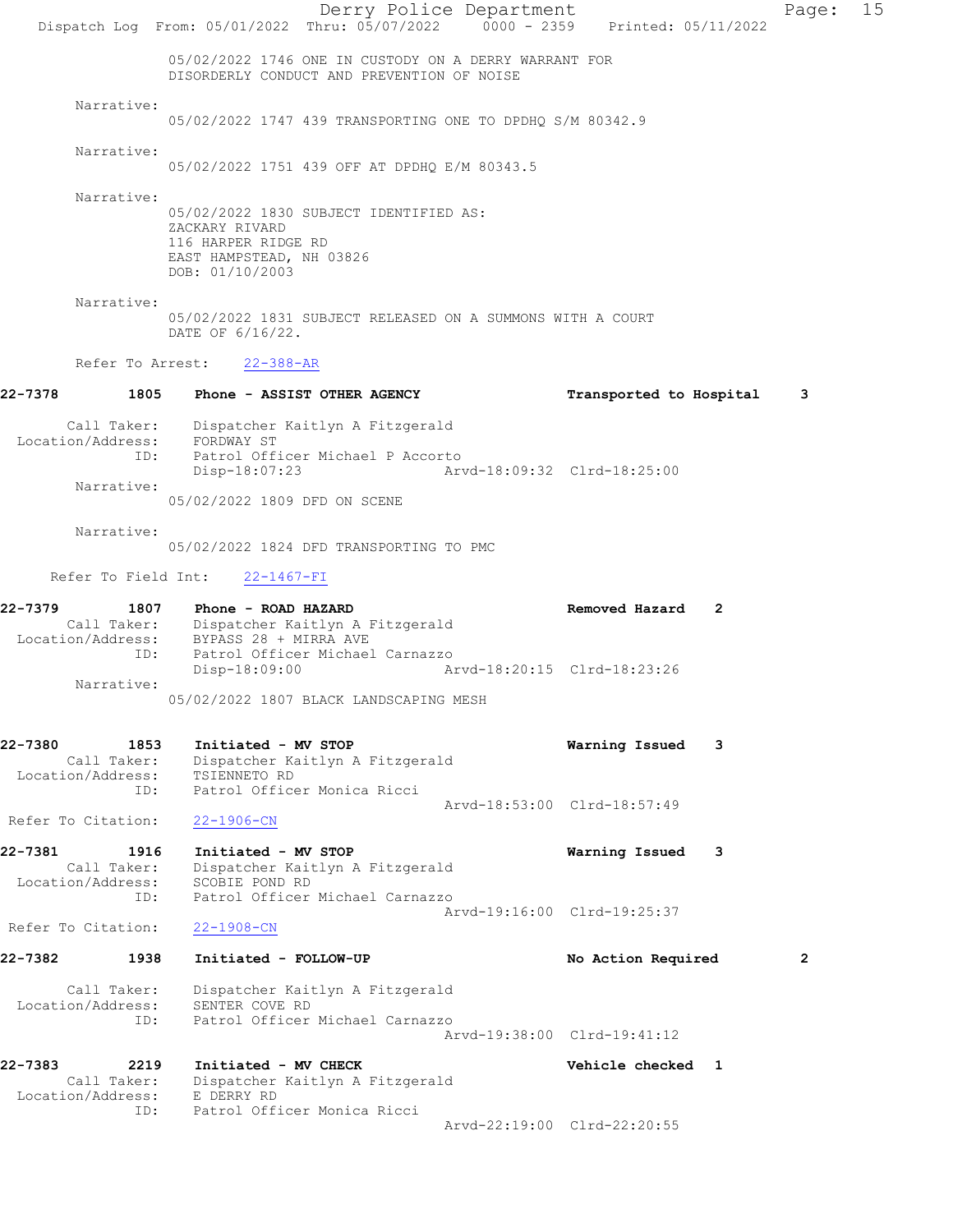05/02/2022 2221 CHECKED, NO ISSUES.

| 22-7384           | 2228        | Initiated - MV ACCIDENT         | Report Taken                |  |
|-------------------|-------------|---------------------------------|-----------------------------|--|
|                   | Call Taker: | Dispatcher Kaitlyn A Fitzgerald |                             |  |
| Location/Address: |             | E DERRY RD                      |                             |  |
|                   | ID:         | Patrol Officer Monica Ricci     |                             |  |
|                   |             |                                 | Aryd-22:28:00 Clrd-22:43:33 |  |
|                   | Cleared By: | Dispatcher Christina L Power    |                             |  |
|                   | ID:         | Sergeant Michael W Hughes       |                             |  |
|                   |             | Disp-22:41:26                   | Aryd-22:41:28 Clrd-22:43:36 |  |
|                   | Cleared By: | Dispatcher Christina L Power    |                             |  |
|                   | Narrative:  |                                 |                             |  |
|                   |             | Ricci vs post, non reportable   |                             |  |
|                   |             |                                 |                             |  |

Refer To Accident: 22-215-AC

| 22-7385           | 2319        | Initiated - PED CHECK           | SENT ON THEIR WAY 2 |  |
|-------------------|-------------|---------------------------------|---------------------|--|
|                   | Call Taker: | Dispatcher Jonathon S Pickering |                     |  |
| Location/Address: |             | BIRCH ST                        |                     |  |
|                   | ID:         | Patrol Officer Nikita Tomnyuk   |                     |  |
|                   |             | Arvd-23:19:00 Clrd-23:22:36     |                     |  |

# For Date: 05/03/2022 - Tuesday

| 22-7386           | 0237        | Phone - MEDICAL EMERGENCY       | Transported to Hospital     | $\mathbf{1}$ |
|-------------------|-------------|---------------------------------|-----------------------------|--------------|
|                   | Call Taker: | Dispatcher Jonathon S Pickering |                             |              |
| Location/Address: |             | WESTVIEW DR                     |                             |              |
|                   | ID:         | Patrol Officer Nikita Tomnyuk   |                             |              |
|                   |             | Disp-02:38:09                   | Arvd-02:44:32 Clrd-03:21:02 |              |
|                   | ID:         | Patrol Officer Jeffrey R Pike   |                             |              |
|                   |             | $Disp-02:53:32$                 | Arvd-02:56:45 Clrd-03:21:03 |              |
|                   |             | Refer To Incident: 22-754-OF    |                             |              |
| 22-7387           | 0326        | Initiated - MV STOP             | Warning Issued              |              |

| Call Taker:        | Dispatcher Jonathon S Pickering     |                             |  |
|--------------------|-------------------------------------|-----------------------------|--|
| Location/Address:  | S MAIN ST                           |                             |  |
| ID:                | Patrol Officer Jeffrey R Pike       |                             |  |
|                    |                                     | Aryd-03:26:00 Clrd-03:37:27 |  |
| ID:                | Patrol Officer Nicholas M Granville |                             |  |
|                    | Disp-03:26:29                       | Arvd-03:29:17 Clrd-03:37:28 |  |
| Refer To Citation: | 22-1909-CN                          |                             |  |
| Narrative:         |                                     |                             |  |

05/03/2022 0326 red jeep, no plate showing

| 22-7388 0458                |             | Phone - DOMESTIC DISTURBANCE                | Verbal in Nature 1          |   |
|-----------------------------|-------------|---------------------------------------------|-----------------------------|---|
|                             | Call Taker: | Dispatcher Jonathon S Pickering             |                             |   |
| Location/Address: N MAIN ST |             |                                             |                             |   |
|                             |             | ID: Patrol Officer Nicholas M Granville     |                             |   |
|                             |             | $Disp-04:58:54$                             | Arvd-05:01:46 Clrd-05:13:36 |   |
|                             |             | ID: Patrol Officer Cody Johnson             |                             |   |
|                             |             | $Disp-04:58:57$                             | Arvd-04:59:39 Clrd-05:13:37 |   |
|                             |             | ID: Patrol Officer Nikita Tomnyuk           |                             |   |
|                             |             | $Disp-04:59:43$                             |                             |   |
|                             |             | ID: Patrol Officer Jeffrey R Pike           |                             |   |
|                             |             | $Disp-05:01:49$                             | Arvd-05:01:50 Clrd-05:13:55 |   |
|                             |             | Refer To Field Int: 22-1471-FI              |                             |   |
|                             |             | 22-7389 0711 Initiated - MV STOP            | Warning Issued 3            |   |
|                             | Call Taker: | Dispatcher Jess W Arcand                    |                             |   |
|                             |             | Location/Address: FOLSOM RD + CLAREMONT AVE |                             |   |
|                             |             | ID: Patrol Officer Joshua W Morse           |                             |   |
|                             |             |                                             | Arvd-07:11:00 Clrd-07:20:20 |   |
| Refer To Citation:          |             | $22 - 1910 - CN$                            |                             |   |
| 22-7390                     |             | 0717 911 - MV ACCIDENT                      | Report Taken                | 1 |
|                             |             | Call Taker: Dispatcher Jess W Arcand        |                             |   |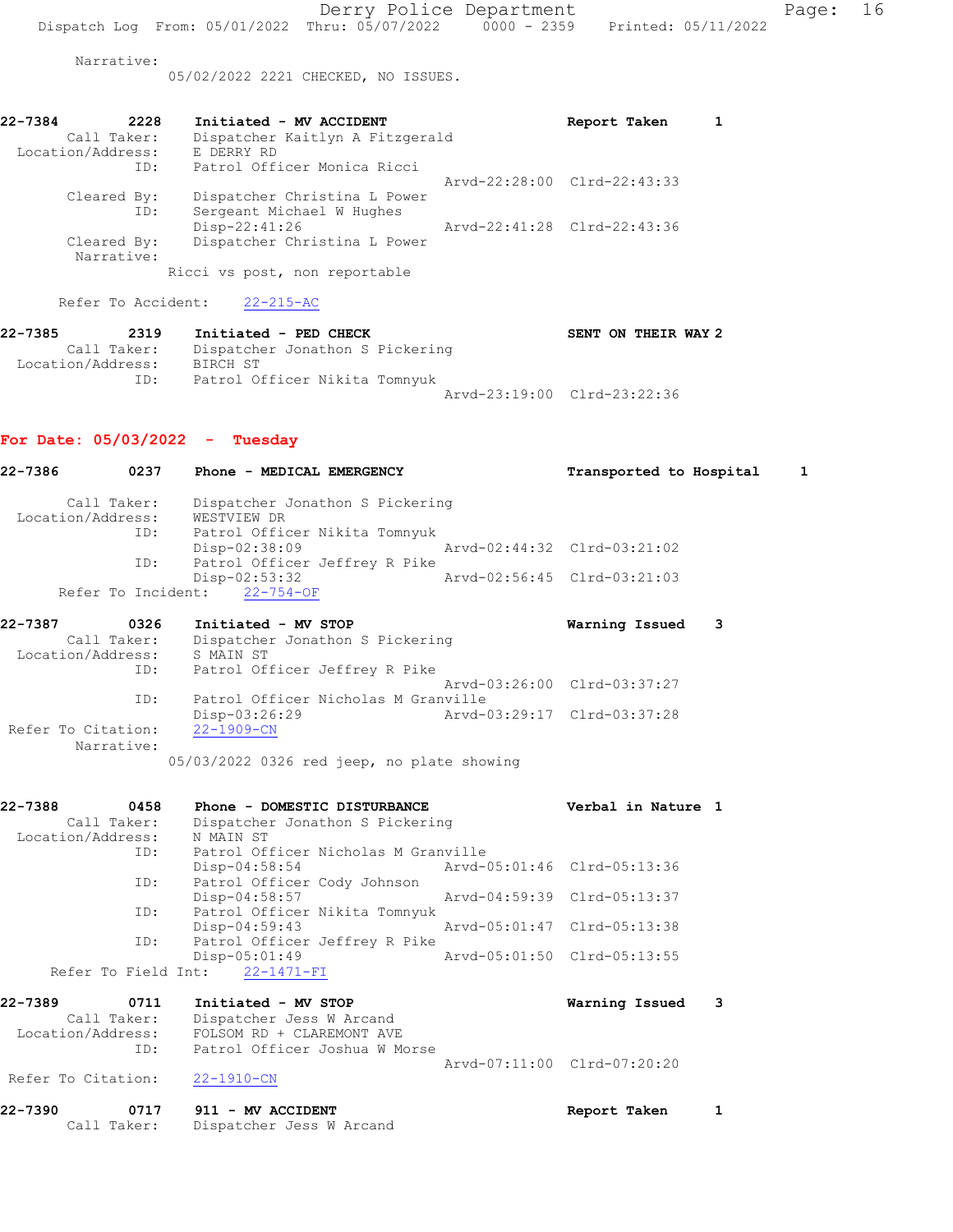Derry Police Department The Page: 17 Dispatch Log From: 05/01/2022 Thru: 05/07/2022 0000 - 2359 Printed: 05/11/2022 Location/Address: W BROADWAY + WYMAN ST ID: Patrol Officer Bryan R Hanson<br>Disp-07:20:12 Disp-07:20:12 Arvd-07:23:45 Clrd-07:52:11 Patrol Officer Samuel J Troy<br>22-1911-CN Refer To Citation: Narrative: 05/03/2022 0751 REPORTABLE. Gorman- Houle v. Farrington Refer To Accident: 22-216-AC 22-7391 0908 911 - JUVENILE OFFENSES Services Rendered 2 Call Taker: Dispatcher Jess W Arcand Location/Address: CRYSTAL AVE ID: Patrol Officer Bryan R Hanson Disp-09:09:03 Arvd-09:13:34 Clrd-10:06:29 Patrol Officer Samuel J Troy ID: Patrol Officer Jack Stafford Disp-09:09:07 Arvd-09:10:25 Clrd-10:00:53 Refer To Field Int: 22-1472-FI 22-7392 0934 Initiated - MV STOP Warning Issued 3 Call Taker: Dispatcher Jess W Arcand Location/Address: S MAIN ST ID: Patrol Officer Monica Ricci Arvd-09:34:00 Clrd-09:38:18<br>22-1912-CN Refer To Citation: 22-7393 0951 Initiated - MV STOP Warning Issued 3 Call Taker: Dispatcher Jess W Arcand Location/Address: E DERRY RD + POND RD ID: Patrol Officer Joshua W Morse Arvd-09:51:00 Clrd-09:57:04 Refer To Citation: 22-1913-CN 22-7394 0958 911 - DOMESTIC DISTURBANCE Services Rendered 1 Call Taker: Dispatcher Jess W Arcand Location/Address: BROOK ST ID: Patrol Officer Monica Ricci Disp-10:00:42 Arvd-10:07:34 Clrd-10:45:01 ID: Patrol Officer Joshua W Morse Arvd-10:07:35 Clrd-10:44:55 ID: Patrol Officer Bryan R Hanson Arvd-10:10:57 Clrd-10:44:59 Patrol Officer Samuel J Troy Refer To Field Int: 22-1473-FI 22-7395 1016 Phone - DISABLED MV **1200 Cone on Arrival** 3 Call Taker: Sergeant Jeffrey M Dawe Location/Address: LANE RD ID: Patrol Officer Jack Stafford<br>Disp-10:17:27 Disp-10:17:27 Arvd-10:19:59 Clrd-10:27:05 Dispatched By: Dispatcher Jess W Arcand Arrived By: Dispatcher Jess W Arcand Cleared By: Dispatcher Jess W Arcand 22-7396 1053 Initiated - PED CHECK SENT ON THEIR WAY 2 Call Taker: Dispatcher Jess W Arcand Location/Address: CRYSTAL AVE ID: Patrol Officer Bryan R Hanson Arvd-10:53:00 Clrd-11:00:04 Patrol Officer Samuel J Troy 22-7397 1109 Phone - WELFARE CHECK Services Rendered 2 Call Taker: Dispatcher Jess W Arcand Location/Address: N HIGH ST ID: Patrol Officer Monica Ricci Disp-11:10:07 <br>
D: Patrol Officer Jack Stafford<br>
D: Patrol Officer Jack Stafford Patrol Officer Jack Stafford<br>Disp-11:10:13 Arvd-11:19:22 Clrd-11:32:32 Refer To Field Int: 22-1474-FI 22-7398 1141 Initiated - Community Relations No Action Required 2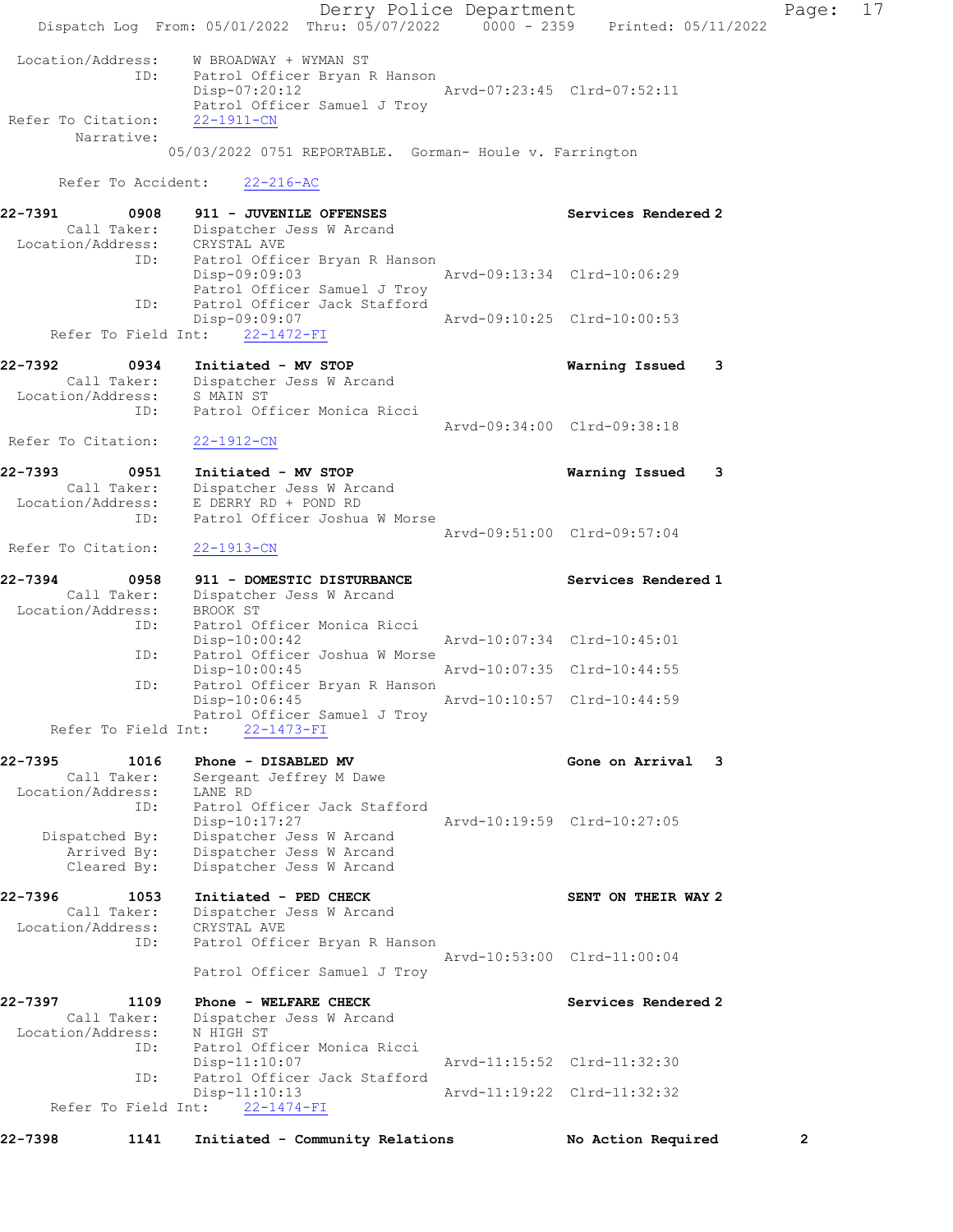Derry Police Department Page: 18 Dispatch Log From: 05/01/2022 Thru: 05/07/2022 0000 - 2359 Printed: 05/11/2022 Call Taker: Dispatcher Jess W Arcand Location/Address: E BROADWAY ID: Patrol Officer Bryan R Hanson Arvd-11:41:00 Clrd-13:27:10 Patrol Officer Samuel J Troy 22-7399 1154 Phone - VIN CHECK Services Rendered 3 Call Taker: Dispatcher Jess W Arcand Location/Address: BOWERS RD ID: Patrol Officer Jack Stafford Disp-12:12:36 Arvd-12:15:04 Clrd-12:51:41 22-7400 1217 Phone - VIN CHECK Services Rendered 3 Call Taker: Dispatcher Jess W Arcand Location/Address: BEACON ST ID: Patrol Officer Monica Ricci Disp-13:27:34 Arvd-13:31:08 Clrd-13:42:21 Refer To Field Int: 22-1477-FI 22-7401 1232 Initiated - MV STOP Warning Issued 3 Call Taker: Dispatcher Jess W Arcand Location/Address: E DERRY RD ID: Patrol Officer Joshua W Morse Arvd-12:32:00 Clrd-12:39:01 Refer To Citation: 22-1914-CN 22-7402 1247 Phone - ASSIST CITIZEN Services Rendered 3 Call Taker: Dispatcher Jess W Arcand Location/Address: ROCKINGHAM RD ID: Patrol Officer Joshua W Morse Disp-12:48:45 Arvd-12:53:46 Clrd-13:13:19 22-7403 1340 Other - Dog Bite Complaint Report Taken 2 Call Taker: Patrol Officer Cody Johnson Location/Address: HAMPSTEAD RD ID: Patrol Officer Cody Johnson Disp-13:41:06 Arvd-13:41:07 Clrd-13:42:24 Refer To Incident: 22-755-OF 22-7404 1407 Initiated - Community Relations No Action Required 2 Call Taker: Dispatcher Jess W Arcand Location/Address: E BROADWAY ID: Patrol Officer Joshua W Morse Arvd-14:07:00 Clrd-14:36:15 22-7405 1407 Walk-In - WARRANT ARREST Arrest(s) Made 2 Call Taker: Dispatcher Jess W Arcand Location/Address: MUNICIPAL DR ID: Patrol Officer Cody Johnson Disp-14:08:54 Arvd-14:09:06 Clrd-14:45:30 ID: Patrol Officer Bryan R Hanson<br>Disp-14:18:14 Arvd-14:18:16 Clrd-14:45:28  $Disp-14:18:14$  Patrol Officer Samuel J Troy Narrative: 05/03/2022 1414 SUBJECT IN THE LOBBY ON A DERRY WARRANT FOR CONDUCT AFTER AN ACCIDENT Narrative: 05/03/2022 1414 IDENTIFIED AS: RICHARD ZYLINSKI 25 SHELDON RD DERRY NH DOB 3/17/50 Narrative: 05/03/2022 1445 SUBJECT RELEASED ON A SUMMONS WITH COURT 6/16/22 Refer To Arrest: 22-389-AR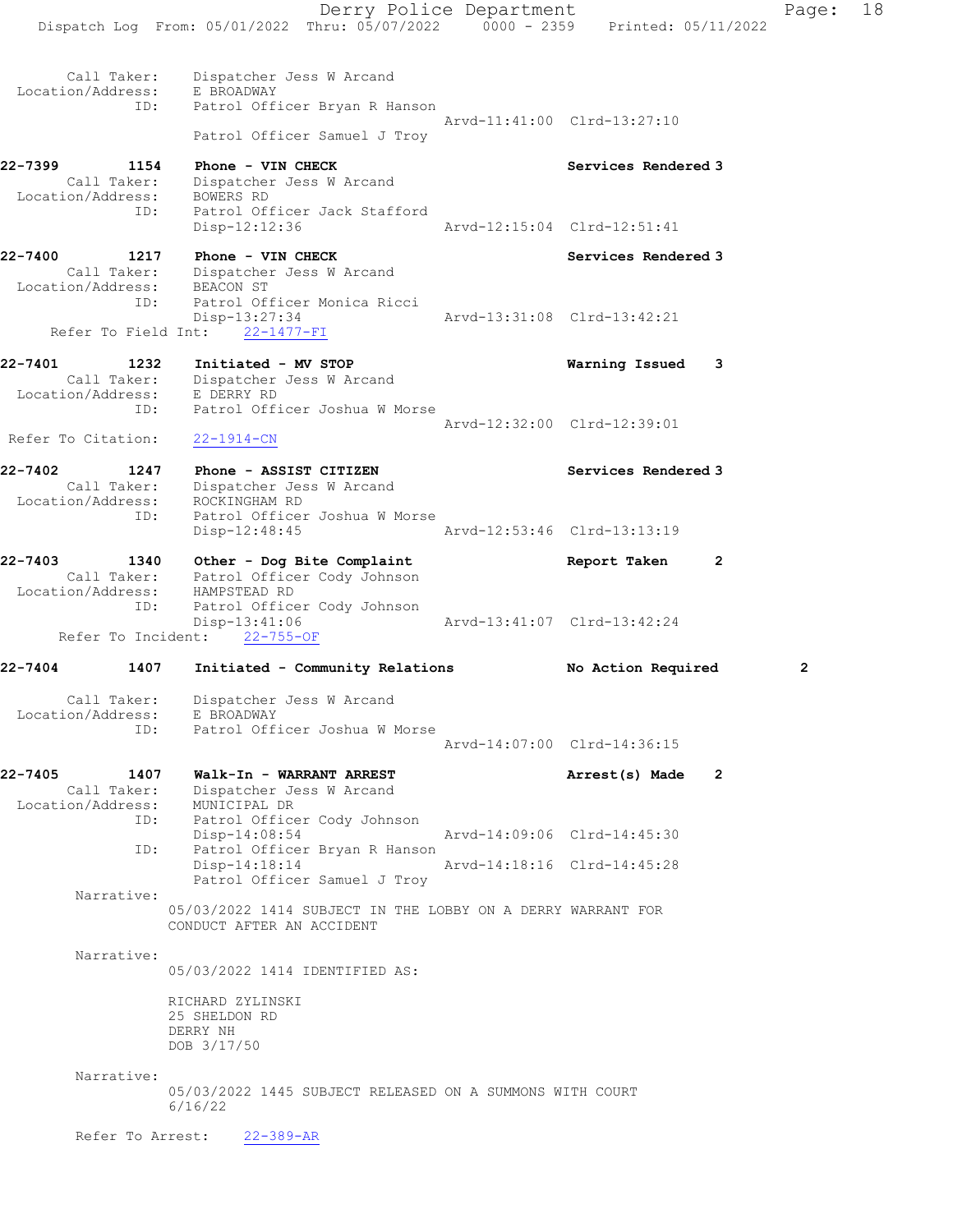22-7406 1422 Other - ILLEGAL DUMPING/LITTERING Report Taken 2 Call Taker: Dispatcher Jess W Arcand Location/Address: BOYD RD ID: Patrol Officer Monica Ricci Disp-14:25:28 Arvd-14:25:34 Clrd-14:49:03 Narrative:

05/03/2022 1423 WASHER/DRYER ON THE SIDEWALK

Refer To Incident: 22-756-OF

| 22-7407<br>1435   | Phone - MV ACCIDENT                            |                             | Report Taken |  |
|-------------------|------------------------------------------------|-----------------------------|--------------|--|
| Call Taker:       | Dispatcher Jess W Arcand                       |                             |              |  |
| Location/Address: | E DERRY RD + CEMETERY RD                       |                             |              |  |
| ID:               | Patrol Officer Joshua W Morse                  |                             |              |  |
|                   | $Disp-14:36:29$                                | Arvd-14:38:23 Clrd-16:05:15 |              |  |
| Cleared By:       | Dispatcher Kaitlyn A Fitzgerald                |                             |              |  |
| ID:               | Patrol Officer Jack Stafford                   |                             |              |  |
|                   | Disp-14:36:41                                  | Arvd-14:41:01 Clrd-16:05:11 |              |  |
| Cleared By:       | Dispatcher Kaitlyn A Fitzgerald                |                             |              |  |
| Narrative:        |                                                |                             |              |  |
|                   | 05/03/2022 1444 OFF WITH NH 5027466 AND G26966 |                             |              |  |

Narrative:

05/03/2022 1444 NEXT ON LIST SPACETOWN AUTO NOTIFIED AND RESPONDING FOR NH 5027466

Narrative:

05/03/2022 1504 EAST DERRY DOWN TO ONE LANE

Narrative:

05/03/2022 1506 SPACETOWN ON SCENE

Narrative:

05/03/2022 1510 BERTELSEN VS BUXTON. REPORTABLE.

Narrative:

05/03/2022 1536 SPACETOWN UNABLE TO TAKE THE VEHICLE. NEXT ON THE LIST(RECOVERY) NOTIFIED AND RESPONDING FOR NH5027466

Narrative:

05/03/2022 1544 RECOVERY ON SCENE

Refer To Accident: 22-217-AC

| 22-7408           | 1442 | Phone - DOMESTIC DISTURBANCE    |                             | Verbal in Nature 1          |  |
|-------------------|------|---------------------------------|-----------------------------|-----------------------------|--|
| Call Taker:       |      | Dispatcher Jess W Arcand        |                             |                             |  |
| Location/Address: |      | PARK AVE                        |                             |                             |  |
|                   | ID:  | Patrol Officer Monica Ricci     |                             |                             |  |
|                   |      | $Disp-14:50:17$                 | Arvd-14:56:20 Clrd-15:28:14 |                             |  |
| Arrived By:       |      | Dispatcher Kaitlyn A Fitzgerald |                             |                             |  |
| Cleared By:       |      | Dispatcher Kaitlyn A Fitzgerald |                             |                             |  |
|                   | ID:  | Patrol Officer Andrew R Kennedy |                             |                             |  |
|                   |      | Disp-14:59:09                   |                             | Arvd-14:59:15 Clrd-15:00:54 |  |
| Dispatched By:    |      | Dispatcher Kaitlyn A Fitzgerald |                             |                             |  |
| Arrived By:       |      | Dispatcher Kaitlyn A Fitzgerald |                             |                             |  |
| Cleared By:       |      | Dispatcher Kaitlyn A Fitzgerald |                             |                             |  |
|                   | ID:  | Patrol Officer Andrew J Teaque  |                             |                             |  |
|                   |      | $Disp-15:00:42$                 | Arvd-15:00:44 Clrd-15:28:17 |                             |  |
|                   |      | Patrol Officer Nathan S Lavoie  |                             |                             |  |
| Dispatched By:    |      | Dispatcher Kaitlyn A Fitzgerald |                             |                             |  |
| Arrived By:       |      | Dispatcher Kaitlyn A Fitzgerald |                             |                             |  |
| Cleared By:       |      | Dispatcher Kaitlyn A Fitzgerald |                             |                             |  |
|                   | ID:  | Sergeant Michael W Hughes       |                             |                             |  |
|                   |      | $Disp-15:03:54$                 | Arvd-15:03:56 Clrd-15:26:53 |                             |  |
| Dispatched By:    |      | Dispatcher Kaitlyn A Fitzgerald |                             |                             |  |
| Arrived By:       |      | Dispatcher Kaitlyn A Fitzgerald |                             |                             |  |
| Cleared By:       |      | Dispatcher Kaitlyn A Fitzgerald |                             |                             |  |
| Narrative:        |      |                                 |                             |                             |  |
|                   |      | 05/03/2022 1506 CLM ON SCENE    |                             |                             |  |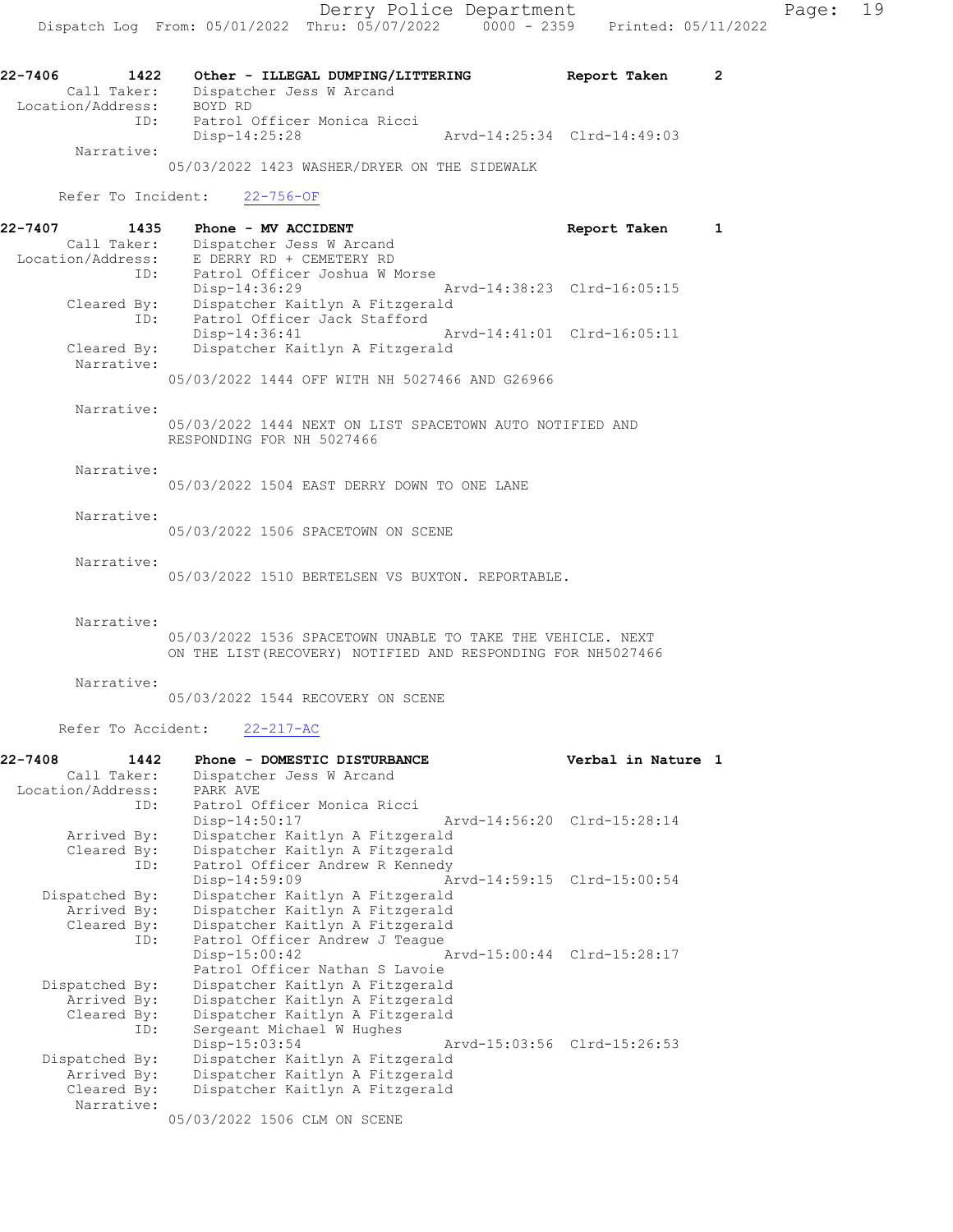Derry Police Department Fage: 20 Dispatch Log From: 05/01/2022 Thru: 05/07/2022 0000 - 2359 Printed: 05/11/2022 Refer To Field Int: 22-1476-FI 22-7409 1508 Phone - DELIVER A MESSAGE Not Served 1 Call Taker: Dispatcher Christina L Power Location/Address: NEWELLS MEADOW LN ID: Patrol Officer Andrew R Kennedy Disp-15:17:15 Arvd-15:22:39 Clrd-15:27:14 Dispatched By: Dispatcher Kaitlyn A Fitzgerald Arrived By: Dispatcher Kaitlyn A Fitzgerald Cleared By: Dispatcher Kaitlyn A Fitzgerald Narrative: for Salem PD Narrative: 05/03/2022 1527 INDIVIDUALS NO LONGER LIVE AT THE ADDRESS. UNABLE TO DELIVER THE MESSAGE. SALEM PD NOTIFIED. 22-7410 1538 Phone - JUVENILE OFFENSES Report Taken 2 Call Taker: Dispatcher Christina L Power Location/Address: HAMPSTEAD RD ID: Detective Peter A Houlis Disp-15:38:30 Arvd-15:38:32 Clrd-15:38:45 Refer To Incident: 22-757-OF 22-7411 1542 Initiated - MV STOP Warning Issued 3 Call Taker: Dispatcher Kaitlyn A Fitzgerald Location/Address: LINLEW DR ID: Patrol Officer Michael Carnazzo Arvd-15:42:00 Clrd-15:47:29 Refer To Citation: 22-1915-CN 22-7412 1545 Initiated - FOLLOW-UP No Action Required 2 Call Taker: Dispatcher Kaitlyn A Fitzgerald Location/Address: HAMPSTEAD RD ID: Detective Peter A Houlis Arvd-15:45:00 Clrd-15:53:26 22-7413 1546 Phone - ILLEGAL DUMPING/LITTERING Report Taken 2 Call Taker: Dispatcher Kaitlyn A Fitzgerald Location/Address: BACK CHESTER RD + OLD AUBURN RD ID: Patrol Officer Michael Carnazzo Disp-15:51:30 Clrd-15:55:38 ID: Patrol Officer Michael Carnazzo<br>Disp-15:58:36 Ar Disp-15:58:36 Arvd-16:09:36 Clrd-16:11:28<br>Dispatched By: Dispatcher Christina L Power Dispatcher Christina L Power Narrative: 05/03/2022 1549 TIRES AND GARBAGE Refer To Incident: 22-758-OF 22-7414 1553 Phone - MEDICAL EMERGENCY Transported to Hospital 1 Call Taker: Dispatcher Kaitlyn A Fitzgerald Location/Address: FAIRWAY DR<br>ID: Patrol Off: Patrol Officer Andrew R Kennedy Disp-15:54:25 Arvd-15:58:23 Clrd-16:44:23<br>ID: Patrol Officer Andrew J Teaque Patrol Officer Andrew J Teague<br>Disp-15:55:54 A Arvd-16:02:09 Clrd-16:39:33 Patrol Officer Nathan S Lavoie ID: Sergeant Michael W Hughes Arvd-16:01:00 Clrd-16:39:31 Narrative: 05/03/2022 1622 435 EN ROUTE TO PMC WITH ONE SUBJECT FOR IEA S/M 58436.2 Narrative: 05/03/2022 1627 435 AND 239 OFF AT PMC E/M 58438.1 Narrative: 05/03/2022 1629 S1 OFF AT PMC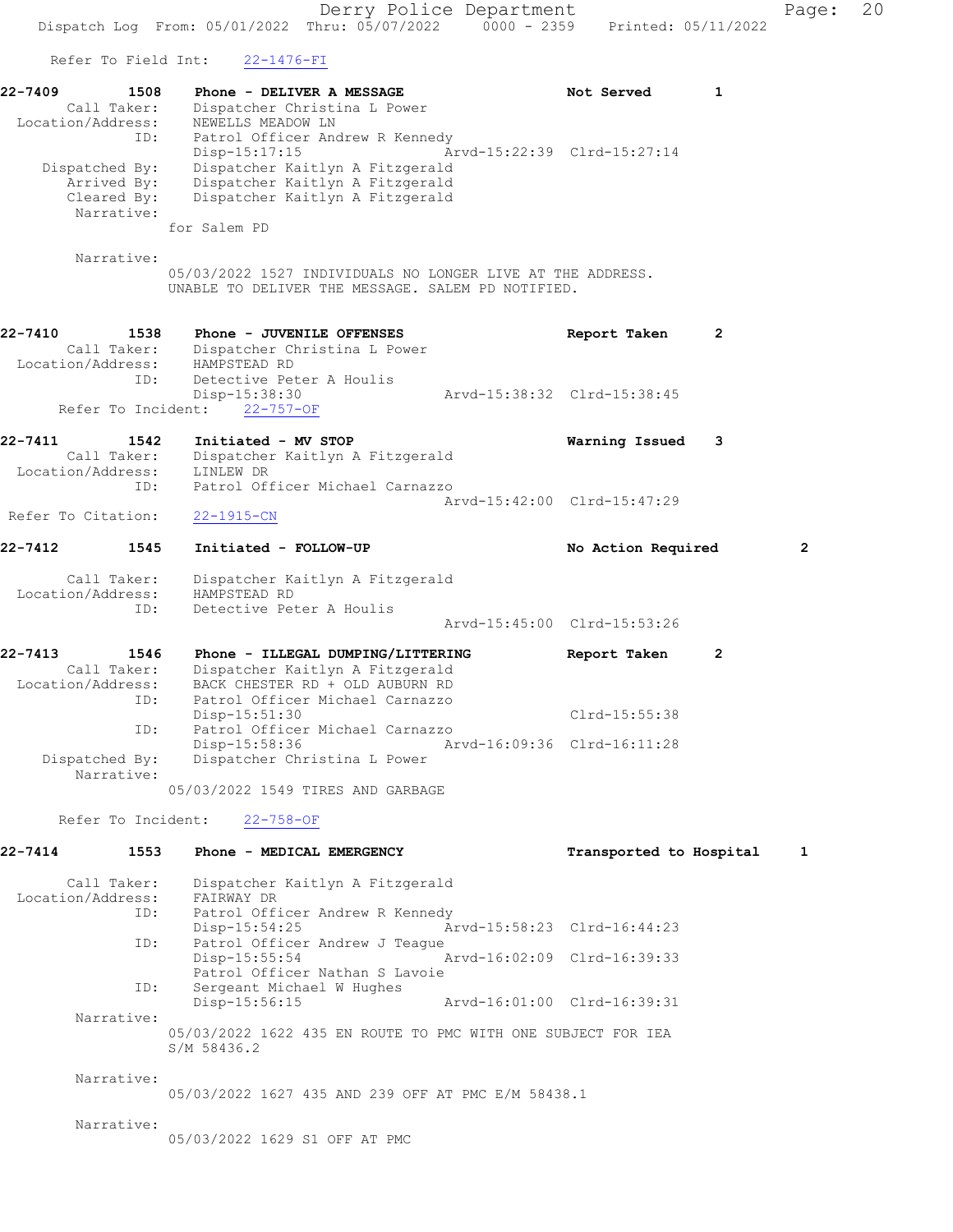| Narrative:                                                 | Disp-17:06:26                                                                                                                                                                         | Arvd-17:06:28 Clrd-17:07:46                        |  |
|------------------------------------------------------------|---------------------------------------------------------------------------------------------------------------------------------------------------------------------------------------|----------------------------------------------------|--|
| ID:<br>ID:                                                 | Patrol Officer Jack Stafford<br>Disp-17:03:42<br>Sergeant Michael W Hughes                                                                                                            | Arvd-17:03:45 Clrd-17:08:51                        |  |
| 22-7416<br>1655<br>Call Taker:<br>Location/Address:<br>ID: | Initiated - SUSPICIOUS ACTIVITY<br>Dispatcher Kaitlyn A Fitzgerald<br>CRYSTAL AVE<br>Patrol Officer Andrew R Kennedy                                                                  | Services Rendered 2<br>Arvd-16:55:00 Clrd-17:15:04 |  |
| Dispatched By:<br>Arrived By:<br>Cleared By:               | Dispatcher Kaitlyn A Fitzgerald<br>Dispatcher Kaitlyn A Fitzgerald<br>Dispatcher Kaitlyn A Fitzgerald                                                                                 |                                                    |  |
| Dispatched By:<br>Arrived By:<br>Cleared By:<br>ID:        | Patrol Officer Nathan S Lavoie<br>Dispatcher Kaitlyn A Fitzgerald<br>Dispatcher Kaitlyn A Fitzgerald<br>Dispatcher Kaitlyn A Fitzgerald<br>Sergeant Michael W Hughes<br>Disp-16:39:40 | Arvd-16:45:07 Clrd-16:56:03                        |  |
| Call Taker:<br>Location/Address:<br>ID:                    | 1623<br>Phone - DELIVER A MESSAGE<br>Lieutenant Shawn P O'Donaghue<br>SKYLARK DR<br>Patrol Officer Andrew J Teaque<br>Disp-16:39:37                                                   | Message Delivered 1<br>Arvd-16:45:09 Clrd-16:56:05 |  |

| Call Taker:       | Dispatcher Christina L Power    |                             |  |
|-------------------|---------------------------------|-----------------------------|--|
| Location/Address: | E BROADWAY                      |                             |  |
| ID:               | Patrol Officer Jack Stafford    |                             |  |
|                   | Disp-17:12:48                   | Arvd-17:14:08 Clrd-17:28:35 |  |
| Arrived By:       | Dispatcher Kaitlyn A Fitzgerald |                             |  |
| Cleared By:       | Dispatcher Kaitlyn A Fitzgerald |                             |  |
| Narrative:        |                                 |                             |  |
|                   | DFD                             |                             |  |

 Narrative: 05/03/2022 1720 DFD ON SCENE

| 22-7418                      | 1715                       | Initiated - FOLLOW-UP                                                                                          | No Action Required                          |   | $\overline{2}$ |
|------------------------------|----------------------------|----------------------------------------------------------------------------------------------------------------|---------------------------------------------|---|----------------|
| Location/Address:            | Call Taker:<br>ID:         | Dispatcher Kaitlyn A Fitzgerald<br>CRYSTAL AVE<br>Patrol Officer Andrew R Kennedy                              |                                             |   |                |
|                              |                            |                                                                                                                | Arvd-17:15:00 Clrd-17:24:13                 |   |                |
| 22-7419<br>Location/Address: | 1723<br>Call Taker:<br>ID: | Walk-In - FOUND/LOST PROPERTY<br>Dispatcher Kaitlyn A Fitzgerald<br>CRYSTAL AVE<br>Patrol Officer Monica Ricci | Report Taken<br>Arvd-17:24:47 Clrd-17:25:38 | з |                |
|                              | Narrative:                 | Disp-17:24:35<br>05/03/2022 1724 LOST WALLET                                                                   |                                             |   |                |
|                              | Refer To Incident:         | $22 - 759 - OF$                                                                                                |                                             |   |                |
| 22-7420                      | 1732                       | Phone - SUSPICIOUS ACTIVITY                                                                                    | Services Rendered 2                         |   |                |

| 22-7420           | 1732        | Phone - SUSPICIOUS ACTIVITY     | Services Rendered 2 |
|-------------------|-------------|---------------------------------|---------------------|
|                   | Call Taker: | Dispatcher Christina L Power    |                     |
| Location/Address: |             | LINLEW DR                       |                     |
|                   | ID:         | Patrol Officer Andrew R Kennedy |                     |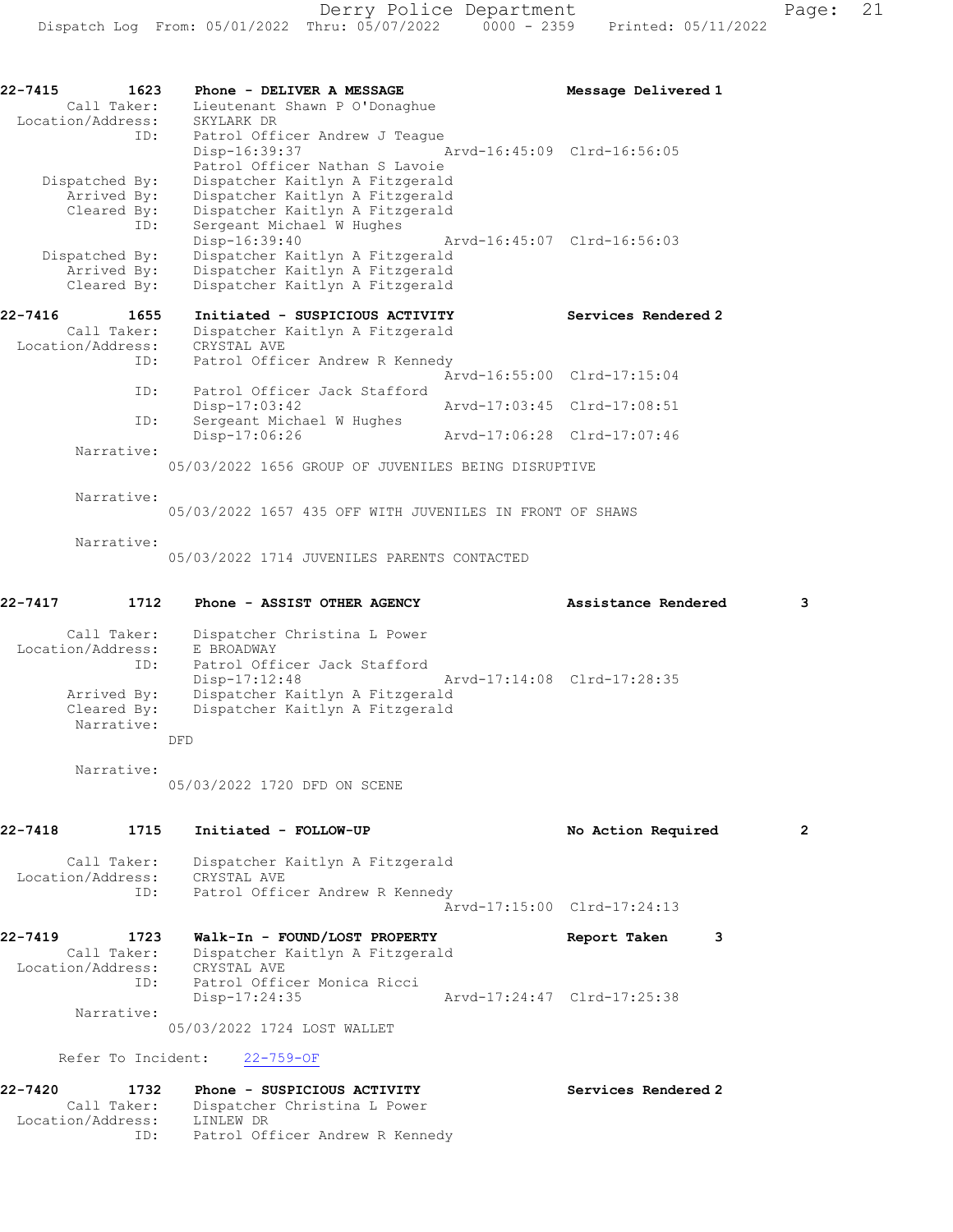Derry Police Department Page: 22 Dispatch Log From:  $05/01/2022$  Thru:  $05/07/2022$  0000 - 2359 Printed: 05/11/2022 Disp-17:33:02 Arvd-17:36:48 Clrd-17:41:25 Arrived By: Dispatcher Kaitlyn A Fitzgerald Cleared By: Dispatcher Kaitlyn A Fitzgerald ID: Patrol Officer Michael Carnazzo Disp-17:38:18 Arvd-17:38:20 Clrd-17:41:27 Dispatched By: Dispatcher Kaitlyn A Fitzgerald Arrived By: Dispatcher Kaitlyn A Fitzgerald Cleared By: Dispatcher Kaitlyn A Fitzgerald ID: Sergeant Michael W Hughes Disp-17:40:20 Arvd-17:40:21 Clrd-17:41:24 Dispatched By: Dispatcher Kaitlyn A Fitzgerald Arrived By: Dispatcher Kaitlyn A Fitzgerald Cleared By: Dispatcher Kaitlyn A Fitzgerald Narrative: silver nissan Narrative: 05/03/2022 1738 OFF WITH NH 5046392 Narrative: 05/03/2022 1742 CHECKED, NO ISSUES FOUND. 22-7421 1753 Initiated - SUBPOENA DELIVERY 1 Not Served 1 Call Taker: Dispatcher Kaitlyn A Fitzgerald Location/Address: PEMIGEWASSET CIR ID: Patrol Officer Andrew J Teague Arvd-17:53:00 Clrd-17:59:26 Patrol Officer Nathan S Lavoie 22-7422 1800 Initiated - MV STOP Warning Issued 3 Call Taker: Dispatcher Kaitlyn A Fitzgerald Location/Address: PEABODY RD ID: Patrol Officer Michael Carnazzo Arvd-18:00:00 Clrd-18:07:02 Refer To Citation: 22-1916-CN 22-7423 1816 Initiated - MV STOP Warning Issued 3 Call Taker: Dispatcher Kaitlyn A Fitzgerald Location/Address: DEXTER ST ID: Patrol Officer Scott M Beegan Arvd-18:16:00 Clrd-18:22:21 Refer To Citation: 22-1917-CN 22-7424 1817 Initiated - MV STOP Warning Issued 3 Call Taker: Dispatcher Kaitlyn A Fitzgerald Location/Address: FRANKLIN ST EXT ID: Patrol Officer Michael Carnazzo Arvd-18:17:00 Clrd-18:24:58 Refer To Citation: 22-1918-CN 22-7425 1823 Initiated - MV STOP Warning Issued 3 Call Taker: Dispatcher Kaitlyn A Fitzgerald Location/Address: BIRCH ST ID: Patrol Officer Jack Stafford Arvd-18:23:00 Clrd-18:29:39 Cleared By: Dispatcher Christina L Power Refer To Citation: 22-1919-CN 22-7426 1836 Initiated - MV CHECK Vehicle checked 1 Call Taker: Dispatcher Kaitlyn A Fitzgerald Location/Address: BYPASS 28 + OLDE COACH RD ID: Patrol Officer Michael Carnazzo Arvd-18:36:00 Clrd-18:37:45 Narrative: 05/03/2022 1837 CHECKED, NO ISSUES. 22-7427 1842 Initiated - MV STOP Warning Issued 3 Call Taker: Dispatcher Kaitlyn A Fitzgerald Location/Address: S MAIN ST + DEXTER ST ID: Patrol Officer Andrew R Kennedy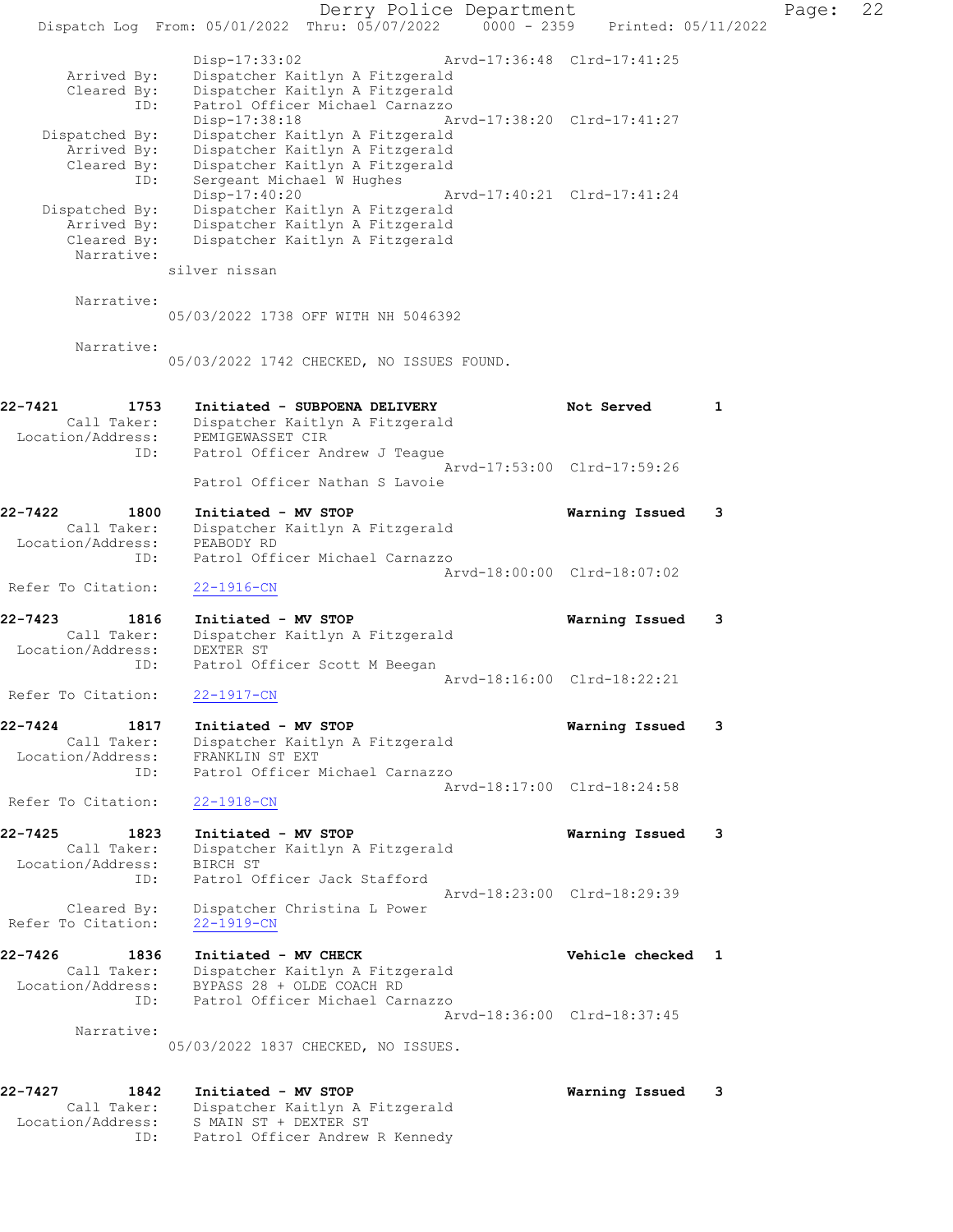Arvd-18:42:00 Clrd-18:49:34

Refer To Citation: 22-1920-CN 22-7428 1906 Initiated - MV CHECK Network of Mondale checked 1 Call Taker: Dispatcher Kaitlyn A Fitzgerald Location/Address: ASHLEIGH DR ID: Patrol Officer Michael Carnazzo Arvd-19:06:00 Clrd-19:17:45 Narrative: 05/03/2022 1917 CHECKED, NO ISSUES. 22-7429 1910 Phone - SUBPOENA DELIVERY 1 Call Taker: Dispatcher Kaitlyn A Fitzgerald Location/Address: PEMIGEWASSET CIR ID: Patrol Officer Andrew J Teague Disp-19:11:25 Arvd-19:21:53 Clrd-19:25:48 Patrol Officer Nathan S Lavoie 22-7430 1923 Initiated - MV STOP Warning Issued 3 Call Taker: Dispatcher Kaitlyn A Fitzgerald Location/Address: ENGLISH RANGE RD + COVE DR ID: Patrol Officer Michael Carnazzo Arvd-19:23:00 Clrd-19:30:50 Refer To Citation: 22-1921-CN 22-7431 1935 Initiated - MV STOP Warning Issued 3 Call Taker: Dispatcher Kaitlyn A Fitzgerald Location/Address: TSIENNETO RD ID: Patrol Officer Michael Carnazzo Arvd-19:35:00 Clrd-19:41:43 22-7432 1958 Initiated - MV STOP Warning Issued 3 Call Taker: Dispatcher Kaitlyn A Fitzgerald Location/Address: CHESTER RD ID: Patrol Officer Scott M Beegan Arvd-19:58:00 Clrd-20:04:12 Refer To Citation: 22-1922-CN 22-7433 2009 Initiated - MV STOP Warning Issued 3 Call Taker: Dispatcher Kaitlyn A Fitzgerald Location/Address: S MAIN ST + FAIRWAY DR ID: Patrol Officer Andrew R Kennedy Arvd-20:09:00 Clrd-20:15:51 Refer To Citation: 22-1923-CN 22-7434 2020 Phone - WELFARE CHECK Services Rendered 2 Call Taker: Dispatcher Christina L Power Location/Address: ASHLEIGH DR ID: Patrol Officer Scott M Beegan Disp-20:21:02 Arvd-20:25:38 Clrd-20:37:35 Arrived By: Dispatcher Kaitlyn A Fitzgerald Cleared By: Dispatcher Kaitlyn A Fitzgerald ID: Patrol Officer Andrew R Kennedy<br>Disp-20:21:03 Arvd-20:26:58 Clrd-20:37:38 Disp-20:21:03 Arvd-20:26:58 Clrd-20:37:38 Arrived By: Dispatcher Kaitlyn A Fitzgerald Cleared By: Dispatcher Kaitlyn A Fitzgerald ID: Sergeant Michael W Hughes Disp-20:26:07 Arvd-20:27:08 Clrd-20:37:34 Dispatched By: Dispatcher Kaitlyn A Fitzgerald Arrived By: Dispatcher Kaitlyn A Fitzgerald Cleared By: Dispatcher Kaitlyn A Fitzgerald ID: Patrol Officer Michael Carnazzo Disp-20:36:07 Arvd-20:36:09 Clrd-20:37:39 Dispatched By: Dispatcher Kaitlyn A Fitzgerald Arrived By: Dispatcher Kaitlyn A Fitzgerald<br>Cleared By: Dispatcher Kaitlyn A Fitzgerald Dispatcher Kaitlyn A Fitzgerald Narrative: 05/03/2022 2037 CHECKED, COULD NOT FIND SUBJECT

22-7435 2040 Phone - SUSPICIOUS ACTIVITY Could Not Locate 2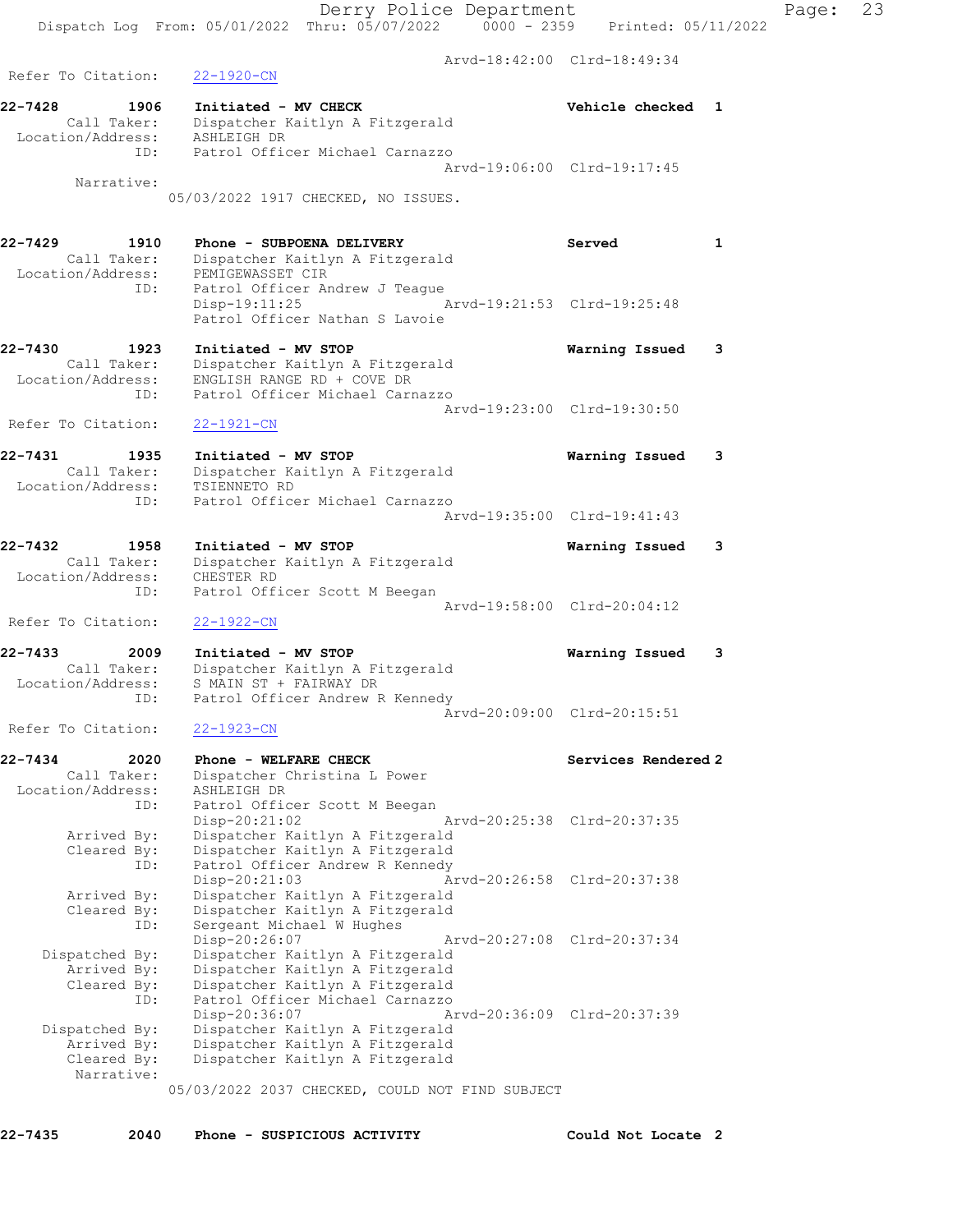Derry Police Department Fage: 24 Dispatch Log From: 05/01/2022 Thru: 05/07/2022 0000 - 2359 Printed: 05/11/2022 Call Taker: Dispatcher Christina L Power Location/Address: COLORADO PL ID: Patrol Officer Michael Carnazzo Disp-20:41:06 Arvd-20:46:23 Clrd-20:47:28 Arrived By: Dispatcher Kaitlyn A Fitzgerald Cleared By: Dispatcher Kaitlyn A Fitzgerald 22-7436 2041 Initiated - MV STOP Warning Issued 3 Call Taker: Dispatcher Kaitlyn A Fitzgerald Location/Address: BIRCH ST ID: Patrol Officer Jack Stafford Arvd-20:41:00 Clrd-20:46:12 Refer To Citation: 22-1924-CN 22-7437 2052 Initiated - MV STOP Warning Issued 3 Call Taker: Dispatcher Christina L Power Location/Address: W BROADWAY ID: Patrol Officer Jack Stafford Arvd-20:52:00 Clrd-21:13:52 Cleared By: Dispatcher Kaitlyn A Fitzgerald ID: Patrol Officer Michael Carnazzo Disp-20:56:32 Arvd-20:56:35 Clrd-21:13:55<br>Dispatched By: Dispatcher Kaitlyn A Fitzgerald Dispatcher Kaitlyn A Fitzgerald Arrived By: Dispatcher Kaitlyn A Fitzgerald Cleared By: Dispatcher Kaitlyn A Fitzgerald Refer To Citation: 22-1925-CN 22-7438 2111 Initiated - FOLLOW-UP No Action Required 2 Call Taker: Dispatcher Christina L Power Location/Address: MUNICIPAL DR ID: Patrol Officer Andrew J Teague Arvd-21:11:00 Clrd-22:04:02 Patrol Officer Nathan S Lavoie<br>Cleared By: Dispatcher Kaitlyn A Fitzgerald Dispatcher Kaitlyn A Fitzgerald 22-7439 2137 Initiated - MV STOP Warning Issued 3 Call Taker: Dispatcher Christina L Power Location/Address: E BROADWAY ID: Patrol Officer Scott M Beegan Arvd-21:37:00 Clrd-21:42:50 Cleared By: Dispatcher Kaitlyn A Fitzgerald Refer To Citation: 22-1926-CN 22-7440 2138 Phone - Loose Dog Complaint Services Rendered 2 Call Taker: Dispatcher Kaitlyn A Fitzgerald Location/Address: PERLEY RD + HOOD RD ID: Patrol Officer Andrew R Kennedy Disp-21:40:14 Arvd-21:44:13 Clrd-21:58:39 Arrived By: Dispatcher Christina L Power Narrative: 05/03/2022 2141 TWO LARGE DOGS Narrative: 05/03/2022 2150 CHECKING THE AREA OF PERLEY AND COBURN Narrative: 05/03/2022 2152 OFF ON PERLEY Narrative: 05/03/2022 2159 DOGS LOCATED, BELONGED TO A RESIDENCE ON COBURN Refer To Incident: 22-760-OF 22-7441 2202 Initiated - MV STOP Warning Issued 3 Call Taker: Dispatcher Kaitlyn A Fitzgerald Location/Address: E BROADWAY + BOYD RD ID: Patrol Officer Jack Stafford Arvd-22:02:00 Clrd-22:08:06 ID: Patrol Officer Michael Carnazzo Disp-22:03:06 Arvd-22:03:09 Clrd-22:08:08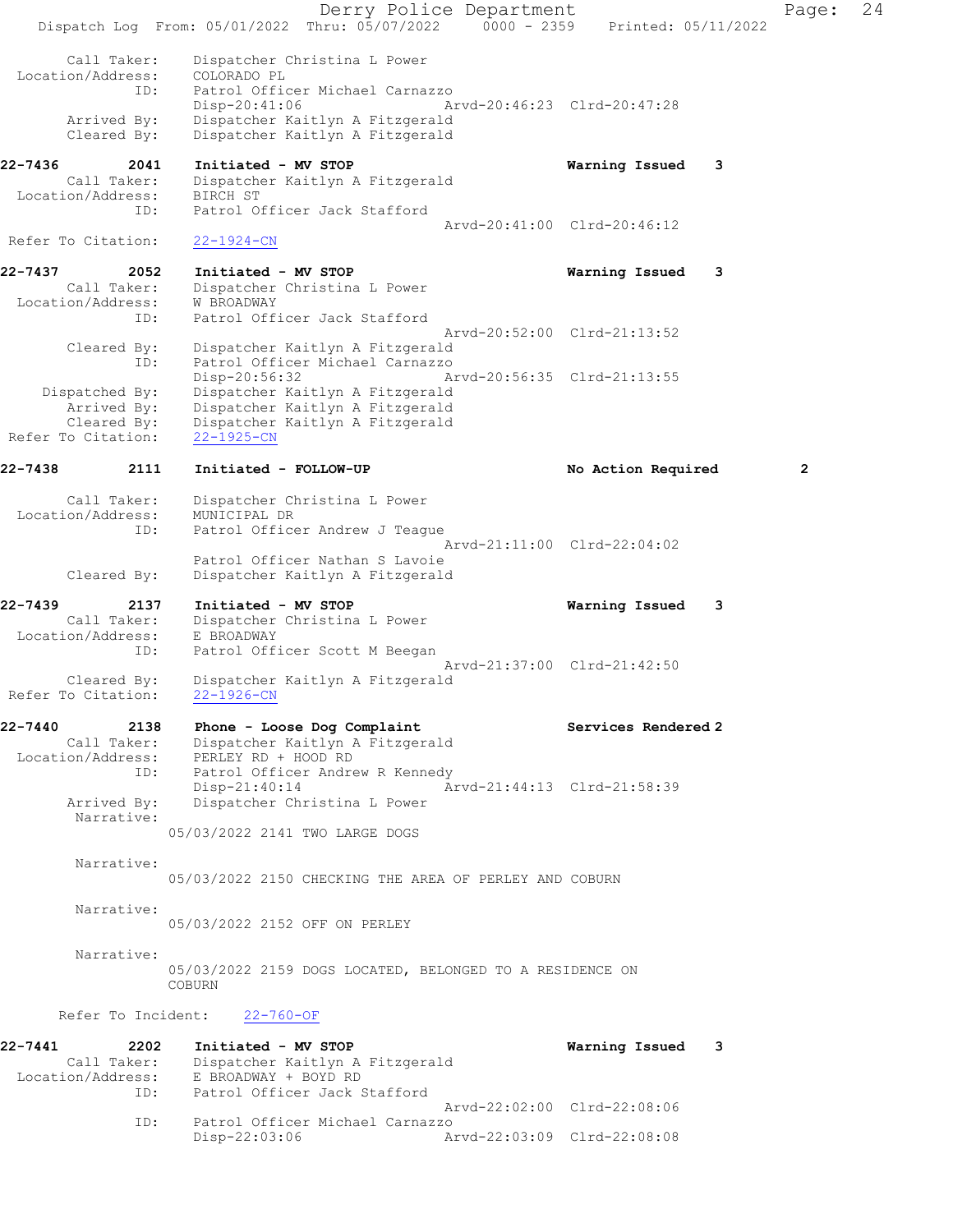Refer To Citation: 22-1927-CN

| 22-7442           | 2231 | Initiated - MV CHECK              | Warning Issued              |  |
|-------------------|------|-----------------------------------|-----------------------------|--|
| Call Taker:       |      | Dispatcher Kaitlyn A Fitzgerald   |                             |  |
| Location/Address: |      | YOUNG RD                          |                             |  |
|                   | ID:  | Patrol Officer Andrew J Teague    |                             |  |
|                   |      |                                   | Arvd-22:31:00 Clrd-23:03:11 |  |
|                   |      | Patrol Officer Nathan S Lavoie    |                             |  |
| Cleared By:       |      | Dispatcher Christine D Carlson    |                             |  |
|                   | ID:  | Patrol Officer Scott M Beegan     |                             |  |
|                   |      | Disp-22:37:10                     | Arvd-22:40:25 Clrd-23:03:09 |  |
| Cleared By:       |      | Dispatcher Christine D Carlson    |                             |  |
| Narrative:        |      |                                   |                             |  |
|                   |      | 05/03/2022 2246 checking sobriety |                             |  |
|                   |      |                                   |                             |  |

Narrative:

05/03/2022 2303 Negative 19

# 22-7443 2242 Phone - SUSPICIOUS ACTIVITY Services Rendered 2 Call Taker: Dispatcher Christina L Power Location/Address: FERLAND DR ID: Patrol Officer Cody Johnson Disp-23:14:21 Arvd-23:17:17 Clrd-23:23:37 Dispatched By: Dispatcher Christine D Carlson Arrived By: Dispatcher Christine D Carlson Cleared By: Dispatcher Christine D Carlson Narrative:

blk p/up running at the end of the road for several hours.

| $22 - 7444$<br>2246<br>Call Taker: | Phone - ASSIST OTHER AGENCY<br>Dispatcher Kaitlyn A Fitzgerald | Services Rendered 3 |
|------------------------------------|----------------------------------------------------------------|---------------------|
| Location/Address:                  | KENDALL POND RD                                                |                     |
| ID:                                | Patrol Officer Nikita Tomnyuk                                  |                     |
|                                    | Disp-22:58:51<br>Arvd-23:08:20 Clrd-23:31:14                   |                     |
| Dispatched By:                     | Dispatcher Christine D Carlson                                 |                     |
| Arrived By:                        | Dispatcher Christine D Carlson                                 |                     |
| Cleared By:                        | Dispatcher Christine D Carlson                                 |                     |
| Narrative:                         |                                                                |                     |
|                                    | 05/03/2022 2246 ASSISTING DFD WITH A RESIDENTIAL LOCKOUT       |                     |

Narrative:

05/03/2022 2318 Off at room 408 for welfare check at request of DFD

Refer To Field Int: 22-1491-FI

| 22-7445     | 2257        | Phone - SUSPICIOUS ACTIVITY               |                             | Could Not Locate 2  |  |
|-------------|-------------|-------------------------------------------|-----------------------------|---------------------|--|
|             | Call Taker: | Dispatcher Christine D Carlson            |                             |                     |  |
|             |             | Location/Address: FAIRWAY DR              |                             |                     |  |
|             | ID:         | Patrol Officer Melissa M Houde            |                             |                     |  |
|             |             | Disp-22:58:23 Arvd-23:04:32 Clrd-23:11:35 |                             |                     |  |
|             | ID:         | Patrol Officer Cody Johnson               |                             |                     |  |
|             |             | Disp-22:58:28                             |                             | $Clrd-23:11:09$     |  |
|             |             | ID: Patrol Officer Scott M Beegan         |                             |                     |  |
|             |             | Disp-23:09:35                             | Arvd-23:09:36 Clrd-23:11:33 |                     |  |
| $22 - 7446$ | 2311        | Phone - DOMESTIC DISTURBANCE              |                             | Verbal in Nature 1  |  |
|             | Call Taker: | Dispatcher Christine D Carlson            |                             |                     |  |
|             |             | Location/Address: FAIRWAY DR              |                             |                     |  |
|             |             | ID: Patrol Officer Melissa M Houde        |                             |                     |  |
|             |             | Disp-23:11:53 Arvd-23:12:13 Clrd-23:29:43 |                             |                     |  |
|             | ID:         | Patrol Officer Scott M Beegan             |                             |                     |  |
|             |             | Disp-23:11:56                             |                             |                     |  |
|             |             | Refer To Field Int: 22-1479-FI            |                             |                     |  |
| $22 - 7447$ | 2337        | Phone - DOMESTIC DISTURBANCE              |                             | Services Rendered 1 |  |

| --- - - - - |                   | --------      |                             |                              |                             |  |
|-------------|-------------------|---------------|-----------------------------|------------------------------|-----------------------------|--|
|             | Call Taker:       |               |                             | Patrol Officer Robert Corwin |                             |  |
|             | Location/Address: | E BROADWAY    |                             |                              |                             |  |
|             | ID:               |               | Patrol Officer Cody Johnson |                              |                             |  |
|             |                   | Disp-23:38:41 |                             |                              | Arvd-23:41:34 Clrd-23:55:13 |  |
|             |                   |               |                             |                              |                             |  |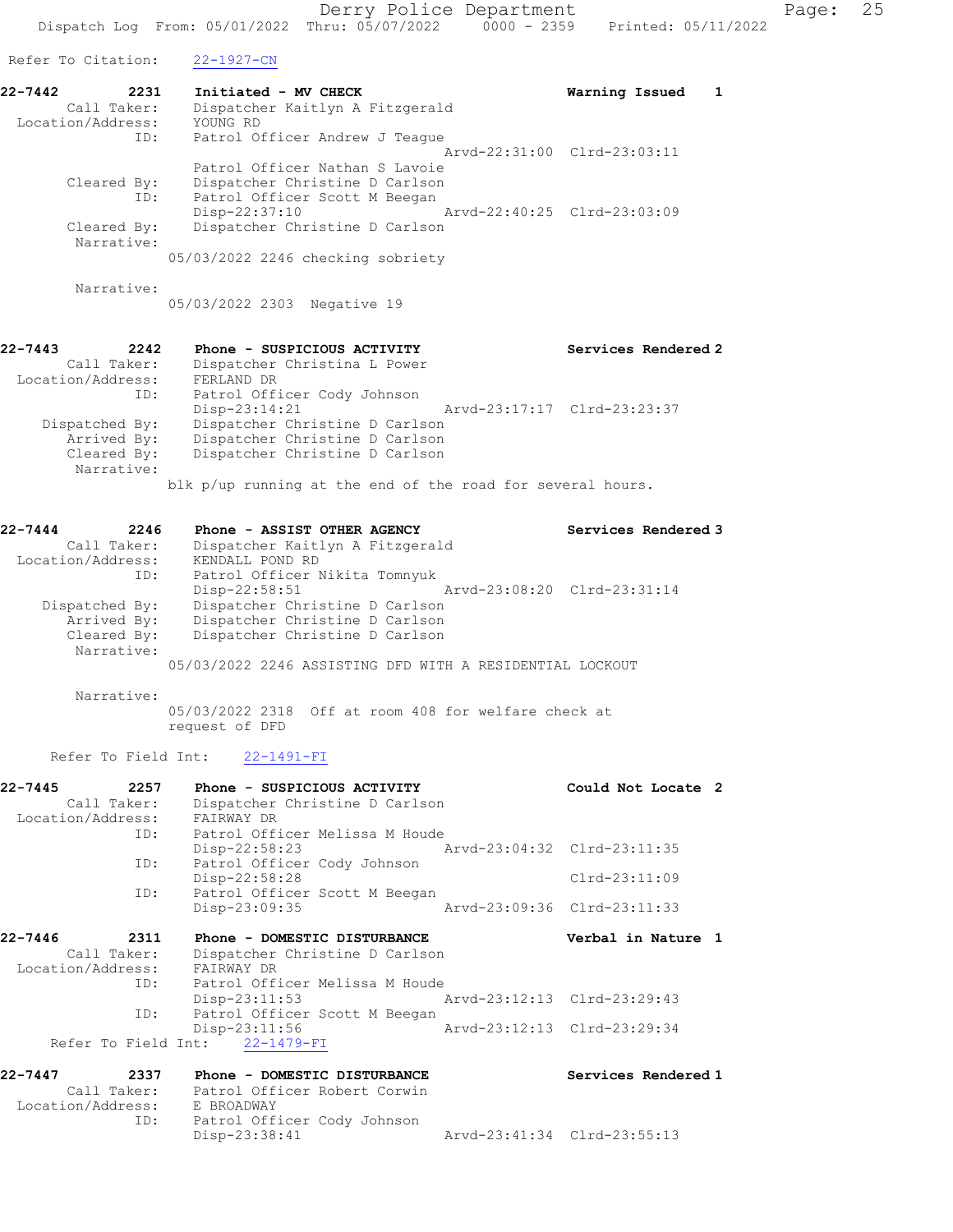Derry Police Department Fage: 26 Dispatch Log From: 05/01/2022 Thru: 05/07/2022 0000 - 2359 Printed: 05/11/2022 Arrived By: Dispatcher Christine D Carlson Cleared By: Dispatcher Christine D Carlson ID: Patrol Officer Scott M Beegan Disp-23:38:43 Arvd-23:41:35 Clrd-23:55:11 Arrived By: Dispatcher Christine D Carlson Cleared By: Dispatcher Christine D Carlson Narrative: 05/03/2022 2355 No issues found

Refer To Field Int: 22-1480-FI

### For Date: 05/04/2022 - Wednesday

| 22-7448           | 0013        | Phone - SUSPICIOUS ACTIVITY    |                             | Services Rendered 2         |
|-------------------|-------------|--------------------------------|-----------------------------|-----------------------------|
|                   | Call Taker: | Dispatcher Christine D Carlson |                             |                             |
| Location/Address: |             | FLORENCE ST                    |                             |                             |
|                   | ID:         | Patrol Officer Cody Johnson    |                             |                             |
|                   |             | $Disp-00:13:40$                | Arvd-00:16:15 Clrd-00:28:27 |                             |
|                   | ID:         | Patrol Officer Melissa M Houde |                             |                             |
|                   |             | Disp-00:13:41                  |                             | Arvd-00:15:57 Clrd-00:28:25 |
|                   | ID:         | Patrol Officer Scott M Beegan  |                             |                             |
|                   |             | $Disp-00:13:42$                |                             | Arvd-00:16:16 Clrd-00:28:23 |

# 22-7449 0037 Initiated - MV CHECK CHECK Vehicle checked 1 Call Taker: Dispatcher Christine D Carlson Location/Address: [DY 146] ASHLEIGH DR ID: Patrol Officer Melissa M Houde

 Arvd-00:37:00 Clrd-00:40:01 Refer To Field Int: 22-1490-FI

# 22-7450 0106 Initiated - MV CHECK No No Action Required 1

| Call Taker:       | Dispatcher Christine D Carlson              |                             |
|-------------------|---------------------------------------------|-----------------------------|
| Location/Address: | ASHLEIGH DR                                 |                             |
| ID:               | Patrol Officer Melissa M Houde              |                             |
|                   |                                             | Arvd-01:06:00 Clrd-01:49:57 |
| Cleared By:       | Sergeant James M Belanger                   |                             |
| ID:               | Patrol Officer Cody Johnson                 |                             |
|                   | $Disp-01:09:30$                             | Arvd-01:09:31 Clrd-01:49:53 |
| Cleared By:       | Sergeant James M Belanger                   |                             |
| Narrative:        |                                             |                             |
|                   | 05/04/2022 0119 Sobriety check at this time |                             |

05/04/2022 0131 DFD requested - notified

Narrative:

Narrative:

05/04/2022 0137 DFD on scene

Narrative:

05/04/2022 0150 declined medical

Refer To Field Int: 22-1492-FI

22-7451 0149 Phone - THEFT Report Taken 2

 Call Taker: Dispatcher Christine D Carlson Location/Address: [DY 2258] E BROADWAY ID: Patrol Officer Nikita Tomnyuk Disp-01:50:18 Arvd-01:54:39 Clrd-02:11:37 Narrative:

05/04/2022 0150 Theft of beer

Refer To Incident: 22-761-OF

| 22-7452            | 0626        | Initiated - MV STOP            | Warning Issued 3 |  |
|--------------------|-------------|--------------------------------|------------------|--|
|                    | Call Taker: | Dispatcher Christine D Carlson |                  |  |
| Location/Address:  |             | FORDWAY ST                     |                  |  |
|                    | ID:         | Patrol Officer Nikita Tomnyuk  |                  |  |
|                    |             | Aryd-06:26:00 Clrd-06:35:51    |                  |  |
| Refer To Citation: |             | 22-1928-CN                     |                  |  |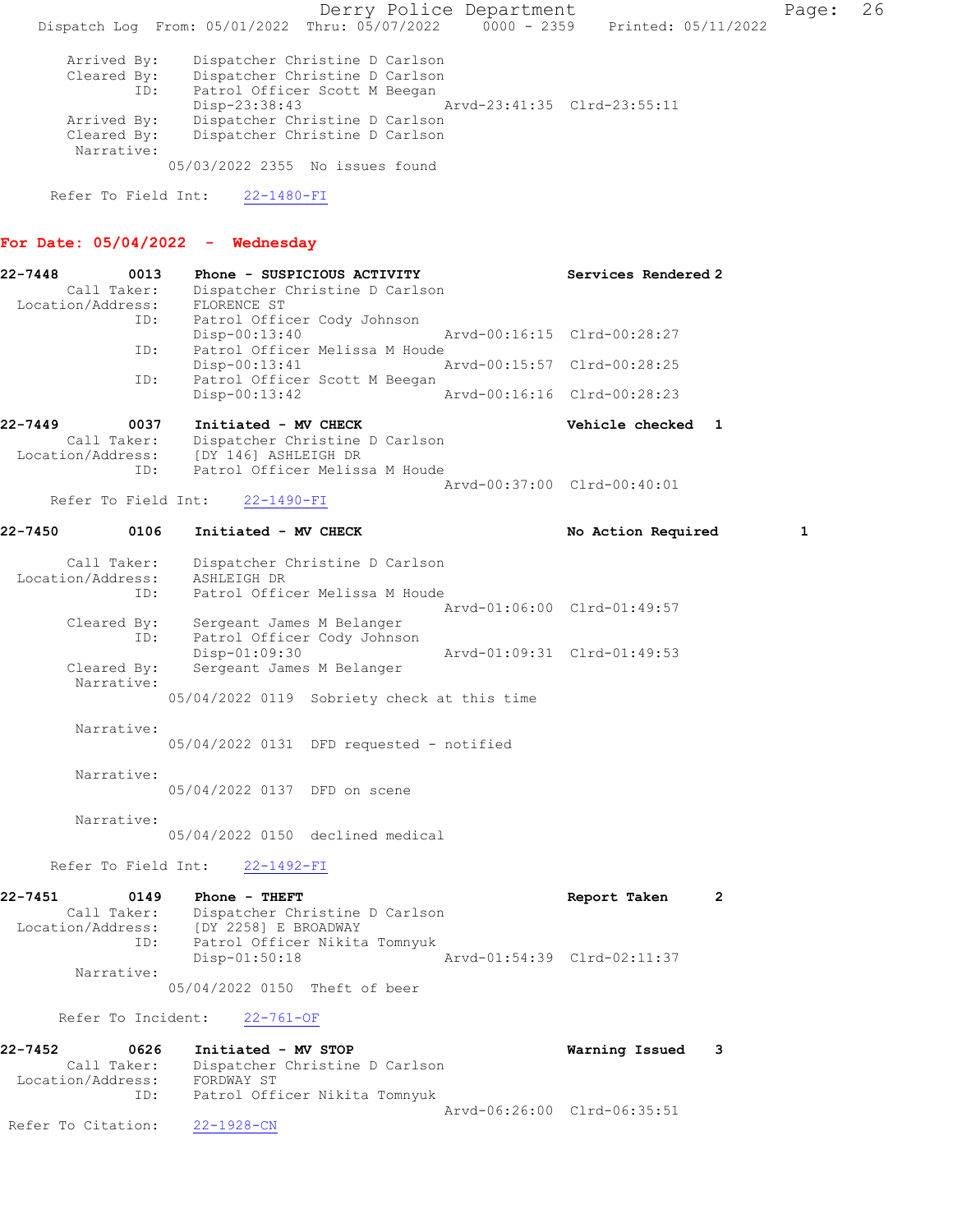Derry Police Department Page: 27 Dispatch Log From: 05/01/2022 Thru: 05/07/2022 0000 - 2359 Printed: 05/11/2022 22-7453 0711 Initiated - MV STOP Warning Issued 3 Call Taker: Dispatcher Jonathon S Pickering Location/Address: N MAIN ST ID: Patrol Officer James M McClafferty Arvd-07:11:04 Clrd-07:12:36 22-7454 0729 Phone - ERRATIC OPERATION Gone on Arrival 2 Call Taker: Dispatcher Jonathon S Pickering Location/Address: S MAIN ST ID: Patrol Officer Bryan R Hanson Disp-07:29:11 Arvd-07:32:30 Clrd-07:39:48 Patrol Officer Samuel J Troy Narrative: 05/04/2022 0729 NH STILING, silver p/u, passing cars 22-7455 0920 Initiated - Drop Box Maintenance Services Rendered 3 Call Taker: Dispatcher Jonathon S Pickering Refer To Incident: 22-762-OF 22-7456 0943 Initiated - Community Relations No Action Required 2 Call Taker: Dispatcher Jonathon S Pickering Location/Address: [DY 250] PINKERTON ST ID: Patrol Officer Bryan R Hanson Arvd-09:43:00 Clrd-11:26:29 Patrol Officer Samuel J Troy 22-7457 0950 Phone - ASSIST CITIZEN Assistance Rendered 3 Call Taker: Dispatcher Jonathon S Pickering Location/Address: [DY 3627] S MAIN ST ID: Patrol Officer Ryan M Panaro Disp-09:51:29 Arvd-10:01:34 Clrd-10:10:41 Narrative: 05/04/2022 0950 minor accident in the parking lot Narrative: 05/04/2022 1006 drivers exchanged info, declined DPD's assistance Refer To Field Int: 22-1484-FI 22-7458 1111 Initiated - INTERNET OFFENSES Report Taken 2 Call Taker: Dispatcher Jonathon S Pickering Location/Address: [DY 2] MUNICIPAL DR ID: Detective Scott A Tompkins Arvd-11:11:00 Clrd-11:12:12 Refer To Incident: 22-763-OF 22-7459 1112 Initiated - INTERNET OFFENSES Report Taken 2 Call Taker: Dispatcher Jonathon S Pickering Location/Address: [DY 2] MUNICIPAL DR ID: Detective Scott A Tompkins Arvd-11:12:00 Clrd-11:12:35 Refer To Incident: 22-764-OF 22-7460 1122 Initiated - MV REPO Vehicle Towed 1 Call Taker: Dispatcher Jonathon S Pickering Location/Address: KENDALL POND RD ID: Dispatcher Jonathon S Pickering Arvd-11:22:00 Clrd-11:26:33 Narrative: 05/04/2022 1124 2011 Volks GTI color gray - owner unaware 22-7461 1148 Initiated - MV STOP Warning Issued 3 Call Taker: Dispatcher Jonathon S Pickering Location/Address: MANCHESTER RD

ID: Patrol Officer Jeffrey R Pike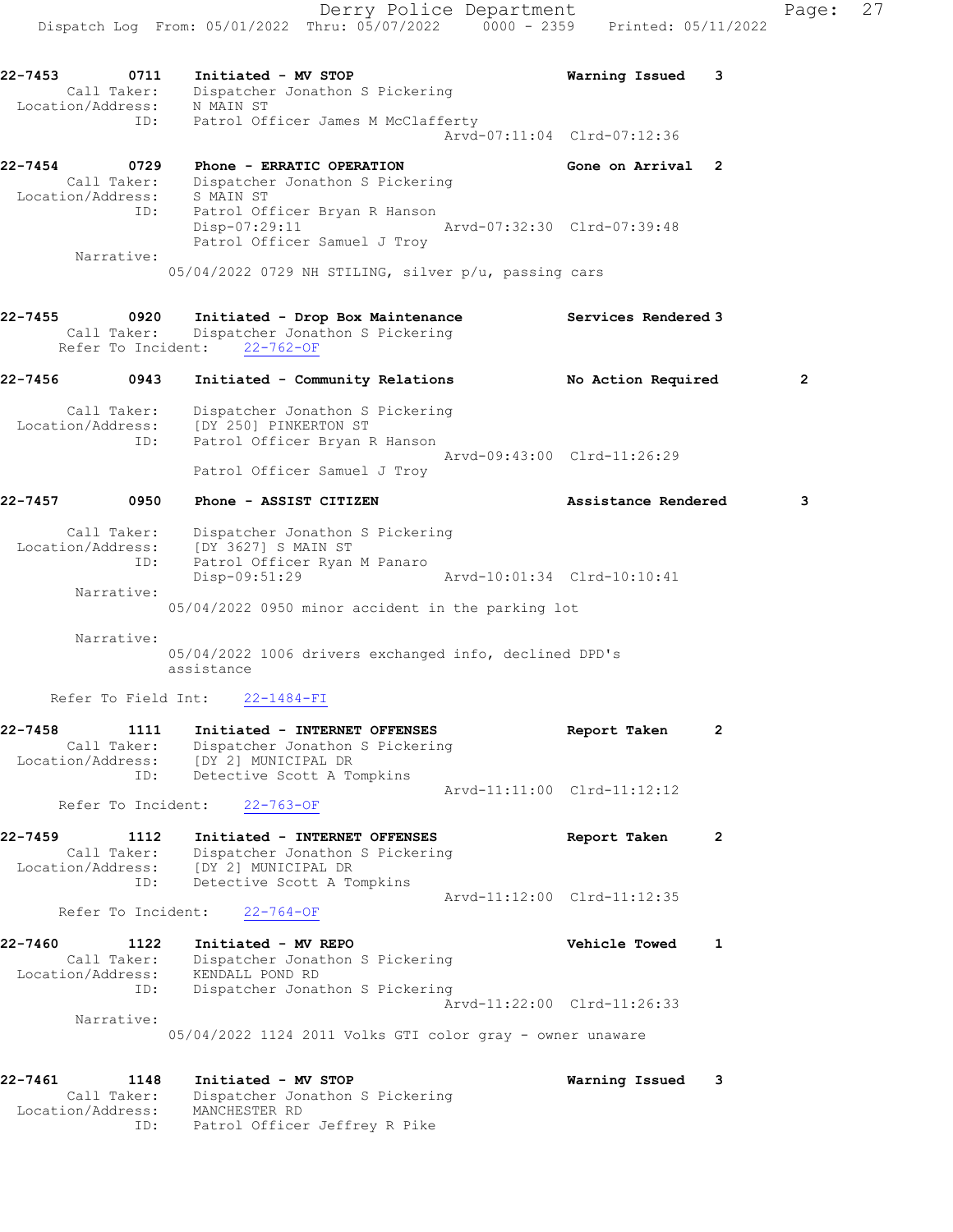|             |                                          |                                                                                                    | Derry Police Department |                              | Page:        | 28 |
|-------------|------------------------------------------|----------------------------------------------------------------------------------------------------|-------------------------|------------------------------|--------------|----|
|             |                                          | Dispatch Log From: 05/01/2022 Thru: 05/07/2022 0000 - 2359 Printed: 05/11/2022                     |                         |                              |              |    |
|             |                                          |                                                                                                    |                         | Arvd-11:48:00 Clrd-11:57:24  |              |    |
|             | Refer To Citation:<br>Narrative:         | $22 - 1929 - CN$                                                                                   |                         |                              |              |    |
|             |                                          | 05/04/2022 1148 Hyundai Sonata                                                                     |                         |                              |              |    |
| 22-7462     | 1155                                     | Phone - INVOL EMERGENCY ADMISSION                                                                  |                         | Transported to Hospital      | $\mathbf{2}$ |    |
|             | Call Taker:                              | Dispatcher Jonathon S Pickering                                                                    |                         |                              |              |    |
|             | Location/Address:<br>ID:                 | TSIENNETO RD<br>Patrol Officer Ryan M Panaro                                                       |                         |                              |              |    |
|             |                                          | Disp-11:56:33                                                                                      |                         | Arvd-11:59:48 Clrd-12:09:44  |              |    |
|             | ID:                                      | Patrol Officer Jeffrey R Pike<br>$Disp-11:57:29$                                                   |                         | Arvd-11:59:49 Clrd-12:46:00  |              |    |
|             | Narrative:                               | $05/04/2022$ 1209 470 one for IEA, transporting to PMC s/m:<br>58556.9                             |                         |                              |              |    |
|             | Narrative:                               |                                                                                                    |                         |                              |              |    |
|             |                                          | 05/04/2022 1214 off at PMC e/m: 58558.7                                                            |                         |                              |              |    |
| 22-7463     | 1209                                     | Phone - MEDICAL EMERGENCY                                                                          |                         | Cancelled Prior to Arrival 1 |              |    |
|             | Call Taker:                              | Dispatcher Jonathon S Pickering                                                                    |                         |                              |              |    |
|             | Location/Address:<br>ID:                 | CHESTER RD<br>Patrol Officer Ryan M Panaro                                                         |                         |                              |              |    |
|             |                                          | Disp-12:10:35                                                                                      |                         | $Clrd-12:14:17$              |              |    |
| 22-7464     | 1210                                     | Phone - SUSPICIOUS ACTIVITY                                                                        |                         | Services Rendered 2          |              |    |
|             | Call Taker:<br>Location/Address:         | Dispatcher Jonathon S Pickering<br>[DY 146] ASHLEIGH DR                                            |                         |                              |              |    |
|             | ID:                                      | Patrol Officer Bryan R Hanson<br>$Disp-12:11:21$                                                   |                         | Arvd-12:20:16 Clrd-12:32:48  |              |    |
|             |                                          | Patrol Officer Samuel J Troy                                                                       |                         |                              |              |    |
|             | ID:                                      | Sergeant Jeffrey M Dawe<br>Disp-12:11:29                                                           |                         | Arvd-12:20:01 Clrd-12:32:50  |              |    |
|             | ID:                                      | Patrol Officer Ryan M Panaro<br>$Disp-12:14:26$                                                    |                         | Arvd-12:20:08 Clrd-12:32:48  |              |    |
|             | Narrative:                               |                                                                                                    |                         |                              |              |    |
|             |                                          | 05/04/2022 1232 LP reporting unwanted subject behind the<br>store, unable to locate                |                         |                              |              |    |
|             | Refer To Field Int:                      | $22 - 1506 - FI$                                                                                   |                         |                              |              |    |
| $22 - 7465$ | 1240                                     | Initiated - SUBPOENA DELIVERY                                                                      |                         | Served                       | 1            |    |
|             | Call Taker:<br>Location/Address:         | Dispatcher Jonathon S Pickering<br>DANIEL RD                                                       |                         |                              |              |    |
|             | ID:                                      | Patrol Officer Joshua W Morse                                                                      |                         |                              |              |    |
|             |                                          |                                                                                                    |                         | Arvd-12:40:00 Clrd-12:46:08  |              |    |
| $22 - 7466$ | 1247<br>Call Taker:<br>Location/Address: | Initiated - SEXUAL OFFENDER REGISTRATION<br>Dispatcher Jonathon S Pickering<br>[DY 2] MUNICIPAL DR |                         | Services Rendered 1          |              |    |
|             | ID:                                      | Detective Benjamin J Doyle                                                                         |                         | Arvd-12:47:00 Clrd-12:47:31  |              |    |
| 22-7467     | 1317                                     | Phone - ERRATIC OPERATION                                                                          |                         | <b>Vehicle Towed</b>         | 2            |    |
|             | Call Taker:<br>Location/Address:         | Dispatcher Jonathon S Pickering<br>CHESTER RD                                                      |                         |                              |              |    |
|             | ID:                                      | Patrol Officer Joshua W Morse                                                                      |                         |                              |              |    |
|             | ID:                                      | Disp-13:17:46<br>Sergeant Jeffrey M Dawe                                                           |                         | Arvd-13:20:29 Clrd-14:12:30  |              |    |
|             | Narrative:                               | Disp-13:38:59                                                                                      |                         | Arvd-13:39:00 Clrd-13:47:59  |              |    |
|             |                                          | black suv with open trailer driving on a flat tire                                                 |                         |                              |              |    |
|             | Narrative:                               |                                                                                                    |                         |                              |              |    |
|             |                                          | 05/04/2022 1346 owner requesting Spacetown for NH T480957,                                         |                         |                              |              |    |
|             |                                          | notified and responding                                                                            |                         |                              |              |    |
|             | Narrative:                               |                                                                                                    |                         |                              |              |    |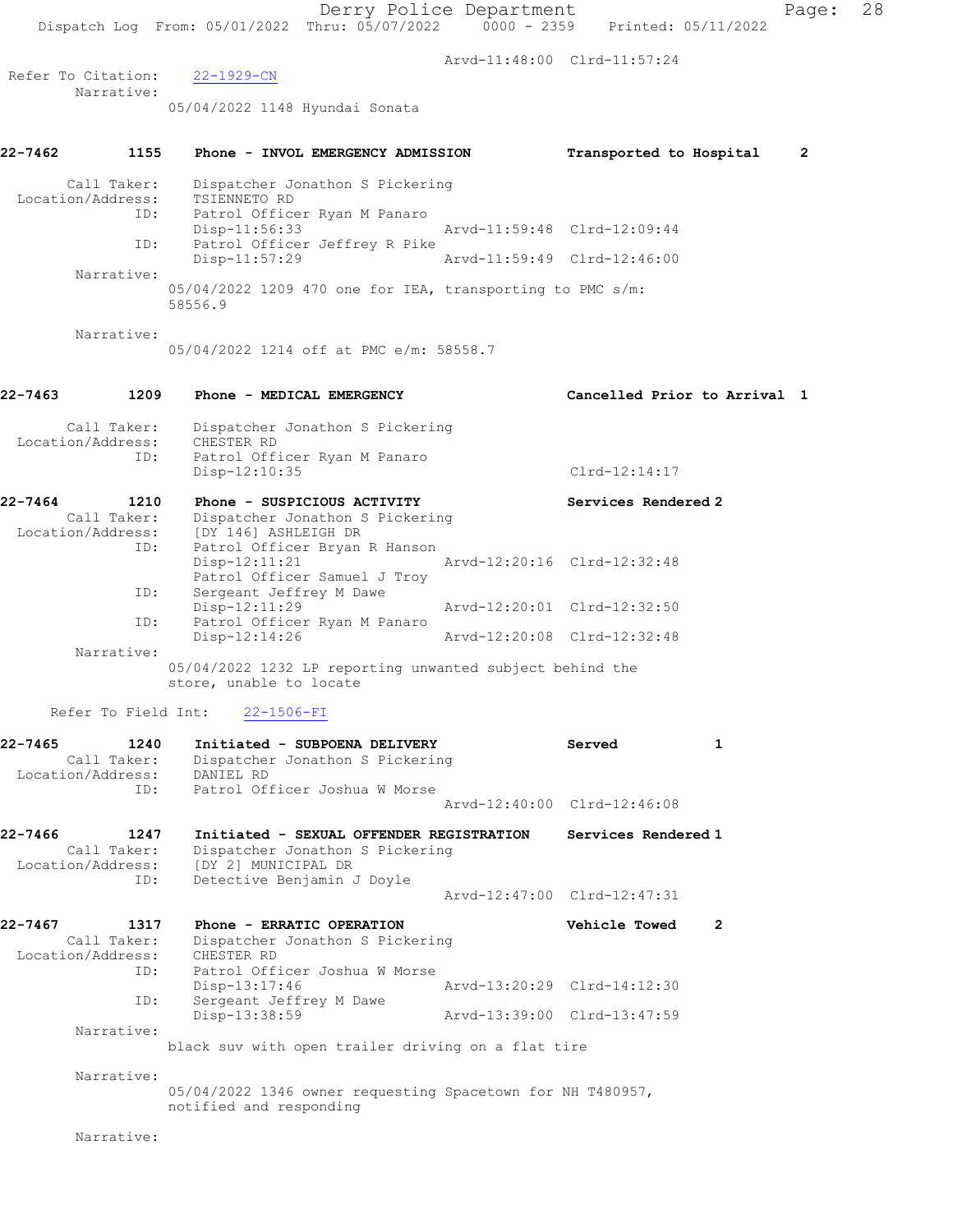05/04/2022 1355 Spacetown on scene

| 22-7468 | 1319<br>Call Taker:<br>Location/Address:<br>ID: | Phone - DOMESTIC DISTURBANCE<br>Dispatcher Jonathon S Pickering<br>FAIRWAY DR<br>Patrol Officer Jeffrey R Pike                                                                                                   |                             | Verbal in Nature 1          |              |
|---------|-------------------------------------------------|------------------------------------------------------------------------------------------------------------------------------------------------------------------------------------------------------------------|-----------------------------|-----------------------------|--------------|
|         |                                                 | Disp-13:21:20                                                                                                                                                                                                    |                             | Arvd-13:24:44 Clrd-13:34:24 |              |
|         | ID:                                             | Patrol Officer Bryan R Hanson<br>Disp-13:21:32<br>Patrol Officer Samuel J Troy                                                                                                                                   |                             | Arvd-13:24:40 Clrd-13:34:23 |              |
|         | ID:                                             | Sergeant Jeffrey M Dawe<br>Disp-13:21:41<br>Refer To Field Int: 22-1486-FI                                                                                                                                       |                             | Arvd-13:28:14 Clrd-13:34:25 |              |
| 22-7469 | 1325<br>Call Taker:<br>Location/Address:<br>ID: | Initiated - DRUG VIOLATION<br>Dispatcher Jonathon S Pickering<br>[DY 949] N MAIN ST                                                                                                                              |                             | Report Taken                | $\mathbf{2}$ |
|         | Refer To Incident:                              | Patrol Officer Brian J Landry<br>$22 - 765 - OF$                                                                                                                                                                 |                             | Arvd-13:25:00 Clrd-13:26:27 |              |
| 22-7470 | 1341<br>Call Taker:<br>Location/Address:<br>ID: | Initiated - MV STOP<br>Dispatcher Jonathon S Pickering<br>MANCHESTER RD<br>Patrol Officer Jeffrey R Pike                                                                                                         |                             | Warning Issued              | 3            |
|         | Refer To Citation:                              | 22-816-003028                                                                                                                                                                                                    |                             | Arvd-13:41:00 Clrd-13:52:56 |              |
| 22-7471 | 1350                                            | Phone - ANIMAL COMPLAINT                                                                                                                                                                                         |                             | Assistance Rendered         | 1            |
|         | Call Taker:<br>Location/Address:<br>ID:         | Dispatcher Jonathon S Pickering<br>E BROADWAY<br>Patrol Officer Bryan R Hanson<br>$Disp-13:50:21$<br>Patrol Officer Samuel J Troy<br>Cleared By: Lieutenant Shawn P O'Donaghue<br>Refer To Field Int: 22-1504-FI | Arvd-13:52:34 Clrd-14:11:37 |                             |              |
| 22-7472 | 1412<br>Call Taker:<br>Location/Address:        | Phone - MV ACCIDENT<br>Dispatcher Jonathon S Pickering<br>HAMPSTEAD RD + FLOYD RD                                                                                                                                |                             | Report Taken                | 1            |
|         | ID:<br>ID:                                      | Patrol Officer Joshua W Morse<br>Disp-14:13:17<br>Patrol Officer Bryan R Hanson                                                                                                                                  |                             | Arvd-14:17:20 Clrd-14:50:05 |              |
|         |                                                 | Disp-14:13:18<br>Patrol Officer Samuel J Troy                                                                                                                                                                    |                             | Arvd-14:17:18 Clrd-14:50:04 |              |
|         | ID:<br>Narrative:                               | Patrol Officer Ryan M Panaro<br>Disp-14:13:20 Arvd-14:17:19 Clrd-14:24:56                                                                                                                                        |                             |                             |              |
|         |                                                 | 05/04/2022 1417 DFD requested and responding                                                                                                                                                                     |                             |                             |              |
|         | Narrative:                                      | 05/04/2022 1417 off with NH 3034943 and NH 2717081                                                                                                                                                               |                             |                             |              |
|         | Narrative:                                      | 05/04/2022 1429 next on the list for NH 3034943, LBP Towing<br>assigned                                                                                                                                          |                             |                             |              |
|         | Narrative:                                      | 05/04/2022 1435 next on the list for NH 2717081, Birch St<br>assigned                                                                                                                                            |                             |                             |              |
|         | Narrative:                                      | 05/04/2022 1438 LBP Towing on scene                                                                                                                                                                              |                             |                             |              |
|         | Narrative:                                      | 05/04/2022 1516 LEONE VS ELLIS. REPORTABLE.                                                                                                                                                                      |                             |                             |              |
|         |                                                 | Refer To Accident: 22-218-AC                                                                                                                                                                                     |                             |                             |              |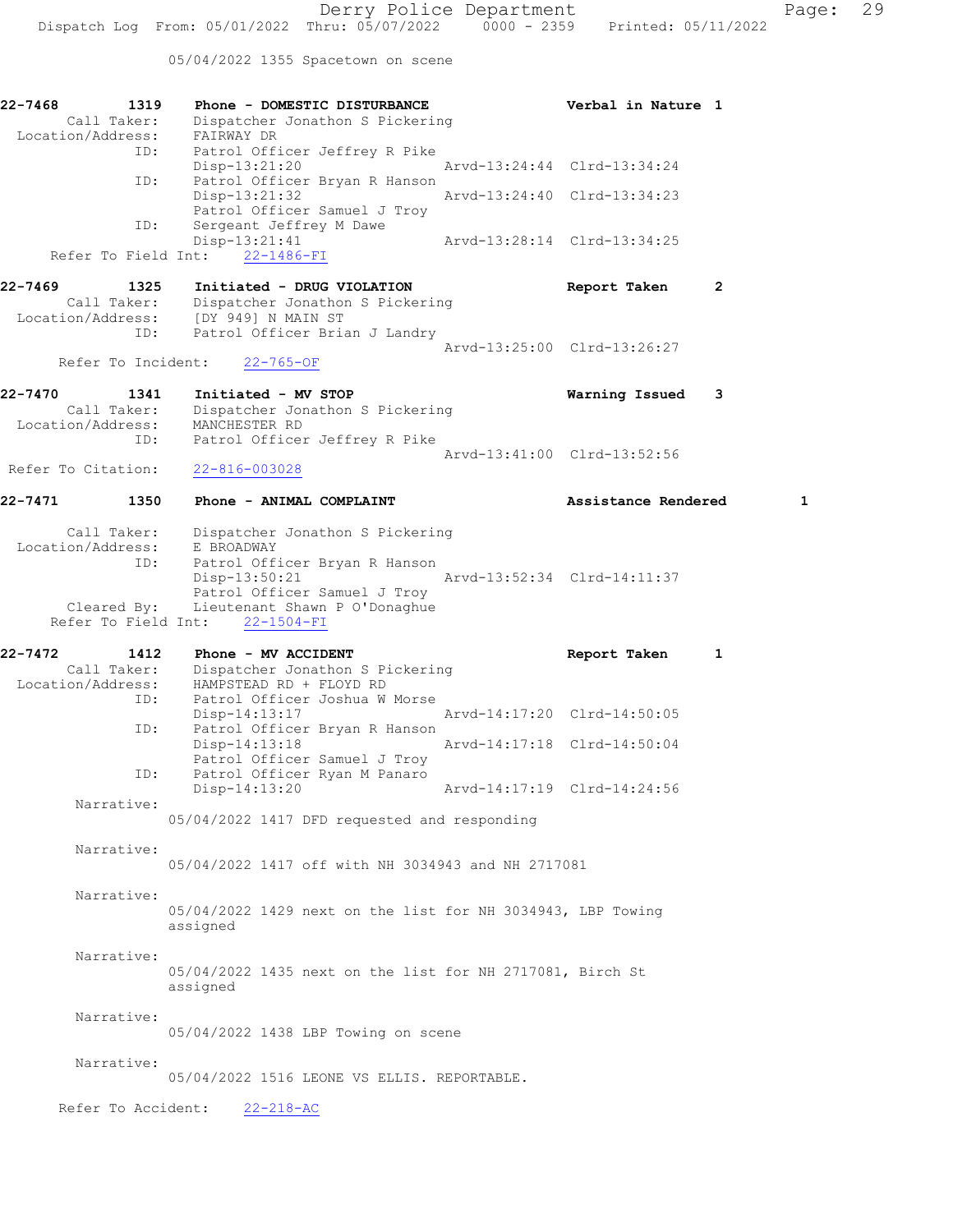Derry Police Department Fage: 30 Dispatch Log From:  $05/01/2022$  Thru:  $05/07/2022$  0000 - 2359 Printed: 05/11/2022 22-7473 1423 Phone - MV ACCIDENT Report Taken 1 Call Taker: Dispatcher Jonathon S Pickering Location/Address: TSIENNETO RD ID: Patrol Officer Ryan M Panaro Disp-14:24:59 Arvd-14:32:02 Clrd-14:33:00 ID: Patrol Officer Jeffrey R Pike<br>Disp-14:25:01 Mrvd-14:25:41 Clrd-14:51:25 Disp-14:25:01 Narrative: 05/04/2022 1427 off with NH V48374 Narrative: 05/04/2022 1451 Carlton v Dubois - full report Refer To Accident: 22-219-AC 22-7474 1433 Phone - ERRATIC OPERATION Could Not Locate 2 Call Taker: Dispatcher Jonathon S Pickering Location/Address: [DY 81] TSIENNETO RD ID: Patrol Officer Ryan M Panaro Disp-14:33:32 Arvd-14:38:34 Clrd-14:47:01 ID: Sergeant Jeffrey M Dawe Disp-14:33:38 Arvd-14:35:35 Clrd-14:46:53 22-7475 1502 Phone - DOMESTIC DISTURBANCE Report Taken 1 Call Taker: Dispatcher Kaitlyn A Fitzgerald Location/Address: RICHARDSON DR ID: Patrol Officer Michael Carnazzo Disp-15:04:05 Arvd-15:10:55 Clrd-15:48:45 ID: Patrol Officer Collin Kennedy Disp-15:04:06 Arvd-15:11:27 Clrd-15:48:29 ID: Sergeant Jared Knox Disp-15:04:52 Arvd-15:12:52 Clrd-15:48:31 Dispatched By: Lieutenant Shawn P O'Donaghue Narrative: 05/04/2022 1510 431 CHECKING WALNUT HILL Narrative: 05/04/2022 1548 UNABLE TO LOCATE SUBJECT Refer To Incident: 22-766-OF 22-7476 1518 Walk-In - FOLLOW-UP No Action Required 2 Call Taker: Dispatcher Kaitlyn A Fitzgerald Location/Address: MUNICIPAL DR ID: Patrol Officer Andrew R Kennedy Disp-15:19:20 Arvd-15:28:13 Clrd-16:30:25 22-7477 1540 Initiated - SUBPOENA DELIVERY Not Served 1 Call Taker: Dispatcher Kaitlyn A Fitzgerald Location/Address: OAK ST ID: Patrol Officer Melissa M Houde Arvd-15:40:00 Clrd-15:43:01 22-7478 1552 Initiated - SUBPOENA DELIVERY 1 Not Served 1 Call Taker: Dispatcher Kaitlyn A Fitzgerald Location/Address: FORDWAY EXT ID: Patrol Officer Melissa M Houde Arvd-15:52:00 Clrd-15:54:27 22-7479 1626 Phone – Criminal Contempt Report Taken 1 Call Taker: Dispatcher Kaitlyn A Fitzgerald Location/Address: MUNICIPAL DR ID: Detective Scott A Tompkins Disp-16:30:37 Arvd-16:30:40 Clrd-16:30:46 Refer To Incident: 22-767-OF 22-7480 1644 Radio - FOLLOW-UP No Action Required 2 Call Taker: Dispatcher Kaitlyn A Fitzgerald

Location/Address: MUNICIPAL DR

ID: Patrol Officer Michael Carnazzo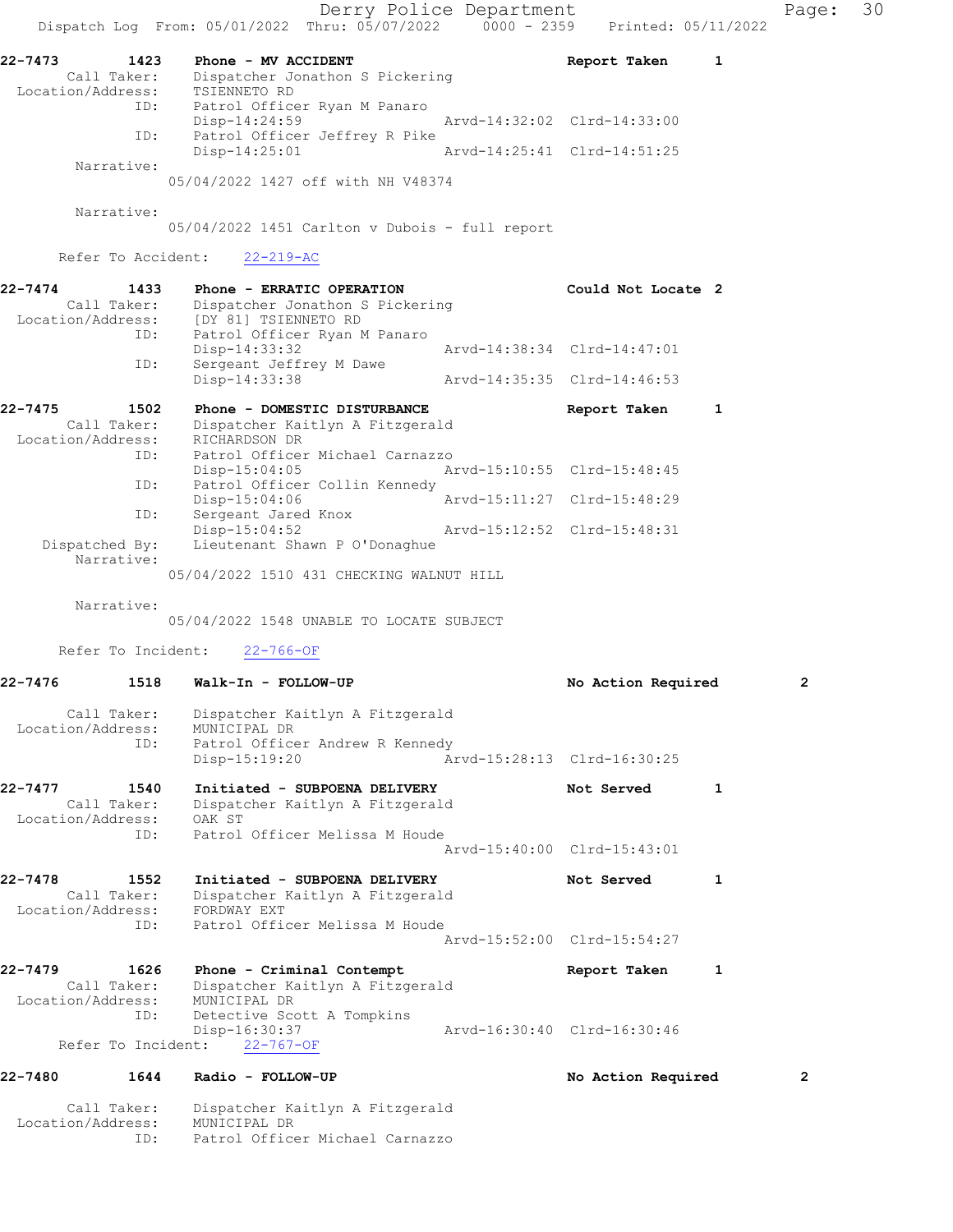Derry Police Department Fage: 31 Dispatch Log From: 05/01/2022 Thru: 05/07/2022 0000 - 2359 Printed: 05/11/2022 Disp-16:44:39 Arvd-16:50:00 Clrd-17:06:28 22-7481 1705 Initiated - FOLLOW-UP No Action Required 2 Call Taker: Dispatcher Kaitlyn A Fitzgerald Location/Address: COBURN RD ID: Patrol Officer Andrew R Kennedy Arvd-17:05:00 Clrd-17:14:23 22-7482 1717 Initiated - FOLLOW-UP No Action Required 2 Call Taker: Dispatcher Kaitlyn A Fitzgerald Location/Address: BACK CHESTER RD ID: Patrol Officer Michael Carnazzo Arvd-17:17:00 Clrd-17:20:58 22-7483 1724 Initiated - MV STOP Warning Issued 3 Call Taker: Dispatcher Kaitlyn A Fitzgerald Location/Address: E BROADWAY + MAPLE ST ID: Patrol Officer Melissa M Houde Arvd-17:24:00 Clrd-17:28:39 Refer To Citation: 22-1930-CN 22-7484 1725 Initiated - FOLLOW-UP No Action Required 2 Call Taker: Dispatcher Kaitlyn A Fitzgerald Location/Address: OLD AUBURN RD ID: Patrol Officer Michael Carnazzo Arvd-17:25:00 Clrd-17:30:51 22-7485 1740 Phone - VIN CHECK Services Rendered 3 Call Taker: Patrol Officer Kevin L Davies Location/Address: N SHORE (IP) RD ID: Patrol Officer Andrew R Kennedy Disp-17:42:20 Arvd-17:51:43 Clrd-18:05:19 Arrived By: Dispatcher Kaitlyn A Fitzgerald Cleared By: Dispatcher Kaitlyn A Fitzgerald Refer To Field Int: 22-1498-FI 22-7486 1753 Initiated - MV STOP Summons Issued 3 Call Taker: Dispatcher Kaitlyn A Fitzgerald Location/Address: W BROADWAY + GRIFFIN ST ID: Patrol Officer Melissa M Houde Arvd-17:53:00 Clrd-18:00:06 Refer To Citation: 22-816-005005 22-7487 1816 Initiated - MV STOP Warning Issued 3 Call Taker: Dispatcher Kaitlyn A Fitzgerald Location/Address: RT 28 ID: Patrol Officer Andrew R Kennedy Arvd-18:16:00 Clrd-18:24:13 Refer To Citation: 22-1931-CN 22-7488 1829 Initiated - MV STOP Warning Issued 3 Call Taker: Dispatcher Kaitlyn A Fitzgerald Location/Address: OLD CHESTER RD ID: Patrol Officer Monica Ricci Arvd-18:29:00 Clrd-18:35:35 Refer To Citation: 22-1932-CN 22-7489 1830 Initiated - MV STOP Warning Issued 3 Call Taker: Dispatcher Kaitlyn A Fitzgerald Location/Address: ROCKINGHAM RD ID: Patrol Officer Andrew R Kennedy Arvd-18:30:00 Clrd-18:43:57 Refer To Citation: 22-1933-CN 22-7490 1832 Radio - FOLLOW-UP Arrest(s) Made 2 Call Taker: Dispatcher Kaitlyn A Fitzgerald Location/Address: RICHARDSON DR ID: Patrol Officer Michael Carnazzo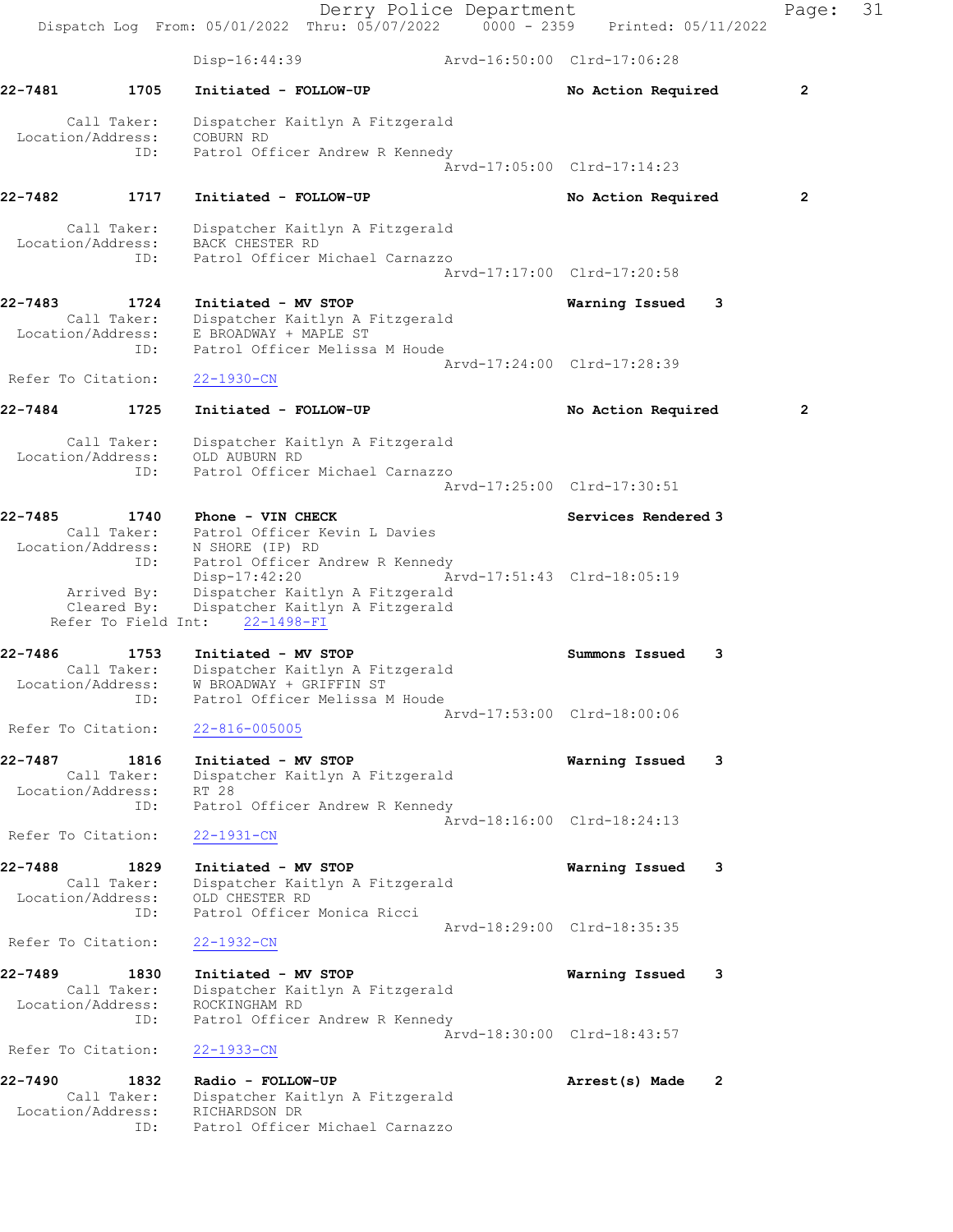Derry Police Department Page: 32 Dispatch Log From: 05/01/2022 Thru: 05/07/2022 0000 - 2359 Printed: 05/11/2022 Disp-18:32:29 Arvd-18:39:04 Clrd-19:07:42 ID: Patrol Officer Collin Kennedy<br>Disp-18:32:33 Arvd-18:39:03 Clrd-18:51:00 Disp-18:32:33 Arvd-18:39:03 Clrd-18:51:00 Cleared By: Patrol Officer Kevin L Davies ID: Sergeant Jared Knox Disp-18:32:38 Arvd-18:39:01 Clrd-18:50:57 Cleared By: Patrol Officer Kevin L Davies ID: Patrol Officer Kevin L Davies<br>Disp-19:01:02 Disp-19:01:02 Arvd-19:01:05 Clrd-19:57:00 Narrative: 05/04/2022 1843 ONE IN CUSTODY FOR DOMESTIC VIOLENCE ASSAULT Narrative: 05/04/2022 1847 134 TRANSPORTING ONE TO DPDHQ S/M 78975.9 Narrative: 05/04/2022 1858 134 OFF AT DPDHQ WITH ONE E/M 78981.5 Narrative: 05/04/2022 1902 BC PACHECO NOTIFIED BUT UNAVAILABLE Narrative: 05/04/2022 1905 BC RHEAULT NOTIFIED AND RESPONDING Narrative: 05/04/2022 1920 SUBECT PLACED IN CELL 3 Narrative: 05/04/2022 1921 SUBJECT IDENTIFIED AS: SEAN QUIGLEY 18A RICHARDSON DRIVE DERRY, NH 03038 DOB: 02/21/1997 Narrative: 05/04/2022 1956 SUBJECT RELEASED ON PR BAIL PER BC RHEAULT WITH A COURT DATE OF 6/16/22. Refer To Arrest: 22-392-AR 22-7491 1911 Initiated - MV STOP Warning Issued 3 Call Taker: Dispatcher Kaitlyn A Fitzgerald Location/Address: MANCHESTER RD ID: Patrol Officer Collin Kennedy Arvd-19:11:00 Clrd-19:17:01 22-7492 1917 Initiated - MV STOP Warning Issued 3 Call Taker: Dispatcher Kaitlyn A Fitzgerald Location/Address: KENDALL POND RD + FORDWAY ST ID: Patrol Officer Melissa M Houde Arvd-19:17:00 Clrd-19:21:07 Refer To Citation: 22-1934-CN 22-7493 1931 Initiated - SUBPOENA DELIVERY Served 1 Call Taker: Dispatcher Kaitlyn A Fitzgerald Location/Address: BEACON ST ID: Patrol Officer Melissa M Houde Arvd-19:31:00 Clrd-19:34:05 22-7494 1934 Phone - FOLLOW-UP No Action Required 2 Call Taker: Dispatcher Kaitlyn A Fitzgerald<br>ion/Address: MUNICIPAL DR Location/Address:<br>ID: Patrol Officer Andrew R Kennedy<br>Disp-19:34:36 A Disp-19:34:36 Arvd-19:38:26 Clrd-20:14:19 22-7495 2006 Phone - MEDICAL EMERGENCY Services Rendered 1 Call Taker: Dispatcher Kaitlyn A Fitzgerald Location/Address: DORIS ST ID: Patrol Officer Monica Ricci Disp-20:08:05 Arvd-20:15:21 Clrd-21:00:27 ID: Patrol Officer Collin Kennedy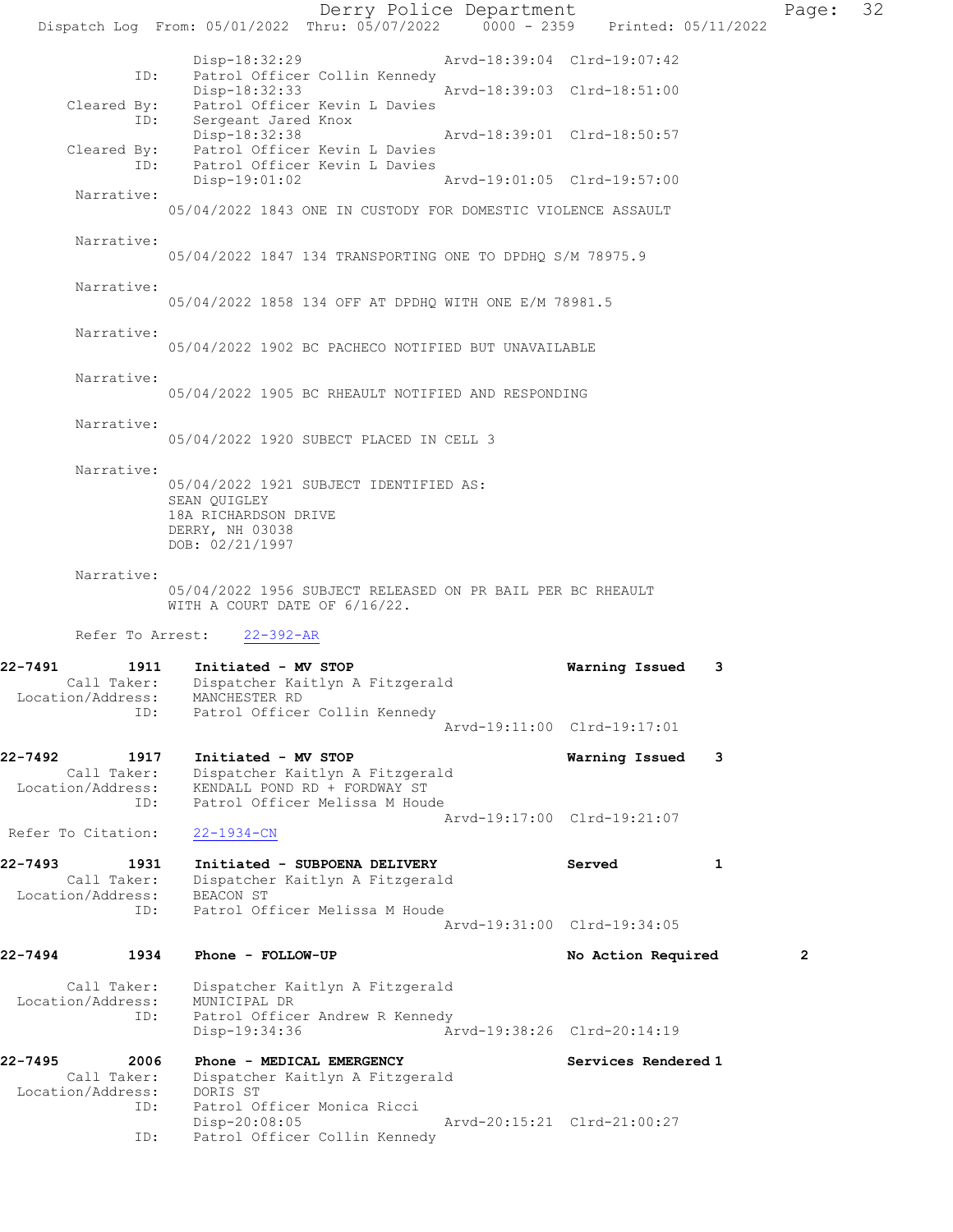Derry Police Department Fage: 33 Dispatch Log From:  $05/01/2022$  Thru:  $05/07/2022$  0000 - 2359 Printed: 05/11/2022 Disp-20:08:09 Clrd-20:11:53 ID: Patrol Officer Michael Carnazzo Disp-20:11:50 Arvd-20:19:51 Clrd-21:00:29 ID: Sergeant Jared Knox Disp-20:48:29 Arvd-20:48:45 Clrd-21:00:25 Narrative: 05/04/2022 2035 DFD NOTIFIED AND RESPONDING Narrative: 05/04/2022 2039 DFD ON SCENE Narrative: 05/04/2022 2100 SUBJECT LEFT IN THE CARE OF A NEIGHBOR Refer To Field Int: 22-1489-FI 22-7496 2018 Initiated - PAPER SERVICE Not Served 3 Call Taker: Dispatcher Kaitlyn A Fitzgerald Location/Address: E BROADWAY ID: Patrol Officer Andrew R Kennedy Arvd-20:18:00 Clrd-20:23:00 22-7497 2027 Other - SUSPICIOUS ACTIVITY Investigated 2 Call Taker: Patrol Officer Kevin L Davies Location/Address: [DY 2] MUNICIPAL DR ID: Patrol Officer Kevin L Davies Disp-20:28:19 Arvd-20:28:22 Clrd-20:37:03 Refer To Field Int: 22-1488-FI 22-7498 2118 Initiated - MV STOP Warning Issued 3 Call Taker: Dispatcher Kaitlyn A Fitzgerald Location/Address: ROCKINGHAM RD ID: Patrol Officer Andrew R Kennedy Arvd-21:18:00 Clrd-21:25:12 Refer To Citation: 22-1935-CN 22-7499 2256 Phone - ANIMAL COMPLAINT Could Not Locate 1 Call Taker: Dispatcher Christine D Carlson Location/Address: RT 28 ID: Patrol Officer Monica Ricci Disp-22:57:02 Arvd-23:03:36 Clrd-23:06:01 Narrative: 05/04/2022 2257 Report of dead animal in roadway 22-7500 2300 Initiated - MV STOP Warning Issued 3 Call Taker: Dispatcher Christine D Carlson Call Taker: Dispatcher C<br>Location/Address: CRYSTAL AVE ID: Patrol Officer Melissa M Houde Arvd-23:00:00 Clrd-23:03:58 Refer To Citation: 22-1936-CN 22-7501 2321 Initiated - MV CHECK NAME SENT ON THEIR WAY 1 Call Taker: Dispatcher Christine D Carlson Location/Address: [DY 151] E BROADWAY ID: Patrol Officer Melissa M Houde Arvd-23:21:00 Clrd-23:24:13 Refer To Field Int: 22-1557-FI 22-7502 2323 Initiated - PROPERTY CHECK Services Rendered 2 Call Taker: Dispatcher Christine D Carlson Location/Address: PIERCE AVE ID: Patrol Officer Casey J Noyes Arvd-23:23:00 Clrd-23:23:34 22-7503 2331 Initiated - MV STOP Warning Issued 3 Call Taker: Dispatcher Christine D Carlson Location/Address: E DERRY RD ID: Patrol Officer Monica Ricci Arvd-23:31:00 Clrd-23:37:42 Refer To Citation: 22-1937-CN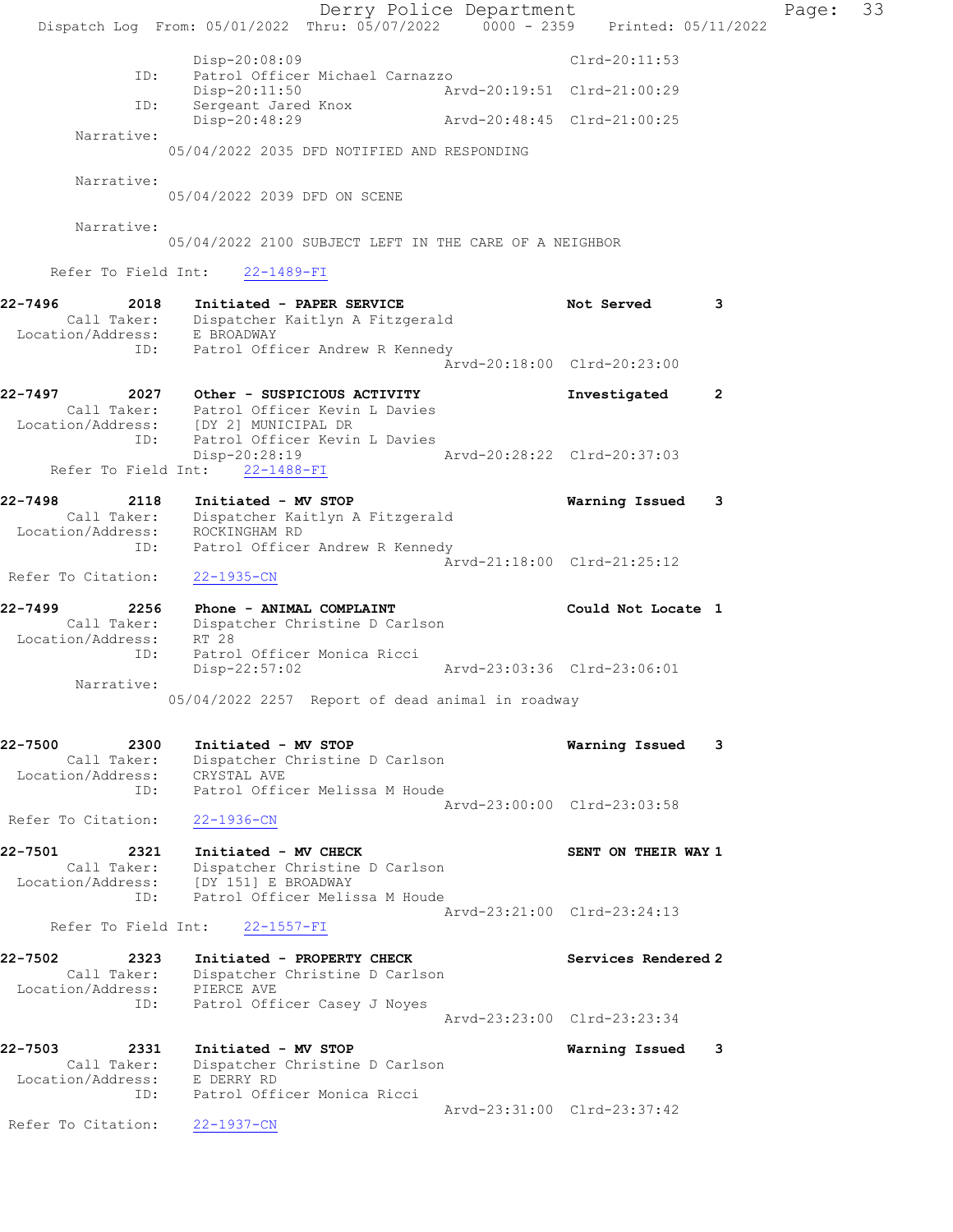# For Date: 05/05/2022 - Thursday

| 22-7504<br>Call Taker:<br>Location/Address:                                         | 0007        | Initiated - PROPERTY CHECK<br>Dispatcher Christine D Carlson<br>ROLLINS ST                                                                                                              | Services Rendered 2                                        |   |
|-------------------------------------------------------------------------------------|-------------|-----------------------------------------------------------------------------------------------------------------------------------------------------------------------------------------|------------------------------------------------------------|---|
|                                                                                     | ID:         | Patrol Officer Melissa M Houde                                                                                                                                                          | Arvd-00:07:00 Clrd-00:07:43                                |   |
| 22-7505<br>Call Taker:<br>Location/Address:                                         | 0011        | Phone - ABANDONED 911<br>Dispatcher Christine D Carlson<br>FLORENCE ST                                                                                                                  | Services Rendered 1                                        |   |
|                                                                                     | ID:         | Patrol Officer Casey J Noyes<br>Disp-00:12:31                                                                                                                                           | Arvd-00:16:18 Clrd-00:25:38                                |   |
|                                                                                     | ID:         | Patrol Officer Monica Ricci<br>Disp-00:12:32                                                                                                                                            | Arvd-00:16:19 Clrd-00:25:36                                |   |
|                                                                                     | ID:         | Sergeant James M Belanger<br>Disp-00:17:09                                                                                                                                              | Arvd-00:17:10 Clrd-00:25:33                                |   |
| 22-7506<br>Call Taker:<br>Location/Address: LARAWAY CT                              | 0032<br>ID: | Phone - RUNAWAY JUVENILE<br>Patrol Officer Kevin L Davies<br>Patrol Officer Melissa M Houde<br>Disp-00:33:32<br>Dispatcher Christine D Carlson                                          | Report Taken<br>Arvd-00:37:01 Clrd-00:46:32                | 2 |
| Arrived By:<br>Cleared By:<br>Refer To Incident:                                    |             | Dispatcher Christine D Carlson<br>$22 - 768 - OF$                                                                                                                                       |                                                            |   |
| 22-7507<br>Call Taker:                                                              | 0101        | Initiated - MV CHECK<br>Dispatcher Christine D Carlson<br>Location/Address: [DY 146] ASHLEIGH DR                                                                                        | Vehicle checked 1                                          |   |
| Refer To Field Int:                                                                 | ID:         | Patrol Officer Melissa M Houde<br>$22 - 1556 - FI$                                                                                                                                      | Arvd-01:01:00 Clrd-01:03:45                                |   |
| 22-7508<br>Location/Address: LARAWAY CT<br>Arrived By:<br>Cleared By:<br>Narrative: | 0103<br>ID: | Phone - FOLLOW-UP<br>Call Taker: Patrol Officer Kevin L Davies<br>Patrol Officer Melissa M Houde<br>$Disp-01:04:10$<br>Dispatcher Christine D Carlson<br>Dispatcher Christine D Carlson | Services Rendered 2<br>Arvd-01:07:01 Clrd-01:16:53         |   |
|                                                                                     |             | 05/05/2022 0103 Runaway juvenile returned - juvenile taken<br>out of NCIC                                                                                                               |                                                            |   |
| 22-7509<br>Call Taker:<br>Location/Address:                                         | 0104<br>ID: | Initiated - MV STOP<br>Dispatcher Christine D Carlson<br>RT 28<br>Patrol Officer Nikita Tomnyuk                                                                                         | Warning Issued                                             | 3 |
| Refer To Citation:                                                                  |             | $22 - 1938 - CN$                                                                                                                                                                        | Arvd-01:04:00 Clrd-01:10:11                                |   |
| 22-7510<br>Call Taker:<br>Location/Address:                                         | 0117<br>ID: | Initiated - SUSPICIOUS ACTIVITY<br>Dispatcher Christine D Carlson<br>FRANKLIN ST EXT + B ST<br>Patrol Officer Melissa M Houde                                                           | Services Rendered 2                                        |   |
|                                                                                     | ID:         | Sergeant James M Belanger<br>Disp-01:20:39                                                                                                                                              | Arvd-01:17:00 Clrd-01:25:23<br>Arvd-01:20:40 Clrd-01:25:21 |   |
| 22-7511                                                                             | 0129        | Phone - ABANDONED 911                                                                                                                                                                   | Transported to Hospital                                    | 1 |
| Call Taker:<br>Location/Address:                                                    | ID:         | Dispatcher Christine D Carlson<br>FRANKLIN ST EXT + B ST<br>Patrol Officer Melissa M Houde                                                                                              | Arvd-01:32:09 Clrd-02:18:51                                |   |
|                                                                                     | ID:         | Disp-01:30:11<br>Patrol Officer Monica Ricci<br>Disp-01:30:12                                                                                                                           |                                                            |   |
|                                                                                     | ID:         | Sergeant James M Belanger                                                                                                                                                               | Arvd-01:32:10 Clrd-01:51:42                                |   |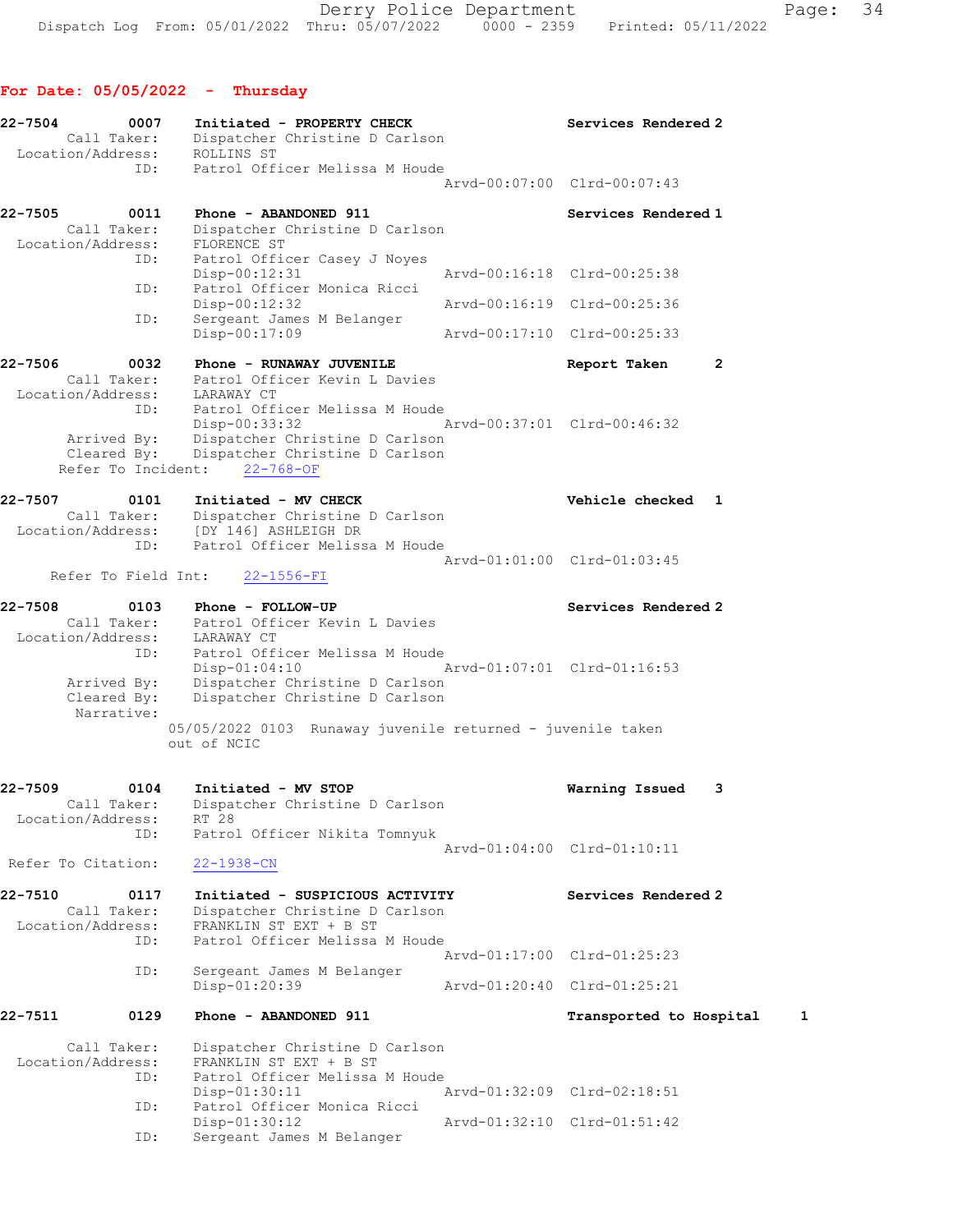Derry Police Department Fage: 35 Dispatch Log From: 05/01/2022 Thru: 05/07/2022 0000 - 2359 Printed: 05/11/2022 Disp-01:30:14 Arvd-01:32:56 Clrd-01:51:40 Patrol Officer Casey J Noyes<br>Disp-01:32:11 Arvd-01:32:12 Clrd-02:18:41 Narrative: 05/05/2022 0136 DFD requested - notified Narrative: 05/05/2022 0151 DFD transporting subject to PMC, 327 and 426 following Narrative: 05/05/2022 0156 Units off at PMC Refer To Arrest: 22-393-AR 22-7512 0148 Phone - ASSIST OTHER AGENCY Services Rendered 3 Call Taker: Dispatcher Christine D Carlson Location/Address: SILVESTRI CIR ID: Patrol Officer Nikita Tomnyuk Disp-01:49:33 Arvd-01:53:56 Clrd-02:39:33 ID: Sergeant James M Belanger Disp-01:57:10 Arvd-01:57:12 Clrd-02:12:35 22-7513 0414 Phone - WELFARE CHECK Services Rendered 2 Call Taker: Dispatcher Christine D Carlson Location/Address: LINCOLN ST ID: Patrol Officer Melissa M Houde Disp-04:15:18 Arvd-04:16:02 Clrd-04:18:33 ID: Patrol Officer Nikita Tomnyuk Disp-04:15:19 Clrd-04:18:31 Narrative: 05/05/2022 0418 No issues 22-7514 0639 Initiated - MV STOP Warning Issued 3 Call Taker: Dispatcher Christine D Carlson Location/Address: S MAIN ST ID: Patrol Officer Nikita Tomnyuk Arvd-06:39:00 Clrd-06:46:44 Refer To Citation: 22-1939-CN 22-7515 0708 Phone - MV ACCIDENT **Report Taken** 1 Call Taker: Dispatcher Jonathon S Pickering Location/Address: E BROADWAY ID: Patrol Officer Joshua W Morse Disp-07:08:17 Arvd-07:08:19 Clrd-07:22:35 ID: Patrol Officer James M McClafferty<br>Disp-07:08:18 Arvd- Disp-07:08:18 Arvd-07:10:17 Clrd-07:11:24 Narrative: 05/05/2022 0710 off with NH 4186952 and NH MT&A Narrative: 05/05/2022 0722 Dombroski v Leonard - full report Refer To Accident: 22-220-AC 22-7516 0727 Phone - MV ACCIDENT Report Taken 1 Call Taker: Dispatcher Jonathon S Pickering Location/Address: W BROADWAY + ELM ST ID: Patrol Officer Nicholas M Granville<br>Disp-07:29:18 Arvd-0 Disp-07:29:18 Arvd-07:36:27 Clrd-07:57:24 Refer To Citation: 22-1940-CN Narrative: 05/05/2022 0738 NH 3509816 and NH SEOUL Narrative: 05/05/2022 0757 Bartlett v. Georgacopoulos - Reportable Refer To Accident: 22-221-AC 22-7517 0733 Initiated - PARKING COMPLAINT Vehicle checked 1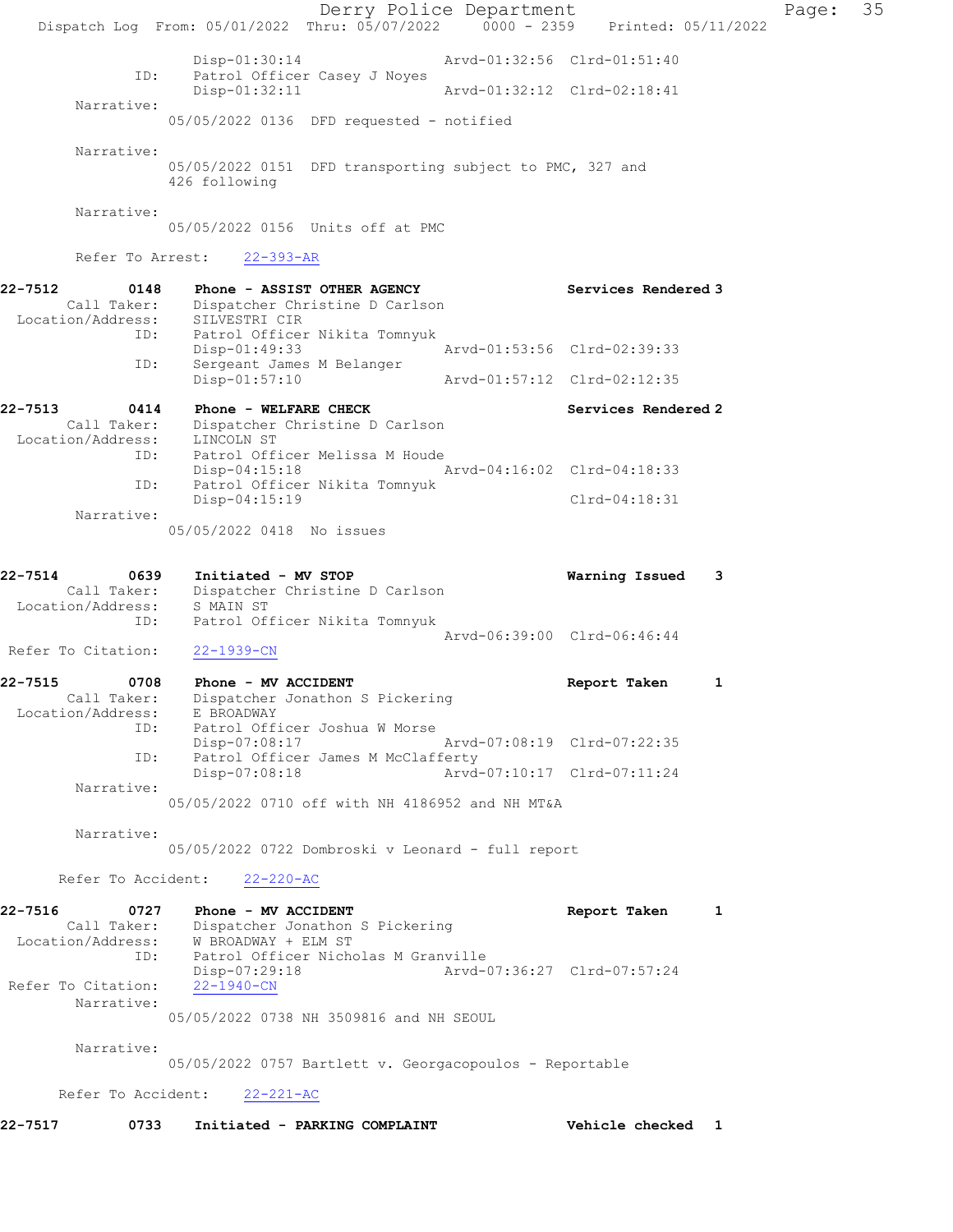Derry Police Department Fage: 36 Dispatch Log From: 05/01/2022 Thru: 05/07/2022 0000 - 2359 Printed: 05/11/2022 Call Taker: Dispatcher Jonathon S Pickering Location/Address: CHESTER RD + SILVESTRI CIR ID: Patrol Officer James M McClafferty Arvd-07:33:00 Clrd-07:36:22 22-7518 0736 Phone - SUSPICIOUS ACTIVITY Could Not Locate 2 Call Taker: Dispatcher Jonathon S Pickering Location/Address: N SHORE (IP) RD ID: Patrol Officer Bryan R Hanson Disp-07:36:41 Arvd-07:45:51 Clrd-08:07:40 Patrol Officer Samuel J Troy ID: Patrol Officer James M McClafferty<br>Disp-07:36:44 Arvd Disp-07:36:44 Arvd-07:45:33 Clrd-08:07:41 Narrative: 05/05/2022 0747 suspicious vehicle in the area, black outback with MA plates Narrative: 05/05/2022 0748 conducting property check Narrative: 05/05/2022 0807 properties checked, no issues found, vehicle GOA Refer To Field Int: 22-1507-FI 22-7519 0743 Phone - MEDICAL EMERGENCY Transported to Hospital 1 Call Taker: Dispatcher Jonathon S Pickering Location/Address: DERRY WAY ID: Patrol Officer Joshua W Morse Disp-07:43:22 Arvd-07:47:19 Clrd-07:59:11 ID: Sergeant Jeffrey M Dawe Disp-07:43:37 Arvd-07:46:04 Clrd-07:59:12 Narrative: 05/05/2022 0746 off with DFD Refer To Field Int: 22-1493-FI 22-7520 0822 Phone - Loose Dog Complaint Services Rendered 2 Call Taker: Dispatcher Jonathon S Pickering Location/Address: MILL RD ID: Patrol Officer Bryan R Hanson Disp-08:23:16 Arvd-08:38:09 Clrd-08:50:20 Patrol Officer Samuel J Troy Narrative: 05/05/2022 0840 dog recovered by owner Refer To Field Int: 22-1523-FI 22-7521 0832 Phone - VIN CHECK Services Rendered 3 Call Taker: Dispatcher Jonathon S Pickering Location/Address: ISLAND POND RD ID: Patrol Officer Bryan R Hanson Disp-08:50:33 Arvd-09:05:34 Clrd-09:25:07 Patrol Officer Samuel J Troy Refer To Field Int: 22-1505-FI 22-7522 0849 Initiated - MV STOP Summons Issued 3 Call Taker: Dispatcher Jonathon S Pickering Location/Address: N MAIN ST ID: Patrol Officer Joshua W Morse Arvd-08:49:00 Clrd-08:57:10 ID: Sergeant Jeffrey M Dawe Disp-08:52:48 Arvd-08:52:49 Clrd-08:57:11 Refer To Citation: 22-816-003029 22-7523 0854 Initiated - SUBPOENA DELIVERY Not Served 1 Call Taker: Dispatcher Jonathon S Pickering Location/Address: [DY 956] WALNUT HILL RD ID: Patrol Officer James M McClafferty Arvd-08:54:00 Clrd-08:57:30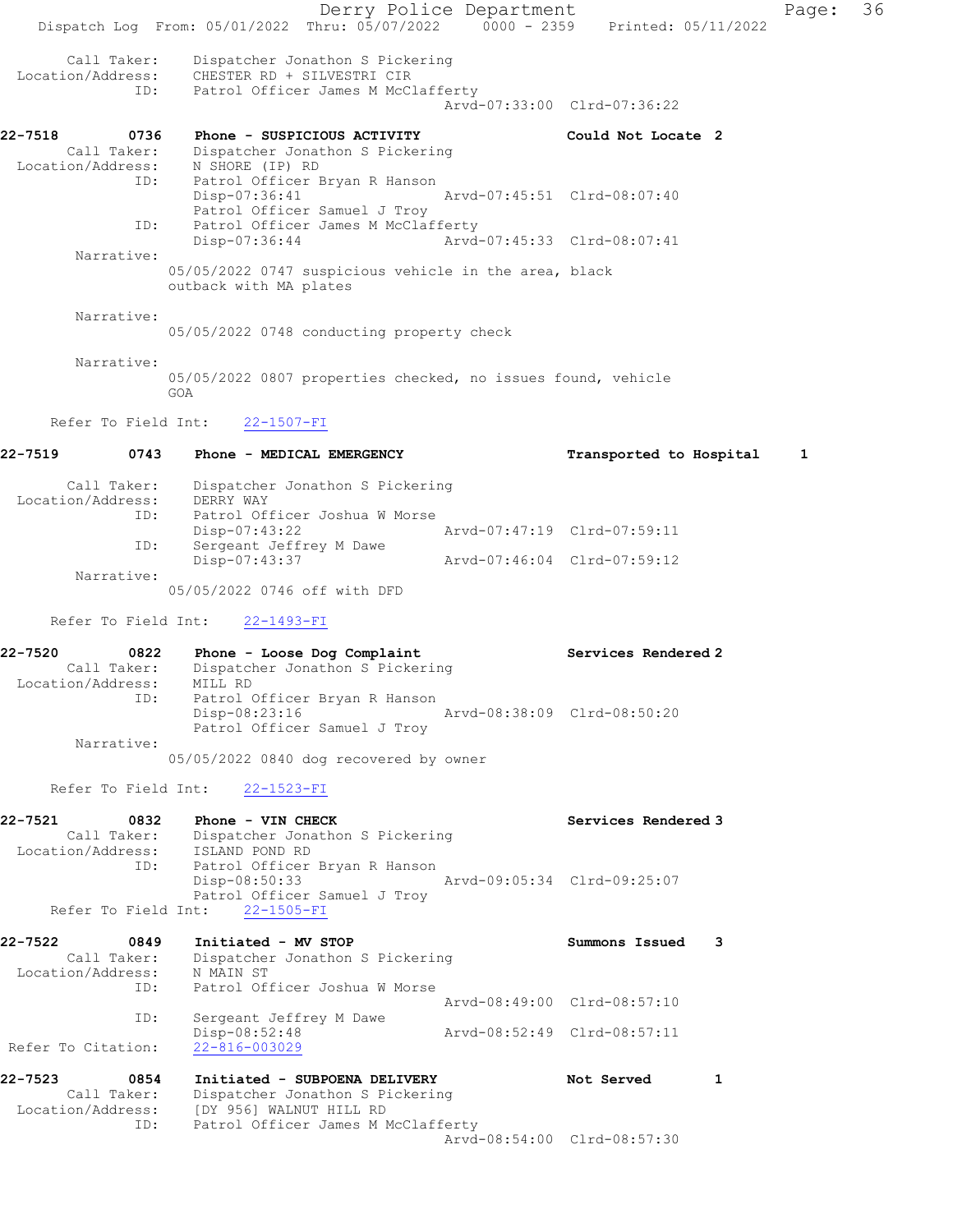Dispatch Log From: 05/01/2022 Thru: 05/07/2022 0000 - 2359 Printed: 05/11/2022 22-7524 0900 Initiated - ACO Paperwork Service Not Served 2 Call Taker: Dispatcher Jonathon S Pickering Location/Address: DAMREN RD ID: Patrol Officer James M McClafferty Arvd-09:00:00 Clrd-09:02:48 22-7525 0905 Initiated - PROPERTY CHECK Services Rendered 2 Call Taker: Dispatcher Jonathon S Pickering Location/Address: [DY 3681] HAMPSTEAD RD ID: Patrol Officer James M McClafferty Arvd-09:05:00 Clrd-09:10:18 22-7526 0914 Initiated - MV STOP Warning Issued 3 Call Taker: Dispatcher Jonathon S Pickering Location/Address: HAMPSTEAD RD ID: Patrol Officer James M McClafferty Arvd-09:14:00 Clrd-09:21:22 Refer To Citation: 22-1941-CN 22-7527 0921 Initiated - MV STOP Warning Issued 3 Call Taker: Dispatcher Jonathon S Pickering Location/Address: HAMPSTEAD RD + WARNER HILL RD ID: Patrol Officer James M McClafferty Arvd-09:21:00 Clrd-09:28:17 Refer To Citation: 22-1942-CN 22-7528 0929 Phone - SUSPICIOUS ACTIVITY Services Rendered 2 Call Taker: Dispatcher Jonathon S Pickering Location/Address: PINE ISLE DR ID: Patrol Officer Joshua W Morse Disp-09:31:00 Arvd-09:33:25 Clrd-09:58:43 ID: Patrol Officer Bryan R Hanson<br>Disp-09:31:01 Arvd-09:35:10 Clrd-09:51:35 Patrol Officer Samuel J Troy<br>ID: Sergeant Jeffrey M Dawe<br>Disp-09:41:32 Sergeant Jeffrey M Dawe Disp-09:41:32 Arvd-09:41:33 Clrd-09:44:48 Narrative: 05/05/2022 0938 resident reporting an unknown person inside the home Narrative: 05/05/2022 0938 officers checking residence Narrative: 05/05/2022 0941 residence checked, nothing found Refer To Field Int: 22-1520-FI 22-7529 0944 Phone - DISTURBANCE Transported to Hospital 1 Call Taker: Dispatcher Jonathon S Pickering Location/Address: PARKLAND DR ID: Patrol Officer Nicholas M Granville Disp-09:44:33 Arvd-09:45:43 Clrd-10:36:02<br>TD: Patrol Officer James M McClafferty Patrol Officer James M McClafferty Disp-09:44:36 Arvd-09:48:06 Clrd-10:08:23 ID: Sergeant Jeffrey M Dawe Disp-09:44:51 Arvd-09:48:04 Clrd-10:36:00 ID: Patrol Officer Erin E Sullivan<br>Disp-09:51:25 Disp-09:51:25 Arvd-09:51:30 Clrd-10:04:41<br>ID: Patrol Officer Tyler S Daniel Patrol Officer Tyler S Daniel<br>Disp-09:51:29 Disp-09:51:29 Arvd-09:51:31 Clrd-10:04:40 ID: Patrol Officer Bryan R Hanson Disp-09:53:49 Arvd-09:53:50 Clrd-10:14:21 Patrol Officer Samuel J Troy Narrative:

Derry Police Department Page: 37

05/05/2022 0944 unruly patient

Narrative:

05/05/2022 0953 subject fled on staff, officers checking Birch St/Summitt Ave area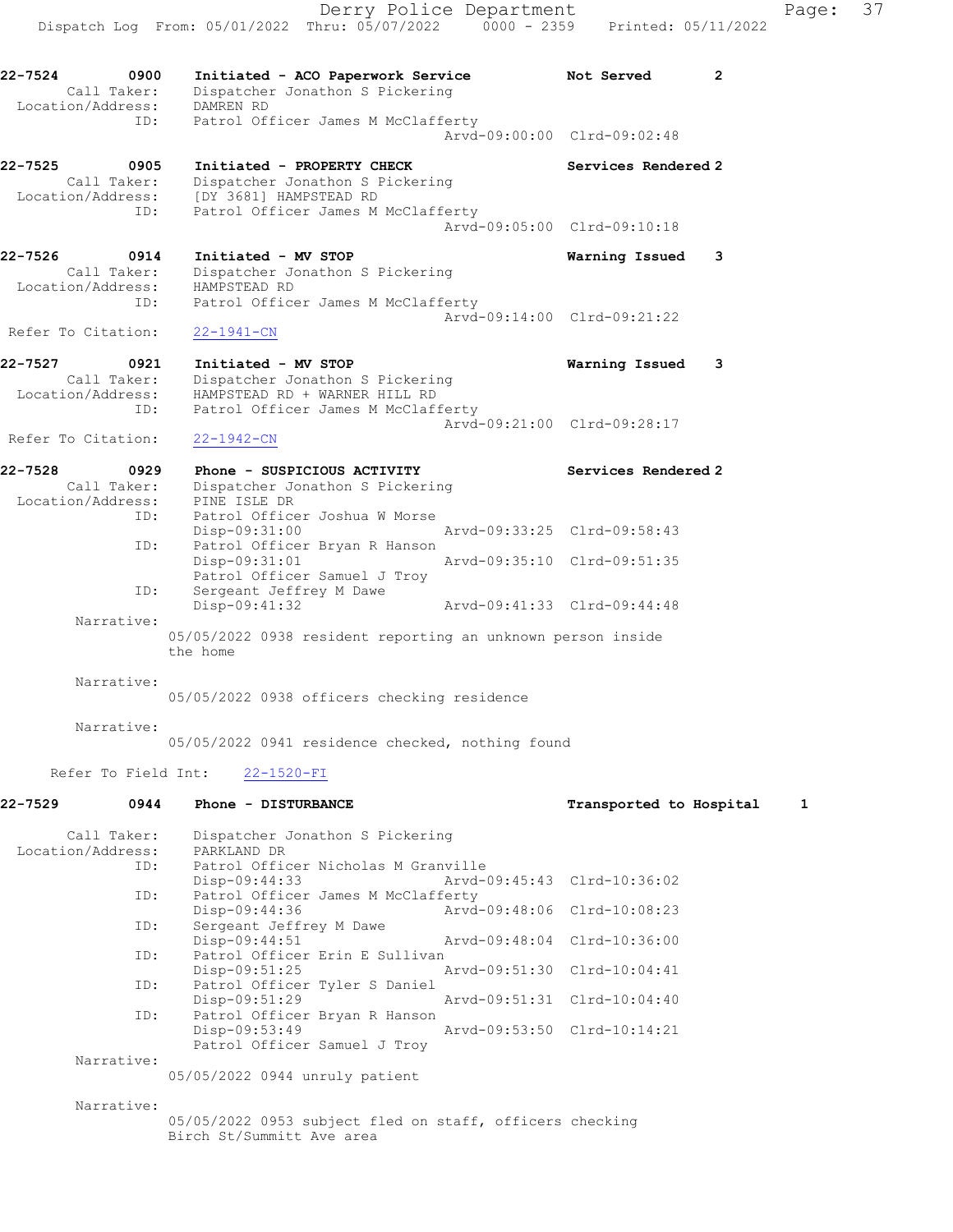|         |                                                            | Dispatch Log From: 05/01/2022 Thru: 05/07/2022 0000 - 2359 Printed: 05/11/2022                                                        | Derry Police Department     |                     | Page: | 38 |
|---------|------------------------------------------------------------|---------------------------------------------------------------------------------------------------------------------------------------|-----------------------------|---------------------|-------|----|
|         | Narrative:                                                 | 05/05/2022 1001 S9 off with subject on Aladdin Cir                                                                                    |                             |                     |       |    |
|         | Narrative:                                                 |                                                                                                                                       |                             |                     |       |    |
|         |                                                            | 05/05/2022 1004 S9 reports one in custody                                                                                             |                             |                     |       |    |
|         | Narrative:                                                 | $05/05/2022$ 1011 309 transporting subject back to PMC s/m:<br>17088.4                                                                |                             |                     |       |    |
|         | Narrative:                                                 | 05/05/2022 1014 309 off at PMC e/m: 17089                                                                                             |                             |                     |       |    |
| 22-7530 | 1008                                                       | Phone - ASSIST OTHER AGENCY                                                                                                           |                             | Assistance Rendered | 3     |    |
|         | Call Taker:<br>Location/Address:<br>ID:                    | Dispatcher Jonathon S Pickering<br>FAIRWAY DR<br>Patrol Officer Joshua W Morse                                                        |                             |                     |       |    |
|         | ID:                                                        | Disp-10:08:21<br>Patrol Officer James M McClafferty                                                                                   | Arvd-10:11:27 Clrd-10:19:27 |                     |       |    |
|         | Narrative:                                                 | Disp-10:08:25                                                                                                                         | Arvd-10:13:53 Clrd-10:19:28 |                     |       |    |
|         |                                                            | 05/05/2022 1017 assisting RCSO                                                                                                        |                             |                     |       |    |
| 22-7531 | 1033<br>Location/Address:                                  | Initiated - FOLLOW-UP<br>Call Taker: Dispatcher Jonathon S Pickering<br>HAMPSTEAD RD                                                  |                             | Services Rendered 2 |       |    |
|         | ID:                                                        | Patrol Officer Joshua W Morse                                                                                                         | Arvd-10:33:00 Clrd-10:41:43 |                     |       |    |
| 22-7532 | 1059<br>Call Taker:<br>Location/Address:<br>ID:            | Phone - SUSPICIOUS ACTIVITY<br>Dispatcher Jonathon S Pickering<br>BELLE BROOK LN<br>Patrol Officer Bryan R Hanson                     |                             | Vehicle checked 2   |       |    |
|         | Narrative:                                                 | $Disp-11:08:16$<br>Patrol Officer Samuel J Troy                                                                                       | Arvd-11:08:17 Clrd-11:22:16 |                     |       |    |
|         |                                                            | 05/05/2022 1108 car parked on side of the road overnight                                                                              |                             |                     |       |    |
|         | Narrative:                                                 | 05/05/2022 1109 off with NH 4579154                                                                                                   |                             |                     |       |    |
|         | Refer To Field Int:                                        | $22 - 1525 - FI$                                                                                                                      |                             |                     |       |    |
| 22-7533 | 1113<br>Call Taker:<br>Location/Address:                   | Phone - MV CHECK<br>Dispatcher Jonathon S Pickering<br>E BROADWAY<br>Patrol Officer Joshua W Morse                                    |                             | Vehicle checked 1   |       |    |
|         | ID:                                                        | $Disp-11:14:27$                                                                                                                       | Arvd-11:19:55 Clrd-11:37:33 |                     |       |    |
| 22-7534 | 1119<br>Call Taker:<br>Location/Address:<br>ID:            | Phone - Loose Dog Complaint<br>Dispatcher Jonathon S Pickering<br>[DY 3081] FLORENCE ST<br>Patrol Officer James M McClafferty         |                             | Services Rendered 2 |       |    |
|         |                                                            | $Disp-11:20:02$                                                                                                                       | Arvd-11:30:09 Clrd-11:35:51 |                     |       |    |
| 22-7535 | 1125<br>Call Taker:<br>Location/Address:<br>ID:            | Phone - ANIMAL COMPLAINT<br>Lieutenant Shawn P O'Donaghue<br>KRISTIN DR<br>Patrol Officer Bryan R Hanson<br>$Disp-11:30:29$           | Arvd-11:47:16 Clrd-11:52:41 | Services Rendered 1 |       |    |
|         | Dispatched By:<br>Arrived By:<br>Cleared By:<br>Narrative: | Patrol Officer Samuel J Troy<br>Dispatcher Jonathon S Pickering<br>Dispatcher Jonathon S Pickering<br>Dispatcher Jonathon S Pickering |                             |                     |       |    |
|         |                                                            | Husky                                                                                                                                 |                             |                     |       |    |
|         | Refer To Field Int:                                        | $22 - 1522 - FI$                                                                                                                      |                             |                     |       |    |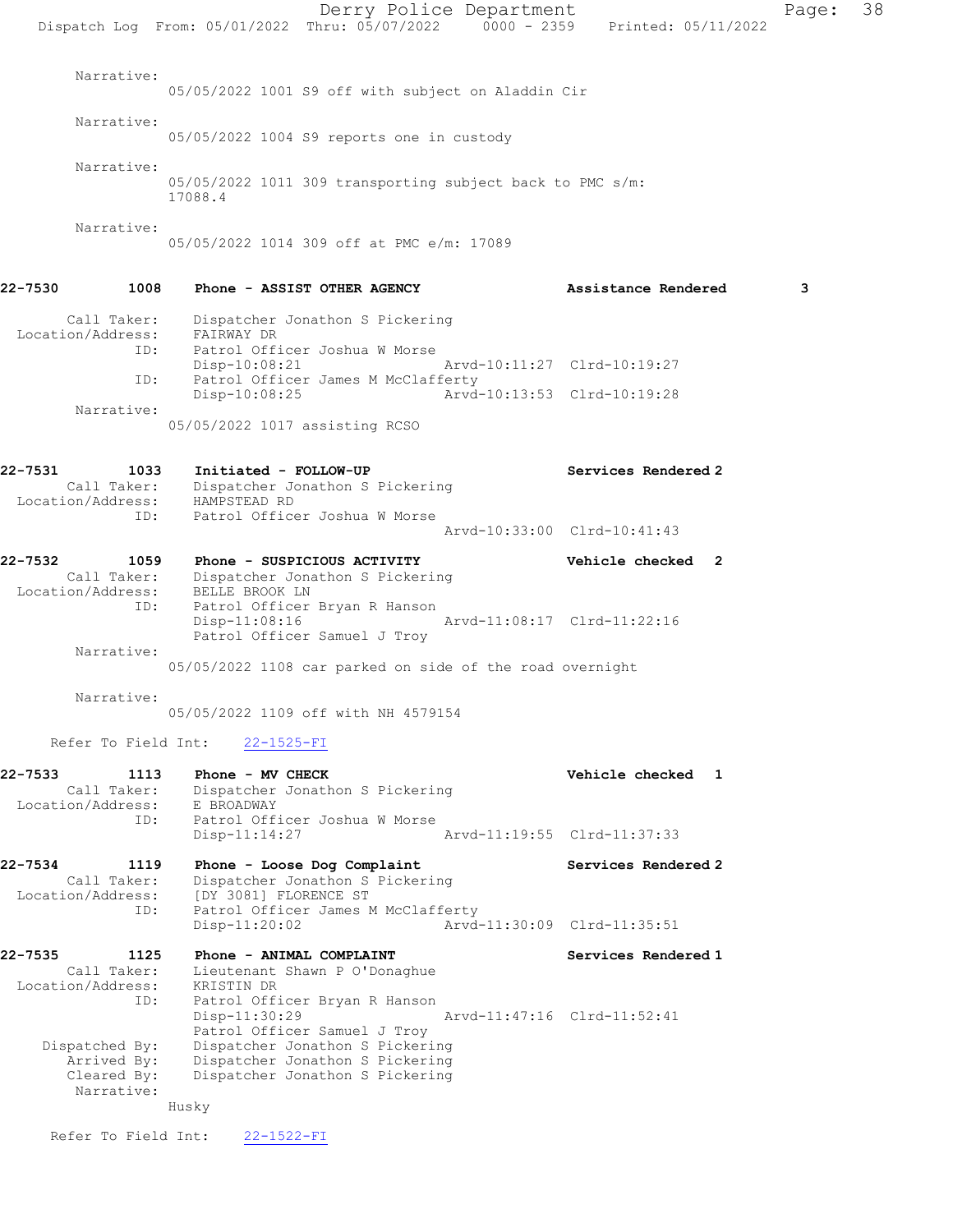Derry Police Department Fage: 39 Dispatch Log From:  $05/01/2022$  Thru:  $05/07/2022$  0000 - 2359 Printed: 05/11/2022 22-7536 1136 Initiated - CHILD SAFETY SEAT INSPECTION Services Rendered 3 Call Taker: Dispatcher Jonathon S Pickering 22-7537 1136 Initiated - CHILD SAFETY SEAT INSPECTION Services Rendered 3 Call Taker: Dispatcher Jonathon S Pickering 22-7538 1142 Phone - VIN CHECK North Services Rendered 3 Call Taker: Dispatcher Jonathon S Pickering Location/Address: HOWARDS GRV ID: Patrol Officer Bryan R Hanson Disp-11:52:50 Arvd-12:12:57 Clrd-12:31:47 Patrol Officer Samuel J Troy Refer To Field Int: 22-1503-FI 22-7539 1155 Phone - SUBPOENA DELIVERY 1 Call Taker: Dispatcher Jonathon S Pickering Location/Address: [DY 2] MUNICIPAL DR ID: Patrol Officer James M McClafferty Disp-11:56:08 Arvd-12:03:00 Clrd-12:06:09 22-7540 1225 Phone - ASSAULT Report Taken 1 Call Taker: Dispatcher Jonathon S Pickering Location/Address: [DY 2] MUNICIPAL DR ID: Detective Kimberly M Bouse Disp-12:26:15 Arvd-12:26:17 Clrd-12:26:26 Refer To Incident: 22-769-OF 22-7541 1242 Phone - WELFARE CHECK COULD Could Not Locate 2 Call Taker: Dispatcher Jonathon S Pickering Location/Address: HOODKROFT DR ID: Patrol Officer Bryan R Hanson Disp-12:43:53 Clrd-12:51:56 Patrol Officer Samuel J Troy ID: Sergeant Jeffrey M Dawe Disp-12:43:57 Clrd-12:51:35<br>ID: Patrol Officer Bryan R Hanson Patrol Officer Bryan R Hanson<br>Disp-13:01:29 Disp-13:01:29 Arvd-13:07:58 Clrd-13:26:06 Patrol Officer Samuel J Troy ID: Sergeant Jeffrey M Dawe<br>Disp-13:01:32 Arvd-13:08:00 Clrd-13:26:05 Narrative: 05/05/2022 1326 unable to locate Narrative: 05/05/2022 1339 see call #22-7545 22-7542 1243 Initiated - PAPER SERVICE Not Served 3 Call Taker: Dispatcher Jonathon S Pickering Location/Address: FAIRWAY DR ID: Patrol Officer Joshua W Morse Arvd-12:43:00 Clrd-12:51:40 22-7543 1250 Phone - SUSPICIOUS ACTIVITY Services Rendered 2 Call Taker: Dispatcher Jonathon S Pickering Location/Address: [DY 997] PARKLAND DR ID: Patrol Officer Nicholas M Granville<br>Disp-12:51:27 Arvd-1 Disp-12:51:27 Arvd-12:52:28 Clrd-13:35:22<br>ID: Sergeant Jeffrey M Dawe Disp I2:01:2.<br>Sergeant Jeffrey M Dawe<br>Disp-12:51:39 Disp-12:51:39 Arvd-12:55:04 Clrd-13:00:49<br>ID: Patrol Officer Joshua W Morse Patrol Officer Joshua W Morse<br>Disp-12:51:51 Arvd-12:53:15 Clrd-13:35:23 ID: Patrol Officer Bryan R Hanson Disp-12:55:12 Arvd-12:55:13 Clrd-13:00:50 Patrol Officer Samuel J Troy Narrative: 05/05/2022 1301 309 transporting subject to PMC s/m: 17095.3 Narrative:

05/05/2022 1302 309 off at PMC e/m: 17095.8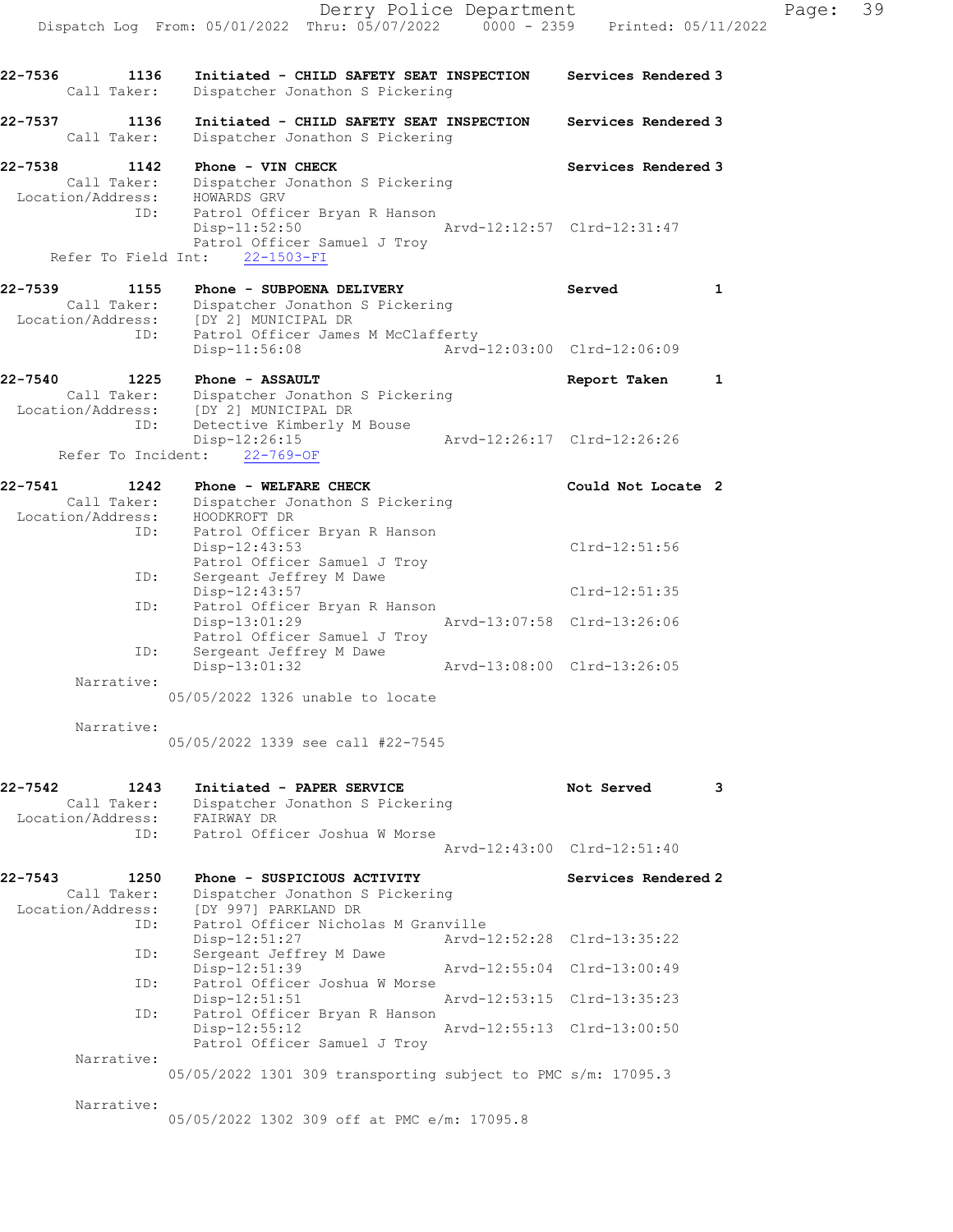Narrative: 05/05/2022 1335 patient returned to ER 22-7544 1257 Phone - WARRANT ARREST **Arrest(s)** Made 2 Call Taker: Dispatcher Jonathon S Pickering Location/Address: [DY 2] MUNICIPAL DR ID: Patrol Officer Scott M Beegan<br>Disp-12:57:46 Arvd-12:57:48 Clrd-14:28:51 Disp-12:57:46 Narrative: 05/05/2022 1313 subject turning himself in on a warrant Narrative: 05/05/2022 1313 Subject Info: Fremio Soto 48 Overledge Dr Derry, NH DOB:5/15/93 Arrested on a warrant for Domestic Violence (assault x2) Narrative: 05/05/2022 1319 placed in cell #3 Narrative: 05/05/2022 1417 released on PR bail, court date 6/16/22 per BC Pacheco Refer To Arrest: 22-395-AR 22-7545 1338 Initiated - WELFARE CHECK 12 Report Taken 2 Call Taker: Dispatcher Jonathon S Pickering Location/Address: PILLSBURY ST ID: Patrol Officer Bryan R Hanson Arvd-13:38:00 Clrd-13:53:07 Patrol Officer Samuel J Troy ID: Sergeant Jeffrey M Dawe Arvd-13:46:12 Clrd-13:53:06 Refer To Incident: 22-770-OF 22-7546 1357 Phone - WELFARE CHECK Services Rendered 2 Call Taker: Dispatcher Jonathon S Pickering Location/Address: LAWRENCE RD ID: Patrol Officer James M McClafferty Disp-13:57:31 Arvd-14:12:00 Clrd-14:28:39 Narrative: 05/05/2022 1422 female flagging down cars, checked, no issues Refer To Field Int: 22-1496-FI 22-7547 1519 Initiated - MV STOP Warning Issued 3 Call Taker: Dispatcher Kaitlyn A Fitzgerald Location/Address: TSIENNETO RD ID: Patrol Officer Michael Carnazzo Arvd-15:19:00 Clrd-15:26:24 Refer To Citation: 22-1945-CN 22-7548 1524 Initiated - SUBPOENA DELIVERY 1 Not Served 1 Call Taker: Dispatcher Kaitlyn A Fitzgerald Location/Address: NORMAN DR ID: Patrol Officer Andrew R Kennedy Arvd-15:24:00 Clrd-15:32:04 22-7549 1530 Initiated - FOLLOW-UP No Action Required 2 Call Taker: Dispatcher Kaitlyn A Fitzgerald Location/Address: BIRCH ST ID: Patrol Officer Collin Kennedy Arvd-15:30:00 Clrd-15:37:28

Dispatch Log From: 05/01/2022 Thru: 05/07/2022 0000 - 2359 Printed: 05/11/2022

22-7550 1542 Phone - MV ACCIDENT Annual Mate 1 Arrest(s) Made 1 Call Taker: Dispatcher Kaitlyn A Fitzgerald Location/Address: MANCHESTER RD

Derry Police Department Page: 40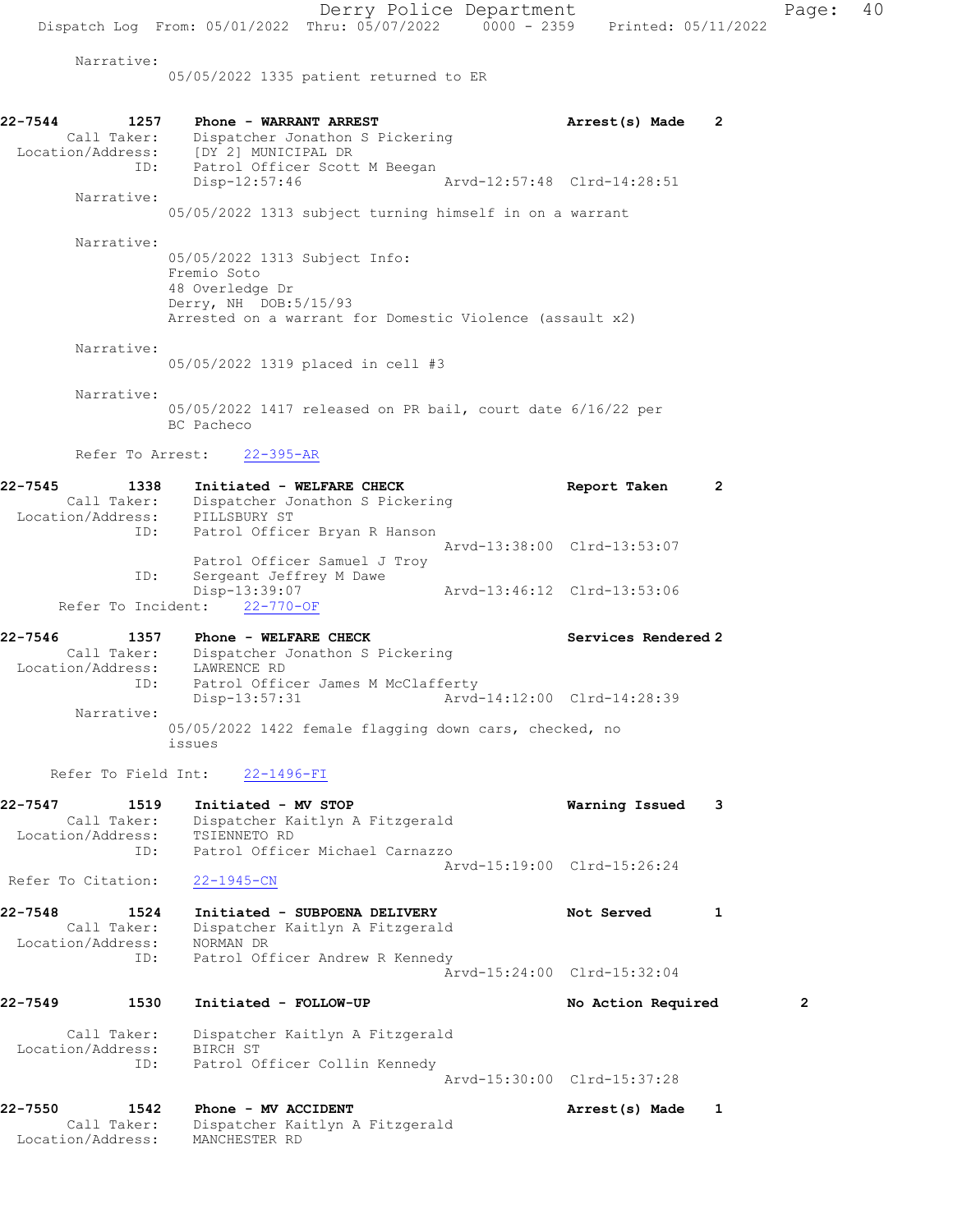Derry Police Department Page: 41  $Dispatch$  Log From:  $05/01/2022$  Thru:  $05/07/2022$ ID: Patrol Officer Collin Kennedy<br>Disp-15:43:25 Disp-15:43:25 Arvd-15:45:16 Clrd-18:30:07<br>ID: Patrol Officer Michael Carnazzo Patrol Officer Michael Carnazzo<br>Disp-15:52:03 A Disp-15:52:03 Arvd-15:58:38 Clrd-16:37:58<br>ID: Sergeant Jared Knox Sergeant Jared Knox<br>Disp-15:52:17 Disp-15:52:17 Arvd-15:55:12 Clrd-16:37:57<br>TD: Patrol Officer Scott M Beegan Patrol Officer Scott M Beegan<br>Disp-16:22:55 Disp-16:22:55 Arvd-16:22:56 Clrd-17:23:58<br>Dispatched By: Patrol Officer Scott M Beegan patched By: Patrol Officer Scott M Beegan<br>Arrived By: Patrol Officer Scott M Beegan Patrol Officer Scott M Beegan Cleared By: Patrol Officer Scott M Beegan ID: Patrol Officer Kevin L Davies Disp-17:45:35 Arvd-17:45:38 Clrd-18:54:14 Narrative: 05/05/2022 1548 OFF WITH NH 4105320 AND NH 3446598 Narrative: 05/05/2022 1601 CHECKING SOBRIETY Narrative: 05/05/2022 1612 ONE IN CUSTODY FOR DRIVING UNDER THE INFLUENCE Narrative: 05/05/2022 1620 431 EN ROUTE TO DPDHQ WITH ONE S/M 58766.2 Narrative: 05/05/2022 1622 NEXT ON THE LIST, SPACETOWN AUTO, NOTIFIED AND RESPONDING FOR NH 4105320 Narrative: 05/05/2022 1623 431 OFF AT DPDHQ WITH ONE E/M 58766.8 Narrative: 05/05/2022 1630 SPACETOWN ON SCENE Narrative: 05/05/2022 1637 431 EN ROUTE TO PMC WITH ONE S/M 58766.8 Narrative: 05/05/2022 1613 SUBJECT IDENTIFIED AS: JOSHUA DOVEY 49 COLDWELL ST MANCHESTER, NH 03103 DOB: 2/26/1985 Narrative: 05/05/2022 1644 431 OFF AT PMC E/M 58768.3 Narrative: 05/05/2022 1708 431 EN ROUTE TO DPDHQ FROM PMC S/M 58768.3 Narrative: 05/05/2022 1714 431 OFF AT DPDHQ WITH ONE E/M 58769.9 Narrative: 05/05/2022 1747 SUBJECT PLACED IN CELL 3 Narrative: 05/05/2022 1750 BC MENCIS DECLINED Narrative: 05/05/2022 1759 620 CHECKING ON SUBJECT Narrative: 05/05/2022 1802 BC RHEAULT NOTIFIED AND RESPONDING Narrative: 05/05/2022 1838 BC RHEAULT OFF AT DPDHQ Narrative: 05/05/2022 1852 SUBJECT RELEASED TO A SOBER PARTY WITH A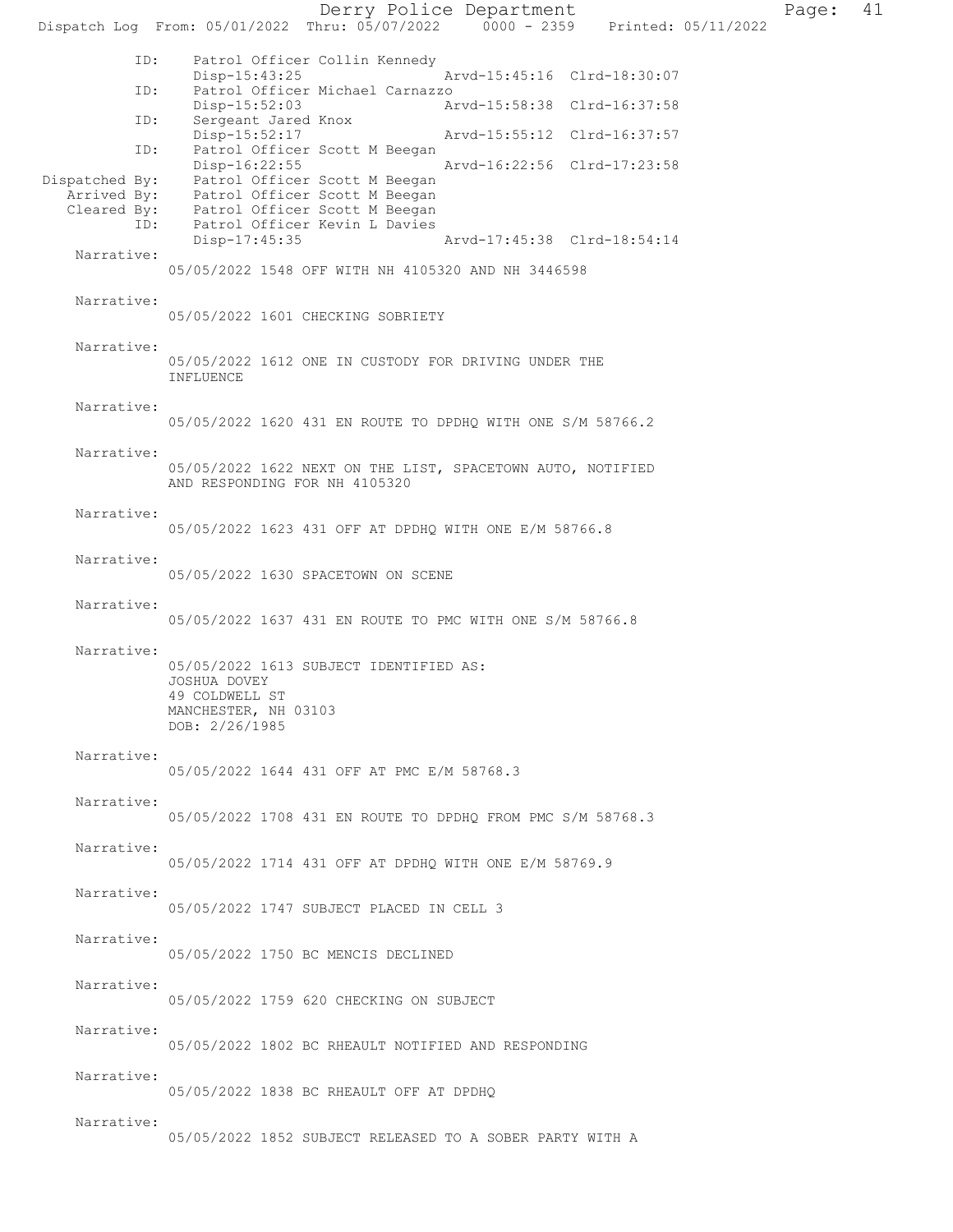Derry Police Department Fage: 42 Dispatch Log From: 05/01/2022 Thru: 05/07/2022 0000 - 2359 Printed: 05/11/2022 COURT DATE OF 6/23/22 ON PR BAIL PER BC RHEAULT Narrative: 05/05/2022 2232 MANBODH VS DOVEY. REPORTABLE. Refer To Accident: 22-222-AC Refer To Arrest: 22-396-AR 22-7551 1545 Phone - ASSAULT 1545 Phone - ASSAULT 1545 Report Taken 1 Call Taker: Patrol Officer Scott M Beegan Location/Address: CRYSTAL AVE ID: Patrol Officer Scott M Beegan Disp-15:47:19 Arvd-15:47:21 Clrd-15:47:30 Refer To Incident: 22-771-OF 22-7552 1555 Phone - SUSPICIOUS ACTIVITY Services Rendered 2 Call Taker: Dispatcher Kaitlyn A Fitzgerald Location/Address: FLORENCE ST ID: Patrol Officer Michael P Accorto Disp-15:56:09 Arvd-15:57:38 Clrd-16:01:49 ID: Patrol Officer Andrew R Kennedy Disp-15:56:12 Arvd-15:58:02 Clrd-16:01:51 Narrative: 05/05/2022 1600 CHECKING BASEMENT Narrative: 05/05/2022 1601 CHECKED, NO ISSUES. Refer To Field Int: 22-1499-FI 22-7553 1617 Initiated - MV STOP Warning Issued 3 Call Taker: Dispatcher Kaitlyn A Fitzgerald Location/Address: BIRCH ST ID: Patrol Officer Andrew R Kennedy Arvd-16:17:00 Clrd-16:26:00 Refer To Citation: 22-1946-CN 22-7554 1632 Initiated - SUBPOENA DELIVERY Not Served 1 Call Taker: Dispatcher Kaitlyn A Fitzgerald Location/Address: STARK RD ID: Patrol Officer Andrew R Kennedy Arvd-16:32:00 Clrd-16:38:17 22-7555 1646 Initiated - MV STOP Warning Issued 3 Call Taker: Dispatcher Kaitlyn A Fitzgerald Location/Address: LINLEW DR ID: Patrol Officer Michael Carnazzo Arvd-16:46:00 Clrd-16:54:21 Refer To Citation: 22-1947-CN 22-7556 1654 Phone - WELFARE CHECK Services Rendered 2 Call Taker: Dispatcher Kaitlyn A Fitzgerald Location/Address: E BROADWAY ID: Patrol Officer Michael P Accorto Disp-17:13:47 Arvd-17:19:21 Clrd-17:55:17 ID: Patrol Officer Michael Carnazzo Arvd-17:19:19 Clrd-17:55:19 Narrative: 05/05/2022 1737 OFF ON FRANKLIN ST Narrative: 05/05/2022 1740 OFF WITH SUBJECT Narrative: 05/05/2022 1755 CHECKED, NO ISSUES. Refer To Field Int: 22-1501-FI 22-7557 1655 Initiated - SUBPOENA DELIVERY 1980 Served 1 Call Taker: Dispatcher Kaitlyn A Fitzgerald Location/Address: STEVEN AVE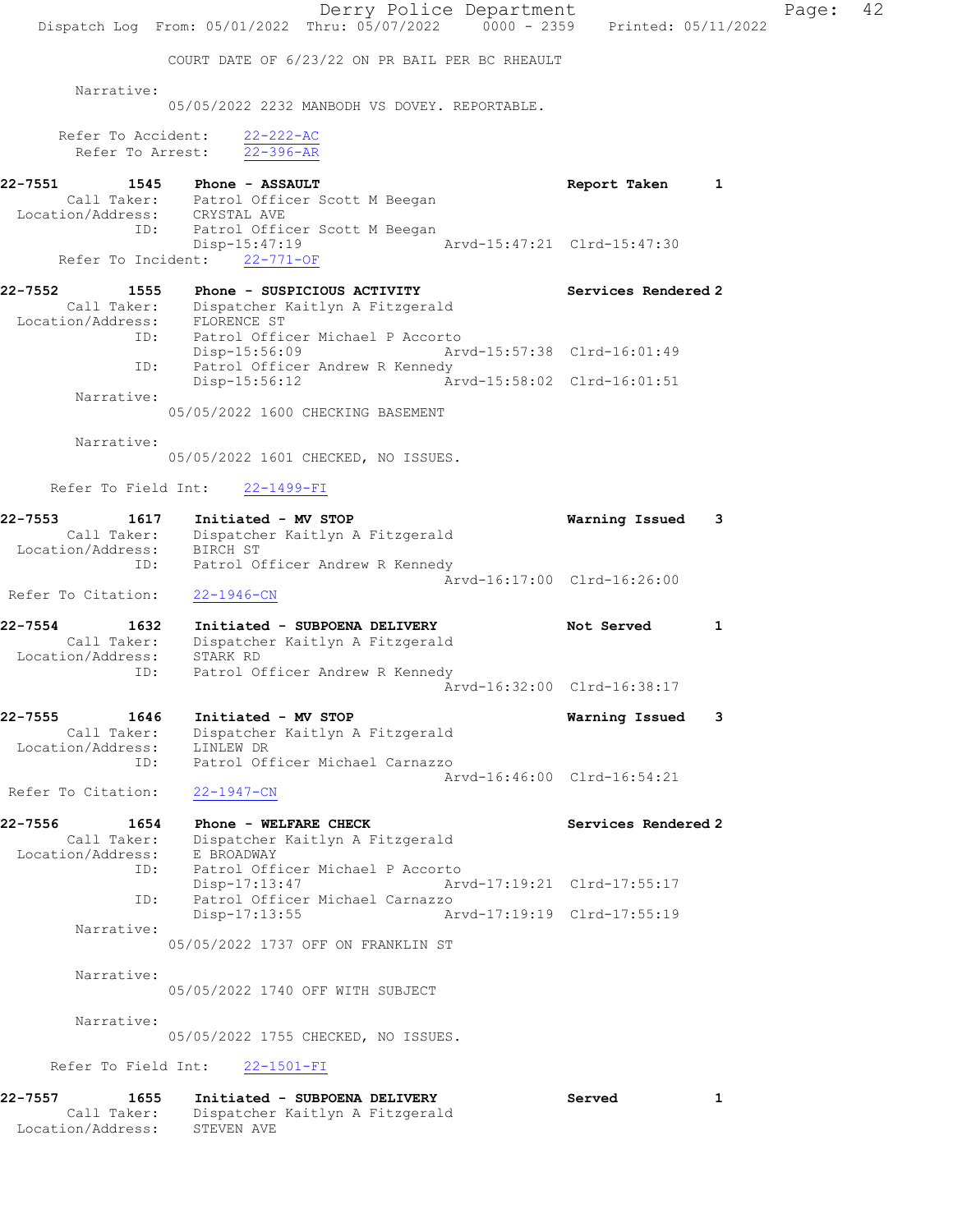|                              |                                          | Dispatch Log From: 05/01/2022                    | Derry Police Department<br>Thru: 05/07/2022   0000 - 2359   Printed: 05/11/2022 |                             |              |
|------------------------------|------------------------------------------|--------------------------------------------------|---------------------------------------------------------------------------------|-----------------------------|--------------|
|                              | ID:                                      |                                                  | Patrol Officer Andrew R Kennedy                                                 |                             |              |
|                              |                                          |                                                  |                                                                                 | Arvd-16:55:00 Clrd-17:02:19 |              |
| 22-7558                      | 1701<br>Call Taker:<br>Location/Address: | EASTGATE RD                                      | Initiated - SUBPOENA DELIVERY<br>Dispatcher Kaitlyn A Fitzgerald                | Served                      | 1            |
|                              | ID:                                      |                                                  | Patrol Officer Michael Carnazzo                                                 | Arvd-17:01:00 Clrd-17:05:14 |              |
| 22-7559                      | 1713<br>Call Taker:<br>Location/Address: | LANE RD                                          | Initiated - SUBPOENA DELIVERY<br>Dispatcher Kaitlyn A Fitzgerald                | Not Served                  | $\mathbf{1}$ |
|                              | ID:                                      |                                                  | Patrol Officer Andrew R Kennedy                                                 | Arvd-17:13:00 Clrd-17:16:20 |              |
| 22-7560                      | 1717<br>Call Taker:<br>Location/Address: | LINLEW DR                                        | Phone - SUSPICIOUS ACTIVITY<br>Dispatcher Kaitlyn A Fitzgerald                  | Gone on Arrival             | 2            |
|                              | ID:                                      | $Disp-17:47:21$                                  | Patrol Officer Monica Ricci                                                     | Arvd-17:51:09 Clrd-17:54:41 |              |
|                              | ID:                                      | $Disp-17:47:24$                                  | Patrol Officer Andrew R Kennedy                                                 | Arvd-17:53:27 Clrd-17:54:40 |              |
|                              | Narrative:                               | 05/05/2022 1717 BLACK HONDA                      |                                                                                 |                             |              |
| 22-7561                      | 1728<br>Call Taker:                      |                                                  | Phone - FOUND/LOST PROPERTY<br>Dispatcher Kaitlyn A Fitzgerald                  | Report Taken                | 3            |
|                              | Location/Address:<br>ID:                 | PIERCE AVE<br>$Disp-17:59:11$                    | Patrol Officer Michael P Accorto                                                | Arvd-18:02:58 Clrd-18:49:23 |              |
|                              | ID:                                      | Disp-18:49:34                                    | Patrol Officer Michael P Accorto                                                | Arvd-18:49:36 Clrd-19:12:48 |              |
|                              | Narrative:                               |                                                  | 05/05/2022 1730 YELLOW KAYAK UNDER BRIDGE                                       |                             |              |
|                              | Narrative:                               |                                                  | 05/05/2022 1837 EN ROUTE TO DPDHO WITH KAYAK                                    |                             |              |
|                              | Refer To Incident:                       | $22 - 772 - OF$                                  |                                                                                 |                             |              |
| 22-7562<br>Location/Address: | 1806<br>Call Taker:                      | Phone - ALARM, BURGLAR<br>[DY 3025] TSIENNETO RD | Dispatcher Kaitlyn A Fitzgerald                                                 | False Alarm                 | 1            |
|                              | ID:                                      | Disp-18:07:26                                    | Patrol Officer Monica Ricci<br>Patrol Officer Michael Carnazzo                  | Arvd-18:12:41 Clrd-18:36:09 |              |
|                              | ID:<br>Narrative:                        | Disp-18:07:29                                    |                                                                                 | Arvd-18:10:52 Clrd-18:35:54 |              |
|                              |                                          |                                                  | 05/05/2022 1807 FRONT DOOR MOTION                                               |                             |              |
|                              | Narrative:                               |                                                  | 05/05/2022 1813 FRONT DOOR OPENED, CHECKING BUILDING                            |                             |              |
|                              |                                          | Refer To Field Int: 22-1513-FI                   |                                                                                 |                             |              |
| 22-7563                      | 1806<br>Call Taker:<br>Location/Address: | Phone - SUBPOENA DELIVERY<br>WINDHAM DEPOT RD    | Patrol Officer Kevin L Davies                                                   | Served                      | 1            |
|                              | ID:<br>Cleared By:                       | Disp-18:06:47                                    | Patrol Officer Andrew R Kennedy<br>Dispatcher Kaitlyn A Fitzgerald              | Arvd-18:06:50 Clrd-18:11:56 |              |
| $22 - 7564$                  | 1819<br>Call Taker:                      | Initiated - ROAD HAZARD                          | Dispatcher Kaitlyn A Fitzgerald                                                 | Removed Hazard              | 2            |
|                              | Location/Address:<br>ID:                 | ISLAND POND RD + LANE RD                         | Patrol Officer Andrew R Kennedy                                                 |                             |              |
|                              | Narrative:                               |                                                  |                                                                                 | Arvd-18:19:00 Clrd-18:20:17 |              |

05/05/2022 1819 TREE BRANCH

Page: 43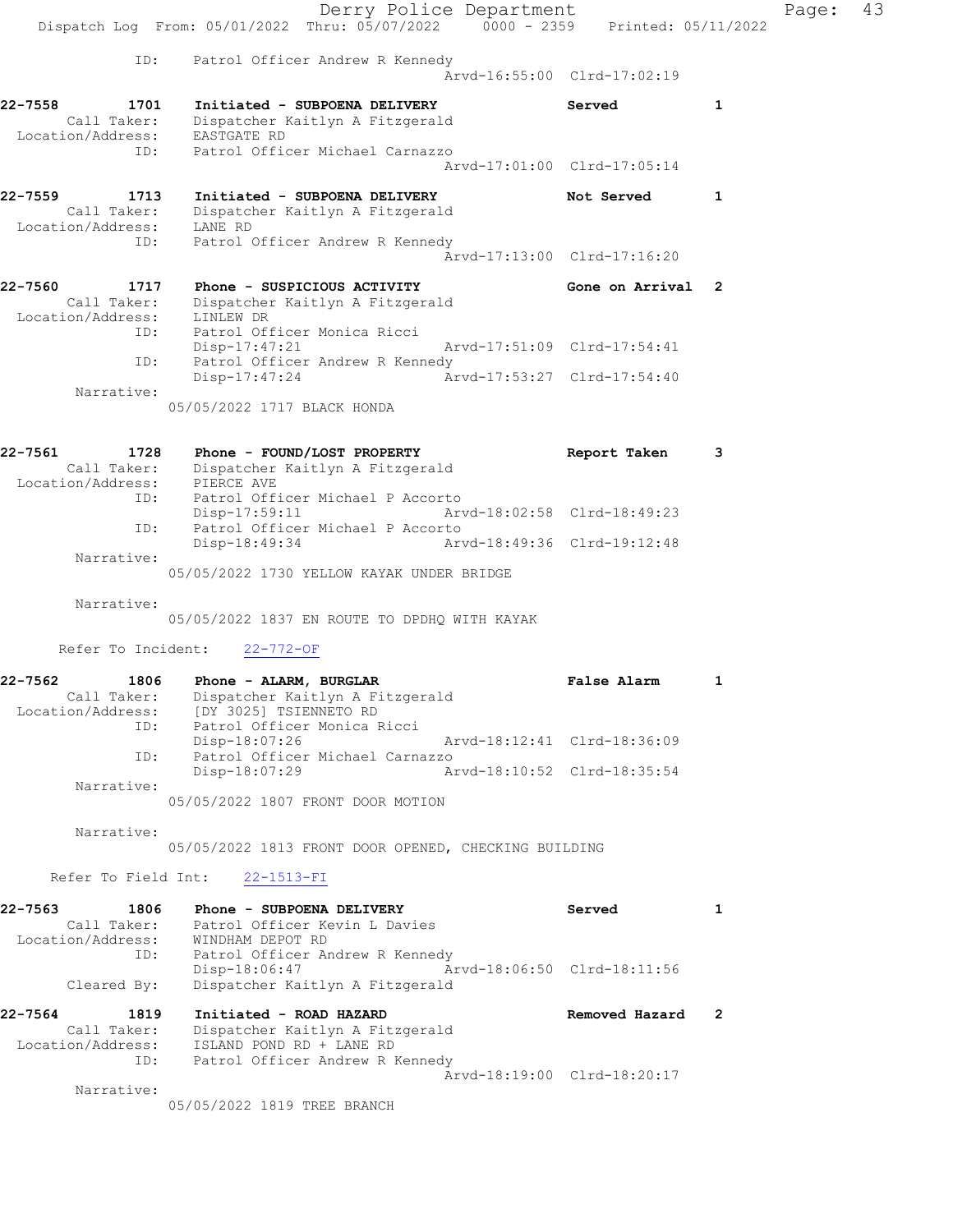| 22-7565 | 1836                                            | Phone - DOMESTIC DISTURBANCE                                                                                        | Arrest(s) Made              | $\mathbf 1$ |
|---------|-------------------------------------------------|---------------------------------------------------------------------------------------------------------------------|-----------------------------|-------------|
|         | Call Taker:                                     | Dispatcher Kaitlyn A Fitzgerald                                                                                     |                             |             |
|         | Location/Address:<br>ID:                        | BIRCH ST<br>Patrol Officer Collin Kennedy<br>Disp-18:36:55                                                          | Arvd-18:37:39 Clrd-19:16:53 |             |
|         | ID:                                             | Patrol Officer Michael Carnazzo                                                                                     |                             |             |
|         | ID:                                             | Arvd-18:38:48 Clrd-19:38:13<br>$Disp-18:37:02$<br>Patrol Officer Monica Ricci                                       |                             |             |
|         | ID:                                             | Disp-18:38:53<br>Arvd-18:38:55 Clrd-19:34:04<br>Sergeant Jared Knox                                                 |                             |             |
|         | ID:                                             | Disp-18:43:26<br>Arvd-18:43:29 Clrd-19:16:55<br>Patrol Officer Kevin L Davies                                       |                             |             |
|         | Cleared By:                                     | Disp-19:33:38<br>Arvd-19:33:41 Clrd-19:55:49<br>Patrol Officer Kevin L Davies                                       |                             |             |
|         | Narrative:                                      | 05/05/2022 1842 134 AND 431 OFF WITH A MALE SUBJECT. 729 OFF                                                        |                             |             |
|         |                                                 | WITH A FEMALE SUBJECT                                                                                               |                             |             |
|         | Narrative:                                      | 05/05/2022 1911 ONE IN CUSTODY FOR SIMPLE ASSAULT AND 2ND<br>DEGREE ASSAULT                                         |                             |             |
|         | Narrative:                                      | 05/05/2022 1915 134 EN ROUTE TO DPDHQ WITH ONE S/M 79133.6                                                          |                             |             |
|         | Narrative:                                      | 05/05/2022 1919 134 OFF AT DPDHQ WITH ONE E/M 79134.7                                                               |                             |             |
|         | Narrative:                                      | 05/05/2022 1942 SUBJECT IDENTIFIED AS:<br>EIN NICKERSON<br>35 BIRCH ST #3<br>DERRY, NH 03038<br>DOB: 07/10/1983     |                             |             |
|         | Narrative:                                      | 05/05/2022 1946 SUBJECT PLACED IN CELL 3                                                                            |                             |             |
|         | Narrative:                                      | 05/05/2022 1947 BC MENCIS NOTIFIED AND RESPONDING                                                                   |                             |             |
|         | Narrative:                                      | 05/05/2022 2027 Subject checked at this time                                                                        |                             |             |
|         | Narrative:                                      | 05/05/2022 2132 SUBJECT RELEASED ON \$1,000 PR BAIL PER BC<br>MENCIS WITH A ROCKINGHAM COUNTY COURT DATE OF 5/6/22. |                             |             |
|         |                                                 | Refer To Arrest: 22-397-AR                                                                                          |                             |             |
| 22-7566 | 1908<br>Call Taker:<br>Location/Address:<br>ID: | Phone - DOMESTIC DISTURBANCE<br>Dispatcher Kaitlyn A Fitzgerald<br>PINE ISLE DR<br>Patrol Officer Andrew R Kennedy  | Verbal in Nature 1          |             |
|         | ID:                                             | $Disp-19:20:36$<br>Patrol Officer Collin Kennedy                                                                    | Arvd-19:26:14 Clrd-20:13:58 |             |
|         |                                                 | Disp-19:20:41                                                                                                       | Aryd-19:25:07 Clrd-20:13:54 |             |
|         | Arrived By:<br>Narrative:                       | Patrol Officer Kevin L Davies<br>05/05/2022 1938 MOTHER/DAUGHTER                                                    |                             |             |
|         | Narrative:                                      | 05/05/2022 1943 235 CHECKING PMC                                                                                    |                             |             |
|         | Narrative:                                      | 05/05/2022 1951 off with female at the residence                                                                    |                             |             |
|         | Refer To Incident:                              | $22 - 774 - OF$                                                                                                     |                             |             |

| 22-7567<br>1913   | Phone - Loose Dog Complaint     | Report Taken |  |
|-------------------|---------------------------------|--------------|--|
| Call Taker:       | Dispatcher Kaitlyn A Fitzgerald |              |  |
| Location/Address: | E BROADWAY                      |              |  |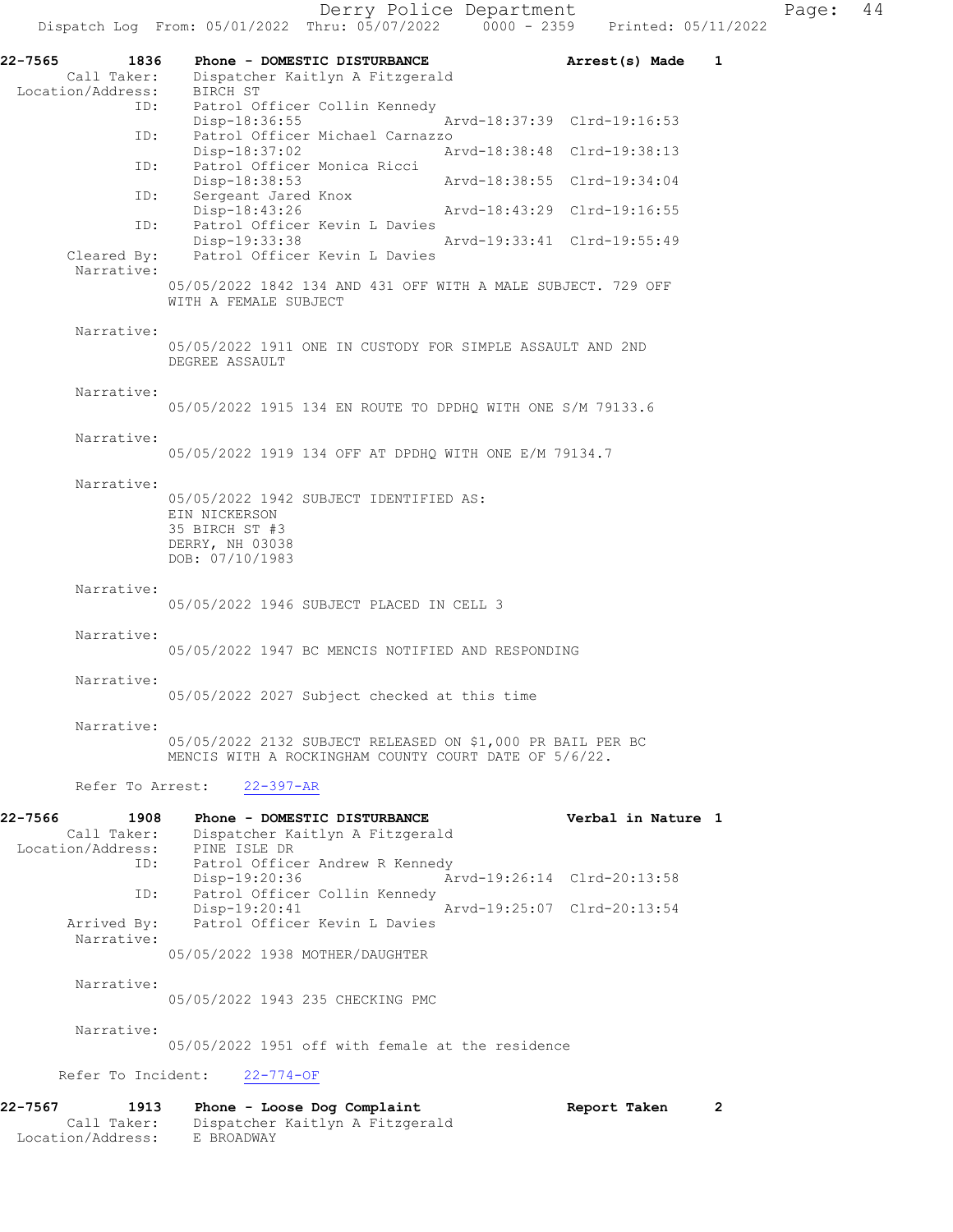Derry Police Department Page: 45 Dispatch Log From: 05/01/2022 Thru: 05/07/2022 0000 - 2359 Printed: 05/11/2022 ID: Patrol Officer Michael P Accorto Disp-19:14:13 Arvd-19:19:40 Clrd-19:34:34 Narrative: 05/05/2022 1926 OFF AT DOG POUND Narrative: 05/05/2022 1932 OWNER RESPONDING TO POUND Narrative: 05/05/2022 1934 DOG RETURNED TO OWNER Refer To Incident: 22-773-OF 22-7568 1918 Phone - DOMESTIC DISTURBANCE Verbal in Nature 1 Call Taker: Patrol Officer Kevin L Davies Location/Address: SENTER COVE RD ID: Patrol Officer Monica Ricci Disp-19:52:17 Clrd-19:56:00 Dispatched By: Dispatcher Kaitlyn A Fitzgerald Cleared By: Dispatcher Kaitlyn A Fitzgerald ID: Patrol Officer Michael Carnazzo Disp-19:52:20 Arvd-19:59:12 Clrd-20:27:00 Dispatched By: Dispatcher Kaitlyn A Fitzgerald Arrived By: Dispatcher Kaitlyn A Fitzgerald Cleared By: Dispatcher Kaitlyn A Fitzgerald ID: Sergeant Jared Knox<br>Disp-19:52:44 Arvd-20:01:07 Clrd-20:26:56 Dispatched By: Dispatcher Kaitlyn A Fitzgerald Arrived By: Dispatcher Kaitlyn A Fitzgerald Cleared By: Dispatcher Kaitlyn A Fitzgerald ID: Patrol Officer Michael P Accorto Disp-19:58:15 Arvd-20:01:19 Clrd-20:26:58 Dispatched By: Dispatcher Kaitlyn A Fitzgerald Arrived By: Dispatcher Kaitlyn A Fitzgerald Cleared By: Dispatcher Kaitlyn A Fitzgerald ID: Patrol Officer Monica Ricci Disp-20:00:04 Clrd-20:01:27 Dispatched By: Dispatcher Kaitlyn A Fitzgerald Dispatcher Kaitlyn A Fitzgerald Narrative: 05/05/2022 1952 BETWEEN WIFE/WIFE Refer To Field Int: 22-1497-FI 22-7569 1953 Phone - ERRATIC OPERATION Services Rendered 2 Call Taker: Dispatcher Kaitlyn A Fitzgerald Location/Address: RT 28 ID: Patrol Officer Michael P Accorto Disp-19:55:01 Clrd-19:58:03 Narrative: 05/05/2022 1955 BLACK COROLLA SEDAN Narrative: 05/05/2022 1958 STOPPED ON E DERRY AT SCHURMAN. SEE CALL 22 -7570 22-7570 1956 Initiated - MV STOP Warning Issued 3 Call Taker: Dispatcher Kaitlyn A Fitzgerald Location/Address: E DERRY RD + SCHURMAN DR ID: Patrol Officer Monica Ricci Arvd-19:56:00 Clrd-20:00:04 Narrative: 05/05/2022 1959 NEGATIVE 19 22-7571 2019 Phone - ERRATIC OPERATION Services Rendered 2 Call Taker: Dispatcher Kaitlyn A Fitzgerald Location/Address: MARY JO LN ID: Patrol Officer Andrew R Kennedy Disp-20:21:32 Arvd-20:31:30 Clrd-20:33:39 Narrative: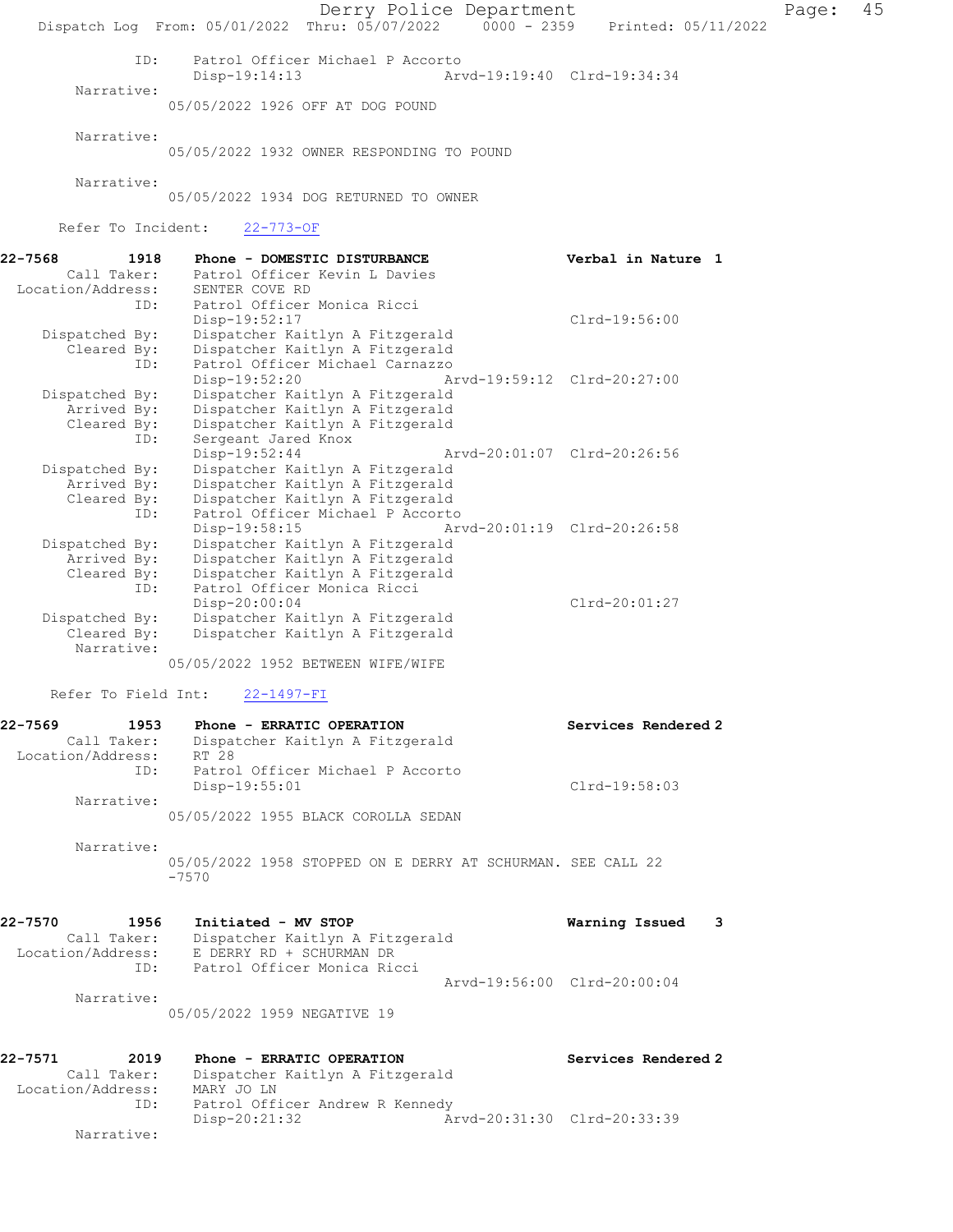05/05/2022 2019 MAZDA SPEEDING AROUND CUL-DE-SAC

| 22-7572                          | 2020                         | Phone - FOLLOW-UP                                                                                                                           | No Action Required          | $\mathbf{2}$   |
|----------------------------------|------------------------------|---------------------------------------------------------------------------------------------------------------------------------------------|-----------------------------|----------------|
| Location/Address:                | Call Taker:<br>ID:           | Dispatcher Kaitlyn A Fitzgerald<br>MUNICIPAL DR<br>Patrol Officer Monica Ricci<br>Arvd-20:21:44 Clrd-21:56:13<br>Disp-20:20:54              |                             |                |
| 22-7573                          | 2029                         | Phone - MV ACCIDENT                                                                                                                         | Report Taken<br>1           |                |
| Location/Address:<br>ID:         | Call Taker:<br>ID:           | Dispatcher Kaitlyn A Fitzgerald<br>WARNER HILL RD<br>Patrol Officer Michael Carnazzo<br>Disp-20:31:23<br>Patrol Officer Michael P Accorto   | Arvd-20:35:34 Clrd-21:08:39 |                |
|                                  | ID:                          | Disp-20:31:28<br>Sergeant Jared Knox                                                                                                        | Arvd-20:36:17 Clrd-21:08:41 |                |
|                                  | Dispatched By:<br>Narrative: | Disp-20:32:02<br>Patrol Officer Kevin L Davies                                                                                              | Arvd-20:37:39 Clrd-21:08:37 |                |
|                                  |                              | 05/05/2022 2035 DFD ON SCENE                                                                                                                |                             |                |
|                                  | Narrative:                   | 05/05/2022 2036 OFF WITH NH 5069458                                                                                                         |                             |                |
|                                  | Narrative:                   | 05/05/2022 2041 NEXT ON THE LIST, RECOVERY, NOTIFIED AND<br>RESPONDING                                                                      |                             |                |
|                                  | Narrative:                   | 05/05/2022 2045 NEGATIVE 19                                                                                                                 |                             |                |
|                                  | Narrative:                   | 05/05/2022 2051 RECOVERY ON SCENE                                                                                                           |                             |                |
|                                  | Narrative:                   | 05/05/2022 2109 RAJEH VS MAIL BOX. REPORTABLE.                                                                                              |                             |                |
|                                  |                              | Refer To Accident:<br>$22 - 223 - AC$                                                                                                       |                             |                |
| 22-7574                          | 2143                         | Initiated - FOLLOW-UP                                                                                                                       | No Action Required          | $\overline{2}$ |
| Call Taker:<br>Location/Address: | ID:                          | Dispatcher Kaitlyn A Fitzgerald<br>MUNICIPAL DR<br>Patrol Officer Collin Kennedy                                                            | Arvd-21:43:00 Clrd-22:52:09 |                |
| 22-7575                          | 2218                         | Phone - ASSIST CITIZEN                                                                                                                      | ADVICE GIVEN<br>3           |                |
| Location/Address:                | Call Taker:<br>ID:           | Dispatcher Kaitlyn A Fitzgerald<br>BIRCH ST<br>Patrol Officer Michael P Accorto<br>Disp-22:20:24<br>Refer To Field Int:<br>$22 - 1500 - FI$ | Arvd-22:21:42 Clrd-22:26:48 |                |
| 22-7576                          | 2311                         | Radio - MV STOP                                                                                                                             | Warning Issued<br>3         |                |
|                                  | Call Taker:                  | Patrol Officer Kevin L Davies<br>Location/Address: MANCHESTER RD<br>ID: Patrol Officer Melissa M Houde                                      |                             |                |
|                                  | ID:                          | Disp-23:11:59<br>Patrol Officer Monica Ricci                                                                                                | Arvd-23:12:01 Clrd-23:13:59 |                |
| Refer To Citation:               |                              | Disp-23:12:32<br>$22 - 1948 - CN$                                                                                                           | Arvd-23:12:34 Clrd-23:13:57 |                |
| 22-7577<br>Location/Address:     | 2339<br>Call Taker:          | Initiated - MV STOP<br>Dispatcher Christine D Carlson<br>CRYSTAL AVE                                                                        | Warning Issued<br>3         |                |
| Refer To Citation:               | ID:                          | Patrol Officer Melissa M Houde<br>22-1949-CN                                                                                                | Arvd-23:39:00 Clrd-23:43:25 |                |
|                                  |                              |                                                                                                                                             |                             |                |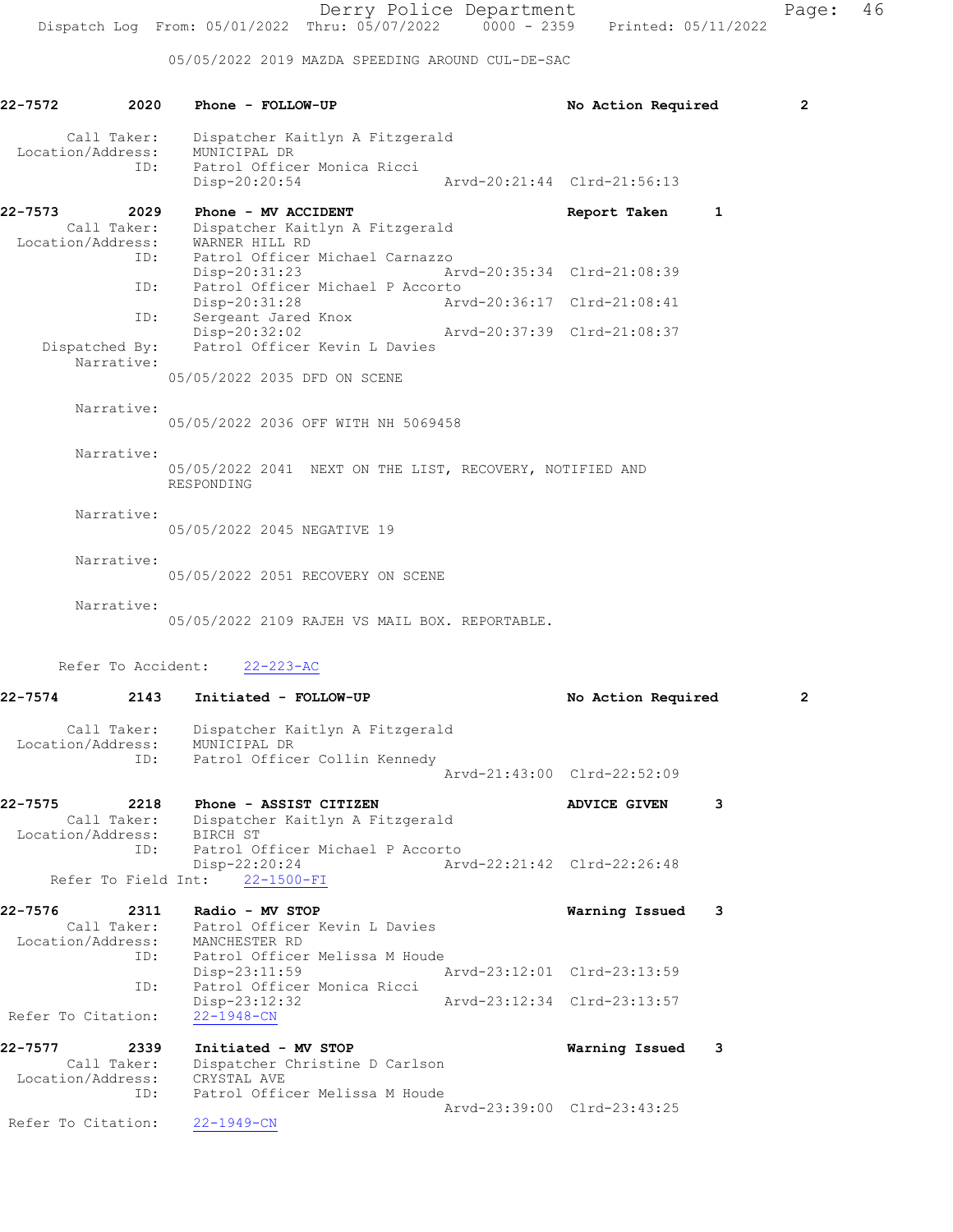Derry Police Department Page: 47 Dispatch Log From: 05/01/2022 Thru: 05/07/2022 0000 - 2359 22-7578 2343 Initiated - PROPERTY CHECK Services Rendered 2 Call Taker: Dispatcher Christine D Carlson<br>Con/Address: TSIENNETO RD Location/Address:<br>ID: Patrol Officer Michael Carnazzo Arvd-23:43:00 Clrd-23:43:59 22-7579 2345 Phone - MV ACCIDENT Arrest(s) Made 1 Call Taker: Dispatcher Christine D Carlson Location/Address: ENGLISH RANGE RD<br>ID: Patrol Officer M: Patrol Officer Michael Carnazzo<br>Disp-23:45:24 A Disp-23:45:24 Arvd-23:47:23 Clrd-05/06/2022 @ 03:42:00<br>ID: Patrol Officer Monica Ricci Patrol Officer Monica Ricci<br>Disp-23:45:27 Disp-23:45:27 Arvd-23:51:17 Clrd-05/06/2022 @ 00:43:22 ID: Sergeant Jared Knox<br>Disp-23:45:28 Disp-23:45:28 Arvd-23:47:18 Clrd-05/06/2022 @ 00:43:24 ID: Patrol Officer Casey J Noyes Arvd-03:12:09 Clrd-05/06/2022 @ 03:12:11 Narrative: 05/06/2022 0000 S6 advising checking sobriety Narrative: 05/06/2022 0008 One in custody at this time for DWI Narrative: 05/06/2022 0013 134 transporting subject to HQ, s/m: 79,160.9 Narrative: 05/06/2022 0019 Off at HQ, e/m: 79,163.1 Narrative: 05/06/2022 0023 LBP called for tow Narrative: 05/06/2022 0024 Subject information (DWI) James Nelson 29 Pingree Hill Rd Derry NH DOB: 8/21/91 Narrative: 05/06/2022 0032 134 transporting subject to PMC for legal draw, s/m: 79,163.1 Narrative: 05/06/2022 0034 Wrecker on scene Narrative: 05/06/2022 0037 134 off at PMC, e/m: 79,164.7 Narrative: 05/06/2022 0107 134 enroute back to HQ, s/m: 79,164.7 Narrative: 05/06/2022 0110 134 off at HQ, e/m: 79,166.3 Narrative: 05/06/2022 0136 Subject placed in cell 3 Narrative: 05/06/2022 0146 B/C Mencis called, v/m left Narrative: 05/06/2022 0154 Called b/c Mencis again, stated he's unavailable Narrative: 05/06/2022 0154 Called b/c Pacheco, v/m left Narrative: 05/06/2022 0203 Called b/c Rheault, will be responding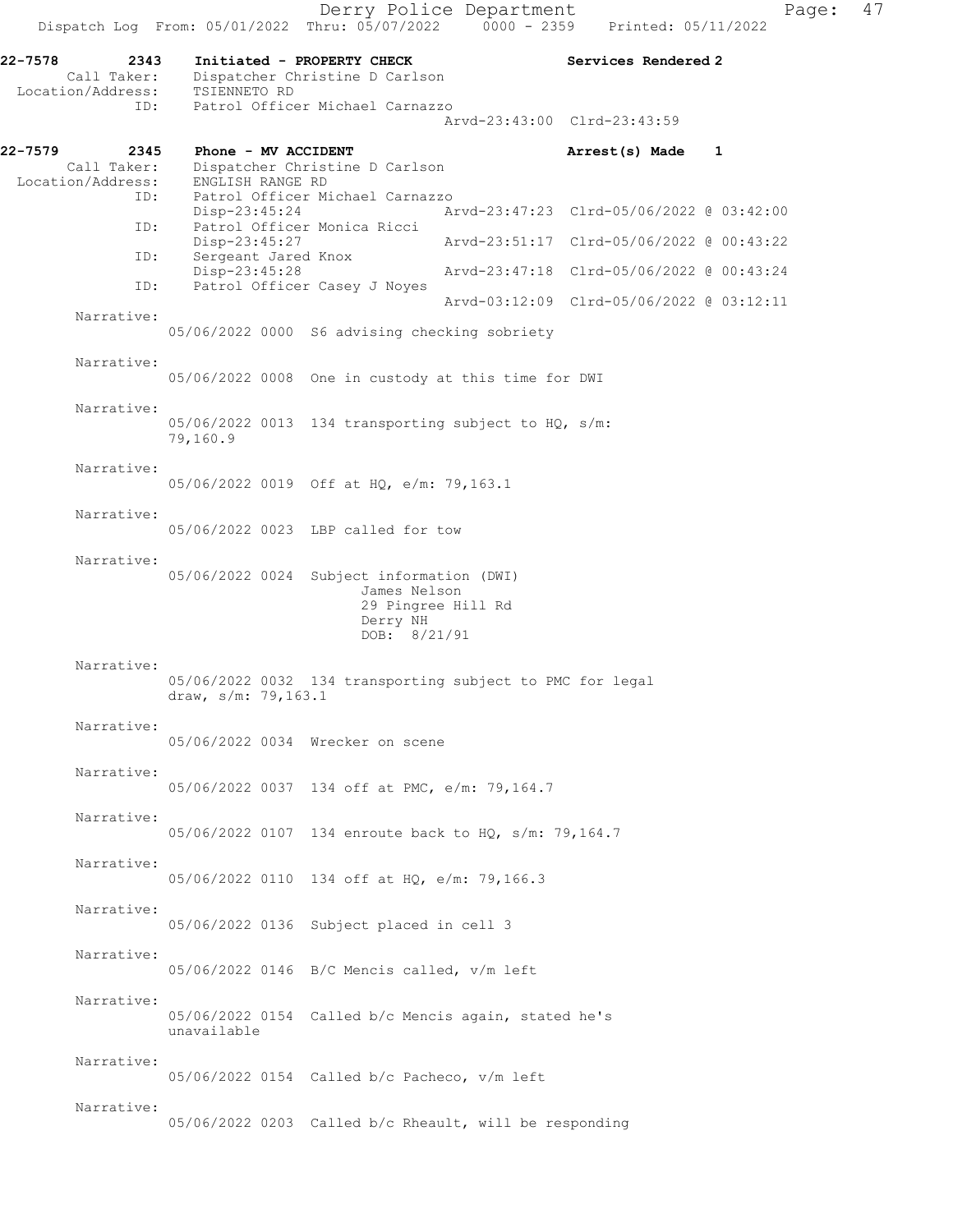Derry Police Department Page: 48 Dispatch Log From: 05/01/2022 Thru: 05/07/2022 0000 - 2359 Printed: 05/11/2022 Narrative: 05/06/2022 0205 Subject checked Narrative: 05/06/2022 0237 Subject checked Narrative: 05/06/2022 0310 Subject given PR bail w/ court date of 6/23/22 as per b/c Rheault Narrative: 05/06/2022 0319 Subject checked Narrative: 05/06/2022 0332 Subject checked Narrative: 05/06/2022 0341 Subject released to sober party at this time Narrative: 05/06/2022 0356 Booking, AFIS and cell videos completed at this time Refer To Accident: 22-224-AC Refer To Arrest: 22-399-AR 22-7580 2357 Phone - SUSPICIOUS ACTIVITY Cone on Arrival 2 Call Taker: Patrol Officer Kevin L Davies Location/Address: WINDHAM DEPOT RD ID: Patrol Officer Nikita Tomnyuk Disp-00:02:34 Arvd-00:02:35 Clrd-05/06/2022 @ 00:09:45 Dispatched By: Dispatcher Christine D Carlson Arrived By: Dispatcher Christine D Carlson Cleared By: Dispatcher Christine D Carlson Narrative: juvenile female standing on side of road. jeans and a red

### For Date: 05/06/2022 - Friday

top

22-7581 0003 Initiated - MV STOP Warning Issued 3 Call Taker: Dispatcher Christine D Carlson Location/Address: S MAIN ST ID: Patrol Officer Casey J Noyes Arvd-00:03:00 Clrd-00:08:33 Refer To Citation: 22-1950-CN 22-7582 0034 Initiated - MV CHECK SENT ON THEIR WAY 1 Call Taker: Dispatcher Christine D Carlson Location/Address: [DY 146] ASHLEIGH DR ID: Patrol Officer Melissa M Houde Arvd-00:34:00 Clrd-00:40:59 Refer To Field Int: 22-1535-FI ercent 22-7583 and 22-7583 and 20038 Phone - MV REPO No Action Required 1 and 22-7583 and 20038 and 2010 and 20 Call Taker: Patrol Officer Kevin L Davies Location/Address: BLUEBERRY RD ID: Patrol Officer Kevin L Davies Disp-00:39:11 Arvd-00:39:12 Clrd-00:39:16 Narrative: Brown 2016 Buick Encore. Unk if owner is aware 22-7584 0044 Phone - SUSPICIOUS ACTIVITY Could Not Locate 2 Call Taker: Dispatcher Christine D Carlson Location/Address: E BROADWAY ID: Patrol Officer Casey J Noyes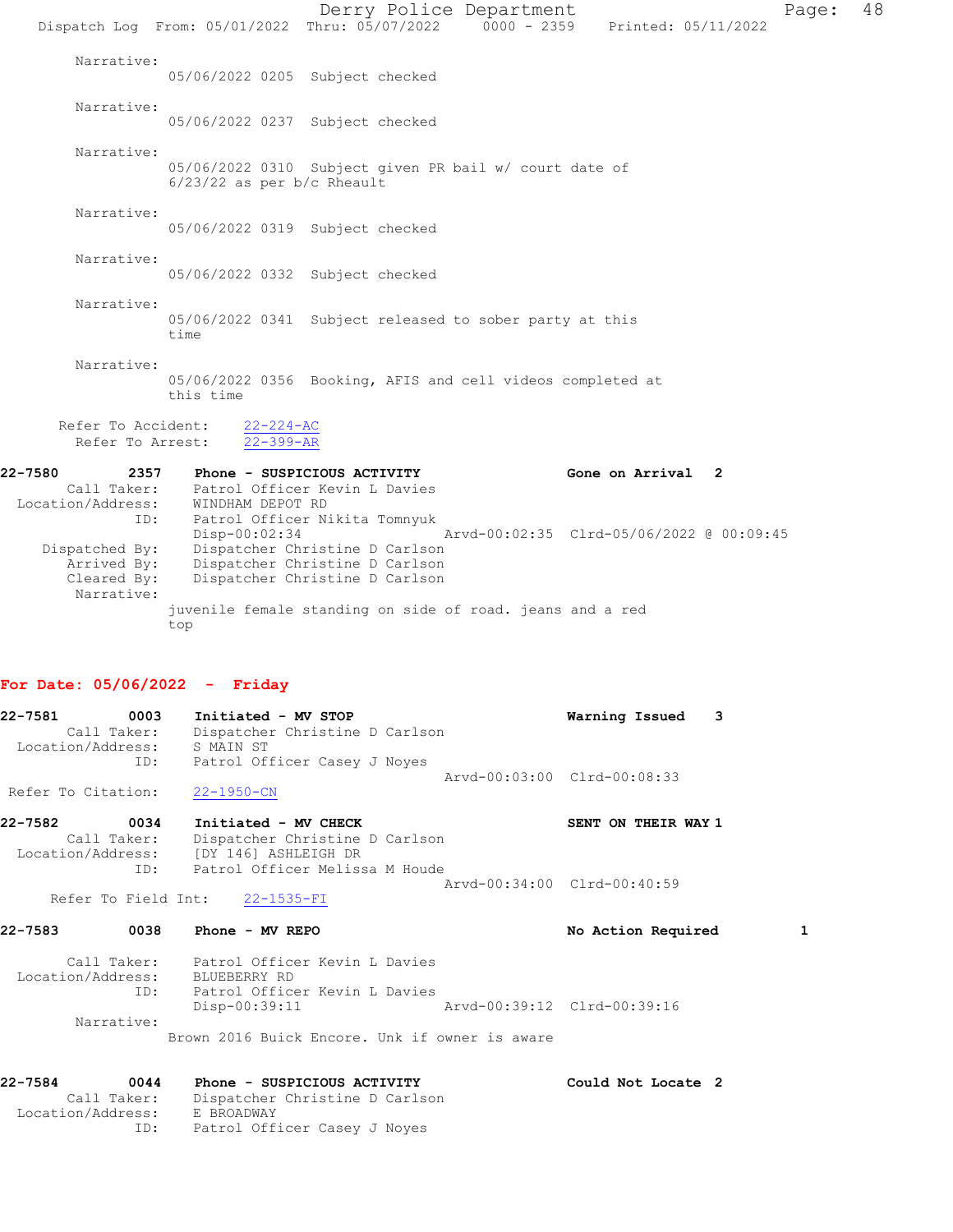Derry Police Department Page: 49 Dispatch Log From: 05/01/2022 Thru: 05/07/2022 0000 - 2359 Printed: 05/11/2022 Disp-00:45:35 Arvd-00:46:38 Clrd-00:51:39<br>ID: Patrol Officer Melissa M Houde Patrol Officer Melissa M Houde<br>Disp-00:45:38 A Disp-00:45:38 Arvd-00:46:28 Clrd-00:51:37 ID: Sergeant Jared Knox<br>Disp-00:48:10 Disp-00:48:10 Arvd-00:48:12 Clrd-00:51:33 Narrative: 05/06/2022 0045 Unknown subject keeps knocking on door 22-7585 0112 Phone - WARRANT ARREST Arrest(s) Made 2 Call Taker: Dispatcher Christine D Carlson Location: [SLM] SALEM PD ID: Patrol Officer Nikita Tomnyuk Disp-01:12:39 Arvd-01:29:59 Clrd-03:10:31 Narrative: 05/06/2022 0121 Subject information (warrant #22-65-WA, Criminal Threat): Jayden Akroyd 29 Sullivan Rd Hudson NH DOB: 5/15/02 Narrative: 05/06/2022 0141 232 has one in custody at this time and enroute to HQ, s/m: 80,900.2 Narrative: 05/06/2022 0202 232 off at HQ, e/m: 80,911.5 Narrative: 05/06/2022 0229 Subject placed in cell 4 Narrative: 05/06/2022 0237 Subject checked Narrative: 05/06/2022 0306 Subject released at this time on PR bail w/ court date of 6/23/22 as per b/c Rheault Refer To Arrest: 22-400-AR 22-7586 0144 Initiated - MV STOP Warning Issued 3 Call Taker: Dispatcher Christine D Carlson Location/Address: MANCHESTER RD ID: Patrol Officer Melissa M Houde Arvd-01:44:00 Clrd-01:48:57 Refer To Citation: 22-1951-CN 22-7587 0312 Initiated - MV CHECK Vehicle checked 1 Call Taker: Dispatcher Christine D Carlson Location/Address: CRYSTAL AVE ID: Patrol Officer Casey J Noyes Arvd-03:12:00 Clrd-03:16:13 22-7588 0321 Initiated - TRANSPORT TRANSPORTED 3 Call Taker: Dispatcher Christine D Carlson Location/Address: MUNICIPAL DR ID: Patrol Officer Nikita Tomnyuk Arvd-03:21:00 Clrd-03:27:38 Narrative: 05/06/2022 0321 Courtesy transport to 21 Fairway from HQ, s/m: 80,911.7 Narrative: 05/06/2022 0326 232 off at Fairways, e/m: 80,913.8 22-7589 0321 Initiated - PROPERTY CHECK Services Rendered 2 Call Taker: Dispatcher Christine D Carlson Location/Address: [DY 277] HOOD RD ID: Patrol Officer Casey J Noyes Arvd-03:21:00 Clrd-03:22:03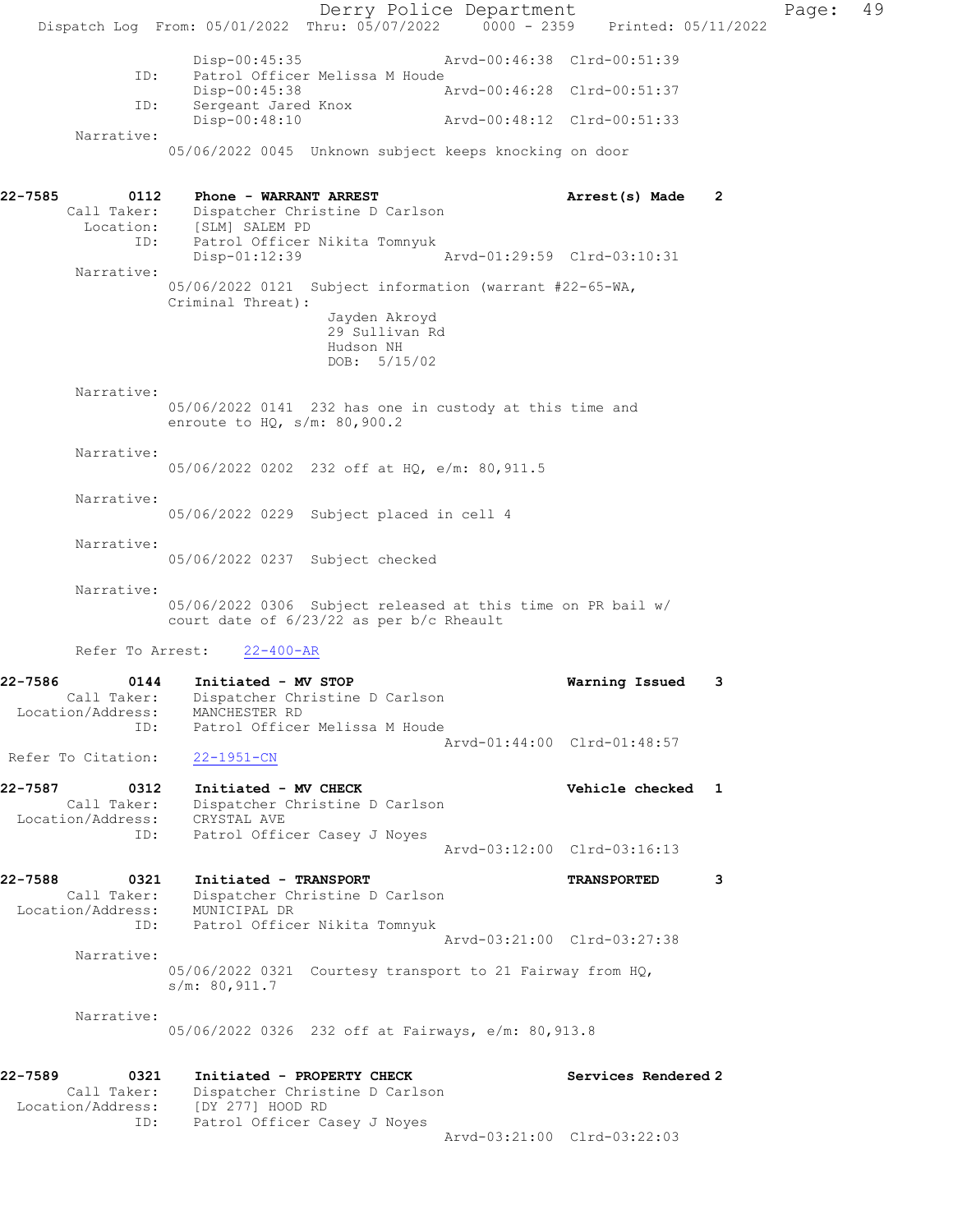| 22-7590<br>Location/Address: | 0322<br>Call Taker:<br>ID: | Initiated - PROPERTY CHECK<br>Dispatcher Christine D Carlson<br>[DY 276] GRINNELL RD<br>Patrol Officer Casey J Noyes |                             | Services Rendered 2         |   |
|------------------------------|----------------------------|----------------------------------------------------------------------------------------------------------------------|-----------------------------|-----------------------------|---|
|                              |                            |                                                                                                                      |                             | Arvd-03:22:00 Clrd-03:22:23 |   |
| 22-7591                      | 0328                       | Phone - TRANSPORT                                                                                                    |                             | <b>TRANSPORTED</b>          | 3 |
|                              | Call Taker:                | Dispatcher Christine D Carlson                                                                                       |                             |                             |   |
| Location/Address:            |                            | PARKLAND DR                                                                                                          |                             |                             |   |
|                              | ID:                        | Patrol Officer Nikita Tomnyuk                                                                                        |                             |                             |   |
|                              |                            | Disp-03:28:24                                                                                                        | Arvd-03:30:59 Clrd-03:38:52 |                             |   |
|                              | ID:                        | Patrol Officer Nikita Tomnyuk                                                                                        |                             |                             |   |

 Disp-03:42:33 Arvd-03:45:03 Clrd-03:45:23 ID: Patrol Officer Nikita Tomnyuk Disp-03:47:23 Arvd-03:47:28 Clrd-03:54:23 Narrative: 05/06/2022 0347 Transporting subject to Fairways, s/m:

Narrative:

05/06/2022 0354 Off at Fairways, e/m: 80,921.2

### Refer To Field Int: 22-1515-FI

80,919.1

| 22-7592           | 0337        | Phone - WELFARE CHECK                                  | No Action Required  | $\overline{2}$ |
|-------------------|-------------|--------------------------------------------------------|---------------------|----------------|
|                   | Call Taker: | Dispatcher Christine D Carlson                         |                     |                |
| Location/Address: |             | ROCKINGHAM RD                                          |                     |                |
|                   | ID:         | Patrol Officer Nikita Tomnyuk                          |                     |                |
|                   |             | Disp-03:38:57                                          | $Clrd-03:40:49$     |                |
|                   | ID:         | Patrol Officer Casey J Noyes                           |                     |                |
|                   |             | $Disp-03:39:00$                                        | $Clrd-03:40:51$     |                |
|                   | ID:         | Sergeant Jared Knox                                    |                     |                |
|                   |             | Disp-03:39:02                                          | $Clrd-03:40:45$     |                |
|                   | Narrative:  |                                                        |                     |                |
|                   |             | $05/06/2022$ 0340 PMC made contact w/ subject, subject |                     |                |
|                   |             | returning to ER                                        |                     |                |
|                   |             |                                                        |                     |                |
|                   |             | Refer To Field Int: 22-1516-FI                         |                     |                |
| 22-7593           | 0345        | Radio - FOLLOW-UP                                      | Services Rendered 2 |                |
|                   | Call Taker: | Dispatcher Christine D Carlson                         |                     |                |
| Location/Address: |             | PARKLAND DR                                            |                     |                |
|                   | ID:         | Patrol Officer Nikita Tomnyuk                          |                     |                |

|             | ⊥ ⊃ ∶       | PACIOI OILICEI NIKILA IOMMYUK<br>Disp-03:45:23 | Arvd-03:45:24 Clrd-03:47:23 |
|-------------|-------------|------------------------------------------------|-----------------------------|
| $22 - 7594$ | 0409        | Initiated - FOLLOW-UP                          | Services Rendered 2         |
|             | Call Taker: | Dispatcher Christine D Carlson                 |                             |
|             |             |                                                |                             |

 Location/Address: PARKLAND DR ID: Patrol Officer Nikita Tomnyuk Arvd-04:09:00 Clrd-04:21:45

22-7595 0601 Phone - ANIMAL COMPLAINT Services Rendered 1 Call Taker: Dispatcher Christine D Carlson Location/Address: GERVAISE DR ID: Patrol Officer Nikita Tomnyuk Disp-06:02:11 Arvd-06:07:13 Clrd-06:27:40 Narrative: 05/06/2022 0613 2 loose German Shepards

Narrative:

05/06/2022 0627 Dogs released back to the owner

Refer To Field Int: 22-1514-FI

| 22-7596           | 0708        | Phone - ATTEMPT TO LOCATE        | Could Not Locate 2          |  |
|-------------------|-------------|----------------------------------|-----------------------------|--|
|                   | Call Taker: | Dispatcher Jess W Arcand         |                             |  |
| Location/Address: |             | ASH ST EXT                       |                             |  |
|                   | ID:         | Patrol Officer Melissa M Houde   |                             |  |
|                   |             | Disp-07:08:50                    | Arvd-07:08:55 Clrd-07:12:46 |  |
|                   | ID:         | Patrol Officer Charles L Doherty |                             |  |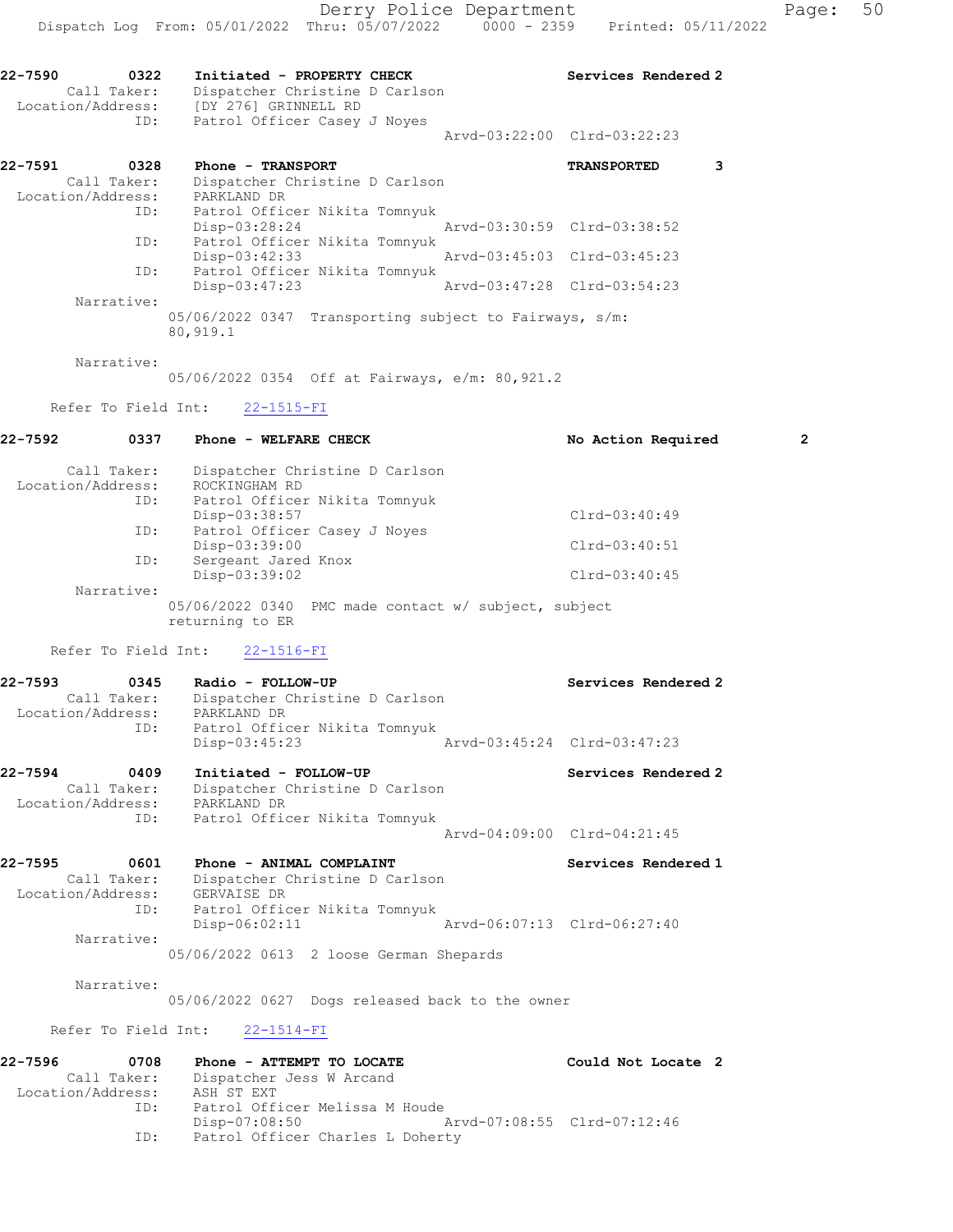|                                                            | Disp-07:08:53                                                                                         |                             | Arvd-07:10:02 Clrd-07:12:48 |   |
|------------------------------------------------------------|-------------------------------------------------------------------------------------------------------|-----------------------------|-----------------------------|---|
| 22-7597<br>0736<br>Call Taker:<br>Location/Address:        | Phone - ATTEMPT TO LOCATE<br>Dispatcher Jess W Arcand<br>SILVESTRI CIR                                |                             | Services Rendered 2         |   |
| ID:                                                        | Patrol Officer Bryan R Hanson<br>Disp-07:37:56                                                        |                             | Arvd-07:43:27 Clrd-08:03:18 |   |
| ID:                                                        | Patrol Officer Casey J Noyes<br>Disp-07:37:59                                                         |                             | Arvd-07:40:39 Clrd-08:03:16 |   |
| ID:                                                        | Sergeant Seth Plumer<br>Disp-07:40:40                                                                 |                             | Arvd-07:40:42 Clrd-08:25:23 |   |
| ID:                                                        | Patrol Officer Melissa M Houde<br>$Disp-07:56:45$                                                     |                             | Arvd-07:56:47 Clrd-08:02:19 |   |
| ID:                                                        | Patrol Officer Charles L Doherty<br>Disp-08:01:36                                                     |                             | Arvd-08:01:39 Clrd-08:25:11 |   |
| Narrative:                                                 | 05/06/2022 0737 CAR INVOLVED IN MVA ON ROUTE 93                                                       |                             |                             |   |
| Narrative:                                                 | 05/06/2022 0801 418 CHECKING NH 4923544 ON MANCHESTER RD                                              |                             |                             |   |
| 22-7598<br>0832<br>Call Taker:<br>Location/Address:        | Initiated - SUBPOENA DELIVERY<br>Dispatcher Jess W Arcand<br>FRANKLIN ST                              |                             | Not Served                  | 1 |
| ID:                                                        | Patrol Officer Melissa M Houde                                                                        |                             | Arvd-08:32:00 Clrd-08:35:10 |   |
| 22-7599<br>0842<br>Call Taker:<br>Location/Address:        | Initiated - SUSPICIOUS ACTIVITY<br>Dispatcher Jess W Arcand<br>PINKERTON ST                           |                             | Services Rendered 2         |   |
| ID:                                                        | Patrol Officer Brian J Landry                                                                         |                             | Arvd-08:42:00 Clrd-08:47:46 |   |
| ID:                                                        | Patrol Officer Charles L Doherty<br>Disp-08:45:22                                                     |                             | $Clrd-08:45:40$             |   |
| ID:                                                        | Sergeant Seth Plumer<br>Disp-08:45:35                                                                 | Arvd-08:45:37 Clrd-08:47:44 |                             |   |
| 22-7600<br>0845                                            | Initiated - FOLLOW-UP                                                                                 |                             | No Action Required          | 2 |
| Call Taker:<br>Location/Address:<br>ID:                    | Dispatcher Jess W Arcand<br>MUNICIPAL DR<br>Patrol Officer Casey J Noyes                              |                             |                             |   |
|                                                            |                                                                                                       |                             | Arvd-08:45:00 Clrd-09:11:07 |   |
| 22-7601<br>0853<br>Call Taker:<br>Location/Address:<br>ID: | Phone - DOWN WIRE<br>Dispatcher Jess W Arcand<br>ELM ST + BEACON ST<br>Patrol Officer Melissa M Houde |                             | Services Rendered 2         |   |
| Narrative:                                                 | $Disp-08:53:47$                                                                                       |                             | Arvd-08:58:24 Clrd-10:52:44 |   |
|                                                            | 05/06/2022 0901 EVERSOURCE NOTIFIED                                                                   |                             |                             |   |
| Narrative:                                                 | 05/06/2022 0931 EVERSOURCE ON SCENE                                                                   |                             |                             |   |
| Narrative:                                                 | 05/06/2022 1015 CONSOLIDATED COMMUNICATIONS ON SCENE                                                  |                             |                             |   |
| Narrative:                                                 | 05/06/2022 1026 COMCAST ON SCENE                                                                      |                             |                             |   |
| 22-7602<br>0914<br>Call Taker:<br>Location/Address:<br>ID: | Initiated - MV STOP<br>Dispatcher Jess W Arcand<br>LENOX RD<br>Sergeant Seth Plumer                   |                             | Warning Issued              | 3 |
| Refer To Citation:                                         | $22 - 1952 - CN$                                                                                      |                             | Arvd-09:14:00 Clrd-09:20:43 |   |
| 22-7603<br>0942                                            | Walk-In - SUBPOENA DELIVERY                                                                           |                             | Served                      | 1 |

Call Taker: Patrol Officer Scott M Beegan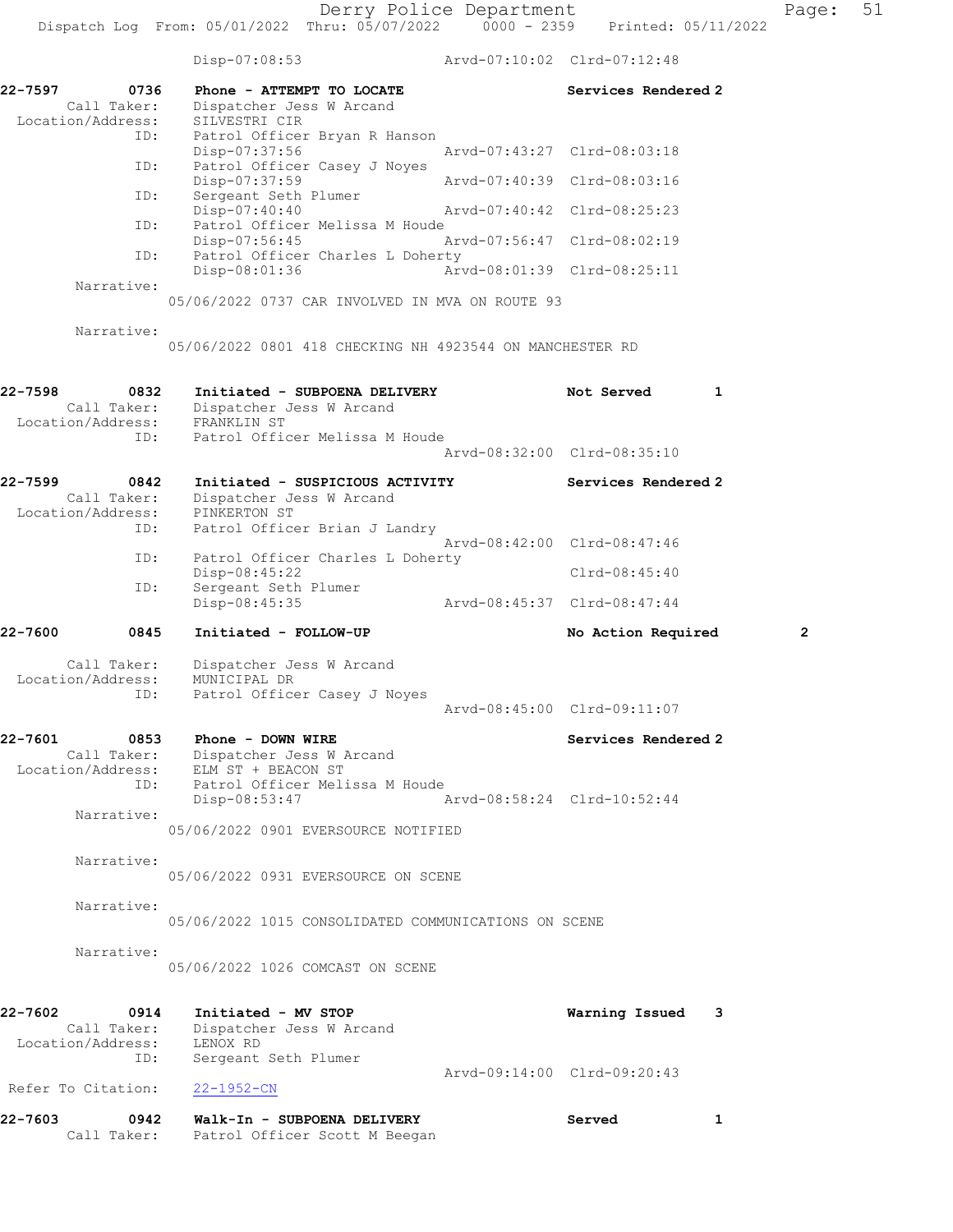|         |                                                  | Dispatch Log From: 05/01/2022 Thru: 05/07/2022 0000 - 2359 Printed: 05/11/2022                                                   | Derry Police Department     |                             |   | Page:          | 52 |
|---------|--------------------------------------------------|----------------------------------------------------------------------------------------------------------------------------------|-----------------------------|-----------------------------|---|----------------|----|
|         | Location/Address:<br>ID:                         | [DY 2] MUNICIPAL DR<br>Patrol Officer Scott M Beegan<br>Disp-09:42:23                                                            |                             | Arvd-09:42:24 Clrd-09:49:23 |   |                |    |
| 22-7604 | 1007                                             | Phone - ATTEMPT TO LOCATE                                                                                                        |                             | No Action Required          |   | $\overline{2}$ |    |
|         | Call Taker:<br>Location/Address:<br>ID:          | Dispatcher Jess W Arcand<br>FAIRWAY DR<br>ID: Patrol Officer Bryan R Hanson<br>Disp-10:07:44<br>Patrol Officer Charles L Doherty | Arvd-10:13:07 Clrd-10:16:30 |                             |   |                |    |
|         | Narrative:                                       | Disp-10:07:47                                                                                                                    |                             | Clrd-10:10:00               |   |                |    |
|         |                                                  | 05/06/2022 1007 CHECKING FOR TILTON PD                                                                                           |                             |                             |   |                |    |
|         | Narrative:                                       | 05/06/2022 1017 CANCELLED BY TILTON. SUBJECT HAS BEEN<br>LOCATED                                                                 |                             |                             |   |                |    |
| 22-7605 |                                                  | 1009 Phone - DOMESTIC DISTURBANCE                                                                                                |                             | Verbal in Nature 1          |   |                |    |
|         |                                                  | Call Taker: Dispatcher Jess W Arcand<br>Location/Address: LINLEW DR<br>ID: Patrol Officer Casey J Noyes                          |                             |                             |   |                |    |
|         | ID:                                              | Disp-10:09:57<br>Patrol Officer Charles L Doherty                                                                                |                             | Arvd-10:12:11 Clrd-10:24:47 |   |                |    |
|         | ID:                                              | $Disp-10:10:05$<br>Sergeant Seth Plumer                                                                                          | Arvd-10:13:12 Clrd-10:24:45 |                             |   |                |    |
|         |                                                  | Disp-10:14:54<br>Refer To Field Int: 22-1502-FI                                                                                  | Arvd-10:14:56 Clrd-10:24:43 |                             |   |                |    |
| 22-7606 | Location/Address:                                | 1033 Phone - DELIVER A MESSAGE<br>Call Taker: Dispatcher Jess W Arcand<br>ADAMS POND RD                                          |                             | Could Not Locate 1          |   |                |    |
|         | ID:<br>Narrative:                                | Patrol Officer Casey J Noyes<br>Disp-10:34:32                                                                                    | Arvd-10:37:19 Clrd-10:42:14 |                             |   |                |    |
|         | Narrative:                                       | 05/06/2022 1034 FOR PELHAM POLICE<br>05/06/2022 1042 NOTE LEFT                                                                   |                             |                             |   |                |    |
| 22-7607 | 1037                                             | Initiated - FOLLOW-UP                                                                                                            |                             | No Action Required          |   | $\overline{2}$ |    |
|         | Call Taker:<br>Location/Address:<br>ID:          | Dispatcher Jess W Arcand<br>MUNICIPAL DR<br>Patrol Officer Charles L Doherty                                                     |                             |                             |   |                |    |
|         |                                                  |                                                                                                                                  |                             | Arvd-10:37:00 Clrd-11:23:11 |   |                |    |
| 22-7608 | 1047<br>Call Taker:<br>Location/Address:<br>ID:  | Initiated - SUBPOENA DELIVERY<br>Dispatcher Jess W Arcand<br>WALNUT HILL RD<br>Patrol Officer Casey J Noyes                      |                             | Served                      | 1 |                |    |
|         |                                                  |                                                                                                                                  |                             | Arvd-10:47:00 Clrd-10:52:53 |   |                |    |
| 22-7609 | 1055<br>Call Taker:<br>Location/Address:<br>ID:  | Phone - JUVENILE OFFENSES<br>Sergeant Jeffrey M Dawe<br>[DY 281] DRURY LN<br>Patrol Officer Bryan R Hanson                       |                             | Report Taken                | 2 |                |    |
|         | Arrived By:<br>Cleared By:<br>Refer To Incident: | Disp-10:58:00<br>Dispatcher Jess W Arcand<br>Dispatcher Jess W Arcand<br>$22 - 775 - OF$                                         |                             | Arvd-11:02:02 Clrd-11:36:58 |   |                |    |
| 22-7610 | 1059<br>Call Taker:<br>ID:                       | Initiated - SUBPOENA DELIVERY<br>Dispatcher Jess W Arcand<br>Location/Address: E BROADWAY<br>Patrol Officer Melissa M Houde      |                             | Not Served                  | 1 |                |    |
|         |                                                  |                                                                                                                                  |                             | Arvd-10:59:00 Clrd-11:01:54 |   |                |    |
| 22-7611 | 1111                                             | Initiated - SUBPOENA DELIVERY                                                                                                    |                             | Not Served                  | 1 |                |    |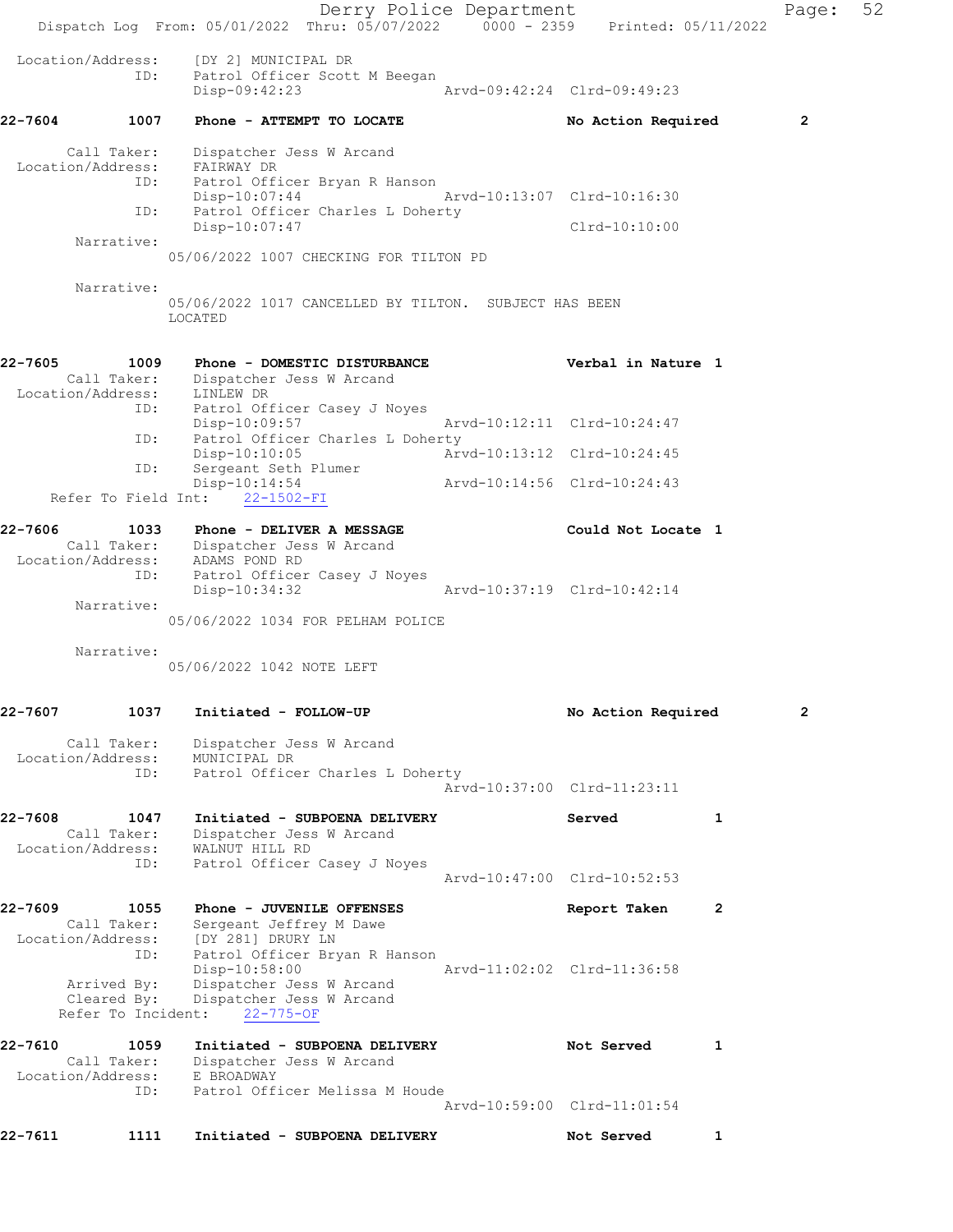Derry Police Department Page: 53 Dispatch Log From: 05/01/2022 Thru: 05/07/2022 0000 - 2359 Printed: 05/11/2022 Call Taker: Dispatcher Jess W Arcand Location/Address: ROCCO DR ID: Patrol Officer Melissa M Houde Arvd-11:11:00 Clrd-11:15:36 22-7612 1122 Phone - DISTURBANCE Services Rendered 1 Call Taker: Dispatcher Jess W Arcand Location/Address: TSIENNETO RD<br>ID: Patrol Office Patrol Officer Charles L Doherty Disp-11:23:20 Arvd-11:29:11 Clrd-11:36:34 ID: Patrol Officer Melissa M Houde<br>Disp-11:23:23 A: Disp-11:23:23 Arvd-11:25:47 Clrd-11:36:32 Narrative: 05/06/2022 1136 DISRUPTIVE JUVENILE Refer To Field Int: 22-1539-FI 22-7613 1157 Initiated - SERVE RESTRAINING ORDER Not Served 2 Call Taker: Dispatcher Jess W Arcand Location/Address: E BROADWAY ID: Patrol Officer Bryan R Hanson Arvd-11:57:00 Clrd-12:08:20 22-7614 1205 Phone - FOLLOW-UP Cleared 2 Call Taker: Sergeant Jeffrey M Dawe Location/Address: [DY 749] W RUNNING BROOK LN ID: Patrol Officer Bryan R Hanson<br>Disp-12:23:05<br>Arvd-12:23:07 Clrd-12:40:21 Disp-12:23:05 Arvd-12:23:07 Clrd-12:40:21 Dispatched By: Dispatcher Jess W Arcand Arrived By: Dispatcher Jess W Arcand Cleared By: Dispatcher Jess W Arcand Refer To Field Int: 22-1508-FI 22-7615 1209 Phone - ASSIST OTHER AGENCY **1208** Assistance Rendered 3 Call Taker: Patrol Officer Scott M Beegan Location/Address: CARDINAL CIR ID: Patrol Officer Casey J Noyes Disp-12:56:12 Arvd-13:01:05 Clrd-13:05:20 Dispatched By: Dispatcher Jess W Arcand Arrived By: Dispatcher Jess W Arcand Cleared By: Dispatcher Jess W Arcand Narrative: ASSISTING NORTH ATTLEBOROUGH PD 22-7616 1221 Phone - MV ACCIDENT 1 22-7616 Report Taken 1 Call Taker: Dispatcher Jess W Arcand Location/Address: S MAIN ST ID: Patrol Officer Casey J Noyes Disp-12:22:03 Arvd-12:24:10 Clrd-12:51:24<br>ID: Patrol Officer Melissa M Houde Patrol Officer Melissa M Houde<br>Disp-12:22:08 A Disp-12:22:08 Arvd-12:24:09 Clrd-12:53:00 Narrative: 05/06/2022 1225 OFF WITH NH 4375727 AND NH 4-JDBUG Narrative: 05/06/2022 1230 NEXT ON LIST BIRCH ST COLLISION NOTIFIED AND RESPONDING FOR NH 4375727 Narrative: 05/06/2022 1231 NH 4-JDBUG CONTACTED LBP PRIOR TO ARRIVAL. LPB ON SCENE Narrative: 05/06/2022 1252 FORTIER V DALEY...REPORTABLE Refer To Accident: 22-225-AC 22-7617 1258 Initiated - FOLLOW-UP No Action Required 2 Call Taker: Dispatcher Jess W Arcand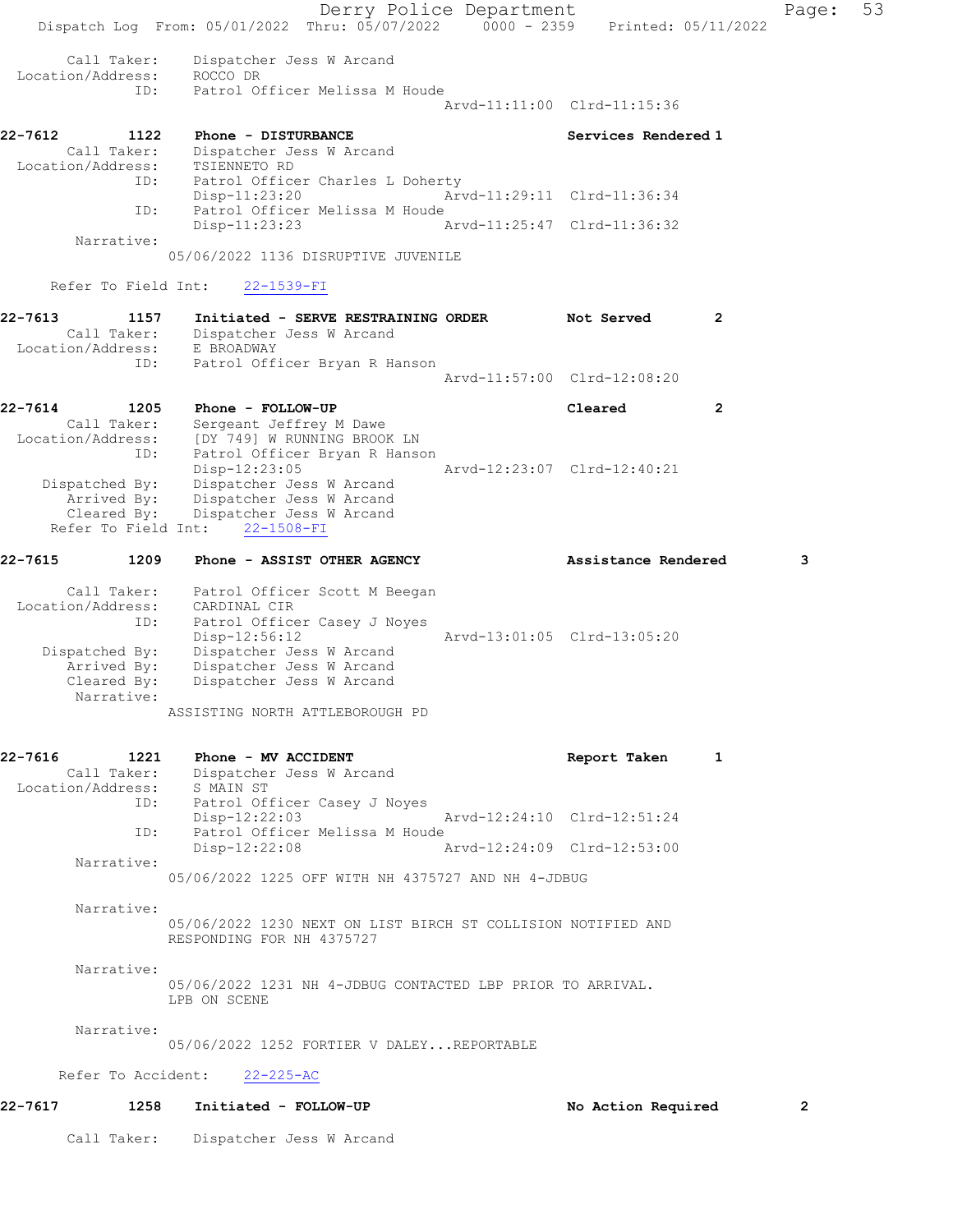Derry Police Department Fage: 54 Dispatch Log From: 05/01/2022 Thru: 05/07/2022 0000 - 2359 Printed: 05/11/2022 Location/Address: [DY 949] N MAIN ST ID: Patrol Officer Charles L Doherty Arvd-12:58:00 Clrd-13:26:51 22-7618 1311 Initiated - SUBPOENA DELIVERY Served 1 Call Taker: Dispatcher Jess W Arcand Location/Address: WRIGHT RD ID: Patrol Officer Casey J Noyes Arvd-13:11:00 Clrd-13:14:21 22-7619 1316 Phone - WELFARE CHECK Services Rendered 2 Call Taker: Dispatcher Jess W Arcand Location/Address: FAIRWAY DR ID: Patrol Officer Charles L Doherty Disp-13:27:15 Arvd-13:32:24 Clrd-13:42:27 ID: Patrol Officer Casey J Noyes<br>Disp-13:27:17 PIT Arvd-13:31:10 Clrd-13:42:26 Refer To Field Int: 22-1509-FI 22-7620 1333 Initiated - FOLLOW-UP No Action Required 2 Call Taker: Dispatcher Jess W Arcand Location/Address: MUNICIPAL DR ID: Patrol Officer Bryan R Hanson Arvd-13:33:00 Clrd-13:49:57 22-7621 1349 Phone - Barking Dog Complaint Services Rendered 2 Call Taker: Dispatcher Jess W Arcand Location/Address: GULF RD ID: Patrol Officer Bryan R Hanson Disp-13:50:08 Arvd-14:05:29 Clrd-14:31:33 22-7622 1403 Initiated - FOLLOW-UP No Action Required 2 Call Taker: Dispatcher Jess W Arcand Location/Address: MUNICIPAL DR ID: Patrol Officer Casey J Noyes Arvd-14:03:00 Clrd-14:50:43 22-7623 1407 Phone - PARKING COMPLAINT Nehicle checked 1 Call Taker: Dispatcher Jess W Arcand Location/Address: CHESTER RD ID: Patrol Officer Charles L Doherty Disp-14:08:56 Clrd-14:13:00 ID: Patrol Officer Bryan R Hanson Disp-14:37:38 Arvd-14:40:30 Clrd-15:03:16 Cleared By: Dispatcher Christina L Power Narrative: 05/06/2022 1408 WHITE PICK UP TRUCK PARKED BEYOND ALLOWABLE TIME 22-7624 1412 Phone - MV ACCIDENT 1 1 Report Taken 1 Call Taker: Dispatcher Jess W Arcand Location/Address: S MAIN ST + THORNTON ST ID: Patrol Officer Charles L Doherty Disp-14:13:00 Arvd-14:18:02 Clrd-14:39:59 Narrative: 05/06/2022 1440 REPORTABLE. BASSETT VS MARTIN Refer To Accident: 22-226-AC 22-7625 1523 Initiated - FOLLOW-UP Cleared 2 Call Taker: Sergeant Jared Knox Location/Address: MAPLE ST ID: Patrol Officer Michael P Accorto<br>Arvd-15:23:00 Clrd-15:55:11 Arvd-15:23:00 Clrd-15:55:11 Cleared By: Dispatcher Christina L Power ID: Patrol Officer Samuel J Troy Disp-15:35:27 Arvd-15:35:29 Clrd-15:55:20 Dispatched By: Dispatcher Christina L Power Arrived By: Dispatcher Christina L Power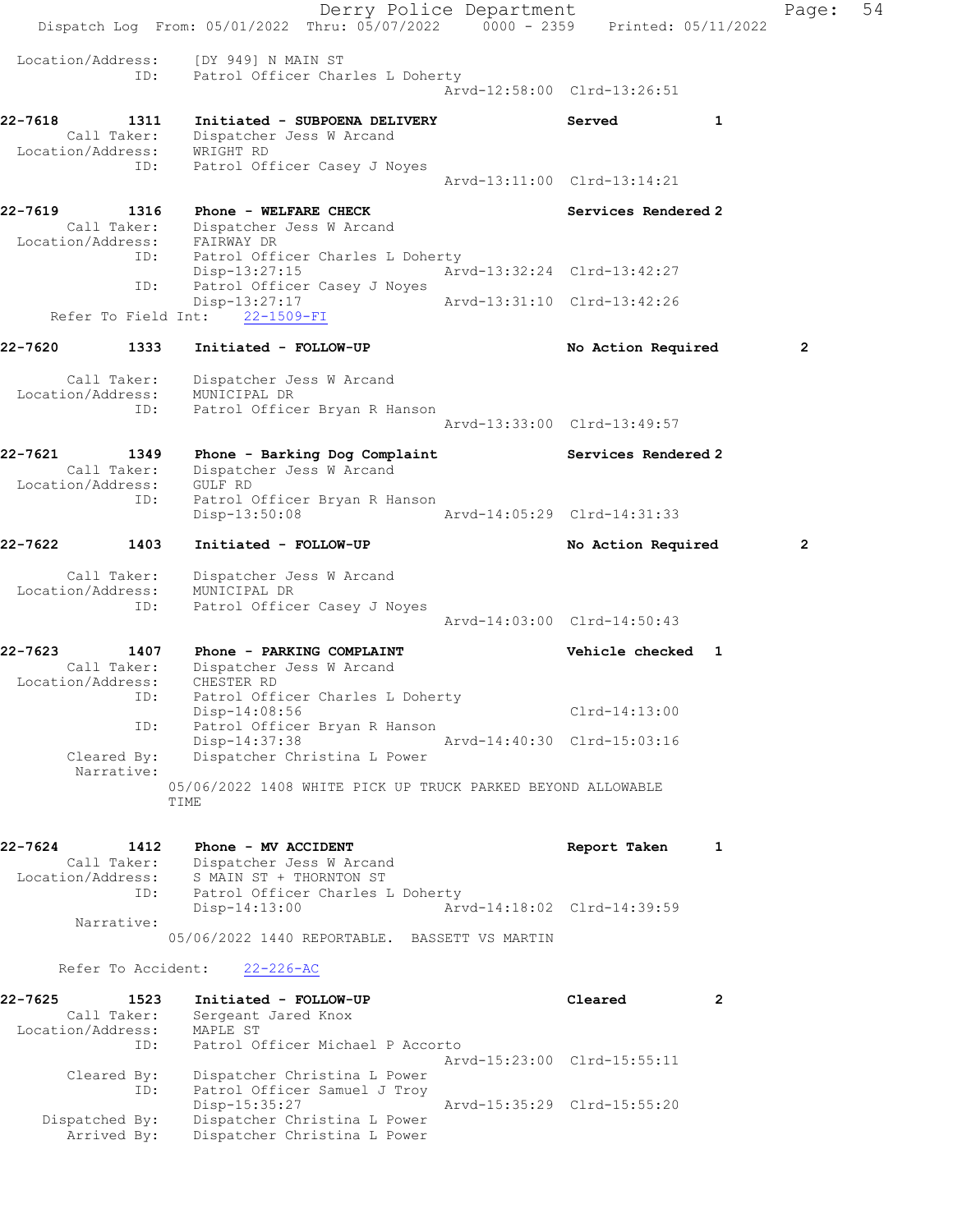Derry Police Department Fage: 55 Dispatch Log From: 05/01/2022 Thru: 05/07/2022 0000 - 2359 Printed: 05/11/2022 Cleared By: Dispatcher Christina L Power 22-7626 1533 Initiated - FOLLOW-UP Report Taken 2 Call Taker: Sergeant Jared Knox Location/Address: BIRCH ST ID: Patrol Officer Collin Kennedy Arvd-15:33:00 Clrd-16:09:11 Cleared By: Dispatcher Christina L Power Refer To Incident: 22-776-OF 22-7627 1555 Phone - FOLLOW-UP Services Rendered 2 Call Taker: Dispatcher Christina L Power Location/Address: N HIGH ST ID: Patrol Officer Samuel J Troy Disp-16:01:42 Arvd-16:03:44 Clrd-16:40:14 ID: Patrol Officer Michael P Accorto Disp-16:01:46 Arvd-16:03:44 Clrd-16:40:15 22-7628 1608 Initiated - MV STOP Warning Issued 3 Call Taker: Dispatcher Christina L Power Location/Address: HAMPSTEAD RD ID: Patrol Officer Andrew J Teague Arvd-16:08:00 Clrd-16:18:51 Patrol Officer Nathan S Lavoie Refer To Citation: 22-1953-CN 22-7629 1628 Phone - HIT AND RUN Report Taken 2 Call Taker: Dispatcher Christina L Power Location/Address: TSIENNETO RD ID: Patrol Officer Collin Kennedy Disp-16:31:31 Arvd-16:32:45 Clrd-17:32:41 Narrative: 05/06/2022 1720 follow up on Beacon Hill Rd Refer To Incident: 22-777-OF 22-7630 1633 Phone - SUSPICIOUS ACTIVITY Services Rendered 2 Call Taker: Dispatcher Christina L Power Location/Address: A ST ID: Patrol Officer Andrew J Teague Disp-16:36:52 Arvd-16:46:39 Clrd-16:52:57 Patrol Officer Nathan S Lavoie Narrative: checked and no issues Refer To Field Int: 22-1521-FI 22-7631 1641 Phone - DELIVER A MESSAGE 1 Could Not Locate 1 Call Taker: Dispatcher Christina L Power Location/Address: WINDHAM RD ID: Patrol Officer Samuel J Troy Disp-16:42:20 Arvd-16:54:21 Clrd-16:59:19 Narrative: for LPD Narrative: not at home and message was left. 22-7632 1719 Initiated - SUBPOENA DELIVERY Served 1 Call Taker: Dispatcher Christina L Power Location/Address: FRANKLIN ST ID: Patrol Officer Michael P Accorto Arvd-17:19:00 Clrd-17:23:26 22-7633 1727 Initiated - SUBPOENA DELIVERY Cleared 1 Call Taker: Dispatcher Christina L Power Location/Address: BIRCH ST ID: Patrol Officer Michael P Accorto Arvd-17:27:00 Clrd-17:38:55 22-7634 1732 Phone - ALARM, BURGLAR False Alarm 1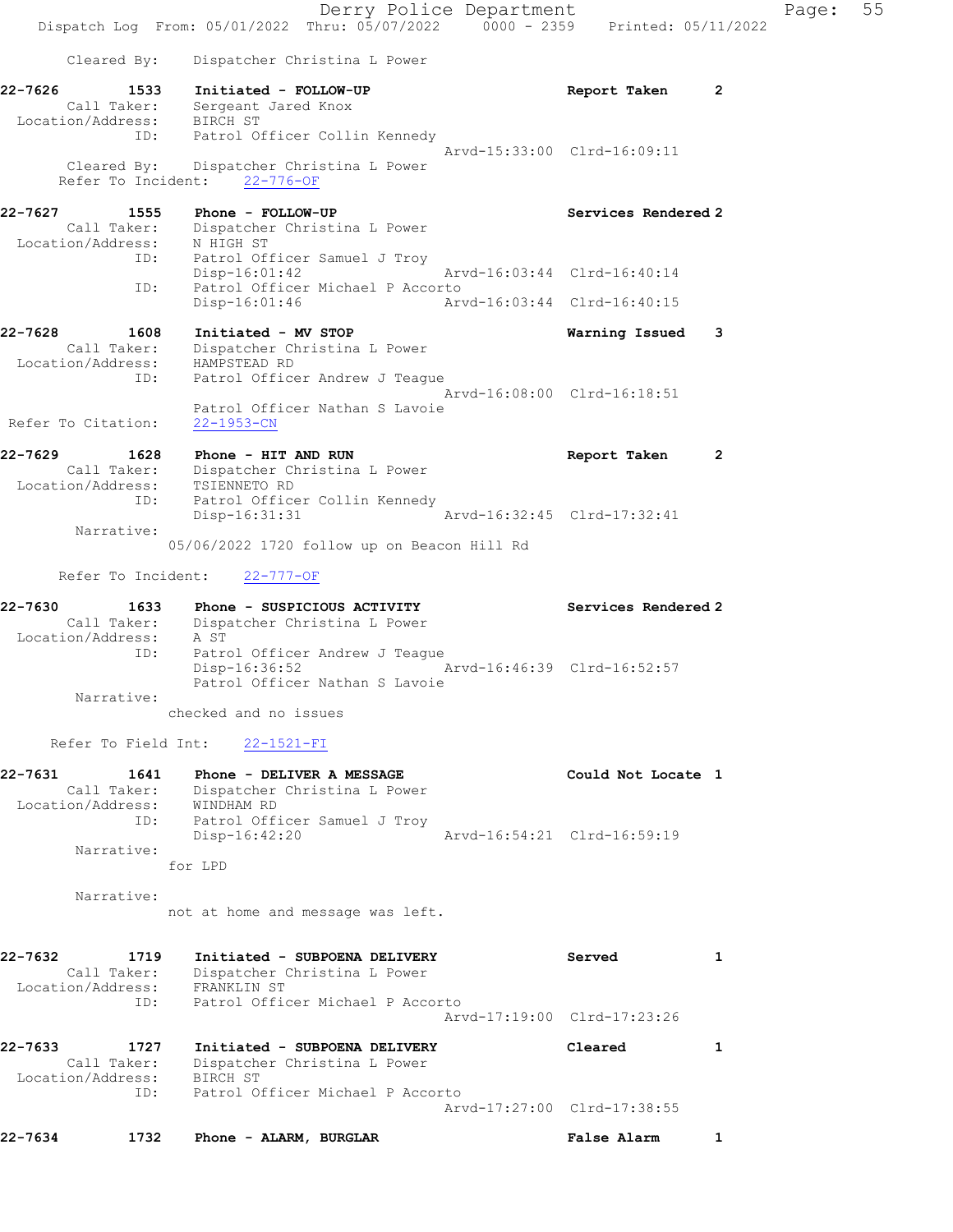|                                         |                                                                                | Derry Police Department |                             |   | Page: | 56 |
|-----------------------------------------|--------------------------------------------------------------------------------|-------------------------|-----------------------------|---|-------|----|
|                                         | Dispatch Log From: 05/01/2022 Thru: 05/07/2022 0000 - 2359 Printed: 05/11/2022 |                         |                             |   |       |    |
| Call Taker:<br>Location/Address:<br>ID: | Sergeant Jared Knox<br>[DY 1223] MAGNOLIA LN<br>Patrol Officer Samuel J Troy   |                         |                             |   |       |    |
|                                         | Disp-17:33:33                                                                  |                         | Arvd-17:35:49 Clrd-17:45:07 |   |       |    |
| Arrived By:                             | Dispatcher Christina L Power                                                   |                         |                             |   |       |    |
| Cleared By:<br>ID:                      | Dispatcher Christina L Power<br>Patrol Officer Collin Kennedy                  |                         |                             |   |       |    |
|                                         | $Disp-17:33:37$                                                                |                         | Arvd-17:36:45 Clrd-17:45:09 |   |       |    |
| Arrived By:                             | Dispatcher Christina L Power                                                   |                         |                             |   |       |    |
| Cleared By:<br>Narrative:               | Dispatcher Christina L Power                                                   |                         |                             |   |       |    |
|                                         | garage door motion.                                                            |                         |                             |   |       |    |
|                                         |                                                                                |                         |                             |   |       |    |
| Narrative:                              | checking an unsecured door                                                     |                         |                             |   |       |    |
| Refer To Field Int:                     | $22 - 1524 - FI$                                                               |                         |                             |   |       |    |
| 22-7635<br>1739                         | Initiated - SUBPOENA DELIVERY                                                  |                         | Not Served                  | 1 |       |    |
| Call Taker:<br>Location/Address:        | Dispatcher Christina L Power<br>OAK ST                                         |                         |                             |   |       |    |
| ID:                                     | Patrol Officer Michael P Accorto                                               |                         |                             |   |       |    |
|                                         |                                                                                |                         | Arvd-17:39:00 Clrd-17:42:28 |   |       |    |
| 22-7636<br>1744                         | Phone - WELFARE CHECK                                                          |                         | Services Rendered 2         |   |       |    |
| Call Taker:                             | Patrol Officer Robert Corwin                                                   |                         |                             |   |       |    |
| Location/Address:                       | N MAIN ST                                                                      |                         |                             |   |       |    |
| ID:                                     | Patrol Officer Andrew J Teague<br>$Disp-17:48:02$                              |                         | Arvd-17:54:08 Clrd-18:15:55 |   |       |    |
|                                         | Patrol Officer Nathan S Lavoie                                                 |                         |                             |   |       |    |
| Arrived By:                             | Dispatcher Christina L Power                                                   |                         |                             |   |       |    |
| Cleared By:<br>ID:                      | Dispatcher Christina L Power<br>Sergeant Jeffrey M Dawe                        |                         |                             |   |       |    |
|                                         | Disp-17:53:19                                                                  |                         | Arvd-17:56:17 Clrd-18:15:52 |   |       |    |
| Dispatched By:                          | Dispatcher Christina L Power                                                   |                         |                             |   |       |    |
| Arrived By:<br>Cleared By:              | Dispatcher Christina L Power<br>Dispatcher Christina L Power                   |                         |                             |   |       |    |
| ID:                                     | Patrol Officer Kevin L Davies                                                  |                         |                             |   |       |    |
|                                         | $Disp-17:54:20$                                                                |                         | Arvd-17:54:21 Clrd-18:15:53 |   |       |    |
| Dispatched By:<br>Arrived By:           | Dispatcher Christina L Power<br>Dispatcher Christina L Power                   |                         |                             |   |       |    |
| Cleared By:                             | Dispatcher Christina L Power                                                   |                         |                             |   |       |    |
| ID:                                     | Patrol Officer Michael P Accorto                                               |                         |                             |   |       |    |
| Dispatched By:                          | Dispatcher Christina L Power                                                   |                         | Arvd-18:01:57 Clrd-18:02:00 |   |       |    |
| Arrived By:                             | Dispatcher Christina L Power                                                   |                         |                             |   |       |    |
| Cleared By:                             | Dispatcher Christina L Power                                                   |                         |                             |   |       |    |
| Narrative:                              | 05/06/2022 1800 LPD on scene                                                   |                         |                             |   |       |    |
|                                         |                                                                                |                         |                             |   |       |    |
| Refer To Field Int:                     | $22 - 1510 - FI$                                                               |                         |                             |   |       |    |
| 22-7637<br>1746<br>Call Taker:          | Initiated - SUBPOENA DELIVERY<br>Dispatcher Christina L Power                  |                         | Served                      | 1 |       |    |
| Location/Address:                       | E BROADWAY                                                                     |                         |                             |   |       |    |
| ID:                                     | Patrol Officer Michael P Accorto                                               |                         |                             |   |       |    |
|                                         |                                                                                |                         | Arvd-17:46:00 Clrd-17:53:22 |   |       |    |
| 22-7638<br>1802                         | Initiated - SUBPOENA DELIVERY                                                  |                         | Served                      | 1 |       |    |
| Call Taker:                             | Dispatcher Christina L Power                                                   |                         |                             |   |       |    |
| Location/Address:<br>ID:                | PARKLAND DR<br>Patrol Officer Michael P Accorto                                |                         |                             |   |       |    |
|                                         |                                                                                |                         | Arvd-18:02:00 Clrd-18:08:51 |   |       |    |
|                                         |                                                                                |                         |                             |   |       |    |
| 22-7639<br>1806<br>Call Taker:          | Initiated - SUBPOENA DELIVERY                                                  |                         | Not Served                  | 1 |       |    |
| Location/Address:                       | Dispatcher Christina L Power<br>BRIAN AVE                                      |                         |                             |   |       |    |
| ID:                                     | Patrol Officer Samuel J Troy                                                   |                         |                             |   |       |    |
|                                         |                                                                                |                         | Arvd-18:06:00 Clrd-18:15:19 |   |       |    |
| 22-7640<br>1814                         | Initiated - SUBPOENA DELIVERY                                                  |                         | Not Served                  | 1 |       |    |
| Call Taker:                             | Dispatcher Christina L Power                                                   |                         |                             |   |       |    |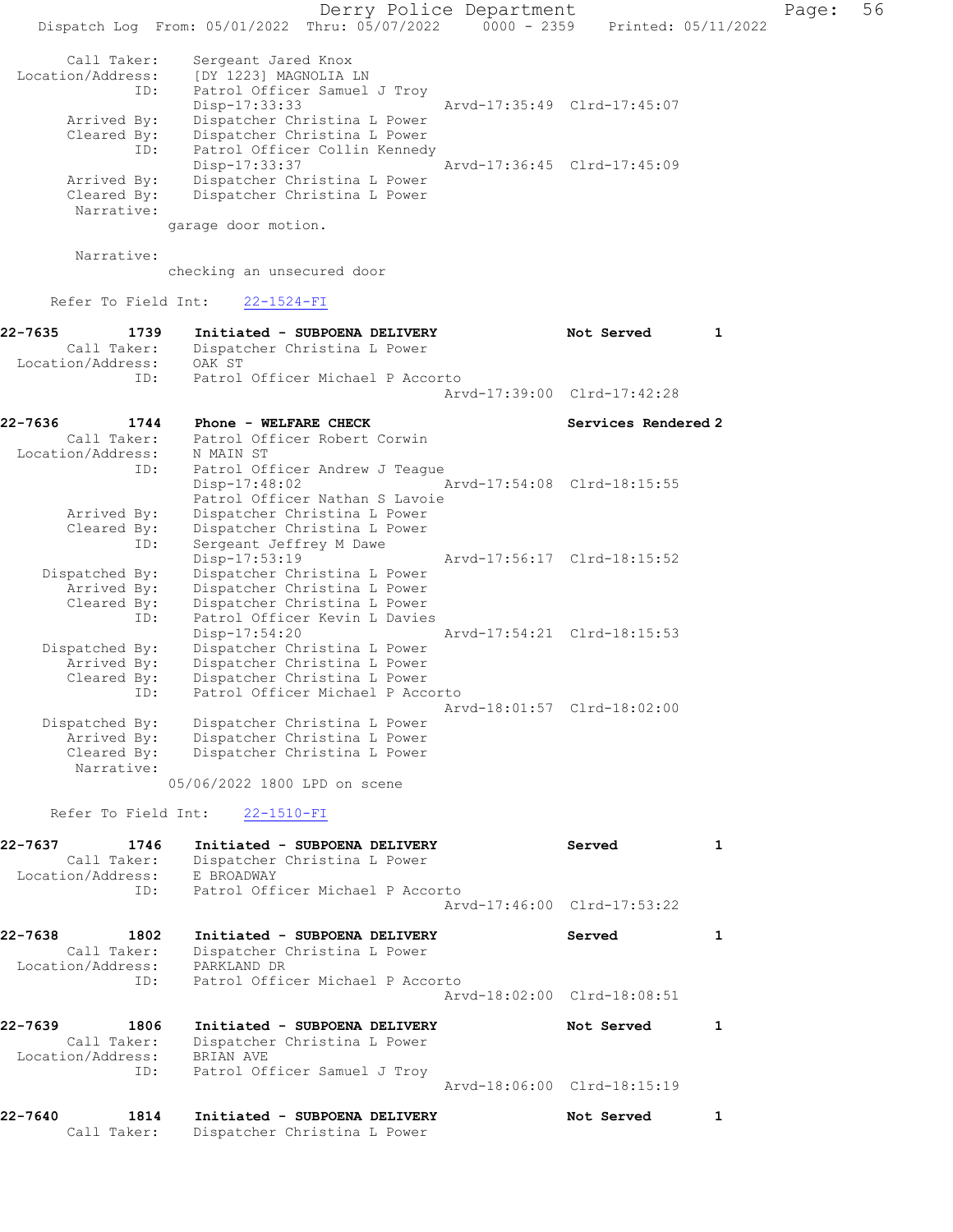|                                             |             | Dispatch Log From: 05/01/2022 Thru: 05/07/2022 0000 - 2359 Printed: 05/11/2022                                                       | Derry Police Department |                                                    |                | Page: | 57 |
|---------------------------------------------|-------------|--------------------------------------------------------------------------------------------------------------------------------------|-------------------------|----------------------------------------------------|----------------|-------|----|
| Location/Address:                           | ID:         | FORDWAY EXT<br>Patrol Officer Michael P Accorto                                                                                      |                         | Arvd-18:14:00 Clrd-18:19:46                        |                |       |    |
| 22-7641                                     | 1815        | Initiated - SUBPOENA DELIVERY<br>Call Taker: Dispatcher Christina L Power                                                            |                         | Not Served                                         | 1              |       |    |
| Location/Address: NORMAN DR                 | ID:         | Patrol Officer Samuel J Troy                                                                                                         |                         | Arvd-18:15:00 Clrd-18:19:54                        |                |       |    |
| 22-7642<br>Call Taker:                      | 1817        | Initiated - MV STOP<br>Dispatcher Christina L Power<br>Location/Address: TSIENNETO RD                                                |                         | Warning Issued                                     | 3              |       |    |
| Refer To Citation:                          | ID:         | Patrol Officer Andrew J Teague<br>Patrol Officer Nathan S Lavoie<br>$22 - 1954 - CN$                                                 |                         | Arvd-18:17:00 Clrd-18:27:35                        |                |       |    |
| 22-7643<br>Location/Address: ROCCO DR       | 1824        | Initiated - PAPER SERVICE<br>Call Taker: Patrol Officer Robert Corwin                                                                |                         | Not Served                                         | 3              |       |    |
| Cleared By:                                 | ID:         | Patrol Officer Michael P Accorto<br>Dispatcher Christina L Power                                                                     |                         | Arvd-18:24:00 Clrd-18:27:52                        |                |       |    |
| $22 - 7644$<br>Location/Address: E BROADWAY | 1841        | Initiated - SERVE RESTRAINING ORDER<br>Call Taker: Dispatcher Christina L Power                                                      |                         | Served                                             | $\overline{2}$ |       |    |
|                                             | ID:         | Patrol Officer Samuel J Troy                                                                                                         |                         | Arvd-18:41:00 Clrd-18:51:22                        |                |       |    |
| 22-7645<br>Location/Address: WRIGHT RD      | 1845<br>ID: | Initiated - SUBPOENA DELIVERY<br>Call Taker: Dispatcher Christina L Power                                                            |                         | Not Served                                         | 1              |       |    |
|                                             |             | Patrol Officer Andrew J Teague<br>Patrol Officer Nathan S Lavoie                                                                     |                         | Arvd-18:45:00 Clrd-18:50:35                        |                |       |    |
| 22-7646                                     | 1855        | Phone - MEDICAL EMERGENCY                                                                                                            |                         | Transported to Hospital                            |                | 1     |    |
| Call Taker:<br>Location/Address:<br>ID:     |             | Dispatcher Christina L Power<br>E DERRY RD<br>Patrol Officer Andrew J Teague<br>Disp-18:56:12                                        |                         | Arvd-18:56:24 Clrd-19:53:16                        |                |       |    |
|                                             | ID:         | Patrol Officer Nathan S Lavoie<br>Patrol Officer Samuel J Troy<br>Disp-18:56:13                                                      |                         | Arvd-18:57:25 Clrd-19:53:14                        |                |       |    |
| Narrative:                                  | ID:         | Sergeant Jeffrey M Dawe<br>Disp-19:01:11                                                                                             |                         | Arvd-19:04:19 Clrd-19:53:12                        |                |       |    |
| Narrative:                                  |             | 05/06/2022 1856 DFD on scene                                                                                                         |                         |                                                    |                |       |    |
|                                             |             | $05/06/2022$ 1915 223 giving a courtesy ride to PMC s/m<br>81021.4                                                                   |                         |                                                    |                |       |    |
| Narrative:                                  |             | 05/06/2022 1922 off at PMC e/m 81024.0                                                                                               |                         |                                                    |                |       |    |
| Refer To Field Int:<br>Refer To Incident:   |             | $22 - 1511 - FI$<br>$22 - 778 - OF$                                                                                                  |                         |                                                    |                |       |    |
| 22-7647<br>Location/Address:                | 1910<br>ID: | Phone - SUSPICIOUS ACTIVITY<br>Call Taker: Dispatcher Christina L Power<br>HOOD RD<br>Patrol Officer Collin Kennedy<br>Disp-19:10:45 |                         | Services Rendered 2<br>Arvd-19:12:06 Clrd-19:17:52 |                |       |    |
| Narrative:                                  |             | unknown contents of bag                                                                                                              |                         |                                                    |                |       |    |
| Narrative:                                  |             | no issues upon checking                                                                                                              |                         |                                                    |                |       |    |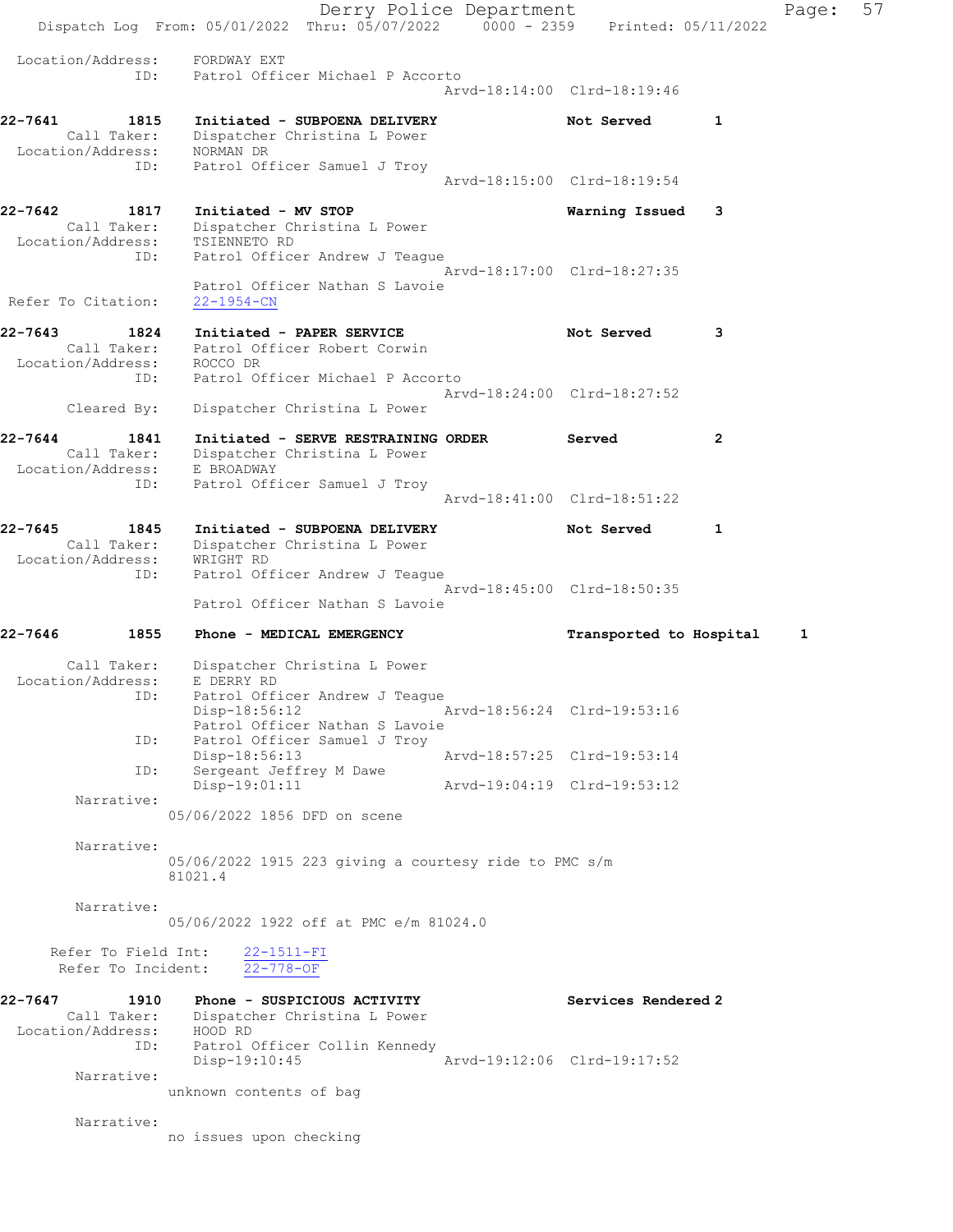Arvd-19:32:00 Clrd-19:36:23

22-7649 1950 Initiated - MV STOP Warning Issued 3 Call Taker: Dispatcher Christina L Power Location/Address: N HIGH ST ID: Patrol Officer Michael P Accorto Arvd-19:50:00 Clrd-19:54:47 Refer To Citation: 22-1955-CN

22-7650 1957 Phone - ERRATIC OPERATION Vehicle checked 2 Call Taker: Dispatcher Christina L Power Location/Address: COLLETTES GROVE RD ID: Patrol Officer Kevin L Davies Disp-20:03:25 Arvd-20:03:25 Clrd-20:09:33 Narrative:

located and no issues.

### 22-7651 2011 Initiated - MV STOP Warning Issued 3 Call Taker: Dispatcher Christina L Power Location/Address: N HIGH ST ID: Patrol Officer Michael P Accorto Arvd-20:11:00 Clrd-20:18:05

Refer To Citation: 22-1956-CN

Location/Address: BIRCH ST

| 22-7652           | 2107        | Phone - HIT AND RUN              | Report Taken                | 2 |
|-------------------|-------------|----------------------------------|-----------------------------|---|
|                   | Call Taker: | Dispatcher Christina L Power     |                             |   |
| Location/Address: |             | KINGSBURY ST                     |                             |   |
|                   | ID:         | Patrol Officer Collin Kennedy    |                             |   |
|                   |             | $Disp-21:08:06$                  | Arvd-21:11:16 Clrd-21:46:57 |   |
|                   | ID:         | Patrol Officer Kevin L Davies    |                             |   |
|                   |             | $Disp-21:08:07$                  | Arvd-21:09:14 Clrd-21:26:11 |   |
|                   | ID:         | Sergeant Jeffrey M Dawe          |                             |   |
|                   |             | Disp-21:08:10                    | Arvd-21:15:16 Clrd-21:46:48 |   |
|                   | ID:         | Patrol Officer Michael P Accorto |                             |   |
|                   |             | $Disp-21:19:33$                  | Arvd-21:19:34 Clrd-21:46:51 |   |
|                   |             | Refer To Incident: 22-779-OF     |                             |   |

#### 22-7653 2206 Phone - SUSPICIOUS ACTIVITY ADVICE GIVEN 2 Call Taker: Patrol Officer Robert Corwin Location/Address: FAIRWAY DR ID: Patrol Officer Collin Kennedy Disp-22:07:01 Arvd-22:12:55 Clrd-22:25:36 Arrived By: Dispatcher Christina L Power Cleared By: Dispatcher Christina L Power ID: Patrol Officer Michael P Accorto Disp-22:07:03 Arvd-22:12:54 Clrd-22:25:38 Arrived By: Dispatcher Christina L Power Cleared By: Dispatcher Christina L Power Narrative:

man on balcony

Narrative:

determined to be juveniles. counselled

| 22-7654           | 2225        | Phone - ERRATIC OPERATION    |                                | Gone on Arrival 2           |  |
|-------------------|-------------|------------------------------|--------------------------------|-----------------------------|--|
|                   | Call Taker: | Patrol Officer Robert Corwin |                                |                             |  |
| Location/Address: |             | SCOBIE POND RD               |                                |                             |  |
|                   | ID:         |                              | Patrol Officer Andrew J Teague |                             |  |
|                   |             | Disp-22:27:24                |                                | Arvd-22:32:17 Clrd-22:43:15 |  |
|                   |             |                              | Patrol Officer Nathan S Lavoie |                             |  |
| Arrived By:       |             | Dispatcher Christina L Power |                                |                             |  |
| Cleared By:       |             | Dispatcher Christina L Power |                                |                             |  |
|                   | Narrative:  |                              |                                |                             |  |
|                   |             | NH 505 1688                  |                                |                             |  |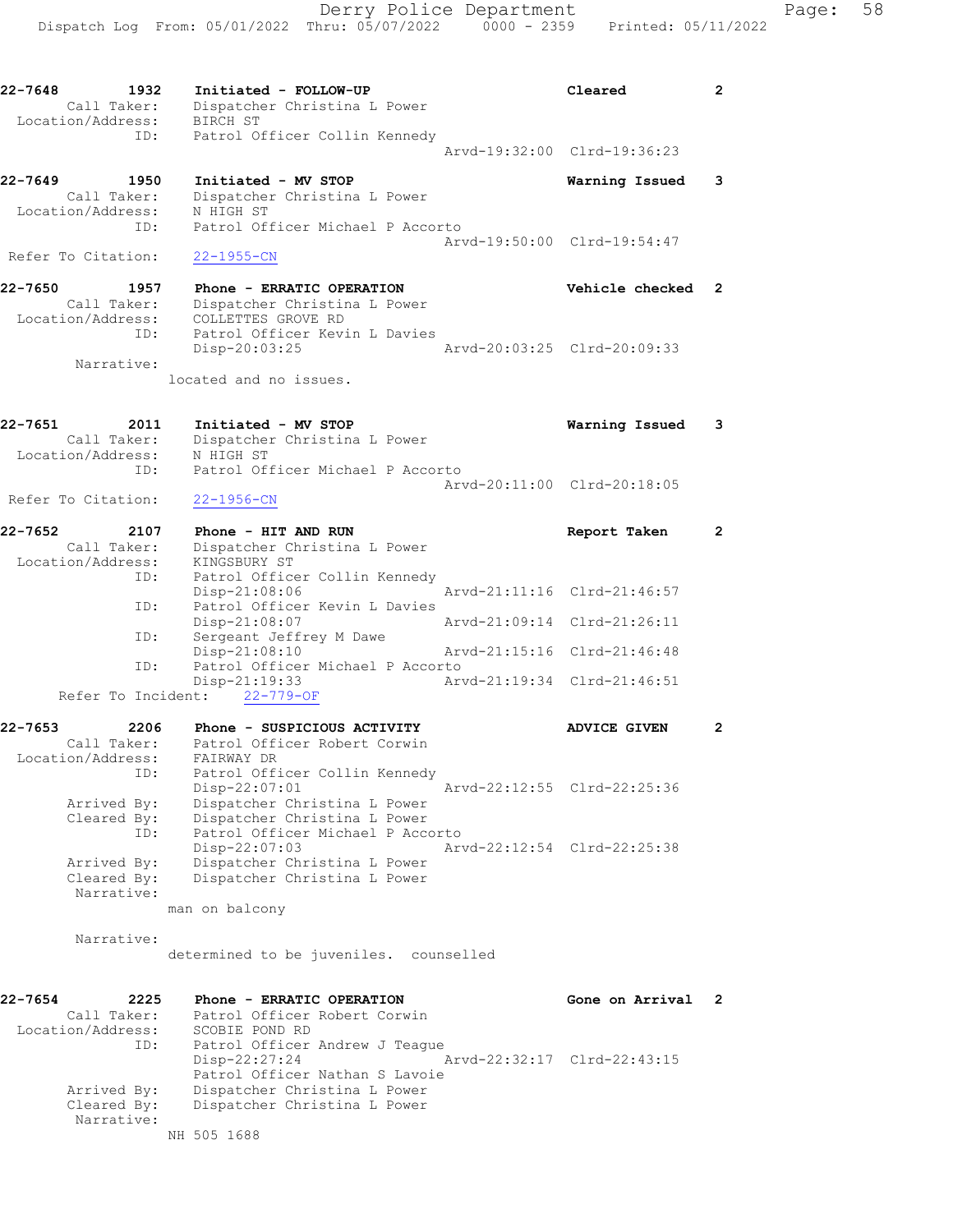| 22-7655<br>Call Taker:<br>Location/Address: | 2311        | Phone - WELFARE CHECK<br>Patrol Officer Robert Corwin<br>FAIRWAY DR                                                 | Services Rendered 2                      |
|---------------------------------------------|-------------|---------------------------------------------------------------------------------------------------------------------|------------------------------------------|
| Dispatched By:<br>Arrived By:               | ID:         | Patrol Officer Melissa M Houde<br>Disp-23:13:15<br>Dispatcher Christine D Carlson<br>Dispatcher Christine D Carlson | Arvd-23:18:05 Clrd-23:30:06              |
| Cleared By:<br>Narrative:                   |             | Dispatcher Christine D Carlson                                                                                      |                                          |
|                                             |             | 05/06/2022 2330 No issues found - Manchester PD notified                                                            |                                          |
| Refer To Field Int:                         |             | $22 - 1512 - FI$                                                                                                    |                                          |
| Refer To Field Int:                         |             | 22-1530-FI                                                                                                          |                                          |
| 22-7656                                     | 2313        | Initiated - MV CHECK                                                                                                | Vehicle checked<br>1                     |
| Call Taker:<br>Location/Address:            |             | Dispatcher Christine D Carlson<br>ROLLINS ST                                                                        |                                          |
|                                             | ID:         | Sergeant Patrick H Dawson                                                                                           |                                          |
|                                             |             |                                                                                                                     | Arvd-23:13:00 Clrd-23:14:44              |
| 22-7657<br>Call Taker:<br>Location/Address: | 2322<br>ID: | Initiated - DISPERSE A GROUP<br>Dispatcher Christine D Carlson<br>HUMPHREY RD<br>Sergeant Patrick H Dawson          | SENT ON THEIR WAY 2                      |
|                                             |             |                                                                                                                     | Arvd-23:22:00 Clrd-23:31:04              |
|                                             | ID:         | Patrol Officer Charles L Doherty<br>Disp-23:26:56                                                                   | Arvd-23:26:58 Clrd-23:29:56              |
| Refer To Field Int:                         |             | $22 - 1517 - FI$                                                                                                    |                                          |
| 22-7658                                     | 2328        | 911 - MV ACCIDENT                                                                                                   | Arrest(s) Made<br>1                      |
| Call Taker:<br>Location/Address:            |             | Patrol Officer Robert Corwin<br>NORTON ST                                                                           |                                          |
|                                             | ID:         | Patrol Officer Casey J Noyes                                                                                        |                                          |
| Arrived By:                                 |             | $Disp-23:29:23$<br>Dispatcher Christine D Carlson                                                                   | Arvd-23:31:28 Clrd-05/07/2022 @ 00:05:19 |
| Cleared By:                                 |             | Dispatcher Christine D Carlson                                                                                      |                                          |
|                                             | ID:         | Patrol Officer Charles L Doherty<br>Disp-23:29:59                                                                   | Arvd-23:32:38 Clrd-05/07/2022 @ 02:58:58 |
| Dispatched By:                              |             | Dispatcher Christine D Carlson                                                                                      |                                          |
| Arrived By:<br>Cleared By:                  |             | Dispatcher Christine D Carlson<br>Dispatcher Christine D Carlson                                                    |                                          |
|                                             | ID:         | Patrol Officer Collin Kennedy                                                                                       |                                          |
| Dispatched By:                              |             | $Disp-23:33:51$<br>Dispatcher Christine D Carlson                                                                   | Arvd-23:36:23 Clrd-05/07/2022 @ 00:05:24 |
| Arrived By:                                 |             | Dispatcher Christine D Carlson                                                                                      |                                          |
| Cleared By:                                 |             | Dispatcher Christine D Carlson                                                                                      |                                          |
|                                             | ID:         | Patrol Officer Melissa M Houde<br>Disp-23:33:52                                                                     | Arvd-23:36:22 Clrd-05/07/2022 @ 00:40:36 |
| Dispatched By:                              |             | Dispatcher Christine D Carlson                                                                                      |                                          |
| Arrived By:                                 |             | Dispatcher Christine D Carlson                                                                                      |                                          |
| Cleared By:                                 | ID:         | Dispatcher Christine D Carlson<br>Sergeant Patrick H Dawson                                                         |                                          |
|                                             |             | Disp-23:34:06                                                                                                       | Arvd-23:34:54 Clrd-05/07/2022 @ 00:55:24 |
| Dispatched By:                              |             | Dispatcher Christine D Carlson                                                                                      |                                          |
| Arrived By:                                 |             | Dispatcher Christine D Carlson                                                                                      |                                          |
| Cleared By:                                 | ID:         | Dispatcher Christine D Carlson<br>Patrol Officer Casey J Noyes                                                      |                                          |
|                                             |             | Disp-00:07:12                                                                                                       | Arvd-00:07:13 Clrd-05/07/2022 @ 02:05:36 |
| Dispatched By:                              |             | Dispatcher Christine D Carlson                                                                                      |                                          |
| Arrived By:<br>Cleared By:                  |             | Dispatcher Christine D Carlson<br>Dispatcher Christine D Carlson                                                    |                                          |
|                                             | ID:         | Patrol Officer Collin Kennedy                                                                                       |                                          |
|                                             |             | Disp-00:07:39                                                                                                       | Arvd-00:07:41 Clrd-05/07/2022 @ 02:05:35 |
| Dispatched By:                              |             | Dispatcher Christine D Carlson                                                                                      |                                          |
| Arrived By:<br>Cleared By:                  |             | Dispatcher Christine D Carlson<br>Dispatcher Christine D Carlson                                                    |                                          |
|                                             | ID:         | Sergeant Patrick H Dawson                                                                                           |                                          |
| Dispatched By:                              |             | Disp-02:04:38<br>Dispatcher Christine D Carlson                                                                     | Arvd-02:04:39 Clrd-05/07/2022 @ 02:05:38 |
| Arrived By:                                 |             | Dispatcher Christine D Carlson                                                                                      |                                          |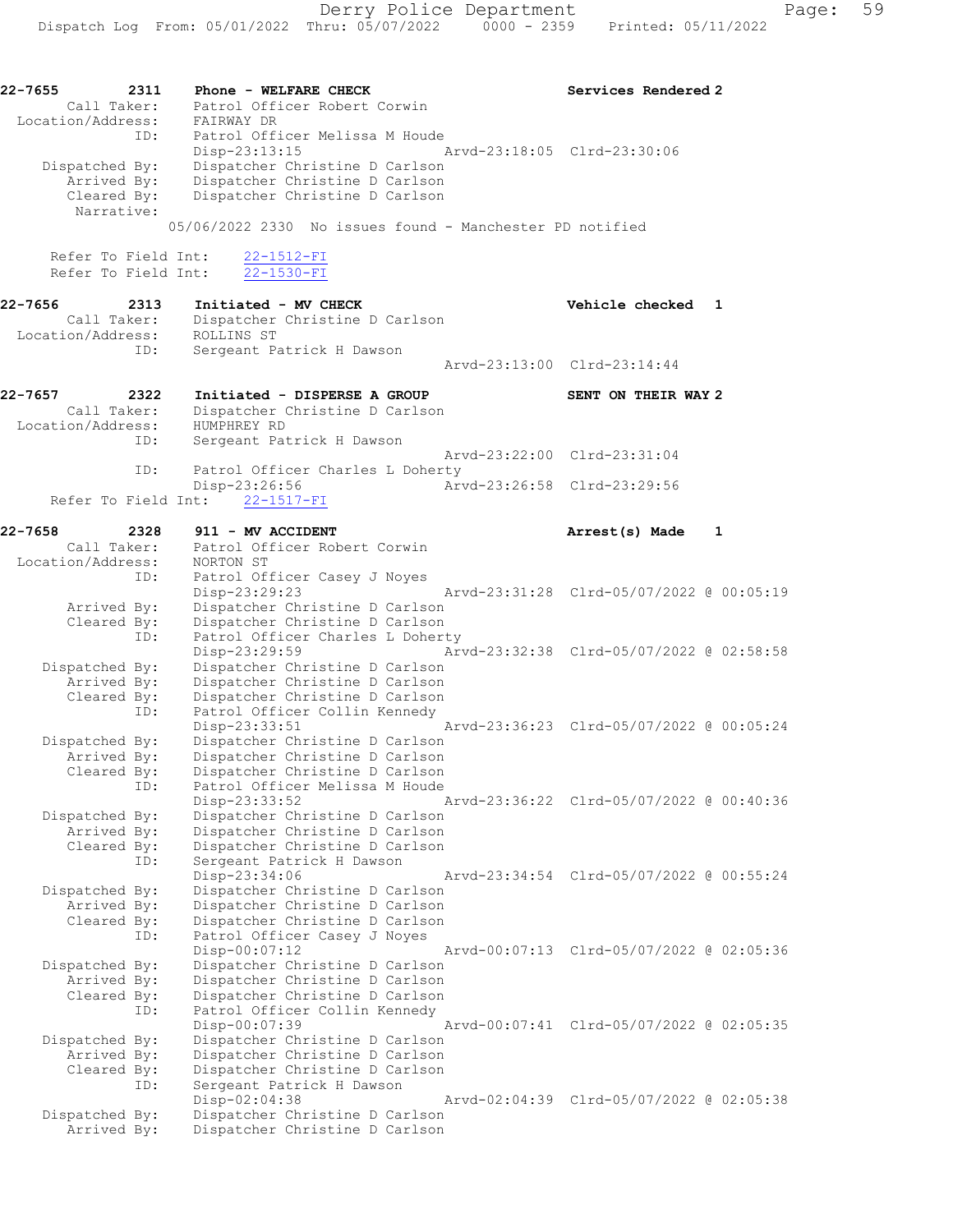Derry Police Department Page: 60 Dispatch Log From: 05/01/2022 Thru: 05/07/2022 Cleared By: Dispatcher Christine D Carlson Narrative: 05/06/2022 2334 Off on Norton Narrative: 05/06/2022 2335 118 advising one detained Narrative: 05/06/2022 2336 S7 advising one in custody Narrative: 05/06/2022 2338 DFD requested - responding Narrative: 05/06/2022 2345 DFD on scene Narrative: 05/06/2022 2348 Spacetown called for tow - enroute Narrative: 05/06/2022 2355 2 being transported to PMC by DFD, one unit riding w/ ambulance, 2 units following Narrative: 05/06/2022 2359 Male subject being transported at this time by DFD Narrative: 05/07/2022 0007 Spacetown on scene Narrative: 05/07/2022 0007 Female being transported by DFD at this time Narrative: 05/07/2022 0009 Subject information (Arrest #401-AR) DWI, Felony Poss. C/D w/ intent to sell x8, Resisting, Conduct After and Operating w/out valid m/c license: Craig Golden 19 Arlington St, 3E Manchester NH DOB: 7/13/91 Narrative: 05/07/2022 0018 Subject information (Arrest #402-AR) (Resisting): Kelsi Medairos 114 I Capitol Hill Dr Londonderry NH DOB: 9/16/94 Narrative: 05/07/2022 0028 Spacetown has vehicle Narrative: 05/07/2022 0048 118 clear PMC, enroute to HQ for search warrant Narrative: 05/07/2022 0058 118 enroute to PMC Narrative: 05/07/2022 0101 118 off at PMC Narrative: 05/07/2022 0124 Female released to PMC staff w/ a summons and court date of 6/23/22 Narrative: 05/07/2022 0156 Subject refused ALS at this time Narrative: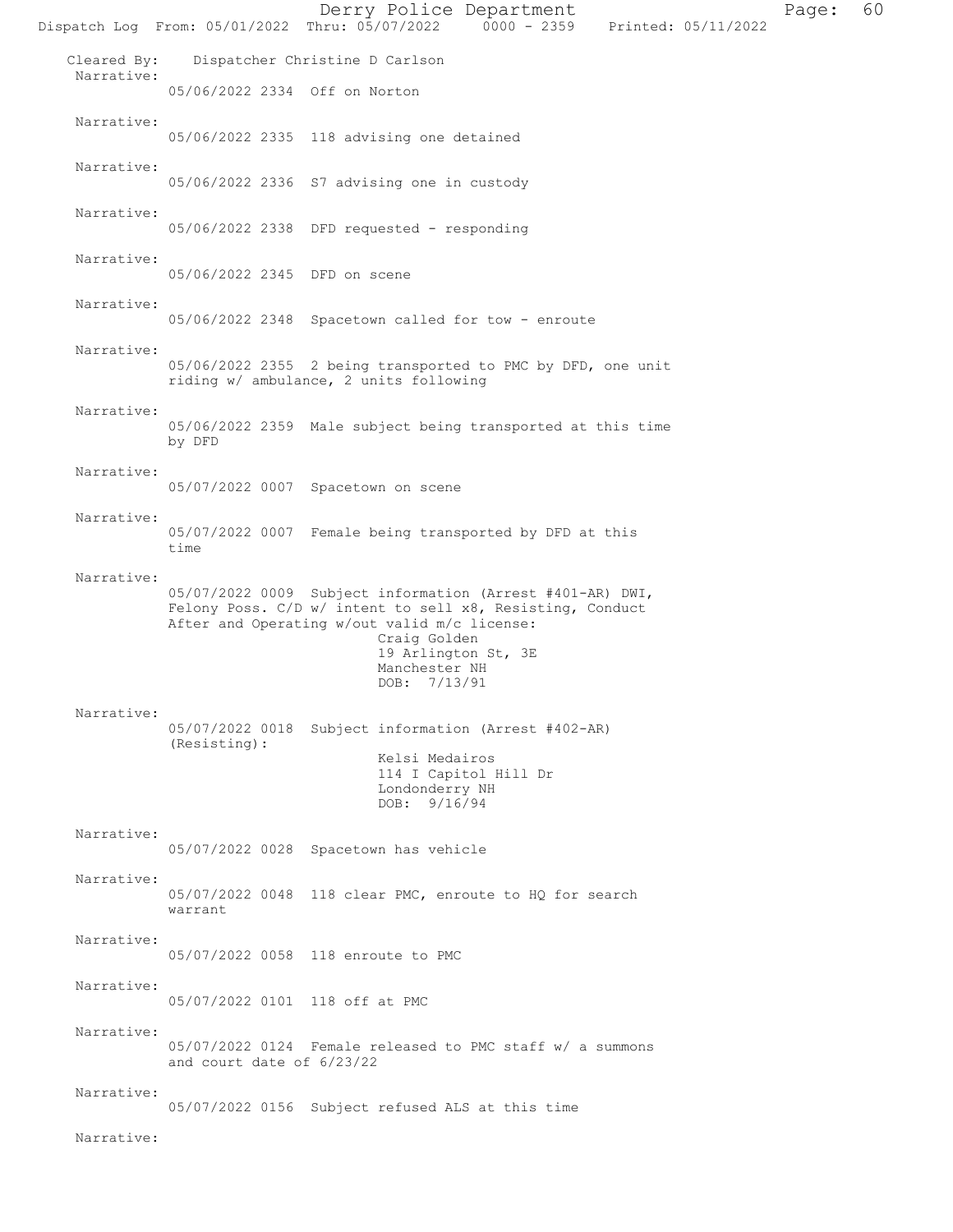|         |                                                                                |                                                                          | Derry Police Department                                                                                                | Dispatch Log From: 05/01/2022 Thru: 05/07/2022   0000 - 2359   Printed: 05/11/2022 | Page: | 61 |
|---------|--------------------------------------------------------------------------------|--------------------------------------------------------------------------|------------------------------------------------------------------------------------------------------------------------|------------------------------------------------------------------------------------|-------|----|
|         |                                                                                |                                                                          | 05/07/2022 0203 B/C called at this time                                                                                |                                                                                    |       |    |
|         | Narrative:                                                                     |                                                                          |                                                                                                                        |                                                                                    |       |    |
|         |                                                                                | 05/07/2022 0229 B/C off at PMC                                           |                                                                                                                        |                                                                                    |       |    |
|         | Narrative:                                                                     |                                                                          |                                                                                                                        |                                                                                    |       |    |
|         |                                                                                |                                                                          | 05/07/2022 0256 Male subject bailed by b/c Mencis at this<br>time w/ \$5,000 PR and TBD court date                     |                                                                                    |       |    |
|         | Refer To Accident:<br>Refer To Arrest:<br>Refer To Arrest:<br>Refer To Arrest: | $22 - 227 - AC$<br>$22 - 401 - AR$<br>$22 - 402 - AR$<br>$22 - 404 - AR$ |                                                                                                                        |                                                                                    |       |    |
|         |                                                                                | For Date: $05/07/2022 -$ Saturday                                        |                                                                                                                        |                                                                                    |       |    |
| 22-7659 | 0004<br>Call Taker:<br>Location/Address:                                       | HIGHLAND AVE                                                             | Radio - DOMESTIC DISTURBANCE<br>Dispatcher Christine D Carlson                                                         | Verbal in Nature 1                                                                 |       |    |
|         | ID:                                                                            | Disp-00:05:22                                                            | Patrol Officer Casey J Noyes                                                                                           | Arvd-00:05:56 Clrd-00:07:06                                                        |       |    |
|         | ID:                                                                            | Disp-00:05:27                                                            | Patrol Officer Collin Kennedy                                                                                          | Arvd-00:05:57 Clrd-00:07:04                                                        |       |    |
| 22-7660 | 0020                                                                           | Initiated - WELFARE CHECK                                                |                                                                                                                        | Transported to Hospital                                                            | 2     |    |
|         | Call Taker:                                                                    |                                                                          | Dispatcher Christine D Carlson                                                                                         |                                                                                    |       |    |
|         | Location/Address:<br>ID:                                                       | MUNICIPAL DR                                                             | Patrol Officer Robert Corwin                                                                                           |                                                                                    |       |    |
|         | Narrative:                                                                     |                                                                          |                                                                                                                        | Arvd-00:20:00 Clrd-01:44:06                                                        |       |    |
|         |                                                                                | front lot                                                                | 05/07/2022 0028 607 has one in custody at this time in the                                                             |                                                                                    |       |    |
|         | Narrative:                                                                     |                                                                          | 05/07/2022 0035 Subject placed in cell 5                                                                               |                                                                                    |       |    |
|         | Narrative:                                                                     |                                                                          | $05/07/2022$ 0044 Subject information (p/c):<br>Sarah Vaskelionis<br>22 Woodridge Rd<br>Merrimack NH<br>DOB: $4/21/82$ |                                                                                    |       |    |
|         | Narrative:                                                                     |                                                                          | 05/07/2022 0046 Called DFD to respond to HQ                                                                            |                                                                                    |       |    |
|         | Narrative:                                                                     | 05/07/2022 0051 DFD off at HQ                                            |                                                                                                                        |                                                                                    |       |    |
|         | Narrative:                                                                     |                                                                          | 05/07/2022 0056 DFD transporting subject to PMC                                                                        |                                                                                    |       |    |
|         | Narrative:                                                                     |                                                                          | 05/07/2022 0058 607 following DFD                                                                                      |                                                                                    |       |    |
|         | Narrative:                                                                     | 05/07/2022 0103 607 off at PMC                                           |                                                                                                                        |                                                                                    |       |    |
|         | Narrative:                                                                     |                                                                          | 05/07/2022 0145 Released to custody of PMC                                                                             |                                                                                    |       |    |
|         |                                                                                | Refer To P/C: 22-403-AR                                                  |                                                                                                                        |                                                                                    |       |    |
| 22-7661 | 0216<br>Call Taker:<br>Location/Address:<br>ID:                                | PARKLAND DR<br>Sergeant Patrick H Dawson<br>Disp-02:19:16                | Radio - ASSIST OTHER AGENCY<br>Dispatcher Christine D Carlson                                                          | Services Rendered 3<br>Arvd-02:19:18 Clrd-03:12:43                                 |       |    |
|         | Narrative:                                                                     |                                                                          |                                                                                                                        |                                                                                    |       |    |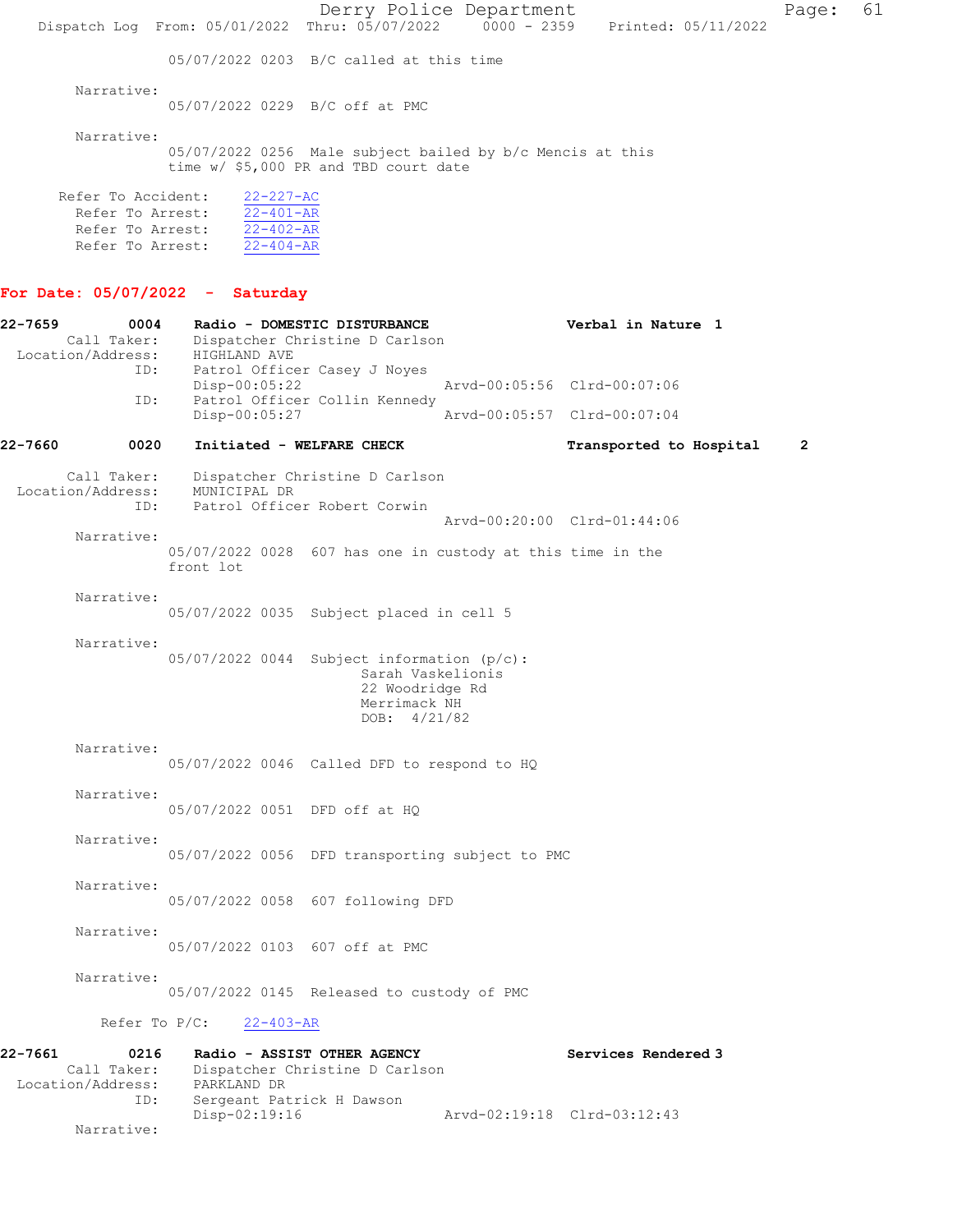Derry Police Department Page: 62 Dispatch Log From: 05/01/2022 Thru: 05/07/2022 0000 - 2359 Printed: 05/11/2022 05/07/2022 0216 Subject that was released to them acting up Narrative: 05/07/2022 0312 Subject released to a sober party on scene at this time 22-7662 0333 Initiated - MV CHECK SENT ON THEIR WAY 1 Call Taker: Dispatcher Christine D Carlson Location/Address: CRYSTAL AVE ID: Patrol Officer Charles L Doherty Arvd-03:33:00 Clrd-03:39:30 ID: Patrol Officer Casey J Noyes<br>Disp-03:33:50 Disp-03:33:50 Arvd-03:33:51 Clrd-03:39:28 22-7663 0416 Phone - ASSIST OTHER AGENCY Services Rendered 3 Call Taker: Dispatcher Christine D Carlson Location/Address: ASHLEIGH DR ID: Patrol Officer Melissa M Houde<br>Disp-04:17:23 A Arvd-04:20:31 Clrd-05:25:14 ID: Patrol Officer Casey J Noyes Disp-04:17:24 Arvd-04:20:32 Clrd-05:05:51 ID: Patrol Officer Collin Kennedy Disp-05:24:05 Arvd-05:24:06 Clrd-05:25:12 Narrative: 05/07/2022 0423 Crisis team requested - notified Refer To Field Int: 22-1518-FI Refer To Field Int: 22-1529-FI 22-7664 0443 Phone - DRUG OVERDOSE Report Taken 2 Call Taker: Dispatcher Christine D Carlson Location/Address: ASHLEIGH DR ID: Patrol Officer Collin Kennedy<br>Disp-04:44:17 Mrvd-04:47:16 Clrd-05:23:59 Disp-04:44:17 Arvd-04:47:16 Clrd-05:23:59 ID: Patrol Officer Casey J Noyes Disp-05:05:55 Arvd-05:05:56 Clrd-05:23:57 Narrative: 05/07/2022 0444 DFD requested - notified Narrative: 05/07/2022 0451 DFD on scene Narrative: 05/07/2022 0506 DFD transporting subject to PMC Narrative: 05/07/2022 0510 327 off at PMC Refer To Incident: 22-782-OF 22-7665 0611 Initiated - FOLLOW-UP Services Rendered 2 Call Taker: Dispatcher Christine D Carlson Location/Address: SOUTH AVE ID: Patrol Officer Casey J Noyes Arvd-06:11:00 Clrd-06:18:26 22-7666 0752 Radio - PROPERTY CHECK Cleared 2 Call Taker: Patrol Officer Michael P Accorto Location/Address: FORDWAY ST ID: Patrol Officer Nicholas M Granville Disp-07:54:48 Arvd-07:54:50 Clrd-07:56:46 22-7667 0754 Phone - WELFARE CHECK SENT ON THEIR WAY 2 Call Taker: Patrol Officer Michael P Accorto Location/Address: [DY 2468] MANCHESTER RD ID: Sergeant Seth Plumer Disp-07:55:58 Arvd-07:56:00 Clrd-08:03:59 ID: Patrol Officer Tyler S Daniel Disp-07:56:03 Arvd-07:58:37 Clrd-08:03:55 ID: Patrol Officer Charles L Doherty<br>Disp-07:56:06 Arv Disp-07:56:06 Arvd-08:00:11 Clrd-08:03:57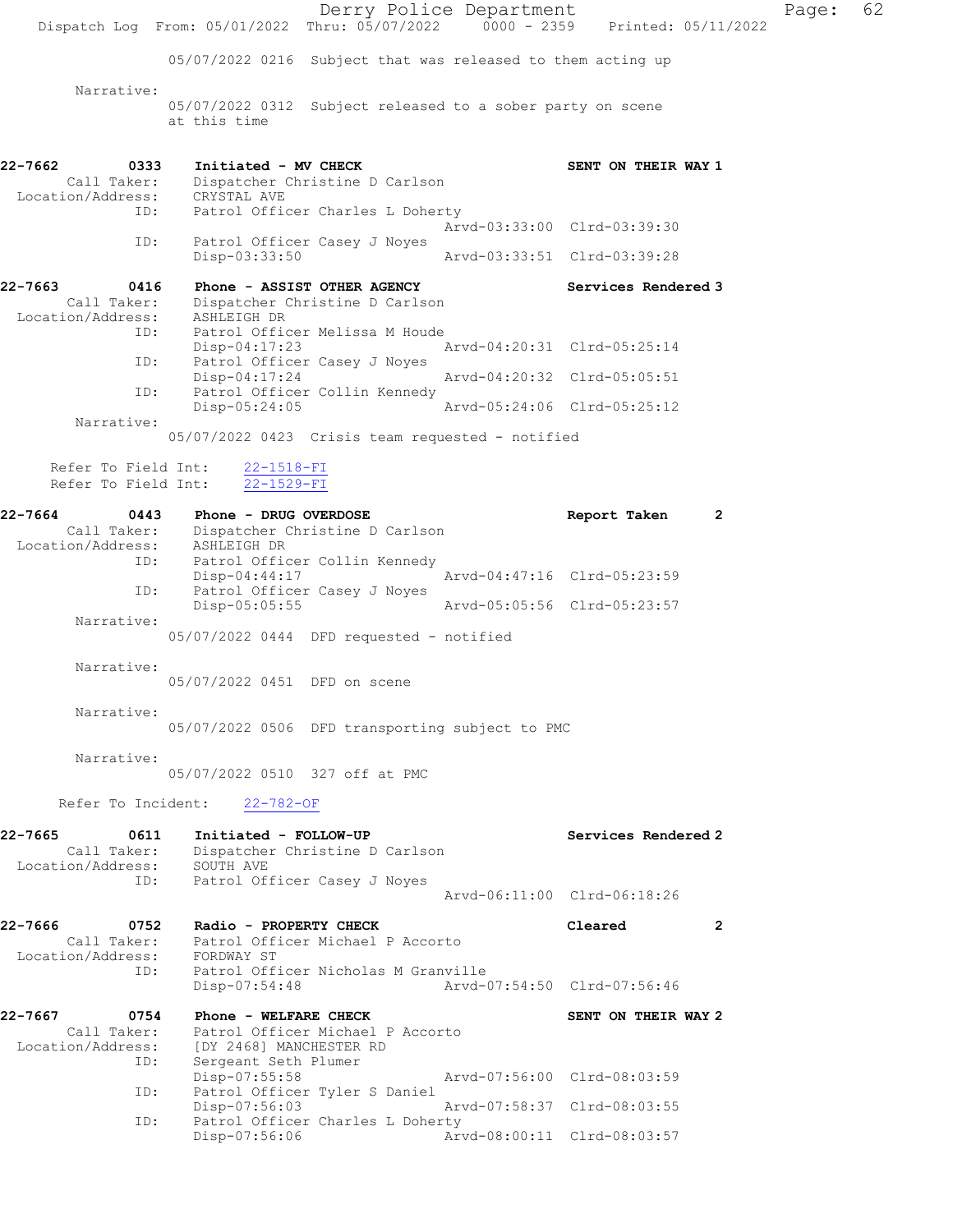Narrative:

Checking on a female

| 22-7668<br>0843 | Phone - UNWANTED SUBJECT                                          | SENT ON THEIR WAY 2         |   |
|-----------------|-------------------------------------------------------------------|-----------------------------|---|
| Call Taker:     | Patrol Officer Michael P Accorto                                  |                             |   |
|                 | Location/Address: [DY 2468] MANCHESTER RD                         |                             |   |
| ID:             | Patrol Officer Tyler S Daniel                                     |                             |   |
|                 | Disp-08:44:16                                                     | Arvd-08:45:39 Clrd-09:07:25 |   |
| ID:             | Patrol Officer Ryan M Panaro                                      |                             |   |
|                 | $Disp-08:44:21$                                                   | Arvd-08:46:21 Clrd-09:07:29 |   |
| ID:             | Sergeant Seth Plumer                                              |                             |   |
|                 | Disp-08:46:23                                                     | Arvd-08:46:25 Clrd-09:07:31 |   |
| Narrative:      |                                                                   |                             |   |
|                 | Same female from previous call is giving customers a hard<br>time |                             |   |
| Narrative:      |                                                                   |                             |   |
|                 | female was removed from the property                              |                             |   |
|                 | Refer To Field Int: 22-1533-FI                                    |                             |   |
| 22-7669<br>0908 | Walk-In - IDENTITY THEFT                                          | Report Taken                | 2 |

| Call Taker:<br>Location/Address:<br>ID: | Patrol Officer Michael P Accorto<br>GERMANTOWN RD<br>Patrol Officer Ryan M Panaro<br>Disp-09:09:20 | Arvd-09:09:24 Clrd-09:21:16 |  |
|-----------------------------------------|----------------------------------------------------------------------------------------------------|-----------------------------|--|
|                                         | Refer To Incident: 22-783-OF                                                                       |                             |  |
|                                         |                                                                                                    |                             |  |
| 22-7670<br>0922                         | Radio - TRANSPORT                                                                                  | <b>TRANSPORTED</b>          |  |
| Call Taker:                             | Patrol Officer Michael P Accorto                                                                   |                             |  |
| Location/Address:<br>ID:                | [DY 2468] MANCHESTER RD<br>Patrol Officer Tyler S Daniel                                           |                             |  |

 ID: Sergeant Seth Plumer Disp-09:22:39 Arvd-09:26:10 Clrd-09:33:39 Narrative: 121 transporting 1 adult female to Exit 5 Park and Ride in LDY s/m 58977.7

Narrative:

e/m 58981.1

Refer To Field Int: 22-1534-FI

| 22-7671<br>1006   | Phone - ANIMAL COMPLAINT         | Matter Mediated 1           |  |
|-------------------|----------------------------------|-----------------------------|--|
| Call Taker:       | Patrol Officer Michael P Accorto |                             |  |
| Location/Address: | HAMPSHIRE DR                     |                             |  |
| ID:               | Patrol Officer Ryan M Panaro     |                             |  |
|                   | Disp-10:07:34                    | Arvd-10:22:09 Clrd-10:28:14 |  |
| Narrative:        |                                  |                             |  |
|                   | Loose Pitbull                    |                             |  |

# 22-7672 1038 Phone - ASSIST CITIZEN Assistance Rendered 3

| Call Taker:       | Patrol Officer Michael P Accorto    |                             |  |
|-------------------|-------------------------------------|-----------------------------|--|
| Location/Address: | KENDALL POND RD                     |                             |  |
| TD:               | Patrol Officer Nicholas M Granville |                             |  |
|                   | Disp-10:40:08                       | Arvd-10:47:41 Clrd-10:47:44 |  |
| Narrative:        |                                     |                             |  |
|                   |                                     |                             |  |

Crosswalk lights reportedly not working

Narrative:

Lights working properly

```
22-7673 1043 Phone - THEFT Report Taken 2 
 Call Taker: Patrol Officer Michael P Accorto
 Location/Address: ISLAND POND RD
```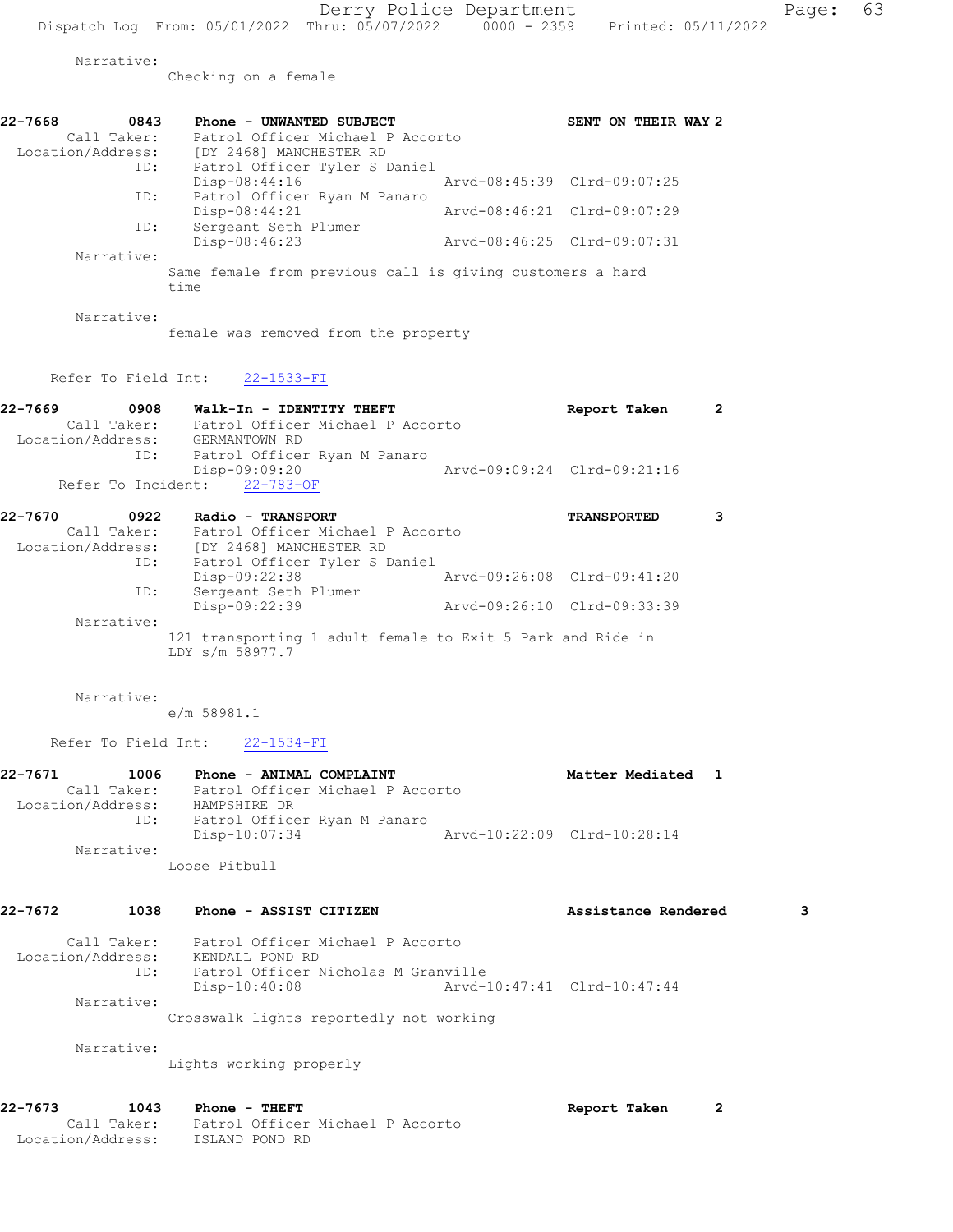Derry Police Department Fage: 64 Dispatch Log From: 05/01/2022 Thru: 05/07/2022 0000 - 2359 Printed: 05/11/2022 ID: Patrol Officer Ryan M Panaro Disp-10:47:39 Arvd-10:55:43 Clrd-11:29:47 ID: Sergeant Seth Plumer Disp-11:07:45 Arvd-11:07:47 Clrd-11:28:47 Narrative: items taken from home Refer To Incident: 22-784-OF 22-7674 1114 Phone - ROAD RAGE Gone on Arrival 1 Call Taker: Patrol Officer Michael P Accorto Location/Address: [DY 2258] E BROADWAY ID: Patrol Officer Tyler S Daniel<br>Disp-11:15:22 Arvd-11:21:22 Clrd-11:25:28 ID: Patrol Officer Charles L Doherty<br>Disp-11:15:26 Arvd-11:17:34 Clrd-11:48:31 Disp-11:15:26 Narrative: Criminal threat during a road rage incident Refer To Field Int: 22-1519-FI 22-7675 1131 Phone - FOLLOW-UP Cleared 2 Call Taker: Patrol Officer Michael P Accorto Location/Address: ISLAND POND RD ID: Patrol Officer Ryan M Panaro Disp-11:32:10 Arvd-11:44:17 Clrd-11:56:57 22-7676 1154 Phone - ALARM, BURGLAR False Alarm 1 Call Taker: Patrol Officer Michael P Accorto Location/Address: [DY 2255] TSIENNETO RD ID: Patrol Officer Charles L Doherty Disp-11:55:10 Arvd-12:01:19 Clrd-12:04:02 Arrived By: Sergeant Jeffrey M Dawe ID: Patrol Officer Nicholas M Granville<br>Disp-11:55:18 Arvd-1 Arvd-12:01:11 Clrd-12:04:00 Arrived By: Sergeant Jeffrey M Dawe Refer To Field Int: 22-1531-FI 22-7677 1237 Phone - ALARM, BURGLAR 1 1237 False Alarm 1 Call Taker: Patrol Officer Michael P Accorto Location/Address: DUBEAU DR ID: Patrol Officer Nicholas M Granville Disp-12:38:15 Arvd-12:50:13 Clrd-13:02:42 ID: Patrol Officer Tyler S Daniel Disp-12:38:17 Arvd-12:50:35 Clrd-13:02:29 Narrative: Front Entry Motion Refer To Field Int: 22-1532-FI 22-7678 1258 Phone - MV ACCIDENT Report Taken 1 Call Taker: Patrol Officer Michael P Accorto Location/Address: N SHORE (BL) RD + CHESTER RD ID: Patrol Officer Charles L Doherty<br>Disp-13:02:34 Arv Disp-13:02:34 Arvd-13:02:37 Clrd-13:15:53<br>ID: Patrol Officer Nicholas M Granville Patrol Officer Nicholas M Granville<br>Disp-13:02:55 Arvd-1 Disp-13:02:55 Arvd-13:04:32 Clrd-13:12:01 ID: Patrol Officer Tyler S Daniel Disp-13:02:57 <br>
D: Sergeant Seth Plumer <br>
Arvd-13:04:36 Clrd-13:25:15 Disp IS.SZ.S.<br>Sergeant Seth Plumer<br>Disp-13:05:42 Disp-13:05:42 <br>22-1958-CN<br>22-1958-CN Refer To Citation: Narrative: Whelton vs. Waterbury reportable Refer To Accident: 22-228-AC 22-7679 1313 Phone - ANIMAL COMPLAINT COMENTRY Cone on Arrival 1 Call Taker: Patrol Officer Michael P Accorto Location/Address: CHESTER RD ID: Patrol Officer Nicholas M Granville Disp-13:14:00 Arvd-13:18:06 Clrd-13:23:10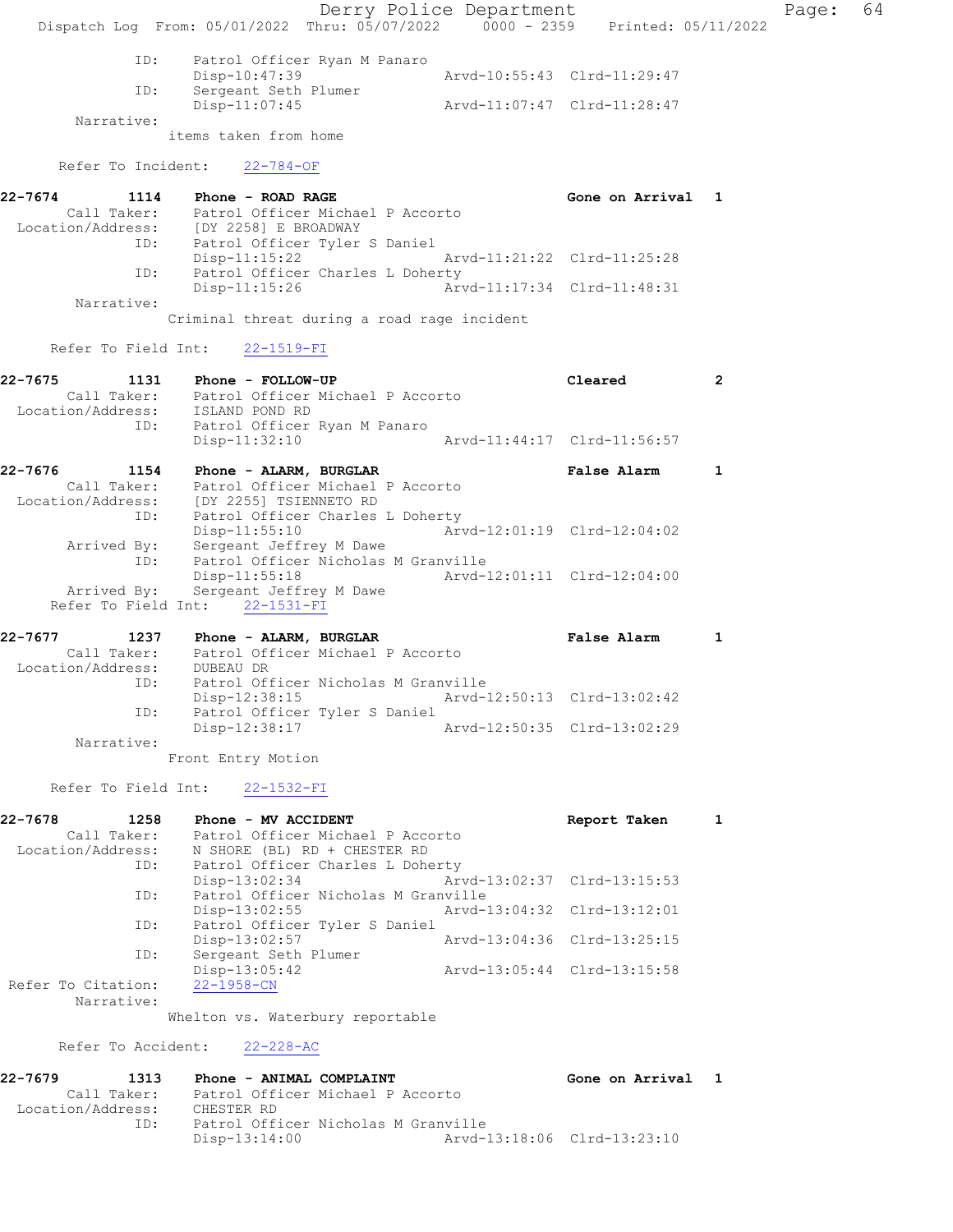Derry Police Department Fage: 65 Dispatch Log From: 05/01/2022 Thru: 05/07/2022 0000 - 2359 Printed: 05/11/2022 22-7680 1321 Radio - FOLLOW-UP Cleared 2 Call Taker: Patrol Officer Michael P Accorto Location/Address: NOYES RD ID: Patrol Officer Charles L Doherty Disp-13:22:02 Arvd-13:22:07 Clrd-13:23:19 22-7681 1330 Phone - ASSIST OTHER AGENCY Cancelled Prior to Arrival 3 Call Taker: Patrol Officer Michael P Accorto Location/Address: CONLEYS GROVE RD ID: Patrol Officer Tyler S Daniel Disp-13:31:55 Arvd-13:48:27 Clrd-13:48:30 Narrative:

Assist DFD with a propane leak

# 22-7682 1348 Phone - DRUG OVERDOSE TRANSPORT Transported to Hospital 2

 Call Taker: Patrol Officer Michael P Accorto Location/Address: [DY 466] CRYSTAL AVE ID: Patrol Officer Nicholas M Granville<br>Disp-13:49:28 Arvd-1 Disp-13:49:28 Arvd-13:49:31 Clrd-14:14:35<br>
Disp-13:49:34 Clrd-14:14:37<br>
Disp-13:49:34 Arvd-13:49:37 Clrd-14:14:37 Patrol Officer Charles L Doherty Disp-13:49:34 Arvd-13:49:37 Clrd-14:14:37 Narrative:

male passed out at a table

Narrative:

DFD requested and responding

# Narrative:

DFD on scene

Narrative:

05/07/2022 1413 transported to PMC by DFD

Refer To Incident: 22-785-OF

| 22-7683           | 1349        | Phone - ASSIST OTHER AGENCY      | Assistance Rendered         | 3 |
|-------------------|-------------|----------------------------------|-----------------------------|---|
|                   | Call Taker: | Patrol Officer Michael P Accorto |                             |   |
| Location/Address: |             | [DY 302] ROCKINGHAM RD           |                             |   |
|                   | ID:         | Patrol Officer Ryan M Panaro     |                             |   |
|                   |             | $Disp-13:50:22$                  | Arvd-13:57:24 Clrd-14:03:28 |   |
|                   | Narrative:  |                                  |                             |   |
|                   |             | Assist DFD with a MV lockout     |                             |   |

## 22-7684 1426 911 - MV ACCIDENT 1 1 22-7684 Report Taken 1 Call Taker: Patrol Officer Michael P Accorto Location/Address: [DY 1657] CRYSTAL AVE ID: Patrol Officer Tyler S Daniel Disp-14:27:11 Arvd-14:33:46 Clrd-14:49:02 Narrative: 05/07/2022 1449 Wyatt vs. Chabot nonreportable

Refer To Accident: 22-229-AC

| 22-7685           | 1518                        | Phone - ALARM, BURGLAR           |  | False Alarm                 |  |
|-------------------|-----------------------------|----------------------------------|--|-----------------------------|--|
|                   | Call Taker:                 | Dispatcher Christina L Power     |  |                             |  |
| Location/Address: |                             | [DY 8] MANNING ST                |  |                             |  |
|                   | ID:                         | Patrol Officer Michael P Accorto |  |                             |  |
|                   |                             | $Disp-15:19:32$                  |  | Arvd-15:21:35 Clrd-15:36:24 |  |
| ID:               | Patrol Officer Cody Johnson |                                  |  |                             |  |
|                   |                             | $Disp-15:19:52$                  |  | Arvd-15:24:11 Clrd-15:29:27 |  |
| ID:               |                             | Sergeant Seth Plumer             |  |                             |  |
|                   |                             | Disp-15:24:15                    |  | Arvd-15:24:33 Clrd-15:29:24 |  |
|                   | Narrative:                  |                                  |  |                             |  |

confirmed false by employee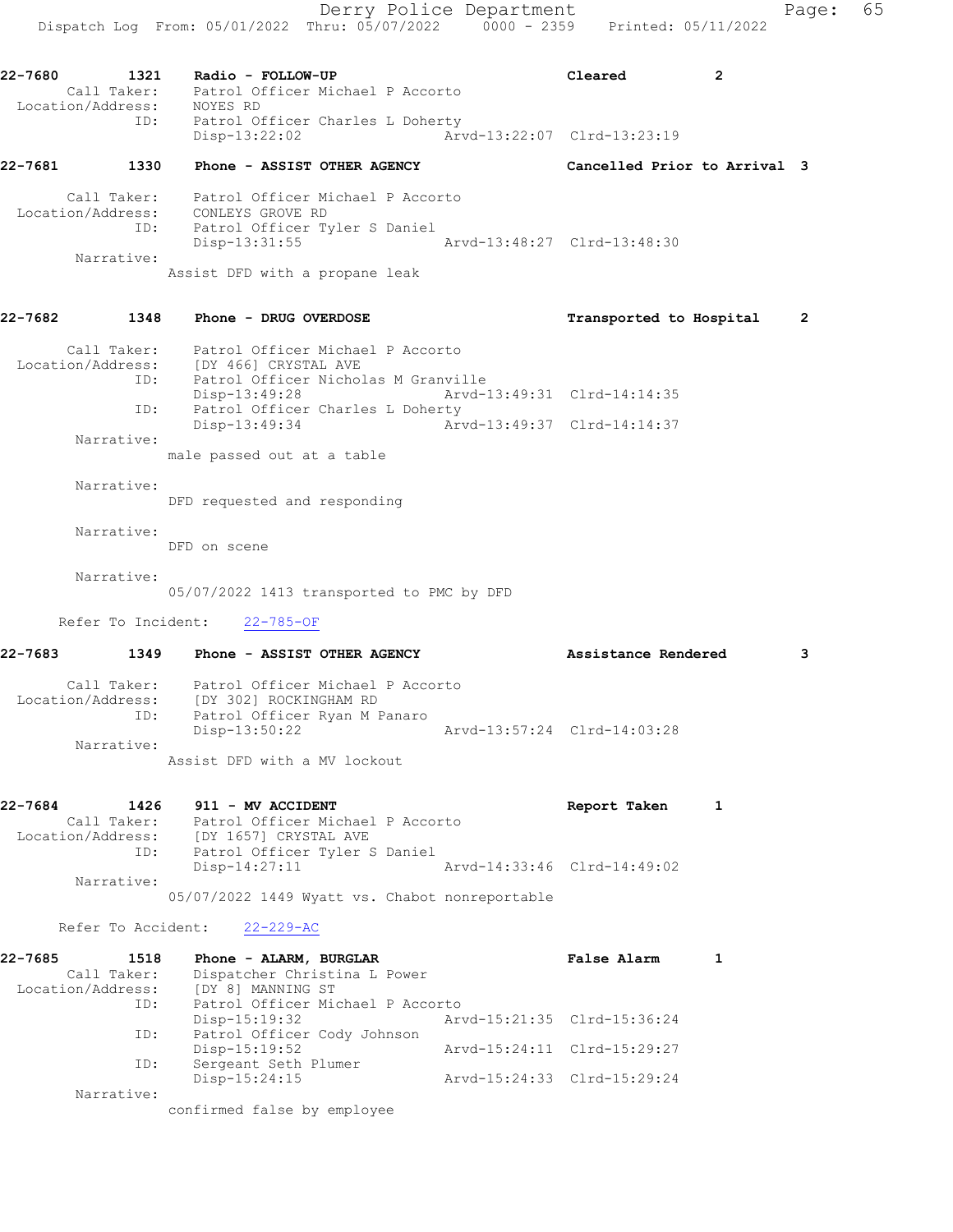Dispatch Log From: 05/01/2022 Thru: 05/07/2022 0000 - 2359 Printed: 05/11/2022 Refer To Field Int: 22-1540-FI 22-7686 1518 Phone - THEFT Report Taken 2 Call Taker: Dispatcher Christina L Power Location/Address: HALLS VILLAGE RD ID: Patrol Officer Andrew J Teague Disp-15:20:50 Arvd-15:41:13 Clrd-15:57:37 Patrol Officer Nathan S Lavoie Refer To Incident: 22-786-OF 22-7687 1529 Phone - Loose Dog Complaint Nervices Rendered 2 Call Taker: Dispatcher Christina L Power Location/Address: INDIAN HILL ID: Patrol Officer Jack Stafford Disp-15:36:22 Arvd-15:42:31 Clrd-16:07:28 Narrative: returned to owner. 22-7688 1554 Phone - MV CHECK Services Rendered 1 Call Taker: Dispatcher Christina L Power Location/Address: STONEFENCE DR ID: Patrol Officer Jack Stafford Disp-16:07:57 Arvd-16:15:50 Clrd-16:35:44 Narrative: honda civic 22-7689 1633 Phone - PARKING COMPLAINT Vehicle Moved 1 Call Taker: Dispatcher Christina L Power Location/Address: MERCHANTS ROW ID: Patrol Officer Michael P Accorto Disp-16:35:11 Arvd-16:35:13 Clrd-16:35:51 22-7690 1651 Phone - ASSIST OTHER AGENCY Assistance Rendered 3 Call Taker: Dispatcher Christina L Power Location/Address: DREW WOODS DR ID: Patrol Officer Andrew J Teague Disp-16:51:31 Arvd-17:02:49 Clrd-17:43:37 Patrol Officer Nathan S Lavoie Refer To Field Int: 22-1538-FI 22-7691 1658 Phone - ALARM, BURGLAR False Alarm 1 Call Taker: Dispatcher Christina L Power Location/Address: [DY 3203] ASHLEIGH DR ID: Patrol Officer Michael P Accorto Disp-16:58:28 Clrd-17:02:51 ID: Patrol Officer Cody Johnson Disp-16:58:34 Arvd-17:00:58 Clrd-17:02:53 Narrative: checked and no issues. 22-7692 1730 Walk-In - HIT AND RUN Report Taken 2 Call Taker: Dispatcher Christina L Power Location/Address: W BROADWAY ID: Patrol Officer Michael P Accorto Disp-17:30:42 Arvd-17:43:35 Clrd-17:49:58 Refer To Incident: 22-787-OF 22-7693 1749 Phone - MV ACCIDENT Report Taken 1 Call Taker: Patrol Officer Jeffrey R Pike Location/Address: N MAIN ST ID: Patrol Officer Andrew J Teague Disp-17:50:18 Arvd-17:59:27 Clrd-19:10:16 Patrol Officer Nathan S Lavoie Arrived By: Dispatcher Christina L Power

Cleared By: Dispatcher Christina L Power

Joaquin v Cook - Reportable

Narrative:

Derry Police Department Fage: 66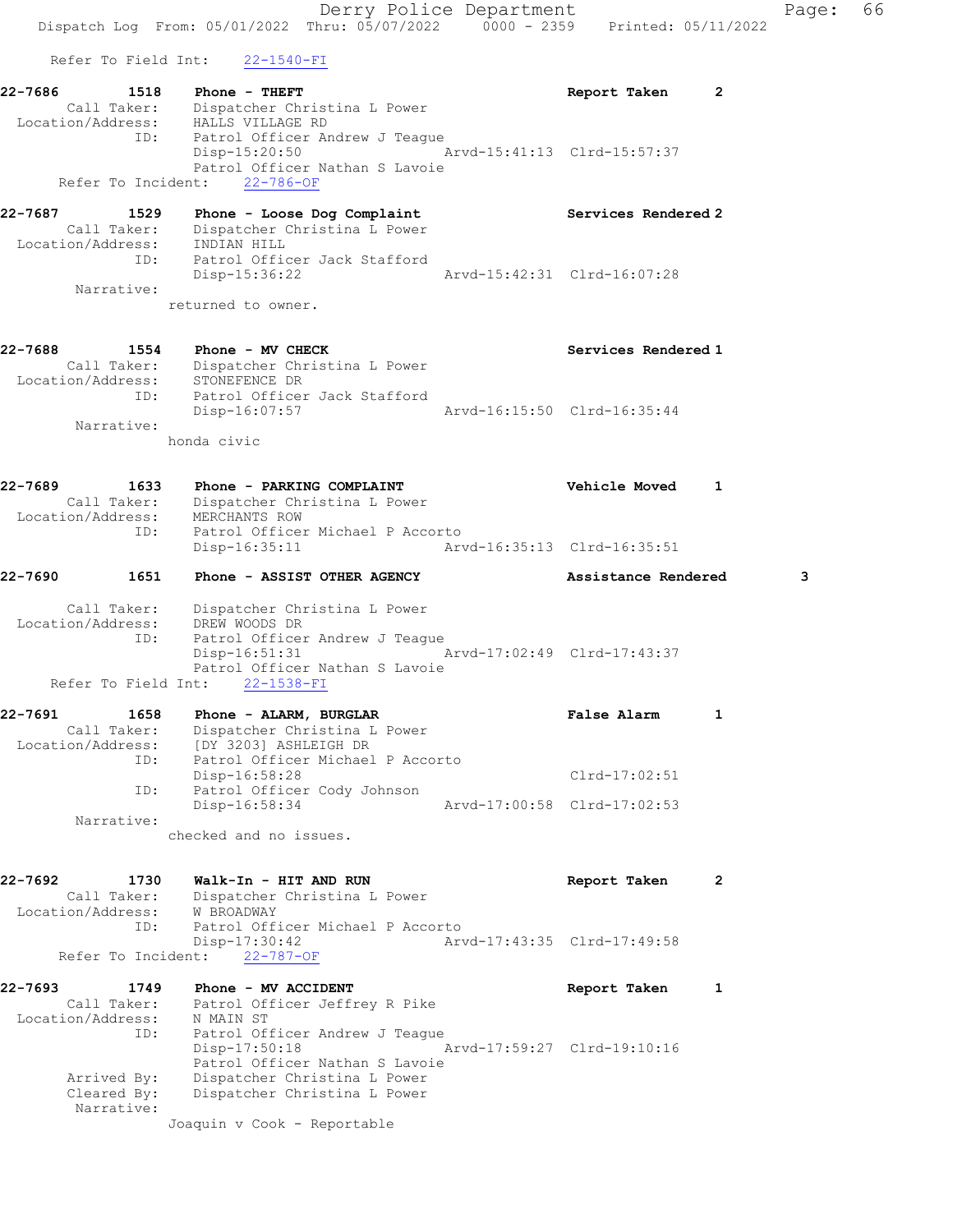Derry Police Department Fage: 67 Dispatch Log From: 05/01/2022 Thru: 05/07/2022 0000 - 2359 Printed: 05/11/2022 Refer To Accident: 22-230-AC Refer To Incident: 22-788-OF 22-7694 1753 Initiated - MV STOP Warning Issued 3 Call Taker: Dispatcher Christina L Power Location/Address: HAMPSTEAD RD ID: Patrol Officer Jack Stafford Arvd-17:53:00 Clrd-18:02:23 Refer To Citation: 22-1959-CN 22-7695 1816 Phone - PARKING COMPLAINT Vehicle Moved 1 Call Taker: Dispatcher Christina L Power Location/Address: W EVERETT ST ID: Patrol Officer Michael P Accorto Disp-18:17:59 Arvd-18:20:36 Clrd-18:24:16 22-7696 1826 Initiated - SUBPOENA DELIVERY Not Served 1 Call Taker: Dispatcher Christina L Power Location/Address: OAK ST ID: Patrol Officer Michael P Accorto Arvd-18:26:00 Clrd-18:30:14 22-7697 1835 Initiated - SUBPOENA DELIVERY Not Served 1 Call Taker: Dispatcher Christina L Power Location/Address: LARAWAY CT ID: Patrol Officer Cody Johnson Arvd-18:35:00 Clrd-18:45:48 22-7698 1845 Initiated - SUBPOENA DELIVERY Not Served 1 Call Taker: Dispatcher Christina L Power Location/Address: LARAWAY CT ID: Patrol Officer Cody Johnson Arvd-18:45:00 Clrd-18:57:32 22-7699 2108 Initiated - MV STOP Warning Issued 3 Call Taker: Dispatcher Christina L Power Location/Address: TSIENNETO RD ID: Patrol Officer Jack Stafford Arvd-21:08:00 Clrd-21:14:19 Cleared By: Patrol Officer Jeffrey R Pike Refer To Citation: 22-1960-CN 22-7700 2128 Initiated - MV STOP Warning Issued 3 Call Taker: Dispatcher Christina L Power Location/Address: ROCKINGHAM RD ID: Patrol Officer Jack Stafford Arvd-21:28:00 Clrd-21:34:28 Refer To Citation: 22-1963-CN 22-7701 2130 Phone - FIREWORKS COMPLAINT Services Rendered 2 Call Taker: Dispatcher Christina L Power Location/Address: WINDHAM DEPOT RD ID: Patrol Officer Kevin L Davies Disp-21:31:15 Arvd-21:39:56 Clrd-21:45:34 ID: Patrol Officer Jack Stafford<br>Disp-21:42:07 Disp-21:42:07 Arvd-21:42:11 Clrd-21:45:32 Narrative: ended for the evening 22-7702 2139 Initiated - MV STOP Warning Issued 3 Call Taker: Dispatcher Christina L Power Location/Address: HAMPSTEAD RD ID: Patrol Officer Andrew J Teague Arvd-21:39:00 Clrd-21:48:16 Patrol Officer Nathan S Lavoie Refer To Citation: 22-1961-CN 22-7703 2139 Phone - SHOOTING COMPLAINT Could Not Locate 2 Call Taker: Patrol Officer Jeffrey R Pike Location/Address: FROST RD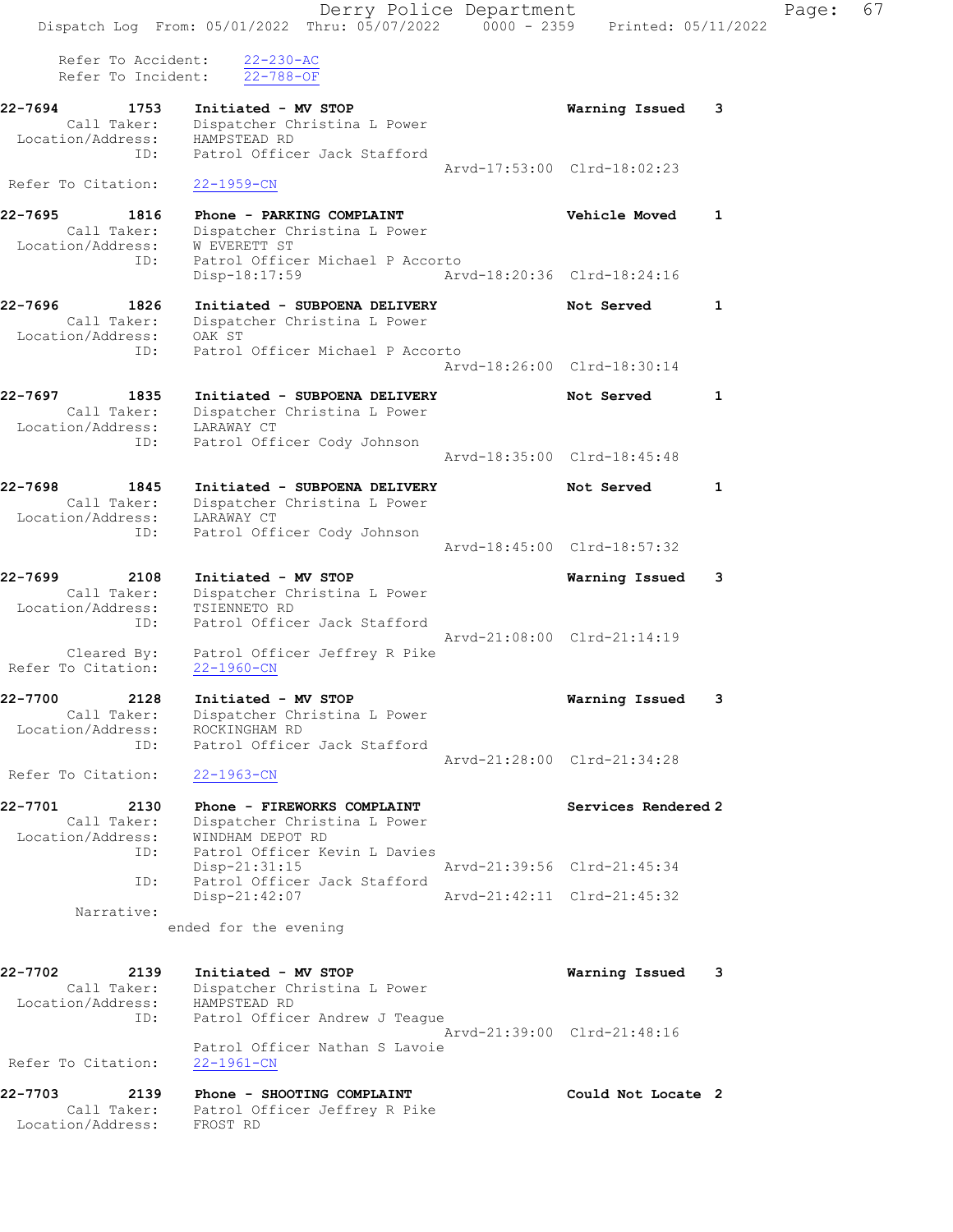Derry Police Department Fage: 68 Dispatch Log From: 05/01/2022 Thru: 05/07/2022 0000 - 2359 Printed: 05/11/2022 ID: Patrol Officer Kevin L Davies Disp-21:48:24 Arvd-21:53:01 Clrd-21:53:02 Dispatched By: Dispatcher Christina L Power Arrived By: Dispatcher Christina L Power Cleared By: Dispatcher Christina L Power Narrative: all quiet upon checking 22-7704 2147 Initiated - MV STOP Warning Issued 3 Call Taker: Dispatcher Christina L Power Location/Address: RT 28 ID: Patrol Officer Jack Stafford Arvd-21:47:00 Clrd-21:55:16 Refer To Citation: 22-1962-CN 22-7705 2227 Phone - DISTURBANCE 2008 2008 Could Not Locate 1 Call Taker: Dispatcher Christina L Power Location/Address: E BROADWAY ID: Patrol Officer Michael P Accorto Disp-22:27:51 Arvd-22:28:23 Clrd-22:34:40 Arrived By: Patrol Officer Jeffrey R Pike ID: Patrol Officer Cody Johnson Disp-22:27:52 Arvd-22:30:44 Clrd-22:34:37 Arrived By: Patrol Officer Jeffrey R Pike ID: Patrol Officer Kevin L Davies Disp-22:27:54 Arvd-22:28:46 Clrd-22:34:36 Arrived By: Patrol Officer Jeffrey R Pike ID: Patrol Officer Jack Stafford Disp-22:28:44 Arvd-22:28:45 Clrd-22:34:39 Dispatched By: Patrol Officer Jeffrey R Pike Arrived By: Patrol Officer Jeffrey R Pike Narrative: checked the area, no issues found 22-7706 2252 Phone - RUNAWAY JUVENILE Report Taken 2 Call Taker: Patrol Officer Jeffrey R Pike Location/Address: FORDWAY EXT ID: Patrol Officer Kevin L Davies Disp-22:54:33 Arvd-23:00:24 Clrd-23:32:57 Arrived By: Patrol Officer Charles L Doherty Cleared By: Patrol Officer Charles L Doherty Refer To Incident: 22-789-OF 22-7707 2317 Radio - PROPERTY CHECK Cleared 2 Call Taker: Patrol Officer Charles L Doherty Location: ALEXANDER CARR ID: Patrol Officer Casey J Noyes Disp-23:18:11 Arvd-23:18:15 Clrd-23:18:17 22-7708 2319 Radio - PROPERTY CHECK Cleared 2 Call Taker: Patrol Officer Charles L Doherty Location/Address: HUMPHREY RD ID: Patrol Officer Timothy J Underhill Disp-23:22:36 Arvd-23:22:40 Clrd-23:22:42 22-7709 2324 Phone - FIREWORKS COMPLAINT Could Not Locate 2 Call Taker: Patrol Officer Charles L Doherty Location/Address: WINDHAM DEPOT RD ID: Patrol Officer Timothy J Underhill Disp-23:29:55 Arvd-23:31:20 Clrd-23:34:13 Cleared By: Patrol Officer Jeffrey R Pike ID: Patrol Officer Casey J Noyes<br>Disp-23:29:59 Disp-23:29:59 Clrd-23:34:12 Cleared By: Patrol Officer Jeffrey R Pike 22-7710 2328 Radio - PROPERTY CHECK Cleared 2 Call Taker: Patrol Officer Charles L Doherty Location/Address: TSIENNETO RD ID: Patrol Officer Sara R Joyce Disp-23:29:40 Arvd-23:29:43 Clrd-23:29:45